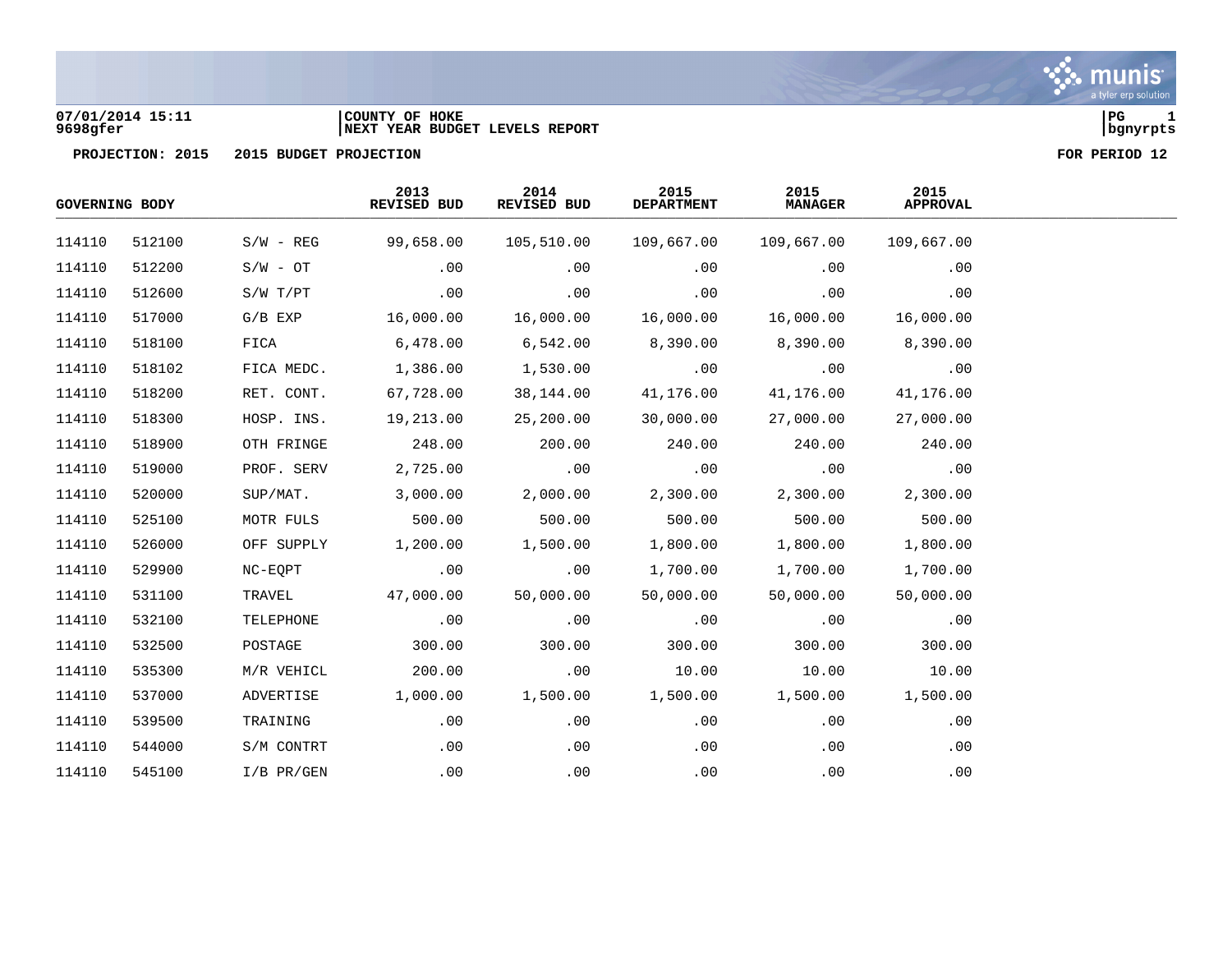

## **07/01/2014 15:11 |COUNTY OF HOKE |PG 2 9698gfer |NEXT YEAR BUDGET LEVELS REPORT |bgnyrpts**

| <b>GOVERNING BODY</b> |                      |                | 2013<br>REVISED BUD | 2014<br>REVISED BUD | 2015<br><b>DEPARTMENT</b> | 2015<br><b>MANAGER</b> | 2015<br><b>APPROVAL</b> |  |
|-----------------------|----------------------|----------------|---------------------|---------------------|---------------------------|------------------------|-------------------------|--|
| 114110                | 545300               | I/B FIDELY     | .00                 | .00                 | .00                       | .00                    | .00                     |  |
| 114110                | 549100               | DUES/SUBS      | 500.00              | 300.00              | 300.00                    | 300.00                 | 300.00                  |  |
| 114110                | 549900               | MISC.          | .00                 | .00                 | .00                       | .00                    | .00                     |  |
| 114110                | 549920               | EMP APPREC     | .00                 | .00                 | .00                       | .00                    | .00                     |  |
| 114110                | 551000               | $C/O$ $O/F$    | .00                 | .00                 | .00                       | .00                    | .00                     |  |
| 114110                | 552000               | $C/O$ $D/P$    | .00                 | .00                 | .00                       | .00                    | .00                     |  |
| 114110                | 554000               | C/O VEHCL      | .00                 | .00                 | .00                       | .00                    | .00                     |  |
| 114110                | 555000               | $C/O$ $O/EQ$ . | .00                 | .00                 | .00                       | .00                    | .00                     |  |
| 114110                | 557000               | $C/O$ LAND     | .00                 | .00                 | .00                       | .00                    | .00                     |  |
| 114110                | 558000               | C/O BUILD      | .00                 | .00                 | .00                       | .00                    | .00                     |  |
| 114110                | 559000               | $C/O$ $O/STRC$ | .00                 | .00                 | .00                       | .00                    | .00                     |  |
|                       | TOTAL GOVERNING BODY |                | 267,136.00          | 249,226.00          | 263,883.00                | 260,883.00             | 260,883.00              |  |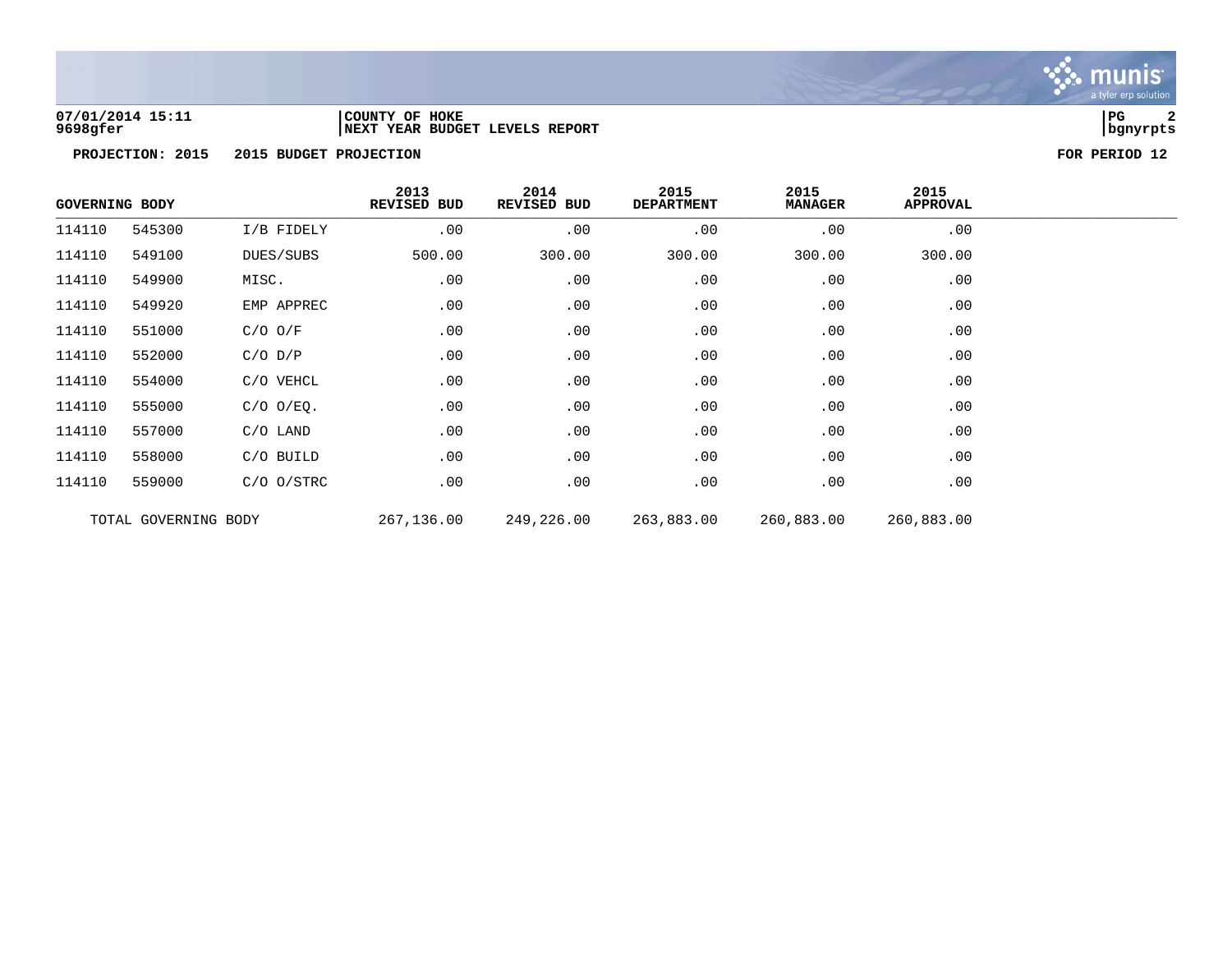

# **07/01/2014 15:11 |COUNTY OF HOKE |PG 3 9698gfer |NEXT YEAR BUDGET LEVELS REPORT |bgnyrpts**



| <b>ADMINISTRATION</b> |        |             | 2013<br>REVISED BUD | 2014<br>REVISED BUD | 2015<br><b>DEPARTMENT</b> | 2015<br><b>MANAGER</b> | 2015<br><b>APPROVAL</b> |  |
|-----------------------|--------|-------------|---------------------|---------------------|---------------------------|------------------------|-------------------------|--|
| 114120                | 512100 | $S/W - REG$ | 156,822.00          | 164,206.00          | .00                       | 168,311.00             | 168,311.00              |  |
| 114120                | 512200 | $S/W - OT$  | .00                 | .00                 | .00                       | .00                    | .00                     |  |
| 114120                | 512600 | S/W T/PT    | .00                 | .00                 | .00                       | .00                    | .00                     |  |
| 114120                | 512700 | S/W LONG.   | .00                 | .00                 | .00                       | .00                    | .00                     |  |
| 114120                | 513000 | SPCL. PAY.  | .00                 | .00                 | .00                       | .00                    | .00                     |  |
| 114120                | 518100 | FICA        | 9,719.00            | 10,181.00           | .00                       | 12,876.00              | 12,876.00               |  |
| 114120                | 518102 | FICA MEDC.  | 2,273.00            | 2,381.00            | .00                       | .00                    | .00                     |  |
| 114120                | 518200 | RET. CONT.  | 10,975.00           | 11,610.00           | 11,900.00                 | 11,782.00              | 11,782.00               |  |
| 114120                | 518300 | HOSP. INS.  | 12,142.00           | 12,600.00           | .00                       | 13,500.00              | 13,500.00               |  |
| 114120                | 518900 | OTH FRINGE  | 82.00               | 80.00               | .00                       | 80.00                  | 80.00                   |  |
| 114120                | 519000 | PROF. SERV  | 70,000.00           | 70,000.00           | .00                       | 70,000.00              | 70,000.00               |  |
| 114120                | 520000 | SUP/MAT.    | 3,000.00            | 3,000.00            | .00                       | 3,000.00               | 3,000.00                |  |
| 114120                | 525000 | VCL SUP/MT  | 500.00              | 500.00              | .00                       | 500.00                 | 500.00                  |  |
| 114120                | 525100 | MOTR FULS   | 1,500.00            | 1,500.00            | .00                       | 1,500.00               | 1,500.00                |  |
| 114120                | 525200 | TIRES       | .00                 | .00                 | .00                       | .00                    | .00                     |  |
| 114120                | 526000 | OFF SUPPLY  | 3,400.00            | 3,400.00            | .00                       | 3,400.00               | 3,400.00                |  |
| 114120                | 529900 | NC-EQPT     | .00                 | .00                 | .00                       | .00                    | .00                     |  |
| 114120                | 529901 | NC-OF FURN  | 3,000.00            | 3,000.00            | .00                       | 3,000.00               | 3,000.00                |  |
| 114120                | 529902 | NC-OF EQPT  | .00                 | .00                 | .00                       | .00                    | .00                     |  |
| 114120                | 529903 | NC-COMPUTE  | 2,000.00            | 2,000.00            | .00                       | 2,000.00               | 2,000.00                |  |
| 114120                | 531100 | TRAVEL      | 6,000.00            | 6,000.00            | .00                       | 6,000.00               | 6,000.00                |  |
| 114120                | 532100 | TELEPHONE   | 6,000.00            | 9,000.00            | .00                       | 9,000.00               | 9,000.00                |  |

munis a tyler erp solution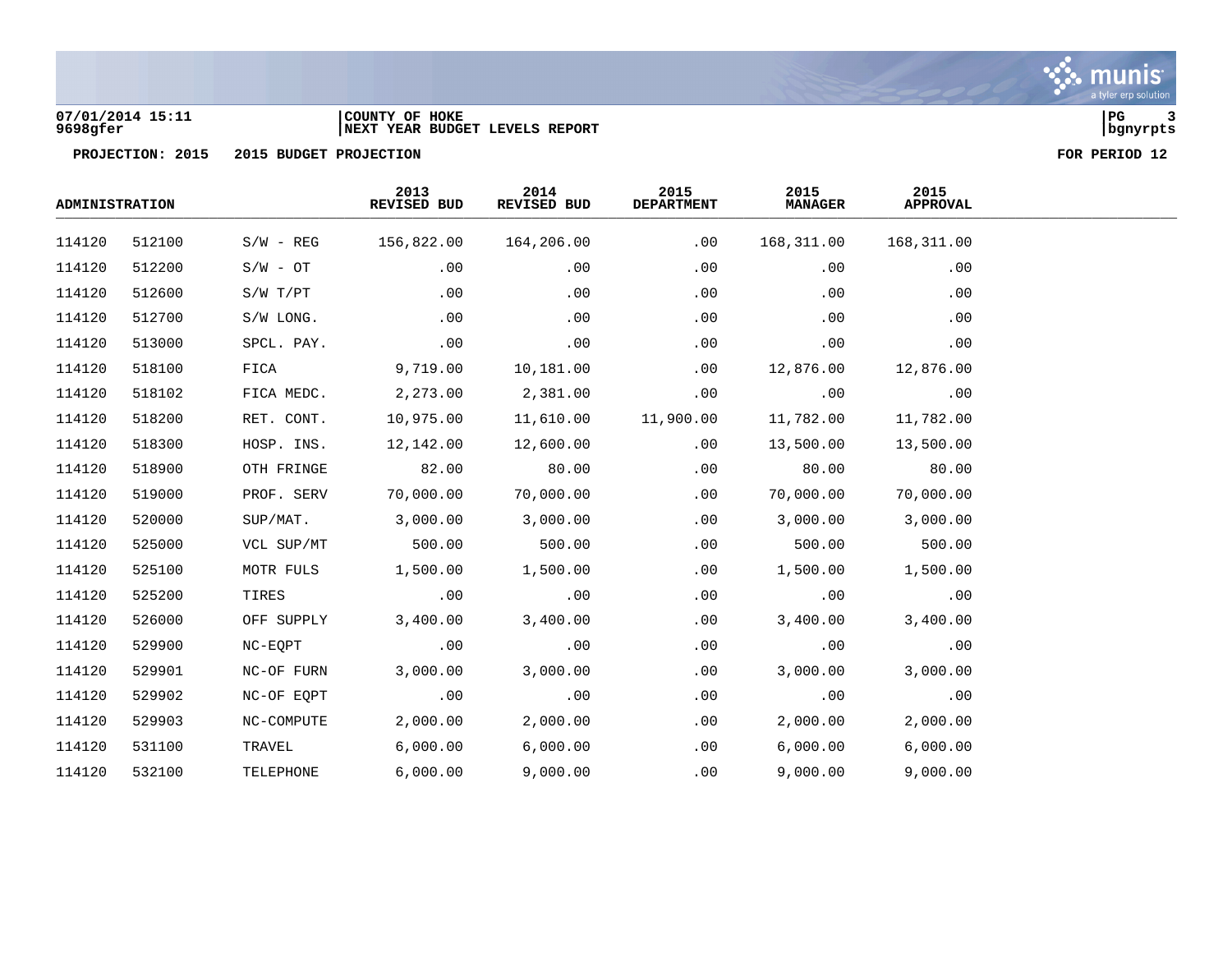

## **07/01/2014 15:11 |COUNTY OF HOKE |PG 4 9698gfer |NEXT YEAR BUDGET LEVELS REPORT |bgnyrpts**



| <b>ADMINISTRATION</b> |                      |             | 2013<br>REVISED BUD | 2014<br>REVISED BUD | 2015<br><b>DEPARTMENT</b> | 2015<br><b>MANAGER</b> | 2015<br><b>APPROVAL</b> |  |
|-----------------------|----------------------|-------------|---------------------|---------------------|---------------------------|------------------------|-------------------------|--|
| 114120                | 532500               | POSTAGE     | 800.00              | 800.00              | .00                       | 800.00                 | 800.00                  |  |
| 114120                | 534100               | PRINTING    | 2,500.00            | 2,500.00            | .00                       | 2,500.00               | 2,500.00                |  |
| 114120                | 535000               | REP/MAINT.  | 500.00              | 500.00              | .00                       | 500.00                 | 500.00                  |  |
| 114120                | 535300               | M/R VEHICL  | 1,000.00            | 1,000.00            | .00                       | 1,000.00               | 1,000.00                |  |
| 114120                | 537000               | ADVERTISE   | 8,000.00            | 5,000.00            | .00                       | 5,000.00               | 5,000.00                |  |
| 114120                | 539500               | TRAINING    | 2,000.00            | 2,000.00            | .00                       | 2,000.00               | 2,000.00                |  |
| 114120                | 544000               | S/M CONTRT  | 20,000.00           | 20,000.00           | .00                       | 20,000.00              | 20,000.00               |  |
| 114120                | 545000               | INS/BOND    | .00                 | .00                 | .00                       | .00                    | .00                     |  |
| 114120                | 545300               | I/B FIDELY  | .00                 | .00                 | .00                       | .00                    | .00                     |  |
| 114120                | 549100               | DUES/SUBS   | 65,000.00           | 65,000.00           | .00                       | 65,000.00              | 65,000.00               |  |
| 114120                | 549900               | <b>COLA</b> | .00                 | .00                 | .00                       | .00                    | .00                     |  |
| 114120                | 549920               | EMP APPREC  | .00                 | .00                 | .00                       | .00                    | .00                     |  |
| 114120                | 550000               | CAP OUTLAY  | .00                 | .00                 | .00                       | .00                    | .00                     |  |
| 114120                | 551000               | $C/O$ $O/F$ | .00                 | .00                 | .00                       | .00                    | .00                     |  |
| 114120                | 552000               | $C/O$ $D/P$ | 2,500.00            | 2,500.00            | .00                       | 2,500.00               | 2,500.00                |  |
| 114120                | 553000               | C/O E/M     | .00                 | .00                 | .00                       | .00                    | .00                     |  |
| 114120                | 554000               | C/O VEHCL   | .00                 | .00                 | .00                       | .00                    | .00                     |  |
| 114120                | 557000               | $C/O$ LAND  | .00                 | .00                 | .00                       | .00                    | .00                     |  |
| 114120                | 563014               | CENTENNIAL  | .00                 | .00                 | .00                       | .00                    | .00                     |  |
|                       | TOTAL ADMINISTRATION |             | 389,713.00          | 398,758.00          | 11,900.00                 | 404,249.00             | 404,249.00              |  |

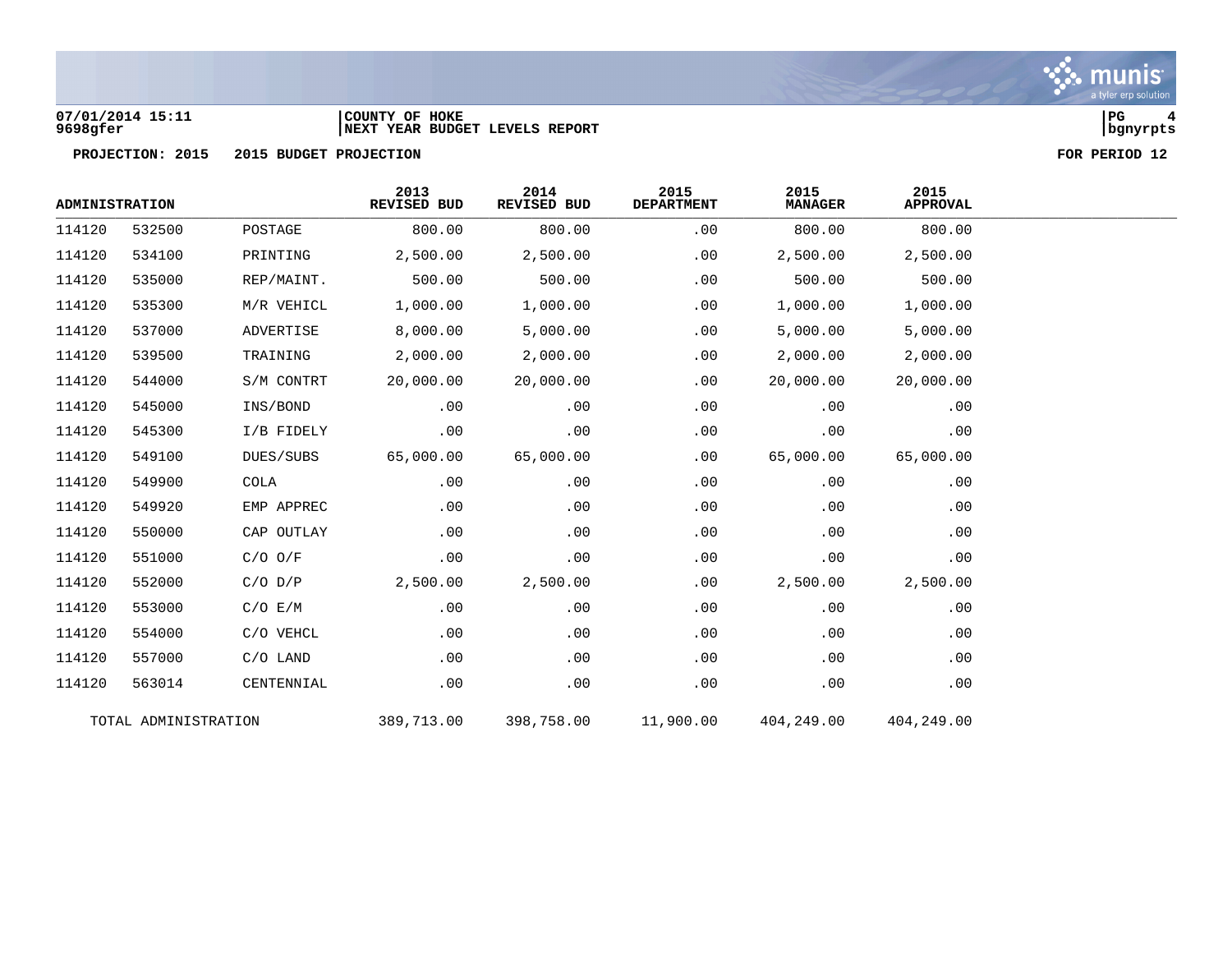

## **07/01/2014 15:11 |COUNTY OF HOKE |PG 5 9698gfer |NEXT YEAR BUDGET LEVELS REPORT |bgnyrpts**





|        | <b>HUMAN RESOURCES</b> |              | 2013<br>REVISED BUD | 2014<br><b>REVISED BUD</b> | 2015<br><b>DEPARTMENT</b> | 2015<br><b>MANAGER</b> | 2015<br><b>APPROVAL</b> |
|--------|------------------------|--------------|---------------------|----------------------------|---------------------------|------------------------|-------------------------|
| 114121 | 512100                 | $S/W - REG$  | 113,465.00          | 206,398.00                 | 184,473.00                | 184,473.00             | 184,473.00              |
| 114121 | 512200                 | $S/W - OT$   | .00                 | .00                        | .00                       | .00                    | .00                     |
| 114121 | 512600                 | $S/W$ $T/PT$ | 23, 234.00          | 23,435.00                  | .00                       | .00                    | .00                     |
| 114121 | 518100                 | FICA         | 8,455.00            | 12,798.00                  | 14,112.00                 | 14,112.00              | 14,112.00               |
| 114121 | 518102                 | FICA MEDC.   | 1,979.00            | 2,994.00                   | .00                       | .00                    | .00                     |
| 114121 | 518200                 | RET. CONT.   | 8,440.00            | 14,569.00                  | 13,043.00                 | 13,043.00              | 13,043.00               |
| 114121 | 518300                 | HOSP. INS.   | 13,413.00           | 29,109.00                  | 30,000.00                 | 27,000.00              | 27,000.00               |
| 114121 | 518900                 | OTH FRINGE   | 122.00              | 184.00                     | 160.00                    | 160.00                 | 160.00                  |
| 114121 | 519000                 | PROF. SERV   | 4,000.00            | 4,000.00                   | 4,000.00                  | 4,000.00               | 4,000.00                |
| 114121 | 520000                 | SUP/MAT.     | 200.00              | 300.00                     | 650.00                    | 650.00                 | 650.00                  |
| 114121 | 526000                 | OFF SUPPLY   | 1,100.00            | 1,100.00                   | 1,100.00                  | 1,100.00               | 1,100.00                |
| 114121 | 529903                 | NC-COMPUTE   | 4,800.00            | 1,800.00                   | 1,600.00                  | 1,600.00               | 1,600.00                |
| 114121 | 531100                 | TRAVEL       | 300.00              | 300.00                     | 3,700.00                  | 3,700.00               | 3,700.00                |
| 114121 | 532100                 | TELEPHONE    | .00                 | .00                        | .00                       | .00                    | .00                     |
| 114121 | 532500                 | POSTAGE      | 450.00              | 600.00                     | 600.00                    | 600.00                 | 600.00                  |
| 114121 | 535000                 | REP/MAINT.   | 250.00              | 250.00                     | 100.00                    | 100.00                 | 100.00                  |
| 114121 | 537000                 | ADVERTISE    | 300.00              | 300.00                     | 300.00                    | 300.00                 | 300.00                  |
| 114121 | 539500                 | TRAINING     | 750.00              | 750.00                     | 1,900.00                  | 1,900.00               | 1,900.00                |
| 114121 | 544000                 | S/M CONTRT   | 7,700.00            | 7,300.00                   | 9,200.00                  | 9,200.00               | 9,200.00                |
| 114121 | 549100                 | DUES/SUBS    | 150.00              | 150.00                     | 1,000.00                  | 1,000.00               | 1,000.00                |
|        | TOTAL HUMAN RESOURCES  |              | 189,108.00          | 306,337.00                 | 265,938.00                | 262,938.00             | 262,938.00              |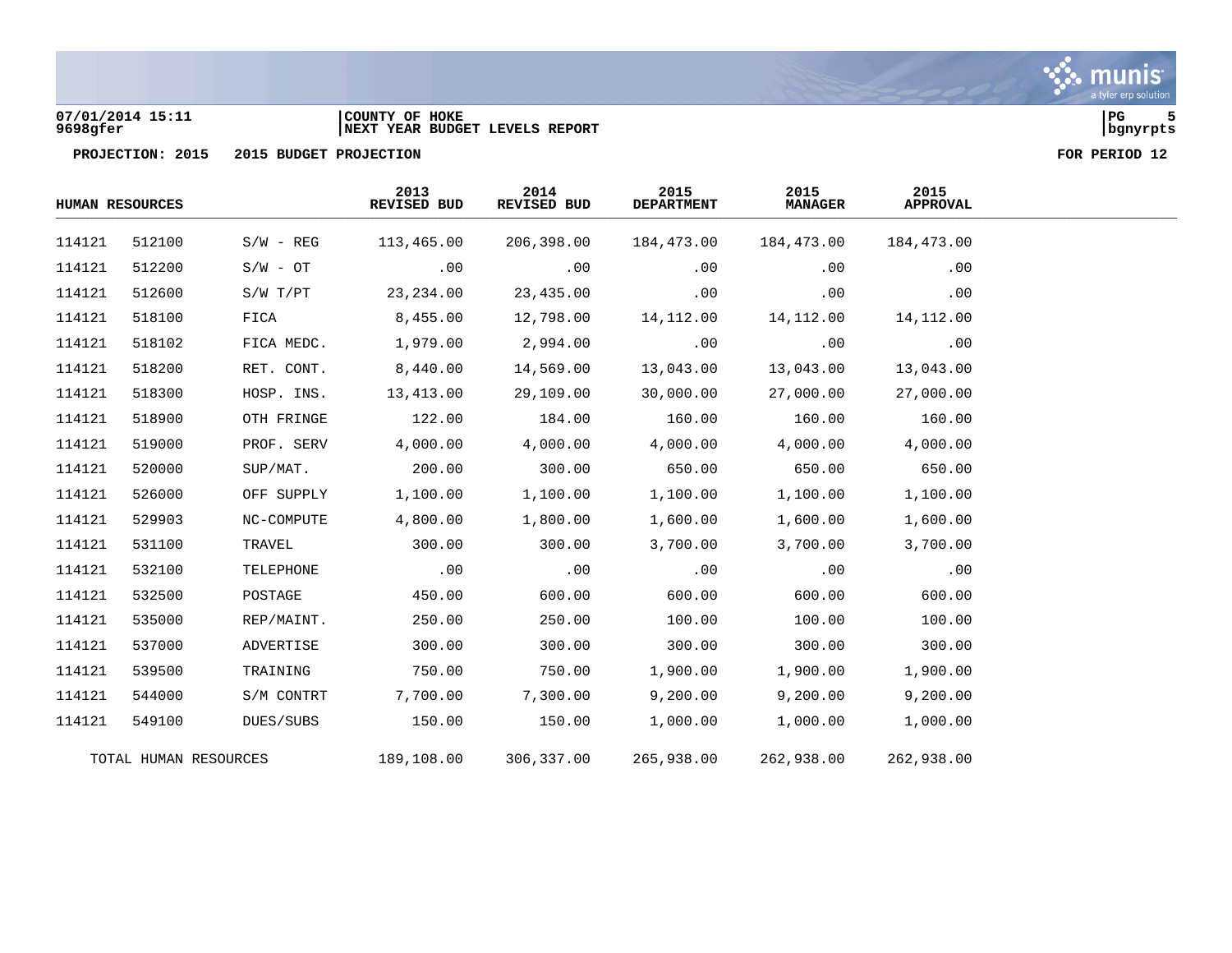

## **07/01/2014 15:11 |COUNTY OF HOKE |PG 6 9698gfer |NEXT YEAR BUDGET LEVELS REPORT |bgnyrpts**

| <b>RISK MANAGEMENT</b> |                       |             | 2013<br>REVISED BUD | 2014<br>REVISED BUD | 2015<br><b>DEPARTMENT</b> | 2015<br><b>MANAGER</b> | 2015<br>APPROVAL |  |
|------------------------|-----------------------|-------------|---------------------|---------------------|---------------------------|------------------------|------------------|--|
| 114125                 | 512100                | $S/W - REG$ | .00                 | .00                 | .00                       | .00                    | .00              |  |
| 114125                 | 518100                | FICA        | .00                 | .00                 | .00                       | .00                    | .00              |  |
| 114125                 | 518102                | FICA MEDC.  | .00                 | .00                 | .00                       | .00                    | .00              |  |
| 114125                 | 518200                | RET. CONT.  | .00                 | .00                 | .00                       | .00                    | .00              |  |
| 114125                 | 518300                | HOSP. INS.  | .00                 | .00                 | .00                       | .00                    | .00              |  |
| 114125                 | 520000                | SUP/MAT.    | .00                 | .00                 | .00                       | .00                    | .00              |  |
| 114125                 | 526000                | OFF SUPPLY  | .00                 | .00                 | .00                       | .00                    | .00              |  |
| 114125                 | 531100                | TRAVEL      | .00                 | .00                 | .00                       | .00                    | .00              |  |
| 114125                 | 539500                | TRAINING    | .00                 | .00                 | .00                       | .00                    | .00              |  |
| 114125                 | 549100                | DUES/SUBS   | .00                 | .00                 | .00                       | .00                    | .00              |  |
|                        | TOTAL RISK MANAGEMENT |             | .00                 | .00                 | .00                       | .00                    | .00              |  |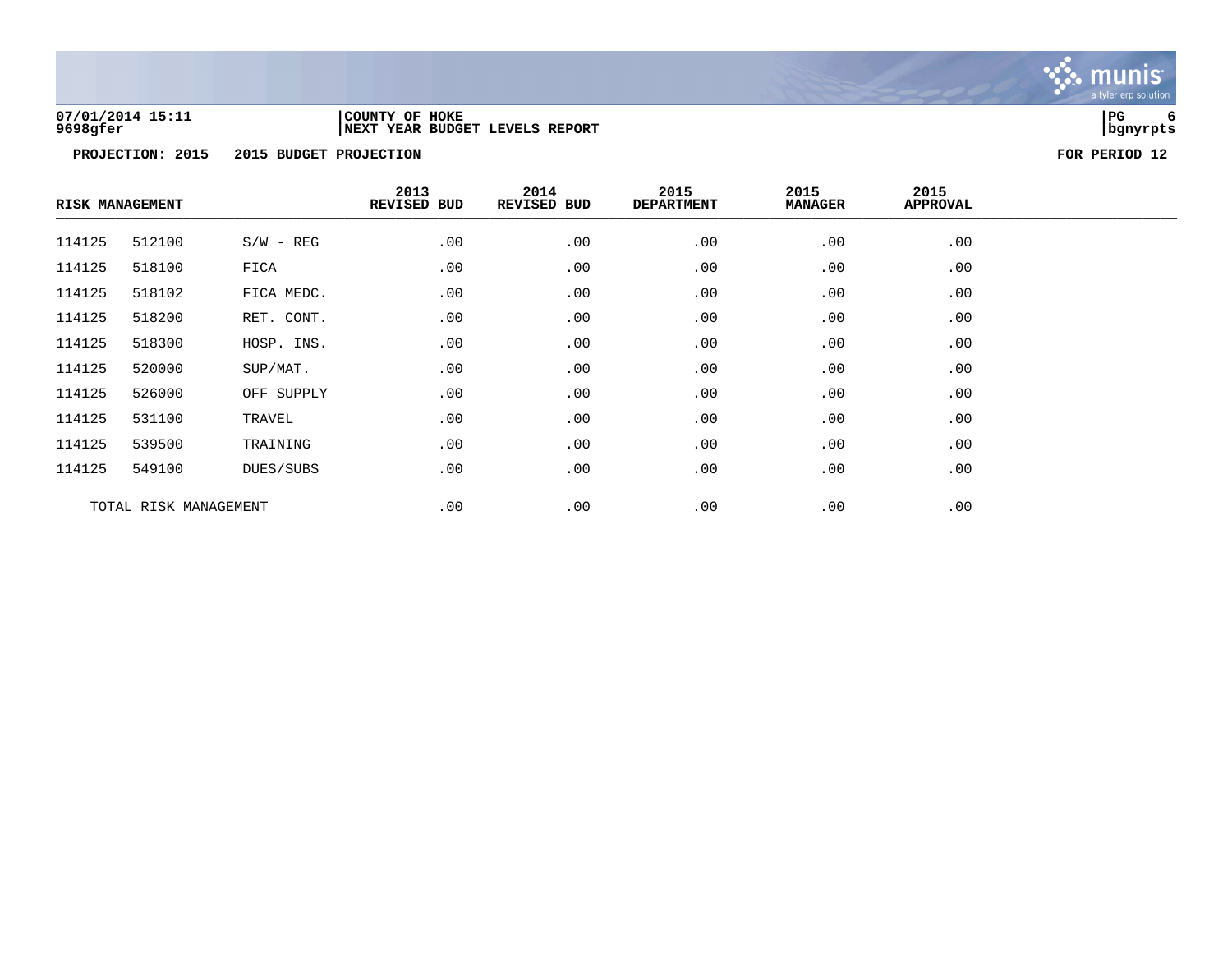## **07/01/2014 15:11 |COUNTY OF HOKE |PG 7 9698gfer |NEXT YEAR BUDGET LEVELS REPORT |bgnyrpts**

| <b>FINANCE</b> |        |             | 2013<br>REVISED BUD | 2014<br>REVISED BUD | 2015<br><b>DEPARTMENT</b> | 2015<br><b>MANAGER</b> | 2015<br><b>APPROVAL</b> |  |
|----------------|--------|-------------|---------------------|---------------------|---------------------------|------------------------|-------------------------|--|
| 114130         | 512100 | $S/W - REG$ | 331,304.00          | 373,720.00          | 390,185.00                | 390,185.00             | 390,185.00              |  |
| 114130         | 512200 | $S/W - OT$  | 2,600.00            | 8,000.00            | 2,000.00                  | 2,000.00               | 2,000.00                |  |
| 114130         | 512600 | S/W T/PT    | .00                 | .00                 | .00                       | .00                    | .00                     |  |
| 114130         | 512700 | S/W LONG.   | .00                 | .00                 | .00                       | .00                    | .00                     |  |
| 114130         | 518100 | FICA        | 20,643.00           | 23,575.00           | 30,002.00                 | 30,002.00              | 30,002.00               |  |
| 114130         | 518102 | FICA MEDC.  | 4,828.00            | 5,514.00            | .00                       | .00                    | .00                     |  |
| 114130         | 518200 | RET. CONT.  | 23,362.00           | 26,850.00           | 27,728.00                 | 27,728.00              | 27,728.00               |  |
| 114130         | 518300 | HOSP. INS.  | 42,497.00           | 47,450.00           | 52,500.00                 | 47,250.00              | 47,250.00               |  |
| 114130         | 518900 | OTH FRINGE  | 291.00              | 300.00              | 280.00                    | 280.00                 | 280.00                  |  |
| 114130         | 519300 | $P/S-AUDIT$ | 116,753.00          | 116,753.00          | 116,753.00                | 116,753.00             | 116,753.00              |  |
| 114130         | 520000 | SUP/MAT.    | 7,000.00            | 7,600.00            | .00                       | .00                    | .00                     |  |
| 114130         | 526000 | OFF SUPPLY  | 3,000.00            | 9,600.00            | 25, 275.00                | 20,000.00              | 20,000.00               |  |
| 114130         | 529900 | NC-EQPT     | .00                 | .00                 | .00                       | .00                    | .00                     |  |
| 114130         | 529901 | NC-OF FURN  | .00                 | .00                 | 1,100.00                  | 1,100.00               | 1,100.00                |  |
| 114130         | 529902 | NC-OF EQPT  | .00                 | .00                 | .00                       | .00                    | .00                     |  |
| 114130         | 529903 | NC-COMPUTE  | .00                 | .00                 | 4,600.00                  | 4,600.00               | 4,600.00                |  |
| 114130         | 531100 | TRAVEL      | 1,200.00            | 1,200.00            | 3,600.00                  | 3,600.00               | 3,600.00                |  |
| 114130         | 532100 | TELEPHONE   | .00                 | .00                 | .00                       | .00                    | .00                     |  |
| 114130         | 532500 | POSTAGE     | 6,300.00            | 6,300.00            | 6,600.00                  | 6,300.00               | 6,300.00                |  |
| 114130         | 535000 | REP/MAINT.  | 3,700.00            | 3,700.00            | 4,500.00                  | 4,700.00               | 4,700.00                |  |
| 114130         | 537000 | ADVERTISE   | 200.00              | 200.00              | 200.00                    | 200.00                 | 200.00                  |  |
| 114130         | 539500 | TRAINING    | 8,000.00            | 800.00              | 4,100.00                  | 4,100.00               | 4,100.00                |  |

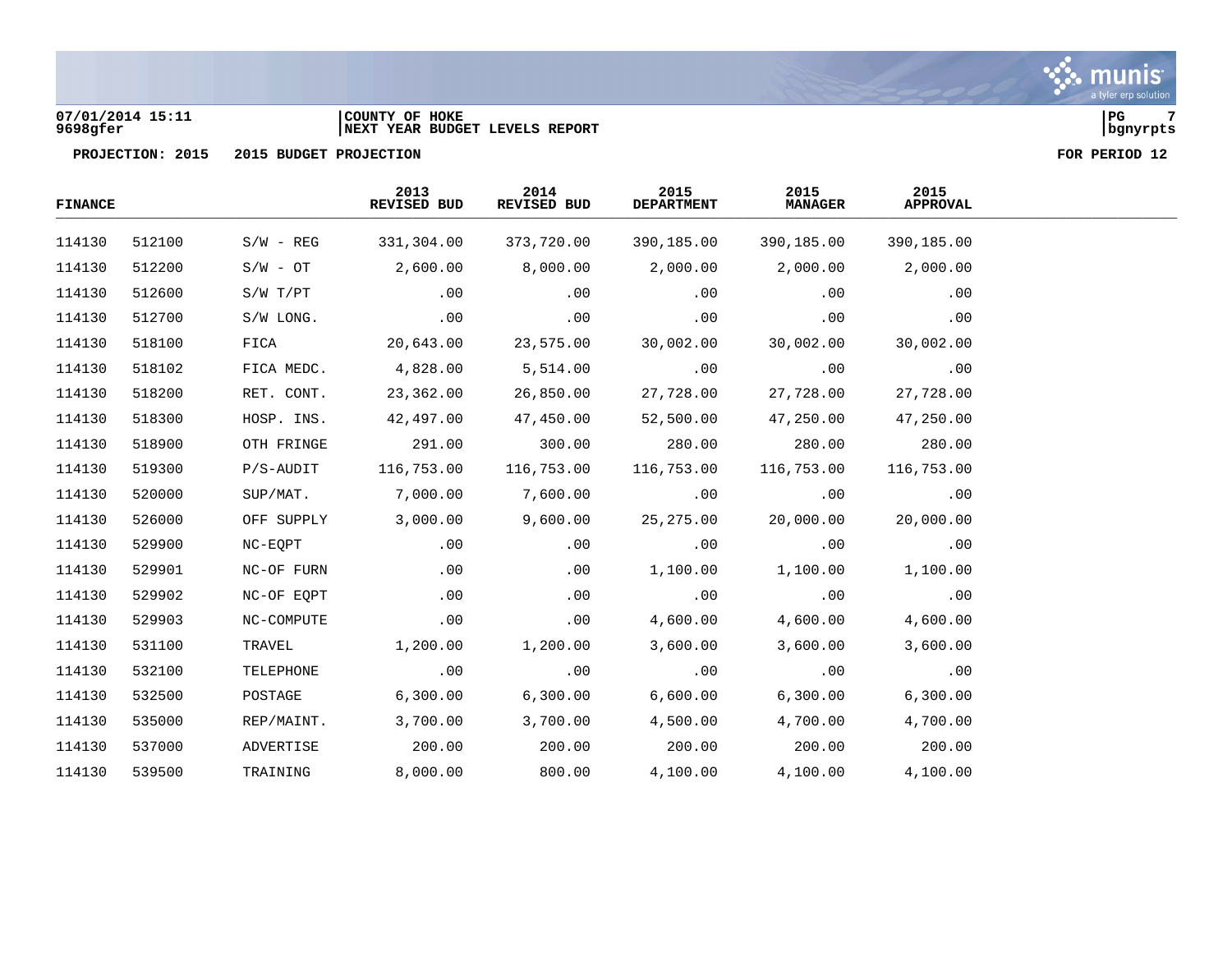

**07/01/2014 15:11 |COUNTY OF HOKE |PG 8 9698gfer |NEXT YEAR BUDGET LEVELS REPORT |bgnyrpts**

| <b>FINANCE</b> |               |             | 2013<br><b>REVISED BUD</b> | 2014<br><b>REVISED BUD</b> | 2015<br><b>DEPARTMENT</b> | 2015<br><b>MANAGER</b> | 2015<br><b>APPROVAL</b> |  |
|----------------|---------------|-------------|----------------------------|----------------------------|---------------------------|------------------------|-------------------------|--|
| 114130         | 544000        | S/M CONTRT  | 500.00                     | 500.00                     | 500.00                    | 500.00                 | 500.00                  |  |
| 114130         | 549100        | DUES/SUBS   | 500.00                     | 500.00                     | 500.00                    | 500.00                 | 500.00                  |  |
| 114130         | 549900        | MISC.       | .00                        | .00                        | .00                       | .00                    | .00                     |  |
| 114130         | 550000        | CAP OUTLAY  | .00                        | .00                        | .00                       | .00                    | .00                     |  |
| 114130         | 551000        | $C/O$ $O/F$ | .00                        | .00                        | .00                       | .00                    | .00                     |  |
| 114130         | 552000        | $C/O$ $D/P$ | .00                        | .00                        | .00                       | .00                    | .00                     |  |
|                | TOTAL FINANCE |             | 572,678.00                 | 632,562.00                 | 670,423.00                | 659,798.00             | 659,798.00              |  |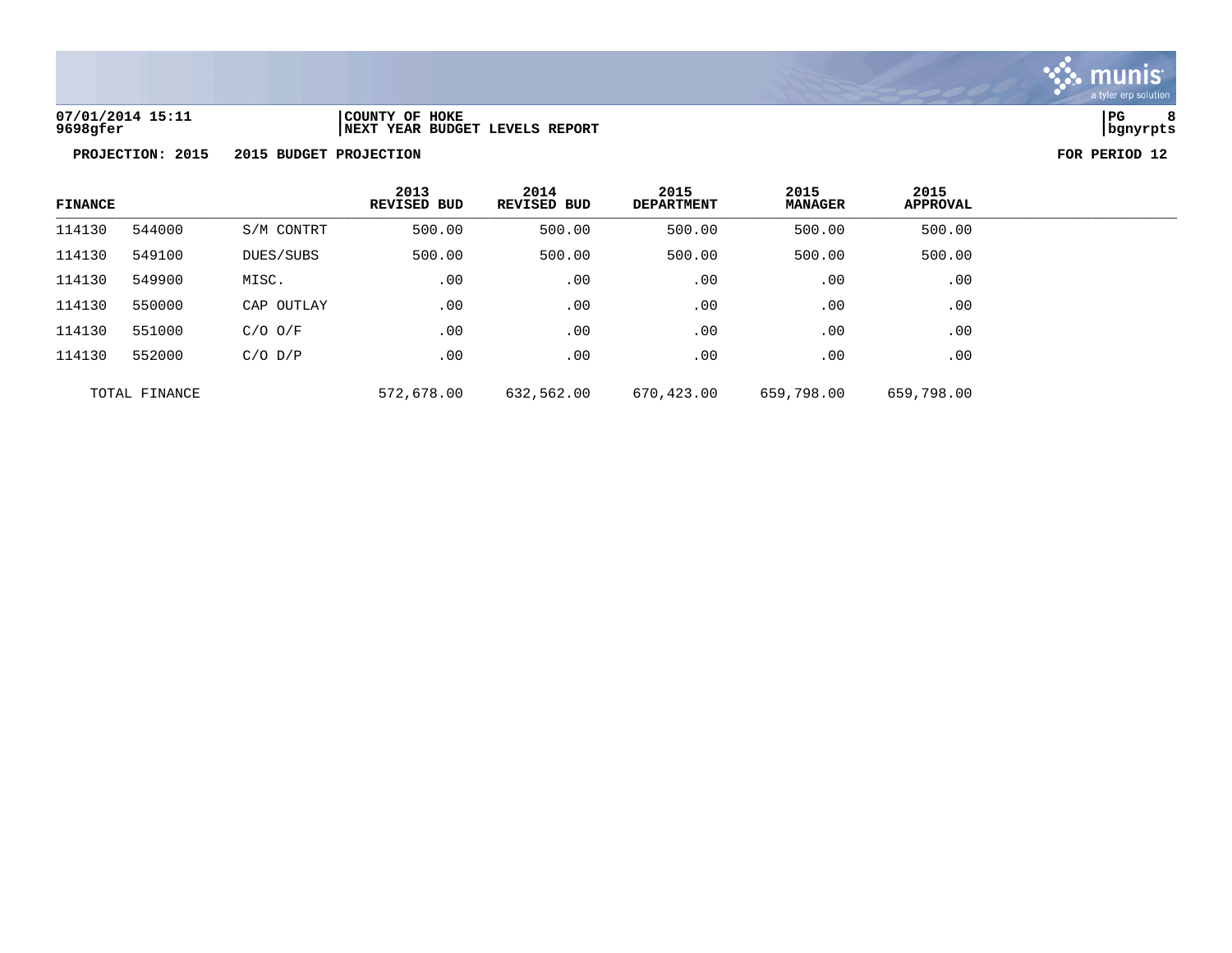

## **07/01/2014 15:11 |COUNTY OF HOKE |PG 9 9698gfer |NEXT YEAR BUDGET LEVELS REPORT |bgnyrpts**

|        | TAX ADMINISTRATION |             | 2013<br>REVISED BUD | 2014<br>REVISED BUD | 2015<br><b>DEPARTMENT</b> | 2015<br><b>MANAGER</b> | 2015<br><b>APPROVAL</b> |  |
|--------|--------------------|-------------|---------------------|---------------------|---------------------------|------------------------|-------------------------|--|
| 114140 | 512100             | $S/W - REG$ | 287,373.00          | 311,352.00          | 336,380.00                | 308,494.00             | 308,494.00              |  |
| 114140 | 512200             | $S/W - OT$  | .00                 | .00                 | .00                       | .00                    | .00                     |  |
| 114140 | 512600             | S/W T/PT    | .00                 | .00                 | .00                       | .00                    | .00                     |  |
| 114140 | 512700             | S/W LONG.   | 2,075.00            | 1,918.00            | 2,287.00                  | 2,287.00               | 2,287.00                |  |
| 114140 | 518100             | FICA        | 17,913.00           | 19,570.00           | 25,733.00                 | 23,600.00              | 23,600.00               |  |
| 114140 | 518102             | FICA MEDC.  | 4,191.00            | 4,577.00            | .00                       | .00                    | .00                     |  |
| 114140 | 518200             | RET. CONT.  | 19,953.00           | 22,316.00           | 23,782.00                 | 21,595.00              | 21,595.00               |  |
| 114140 | 518300             | HOSP. INS.  | 42,497.00           | 44,100.00           | 52,500.00                 | 40,500.00              | 40,500.00               |  |
| 114140 | 518900             | OTH FRINGE  | 280.00              | 280.00              | 280.00                    | 280.00                 | 280.00                  |  |
| 114140 | 519000             | PROF. SERV  | 3,650.00            | 6,650.00            | 7,700.00                  | 7,700.00               | 7,700.00                |  |
| 114140 | 520000             | SUP/MAT.    | .00                 | .00                 | .00                       | .00                    | .00                     |  |
| 114140 | 525000             | VCL SUP/MT  | .00                 | .00                 | .00                       | .00                    | .00                     |  |
| 114140 | 525100             | MOTR FULS   | 800.00              | 800.00              | 800.00                    | 800.00                 | 800.00                  |  |
| 114140 | 526000             | OFF SUPPLY  | 2,000.00            | 2,000.00            | 2,000.00                  | 2,000.00               | 2,000.00                |  |
| 114140 | 529100             | D/P SUPPLY  | 1,500.00            | 1,500.00            | 1,500.00                  | 1,500.00               | 1,500.00                |  |
| 114140 | 529900             | NC-EOPT     | .00                 | .00                 | .00                       | .00                    | .00                     |  |
| 114140 | 529901             | NC-OF FURN  | .00                 | .00                 | .00                       | .00                    | .00                     |  |
| 114140 | 529902             | NC-OF EOPT  | .00                 | 2,825.00            | .00                       | .00                    | .00                     |  |
| 114140 | 529903             | NC-COMPUTE  | .00                 | .00                 | 4,500.00                  | .00                    | .00                     |  |
| 114140 | 531100             | TRAVEL      | 3,000.00            | 3,000.00            | 3,000.00                  | 3,000.00               | 3,000.00                |  |
| 114140 | 531200             | TRVL/SUBST  | 1,500.00            | 1,500.00            | 1,500.00                  | 1,500.00               | 1,500.00                |  |
| 114140 | 532100             | TELEPHONE   | .00                 | .00                 | .00                       | .00                    | .00                     |  |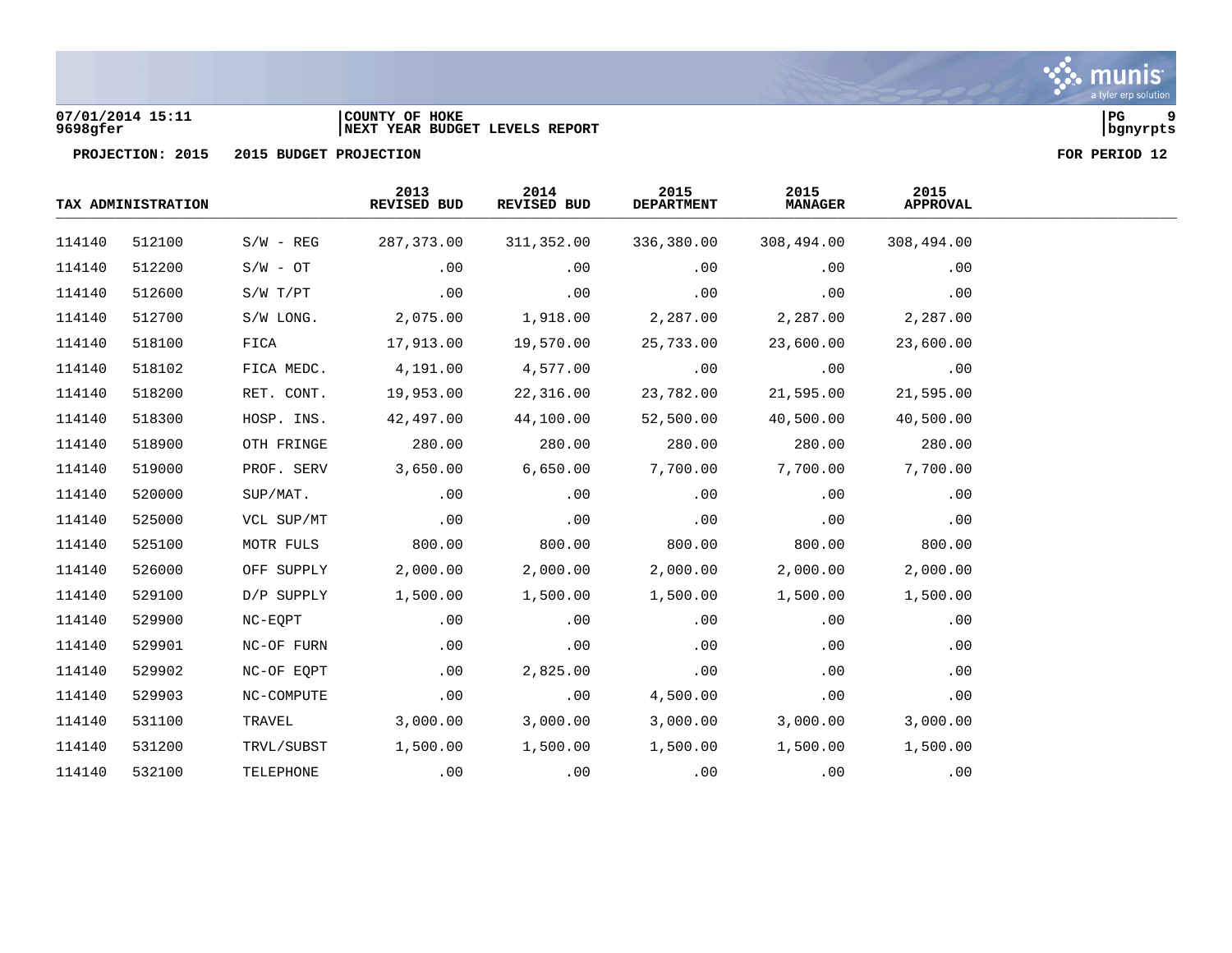

## **07/01/2014 15:11 |COUNTY OF HOKE |PG 10 9698gfer |NEXT YEAR BUDGET LEVELS REPORT |bgnyrpts**



|        | TAX ADMINISTRATION       |                | 2013<br>REVISED BUD | 2014<br>REVISED BUD | 2015<br><b>DEPARTMENT</b> | 2015<br><b>MANAGER</b> | 2015<br><b>APPROVAL</b> |
|--------|--------------------------|----------------|---------------------|---------------------|---------------------------|------------------------|-------------------------|
| 114140 | 532500                   | POSTAGE        | 16,000.00           | 15,000.00           | 15,000.00                 | 15,000.00              | 15,000.00               |
| 114140 | 534100                   | PRINTING       | 3,000.00            | 3,000.00            | 2,500.00                  | 2,500.00               | 2,500.00                |
| 114140 | 535000                   | REP/MAINT.     | 14,000.00           | 15,000.00           | 14,500.00                 | 14,500.00              | 14,500.00               |
| 114140 | 535300                   | M/R VEHICL     | 300.00              | 300.00              | 300.00                    | 300.00                 | 300.00                  |
| 114140 | 537000                   | ADVERTISE      | 1,000.00            | 1,000.00            | 1,200.00                  | 1,200.00               | 1,200.00                |
| 114140 | 538000                   | D/P SERV.      | 3,000.00            | .00                 | .00                       | .00                    | .00                     |
| 114140 | 539500                   | TRAINING       | 2,600.00            | 2,600.00            | 2,600.00                  | 2,600.00               | 2,600.00                |
| 114140 | 544000                   | S/M CONTRT     | .00                 | .00                 | .00                       | .00                    | .00                     |
| 114140 | 549100                   | DUES/SUBS      | 535.00              | 535.00              | 535.00                    | 535.00                 | 535.00                  |
| 114140 | 550000                   | CAP OUTLAY     | .00                 | .00                 | .00                       | .00                    | .00                     |
| 114140 | 551000                   | $C/O$ $O/F$    | .00                 | .00                 | .00                       | .00                    | .00                     |
| 114140 | 552000                   | $C/O$ $D/P$    | .00                 | .00                 | .00                       | .00                    | .00                     |
| 114140 | 554000                   | C/O VEHCL      | .00                 | .00                 | .00                       | .00                    | .00                     |
| 114140 | 555000                   | $C/O$ $O/EQ$ . | .00                 | .00                 | .00                       | .00                    | .00                     |
|        | TOTAL TAX ADMINISTRATION |                | 427,167.00          | 459,823.00          | 498,597.00                | 449,891.00             | 449,891.00              |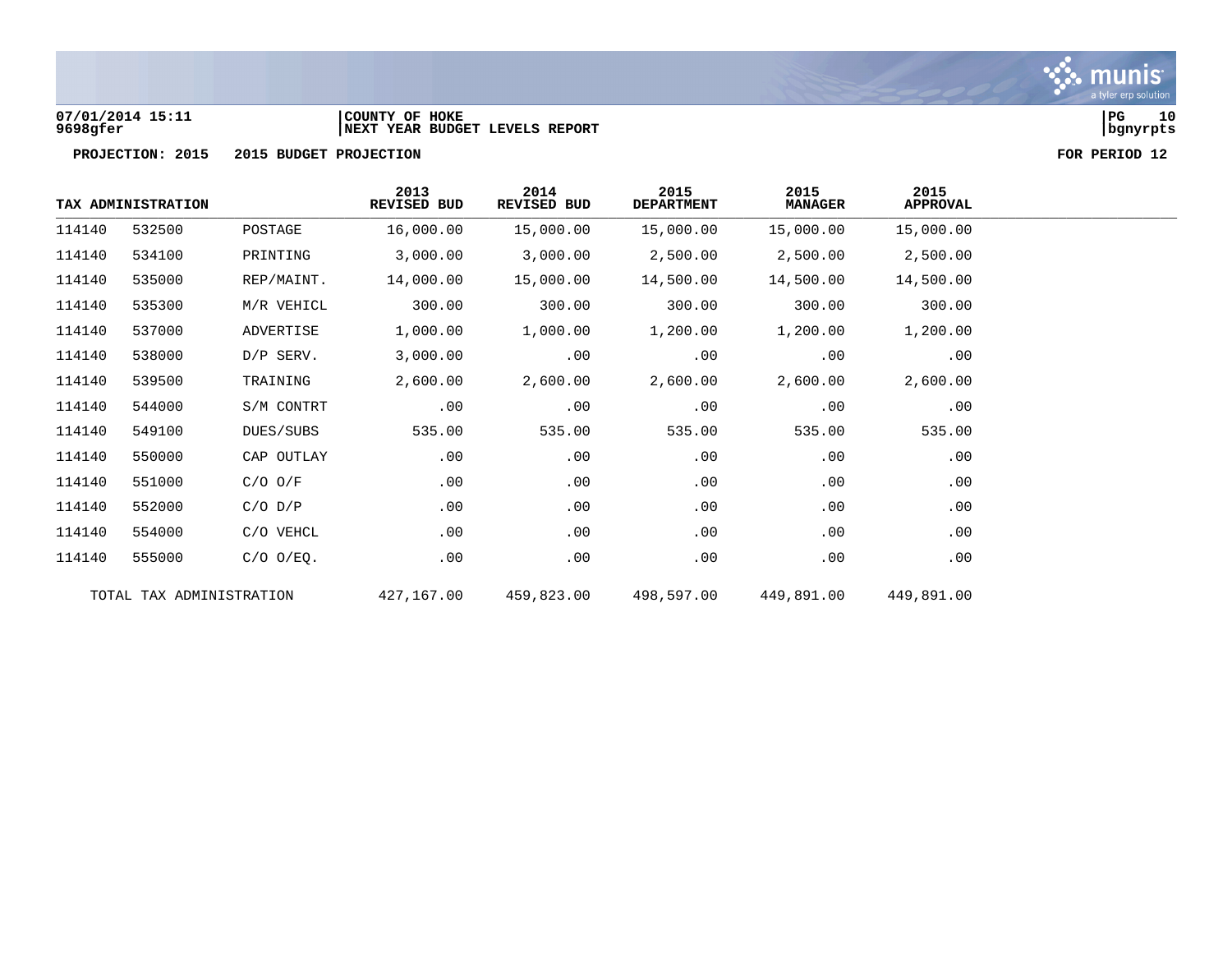

# **07/01/2014 15:11 |COUNTY OF HOKE |PG 11 9698gfer |NEXT YEAR BUDGET LEVELS REPORT |bgnyrpts**



|        | TAX COLLECTIONS |             | 2013<br>REVISED BUD | 2014<br>REVISED BUD | 2015<br><b>DEPARTMENT</b> | 2015<br><b>MANAGER</b> | 2015<br><b>APPROVAL</b> |  |
|--------|-----------------|-------------|---------------------|---------------------|---------------------------|------------------------|-------------------------|--|
| 114141 | 440001          | TAX COLL.   | .00                 | .00                 | .00                       | .00                    | .00                     |  |
| 114141 | 512100          | $S/W - REG$ | 151,376.00          | 153,536.00          | 159,433.00                | 159,433.00             | 159,433.00              |  |
| 114141 | 512200          | $S/W - OT$  | .00                 | .00                 | .00                       | .00                    | .00                     |  |
| 114141 | 512600          | S/W T/PT    | .00                 | .00                 | .00                       | .00                    | .00                     |  |
| 114141 | 518100          | FICA        | 9,377.00            | 9,520.00            | 12,197.00                 | 12,197.00              | 12,197.00               |  |
| 114141 | 518102          | FICA MEDC.  | 2,194.00            | 2,227.00            | .00                       | .00                    | .00                     |  |
| 114141 | 518200          | RET. CONT.  | 10,596.00           | 10,855.00           | 11,272.00                 | 11,272.00              | 11,272.00               |  |
| 114141 | 518300          | HOSP. INS.  | 30,355.00           | 31,500.00           | 37,500.00                 | 33,750.00              | 33,750.00               |  |
| 114141 | 518900          | OTH FRINGE  | 200.00              | 200.00              | 200.00                    | 200.00                 | 200.00                  |  |
| 114141 | 519000          | PROF. SERV  | 23,100.00           | 19,912.00           | 23,000.00                 | 23,000.00              | 23,000.00               |  |
| 114141 | 520000          | SUP/MAT.    | 3,400.00            | 3,400.00            | 3,600.00                  | 3,600.00               | 3,600.00                |  |
| 114141 | 525100          | MOTR FULS   | .00                 | .00                 | 400.00                    | 400.00                 | 400.00                  |  |
| 114141 | 526000          | OFF SUPPLY  | .00                 | .00                 | .00                       | .00                    | .00                     |  |
| 114141 | 529900          | NC-EQPT     | .00                 | .00                 | .00                       | .00                    | .00                     |  |
| 114141 | 529901          | NC-OF FURN  | .00                 | .00                 | .00                       | .00                    | .00                     |  |
| 114141 | 529902          | NC-OF EQPT  | .00                 | .00                 | .00                       | .00                    | .00                     |  |
| 114141 | 529903          | NC-COMPUTE  | .00                 | 3,088.00            | 6,400.00                  | .00                    | .00                     |  |
| 114141 | 531100          | TRAVEL      | 2,500.00            | 2,500.00            | 2,500.00                  | 2,500.00               | 2,500.00                |  |
| 114141 | 532100          | TELEPHONE   | 200.00              | 200.00              | 260.00                    | 260.00                 | 260.00                  |  |
| 114141 | 532500          | POSTAGE     | 7,000.00            | 6,000.00            | 6,000.00                  | 6,000.00               | 6,000.00                |  |
| 114141 | 535000          | REP/MAINT.  | 800.00              | 800.00              | 800.00                    | 800.00                 | 800.00                  |  |
| 114141 | 537000          | ADVERTISE   | 4,200.00            | 4,200.00            | 4,000.00                  | 4,000.00               | 4,000.00                |  |

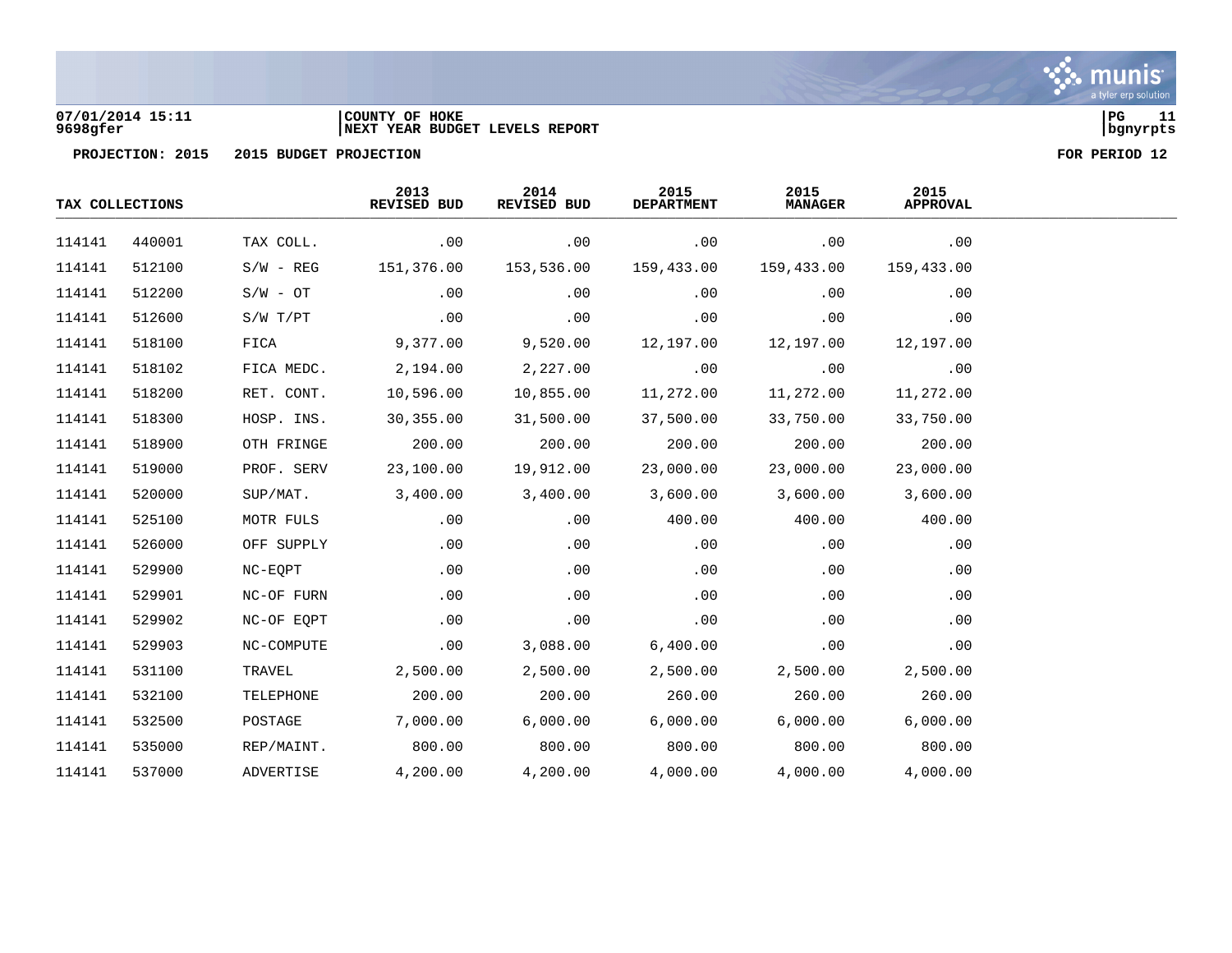

**07/01/2014 15:11 |COUNTY OF HOKE |PG 12**

**PROJECTION: 2015 2015 BUDGET PROJECTION FOR PERIOD 12**

**9698gfer |NEXT YEAR BUDGET LEVELS REPORT |bgnyrpts**

| TAX COLLECTIONS |                       |             | 2013<br><b>REVISED BUD</b> | 2014<br>REVISED BUD | 2015<br><b>DEPARTMENT</b> | 2015<br><b>MANAGER</b> | 2015<br><b>APPROVAL</b> |
|-----------------|-----------------------|-------------|----------------------------|---------------------|---------------------------|------------------------|-------------------------|
| 114141          | 539500                | TRAINING    | 3,000.00                   | 3,000.00            | 3,000.00                  | 3,000.00               | 3,000.00                |
| 114141          | 539901                | C/C CHARGE  | 500.00                     | 500.00              | 500.00                    | 500.00                 | 500.00                  |
| 114141          | 544000                | S/M CONTRT  | 2,500.00                   | 2,500.00            | 2,500.00                  | 2,500.00               | 2,500.00                |
| 114141          | 549100                | DUES/SUBS   | 200.00                     | 200.00              | 200.00                    | 200.00                 | 200.00                  |
| 114141          | 551000                | $C/O$ $O/F$ | .00                        | .00                 | .00                       | .00                    | .00                     |
| 114141          | 552000                | $C/O$ $D/P$ | .00                        | .00                 | .00                       | .00                    | .00                     |
| 114141          | 557000                | C/O LAND    | .00                        | .00                 | .00                       | .00                    | .00                     |
|                 | TOTAL TAX COLLECTIONS |             | 251,498.00                 | 254,138.00          | 273,762.00                | 263,612.00             | 263,612.00              |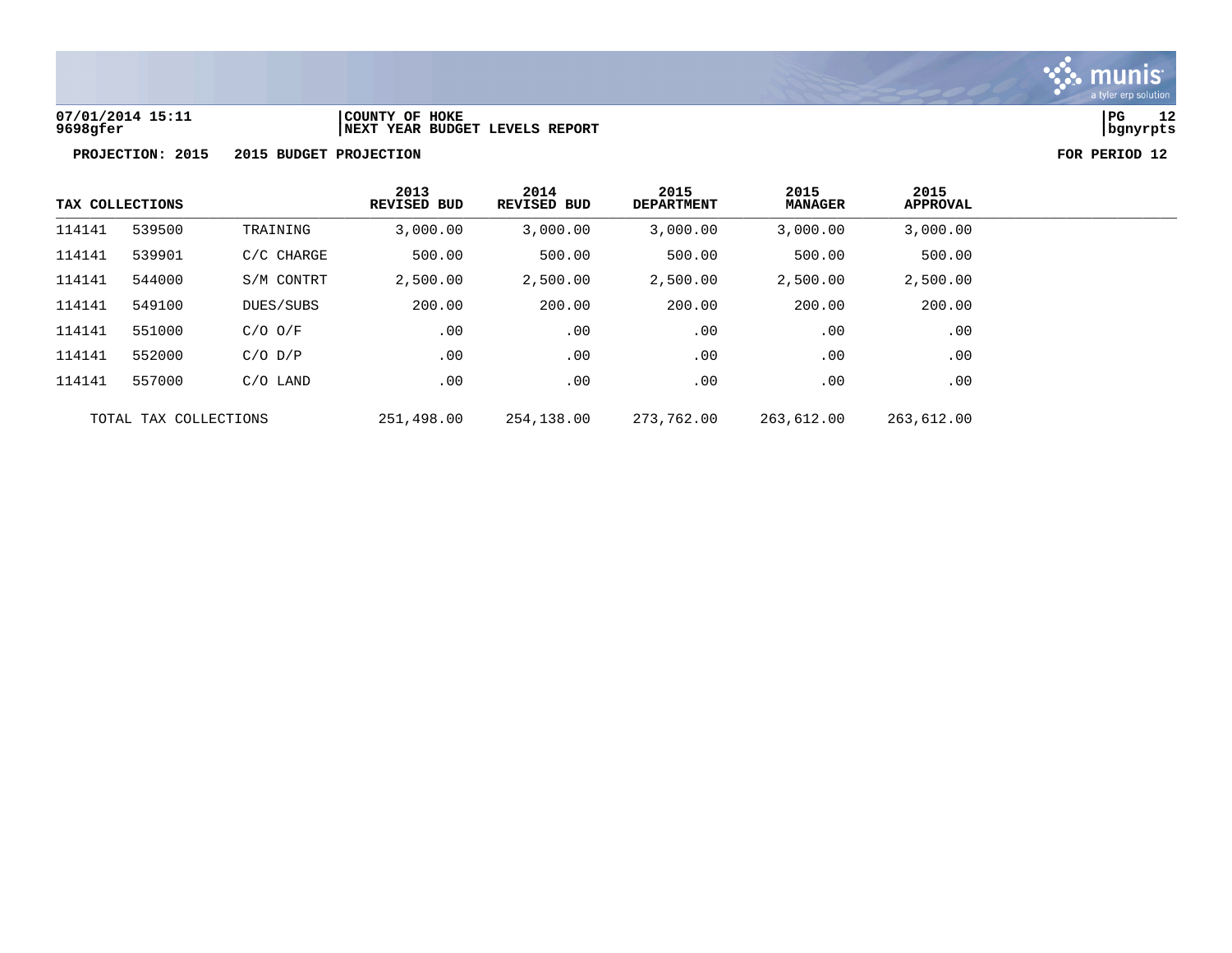

## **07/01/2014 15:11 |COUNTY OF HOKE |PG 13 9698gfer |NEXT YEAR BUDGET LEVELS REPORT |bgnyrpts**

|        |                                                                                                                                                                                                                                                           |             | 2013<br>REVISED BUD | 2014<br>REVISED BUD | 2015<br><b>DEPARTMENT</b> | 2015<br><b>MANAGER</b> | 2015<br><b>APPROVAL</b> |  |
|--------|-----------------------------------------------------------------------------------------------------------------------------------------------------------------------------------------------------------------------------------------------------------|-------------|---------------------|---------------------|---------------------------|------------------------|-------------------------|--|
| 114143 | DEPT OF MOTOR VEHICLES<br>512100<br>512200<br>$S/W - OT$<br>512600<br>S/W T/PT<br>518100<br>FICA<br>518102<br>518200<br>518300<br>518900<br>519000<br>520000<br>SUP/MAT.<br>526000<br>531100<br>TRAVEL<br>532100<br>532500<br>POSTAGE<br>535000<br>537000 | $S/W - REG$ | 53,730.00           | 71,472.00           | 90,051.00                 | 90,051.00              | 90,051.00               |  |
| 114143 |                                                                                                                                                                                                                                                           |             | .00                 | .00                 | .00                       | .00                    | .00                     |  |
| 114143 |                                                                                                                                                                                                                                                           |             | .00                 | .00                 | .00                       | .00                    | .00                     |  |
| 114143 |                                                                                                                                                                                                                                                           |             | 3,321.00            | 4,432.00            | 6,889.00                  | 6,889.00               | 6,889.00                |  |
| 114143 |                                                                                                                                                                                                                                                           | FICA MEDC.  | 777.00              | 1,037.00            | .00                       | .00                    | .00                     |  |
| 114143 |                                                                                                                                                                                                                                                           | RET. CONT.  | 3,702.00            | 5,053.00            | 6, 367.00                 | 6,367.00               | 6,367.00                |  |
| 114143 |                                                                                                                                                                                                                                                           | HOSP. INS.  | 12,142.00           | 12,600.00           | 22,500.00                 | 20,250.00              | 20,250.00               |  |
| 114143 |                                                                                                                                                                                                                                                           | OTH FRINGE  | 80.00               | 80.00               | 120.00                    | 120.00                 | 120.00                  |  |
| 114143 |                                                                                                                                                                                                                                                           | PROF. SERV  | .00                 | .00                 | .00                       | .00                    | .00                     |  |
| 114143 |                                                                                                                                                                                                                                                           |             | .00                 | .00                 | .00                       | .00                    | .00                     |  |
| 114143 |                                                                                                                                                                                                                                                           | OFF SUPPLY  | 850.00              | 950.00              | 3,535.00                  | 3,535.00               | 3,535.00                |  |
| 114143 |                                                                                                                                                                                                                                                           |             | 450.00              | .00                 | 1,100.00                  | 1,100.00               | 1,100.00                |  |
| 114143 |                                                                                                                                                                                                                                                           | TELEPHONE   | 1,600.00            | 1,600.00            | 1,600.00                  | 1,600.00               | 1,600.00                |  |
| 114143 |                                                                                                                                                                                                                                                           |             | 150.00              | 69.00               | 150.00                    | 150.00                 | 150.00                  |  |
| 114143 |                                                                                                                                                                                                                                                           | REP/MAINT.  | .00                 | .00                 | .00                       | .00                    | .00                     |  |
| 114143 |                                                                                                                                                                                                                                                           | ADVERTISE   | 100.00              | 100.00              | 100.00                    | 100.00                 | 100.00                  |  |
| 114143 | 539500                                                                                                                                                                                                                                                    | TRAINING    | .00                 | .00                 | 130.00                    | 130.00                 | 130.00                  |  |
| 114143 | 544000                                                                                                                                                                                                                                                    | S/M CONTRT  | 1,964.00            | 2,797.00            | 2,800.00                  | 2,800.00               | 2,800.00                |  |
| 114143 | 549100                                                                                                                                                                                                                                                    | DUES/SUBS   | .00                 | 740.00              | 1,175.00                  | 1,175.00               | 1,175.00                |  |
|        | TOTAL DEPT OF MOTOR VEHICLES                                                                                                                                                                                                                              |             | 78,866.00           | 100,930.00          | 136,517.00                | 134,267.00             | 134,267.00              |  |

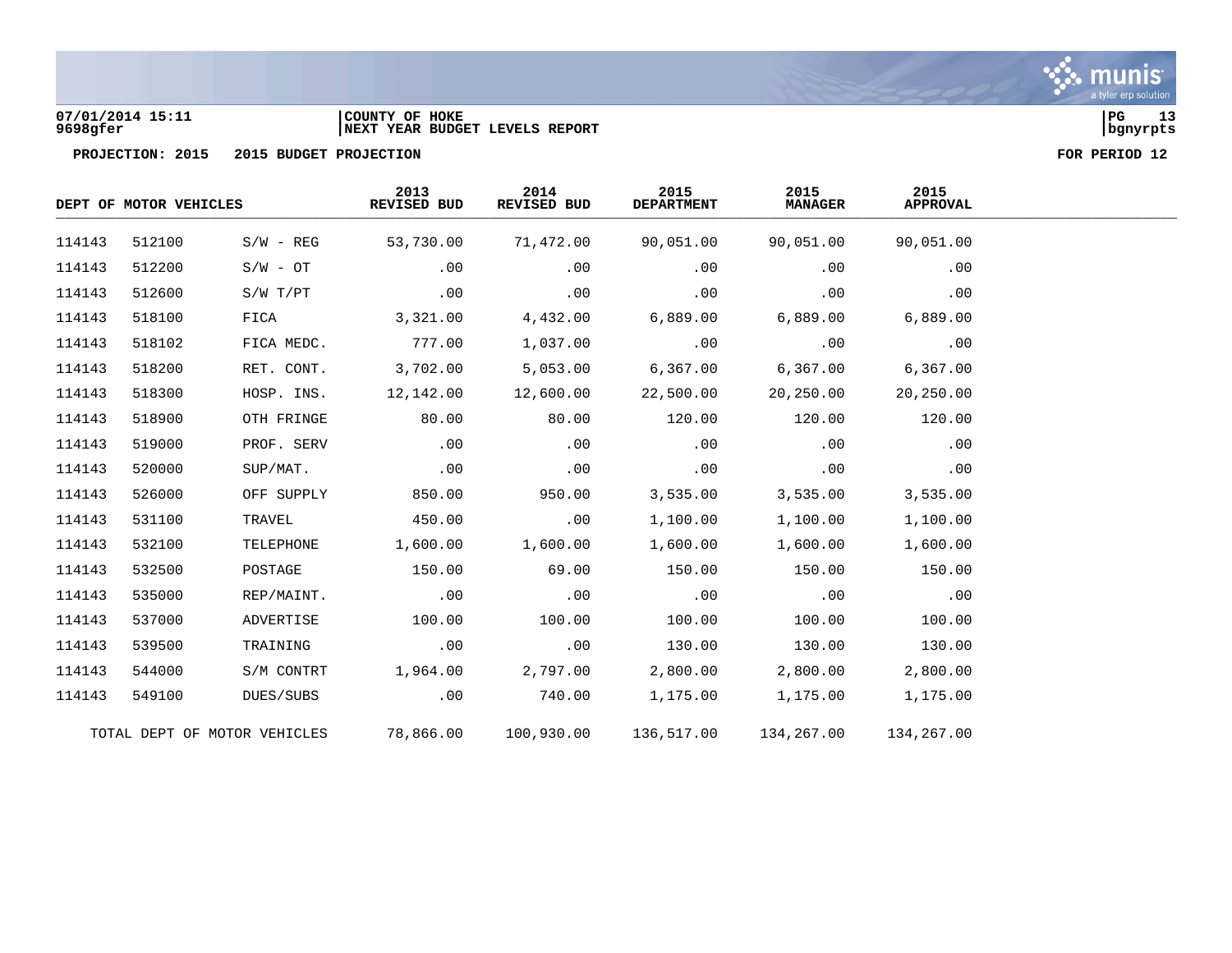

## **07/01/2014 15:11 |COUNTY OF HOKE |PG 14 9698gfer |NEXT YEAR BUDGET LEVELS REPORT |bgnyrpts**

| LEGAL  |             |            | 2013<br><b>REVISED BUD</b> | 2014<br>REVISED BUD | 2015<br><b>DEPARTMENT</b> | 2015<br><b>MANAGER</b> | 2015<br>APPROVAL |
|--------|-------------|------------|----------------------------|---------------------|---------------------------|------------------------|------------------|
| 114150 | 510000      | PERS. SVC. | 90,000.00                  | 95,000.00           | .00                       | 94,000.00              | 94,000.00        |
| 114150 | 529900      | NC-EOPT    | .00                        | .00                 | .00                       | .00                    | .00              |
| 114150 | 529901      | NC-OF FURN | .00                        | .00                 | .00                       | .00                    | .00              |
| 114150 | 529902      | NC-OF EOPT | .00                        | .00                 | .00                       | .00                    | .00              |
| 114150 | 529903      | NC-COMPUTE | .00                        | .00                 | .00                       | .00                    | .00              |
| 114150 | 544000      | S/M CONTRT | .00                        | .00                 | .00                       | .00                    | .00              |
|        | TOTAL LEGAL |            | 90,000.00                  | 95,000.00           | .00                       | 94,000.00              | 94,000.00        |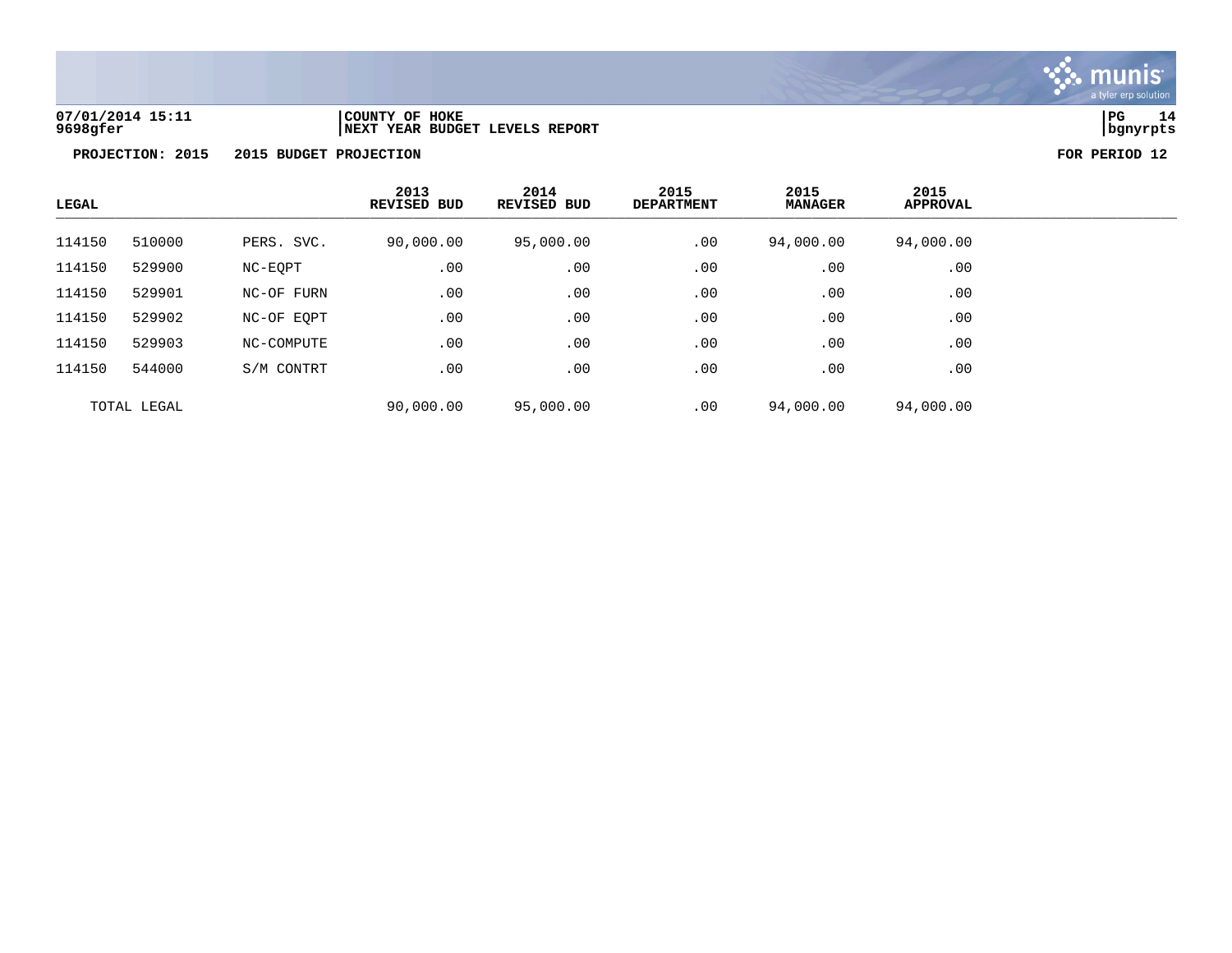

## **07/01/2014 15:11 |COUNTY OF HOKE |PG 15 9698gfer |NEXT YEAR BUDGET LEVELS REPORT |bgnyrpts**

|        | COURT FACILITIES       |             | 2013<br>REVISED BUD | 2014<br>REVISED BUD | 2015<br><b>DEPARTMENT</b> | 2015<br><b>MANAGER</b> | 2015<br><b>APPROVAL</b> |  |
|--------|------------------------|-------------|---------------------|---------------------|---------------------------|------------------------|-------------------------|--|
| 114160 | 517000                 | JURY COMM.  | .00                 | .00                 | .00                       | .00                    | .00                     |  |
| 114160 | 520000                 | SUP/MAT.    | 2,500.00            | 2,500.00            | 2,500.00                  | 2,500.00               | 2,500.00                |  |
| 114160 | 526000                 | OFF SUPPLY  | .00                 | .00                 | .00                       | .00                    | .00                     |  |
| 114160 | 529900                 | NC-EQPT     | .00                 | .00                 | .00                       | .00                    | .00                     |  |
| 114160 | 529901                 | NC-OF FURN  | .00                 | 900.00              | .00                       | .00                    | .00                     |  |
| 114160 | 529902                 | NC-OF EQPT  | .00                 | .00                 | .00                       | .00                    | .00                     |  |
| 114160 | 529903                 | NC-COMPUTE  | .00                 | .00                 | .00                       | .00                    | .00                     |  |
| 114160 | 532100                 | TELEPHONE   | .00                 | .00                 | .00                       | .00                    | .00                     |  |
| 114160 | 533000                 | UTILITIES   | 62,000.00           | 45,000.00           | 47,000.00                 | 47,000.00              | 47,000.00               |  |
| 114160 | 533100                 | ELECTRIC    | .00                 | .00                 | .00                       | .00                    | .00                     |  |
| 114160 | 535000                 | REP/MAINT.  | 28,000.00           | 30,100.00           | 26,000.00                 | 26,000.00              | 26,000.00               |  |
| 114160 | 541200                 | RENT BUILD  | .00                 | .00                 | .00                       | .00                    | .00                     |  |
| 114160 | 549100                 | DUES/SUBS   | 3,000.00            | 3,000.00            | 3,000.00                  | 3,000.00               | 3,000.00                |  |
| 114160 | 550000                 | CAP OUTLAY  | 27,000.00           | 21,100.00           | 19,000.00                 | 19,000.00              | 19,000.00               |  |
| 114160 | 551000                 | $C/O$ $O/F$ | .00                 | .00                 | .00                       | .00                    | .00                     |  |
| 114160 | 552000                 | $C/O$ $D/P$ | .00                 | .00                 | .00                       | .00                    | .00                     |  |
|        | TOTAL COURT FACILITIES |             | 122,500.00          | 102,600.00          | 97,500.00                 | 97,500.00              | 97,500.00               |  |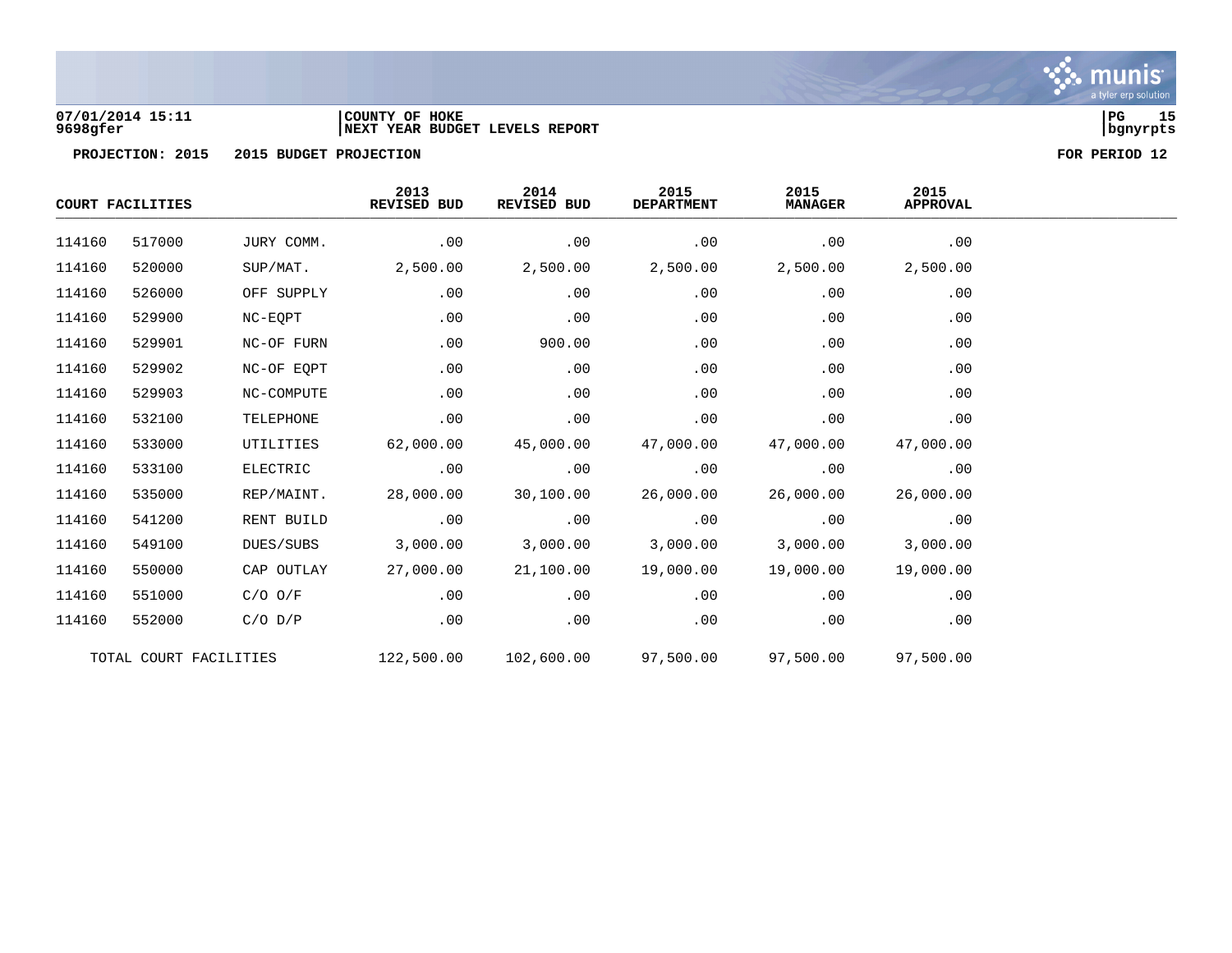## **07/01/2014 15:11 |COUNTY OF HOKE |PG 16 9698gfer |NEXT YEAR BUDGET LEVELS REPORT |bgnyrpts**

| <b>ELECTIONS</b> |        |             | 2013<br><b>REVISED BUD</b> | 2014<br>REVISED BUD | 2015<br><b>DEPARTMENT</b> | 2015<br><b>MANAGER</b> | 2015<br><b>APPROVAL</b> |  |
|------------------|--------|-------------|----------------------------|---------------------|---------------------------|------------------------|-------------------------|--|
| 114170           | 512100 | $S/W - REG$ | 78,162.00                  | 76,062.00           | 80,127.00                 | 80,127.00              | 80,127.00               |  |
| 114170           | 512200 | $S/W - OT$  | 2,500.00                   | 2,500.00            | 2,500.00                  | 2,500.00               | 2,500.00                |  |
| 114170           | 512600 | S/W T/PT    | 20,582.00                  | 19,682.00           | 35,091.00                 | 14,545.00              | 14,545.00               |  |
| 114170           | 517000 | $G/B$ EXP   | 35,000.00                  | 35,000.00           | 35,000.00                 | 35,000.00              | 35,000.00               |  |
| 114170           | 518100 | FICA        | 6,048.00                   | 5,813.00            | 7,214.00                  | 7,214.00               | 7,214.00                |  |
| 114170           | 518102 | FICA MEDC.  | 1,415.00                   | 1,360.00            | .00                       | .00                    | .00                     |  |
| 114170           | 518200 | RET. CONT.  | 6,762.00                   | 6,562.00            | 6,667.00                  | 6,667.00               | 6,667.00                |  |
| 114170           | 518300 | HOSP. INS.  | 12,142.00                  | 12,600.00           | 22,500.00                 | 13,500.00              | 13,500.00               |  |
| 114170           | 518900 | OTH FRINGE  | 124.00                     | 120.00              | 120.00                    | 120.00                 | 120.00                  |  |
| 114170           | 519000 | PROF. SERV  | .00                        | .00                 | .00                       | .00                    | .00                     |  |
| 114170           | 520000 | SUP/MAT.    | 13,000.00                  | 13,000.00           | 13,000.00                 | 13,000.00              | 13,000.00               |  |
| 114170           | 522000 | FOOD/PROV.  | .00                        | .00                 | .00                       | .00                    | .00                     |  |
| 114170           | 523104 | ONE STOP V  | 8,000.00                   | 10,000.00           | 21,000.00                 | 21,000.00              | 21,000.00               |  |
| 114170           | 523105 | ONE STOP    | 1,050.00                   | 800.00              | .00                       | .00                    | .00                     |  |
| 114170           | 526000 | OFF SUPPLY  | 2,000.00                   | 2,000.00            | 2,500.00                  | 2,500.00               | 2,500.00                |  |
| 114170           | 529900 | NC-EQPT     | .00                        | .00                 | .00                       | .00                    | .00                     |  |
| 114170           | 529901 | NC-OF FURN  | .00                        | .00                 | .00                       | .00                    | .00                     |  |
| 114170           | 529902 | NC-OF EQPT  | .00                        | .00                 | .00                       | .00                    | .00                     |  |
| 114170           | 529903 | NC-COMPUTE  | .00                        | .00                 | .00                       | .00                    | .00                     |  |
| 114170           | 531000 | TRAVEL/TRN  | 5,200.00                   | 5,200.00            | 6,500.00                  | 6,500.00               | 6,500.00                |  |
| 114170           | 531100 | TRAVEL      | .00                        | .00                 | .00                       | .00                    | .00                     |  |
| 114170           | 531300 | TRANSPORT   | .00                        | .00                 | .00                       | .00                    | .00                     |  |

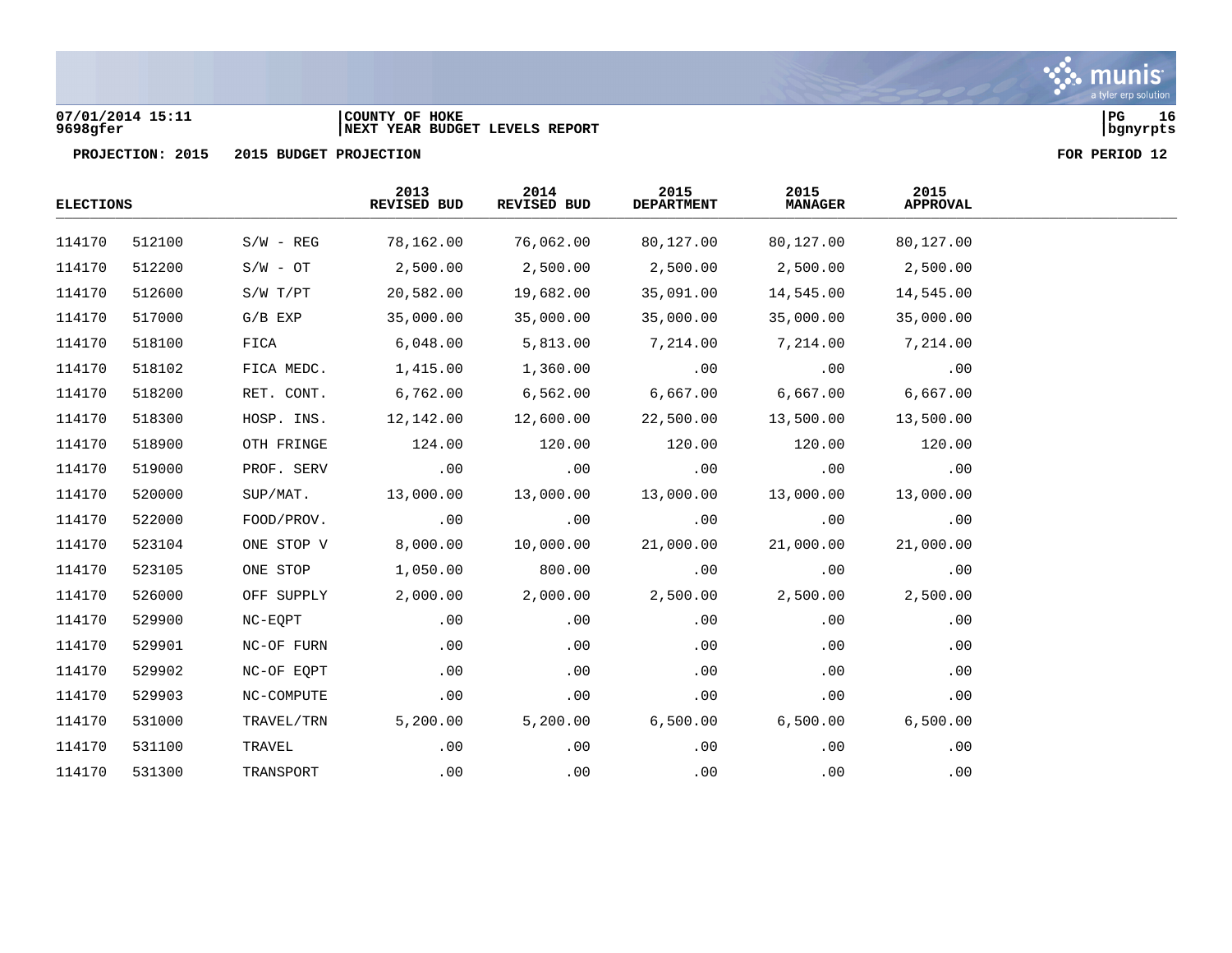

**PROJECTION: 2015 2015 BUDGET PROJECTION FOR PERIOD 12**

|        | <b>ELECTIONS</b> |             | 2013<br>REVISED BUD | 2014<br>REVISED BUD | 2015<br><b>DEPARTMENT</b> | 2015<br><b>MANAGER</b> | 2015<br><b>APPROVAL</b> |
|--------|------------------|-------------|---------------------|---------------------|---------------------------|------------------------|-------------------------|
| 114170 | 532100           | TELEPHONE   | 600.00              | 600.00              | 600.00                    | 600.00                 | 600.00                  |
| 114170 | 532500           | POSTAGE     | 4,400.00            | 4,500.00            | 4,500.00                  | 4,500.00               | 4,500.00                |
| 114170 | 532501           | LIST MAINT  | 3,900.00            | 3,900.00            | 4,000.00                  | 4,000.00               | 4,000.00                |
| 114170 | 535000           | REP/MAINT.  | .00                 | .00                 | .00                       | .00                    | .00                     |
| 114170 | 537000           | ADVERTISE   | 1,500.00            | 1,500.00            | 1,500.00                  | 1,500.00               | 1,500.00                |
| 114170 | 541200           | RENT BUILD  | 1,600.00            | 1,000.00            | 1,000.00                  | 1,000.00               | 1,000.00                |
| 114170 | 544000           | S/M CONTRT  | 11,832.00           | 27,425.00           | 32,500.00                 | 32,500.00              | 32,500.00               |
| 114170 | 549100           | DUES/SUBS   | 100.00              | 100.00              | 100.00                    | 100.00                 | 100.00                  |
| 114170 | 550000           | CAP OUTLAY  | 22,500.00           | 17,927.00           | 8,000.00                  | 8,000.00               | 8,000.00                |
| 114170 | 551000           | $C/O$ $O/F$ | .00                 | .00                 | .00                       | .00                    | .00                     |
| 114170 | 552000           | $C/O$ $D/P$ | .00                 | .00                 | .00                       | .00                    | .00                     |
|        | TOTAL ELECTIONS  |             | 238,417.00          | 247,651.00          | 284,419.00                | 254,873.00             | 254,873.00              |

**07/01/2014 15:11 |COUNTY OF HOKE |PG 17 9698gfer |NEXT YEAR BUDGET LEVELS REPORT |bgnyrpts**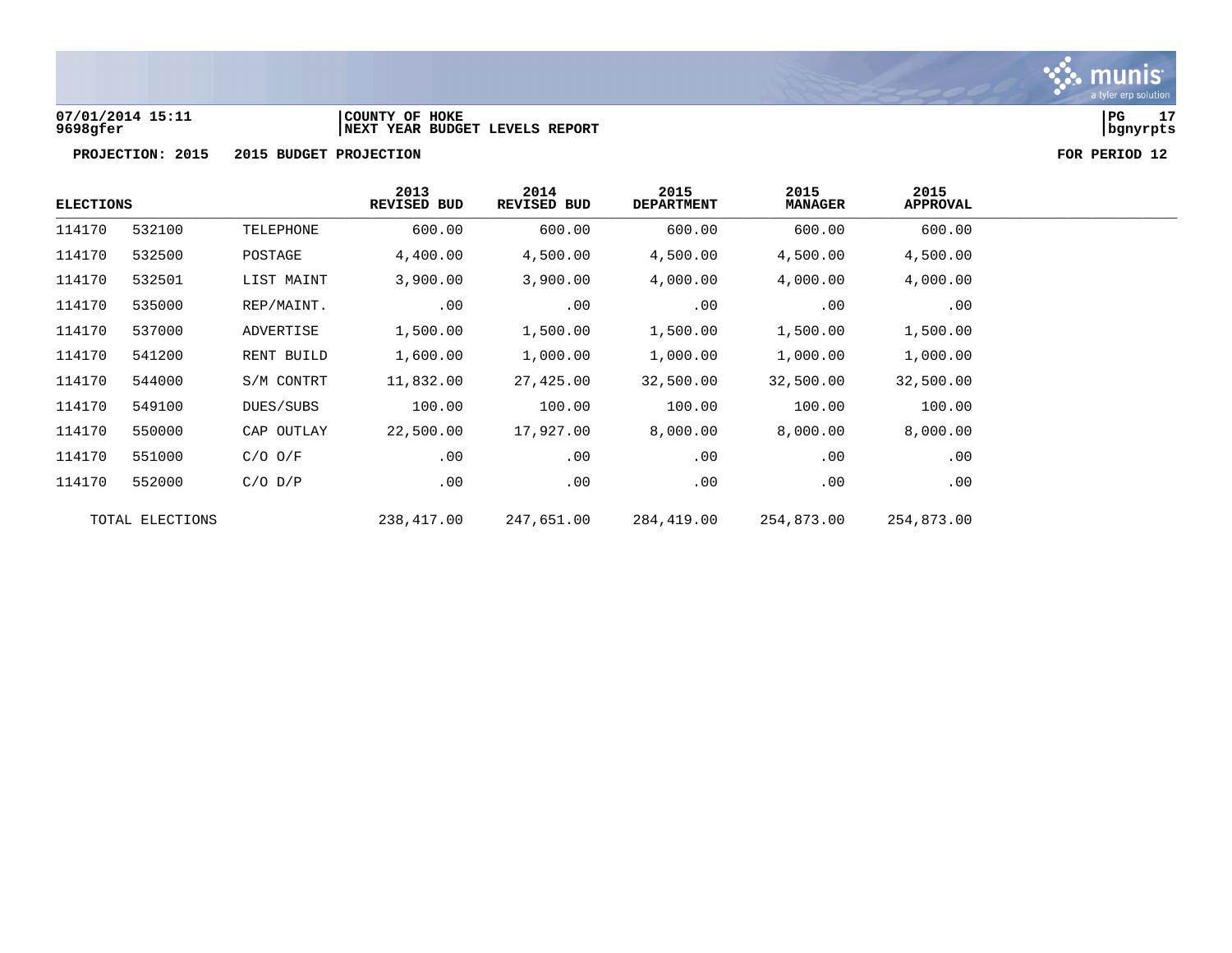

## **07/01/2014 15:11 |COUNTY OF HOKE |PG 18 9698gfer |NEXT YEAR BUDGET LEVELS REPORT |bgnyrpts**

|        | REGISTER OF DEEDS |             | 2013<br>REVISED BUD | 2014<br>REVISED BUD | 2015<br><b>DEPARTMENT</b> | 2015<br><b>MANAGER</b> | 2015<br><b>APPROVAL</b> |  |
|--------|-------------------|-------------|---------------------|---------------------|---------------------------|------------------------|-------------------------|--|
| 114180 | 512100            | $S/W - REG$ | 117,596.00          | 102,302.00          | 130,395.00                | 113,204.00             | 113,204.00              |  |
| 114180 | 512200            | $S/W - OT$  | .00                 | .00                 | .00                       | .00                    | .00                     |  |
| 114180 | 512600            | S/W T/PT    | 9,350.00            | 6,825.00            | .00                       | .00                    | .00                     |  |
| 114180 | 513400            | ROD SUP RT  | 3,901.00            | 4,200.00            | 4,200.00                  | 4,200.00               | 4,200.00                |  |
| 114180 | 518100            | FICA        | 7,834.00            | 6,746.00            | 9,975.00                  | 8,660.00               | 8,660.00                |  |
| 114180 | 518102            | FICA MEDC.  | 1,833.00            | 1,578.00            | .00                       | .00                    | .00                     |  |
| 114180 | 518200            | RET. CONT.  | 8,774.00            | 7,916.00            | 9,219.00                  | 7,924.00               | 7,924.00                |  |
| 114180 | 518300            | HOSP. INS.  | 18,213.00           | 18,900.00           | 30,000.00                 | 27,000.00              | 27,000.00               |  |
| 114180 | 518900            | OTH FRINGE  | 128.00              | 78.00               | 160.00                    | 160.00                 | 160.00                  |  |
| 114180 | 520000            | SUP/MAT.    | 3,000.00            | 2,012.00            | 2,012.00                  | 2,012.00               | 2,012.00                |  |
| 114180 | 526000            | OFF SUPPLY  | 6,500.00            | 7,022.00            | 7,022.00                  | 7,022.00               | 7,022.00                |  |
| 114180 | 529900            | NC-EQPT     | .00                 | .00                 | .00                       | .00                    | .00                     |  |
| 114180 | 529901            | NC-OF FURN  | .00                 | .00                 | .00                       | .00                    | .00                     |  |
| 114180 | 529902            | NC-OF EQPT  | 1,300.00            | .00                 | .00                       | .00                    | .00                     |  |
| 114180 | 529903            | NC-COMPUTE  | .00                 | .00                 | .00                       | .00                    | .00                     |  |
| 114180 | 531000            | TRAVEL/TRN  | 500.00              | 253.00              | 253.00                    | 253.00                 | 253.00                  |  |
| 114180 | 531100            | TRAVEL      | 2,000.00            | 1,500.00            | 1,500.00                  | 1,500.00               | 1,500.00                |  |
| 114180 | 532100            | TELEPHONE   | 1,450.00            | 1,714.00            | 1,814.00                  | 1,814.00               | 1,814.00                |  |
| 114180 | 532500            | POSTAGE     | 1,750.00            | 1,773.00            | 1,873.00                  | 1,873.00               | 1,873.00                |  |
| 114180 | 533100            | ELECTRIC    | .00                 | .00                 | .00                       | .00                    | .00                     |  |
| 114180 | 533400            | WATER       | .00                 | .00                 | .00                       | .00                    | .00                     |  |
| 114180 | 535000            | REP/MAINT.  | 3,277.00            | 2,760.00            | 2,760.00                  | 2,760.00               | 2,760.00                |  |

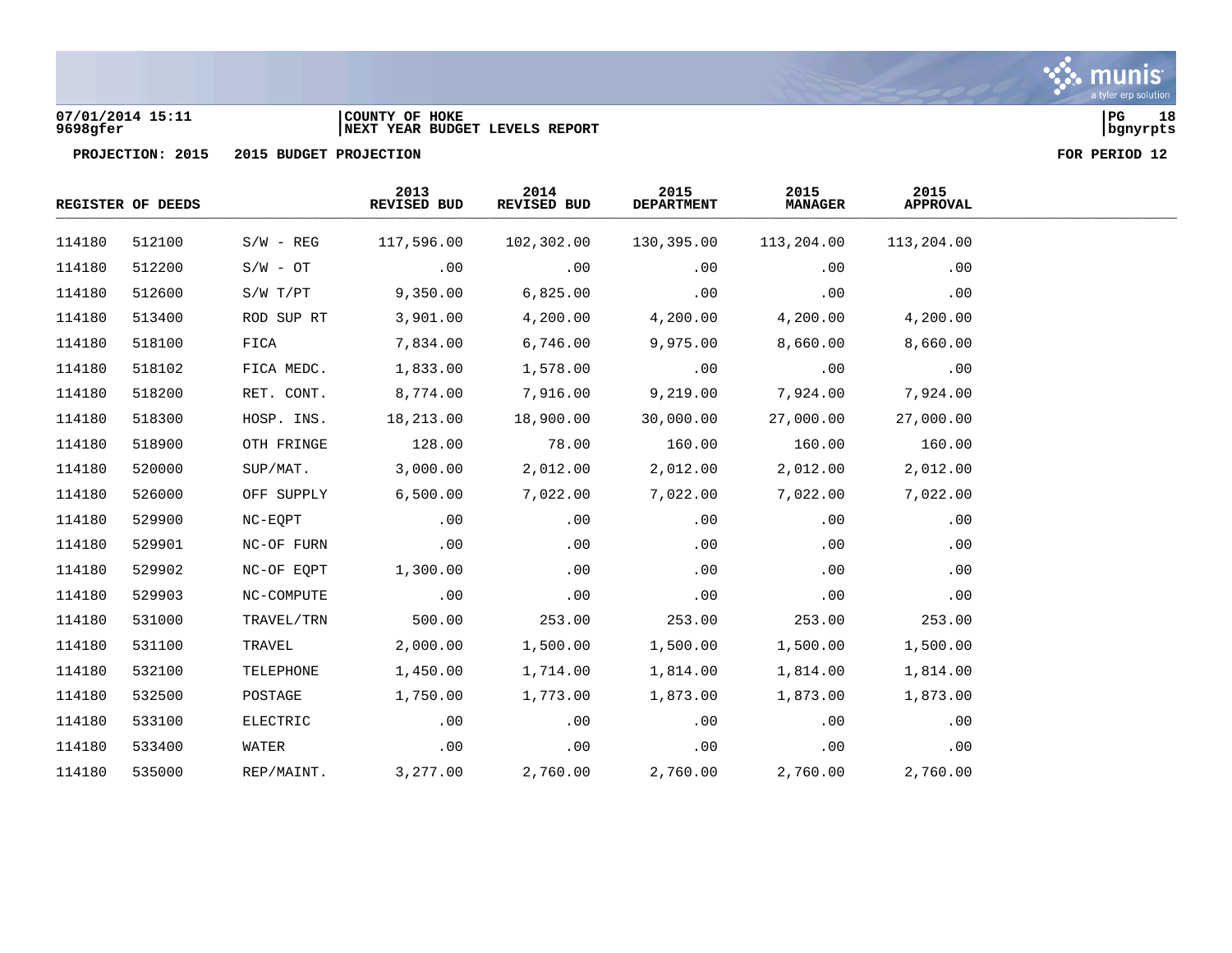

**07/01/2014 15:11 |COUNTY OF HOKE |PG 19 9698gfer |NEXT YEAR BUDGET LEVELS REPORT |bgnyrpts**

|        | REGISTER OF DEEDS       |              | 2013<br><b>REVISED BUD</b> | 2014<br>REVISED BUD | 2015<br><b>DEPARTMENT</b> | 2015<br><b>MANAGER</b> | 2015<br><b>APPROVAL</b> |
|--------|-------------------------|--------------|----------------------------|---------------------|---------------------------|------------------------|-------------------------|
| 114180 | 539500                  | TRAINING     | .00                        | 1,500.00            | 1,500.00                  | 1,500.00               | 1,500.00                |
| 114180 | 542000                  | RENT D/P     | .00                        | .00                 | .00                       | .00                    | .00                     |
| 114180 | 542100                  | $D/P$ EOP RT | 40,000.00                  | 44,901.00           | 48,901.00                 | 40,000.00              | 40,000.00               |
| 114180 | 549100                  | DUES/SUBS    | 1,000.00                   | 900.00              | 900.00                    | 900.00                 | 900.00                  |
| 114180 | 550000                  | CAP OUTLAY   | .00                        | .00                 | .00                       | .00                    | .00                     |
| 114180 | 551000                  | $C/O$ $O/F$  | .00                        | .00                 | .00                       | .00                    | .00                     |
| 114180 | 552000                  | $C/O$ $D/P$  | .00                        | .00                 | .00                       | .00                    | .00                     |
|        | TOTAL REGISTER OF DEEDS |              | 228,406.00                 | 212,880.00          | 252,484.00                | 220,782.00             | 220,782.00              |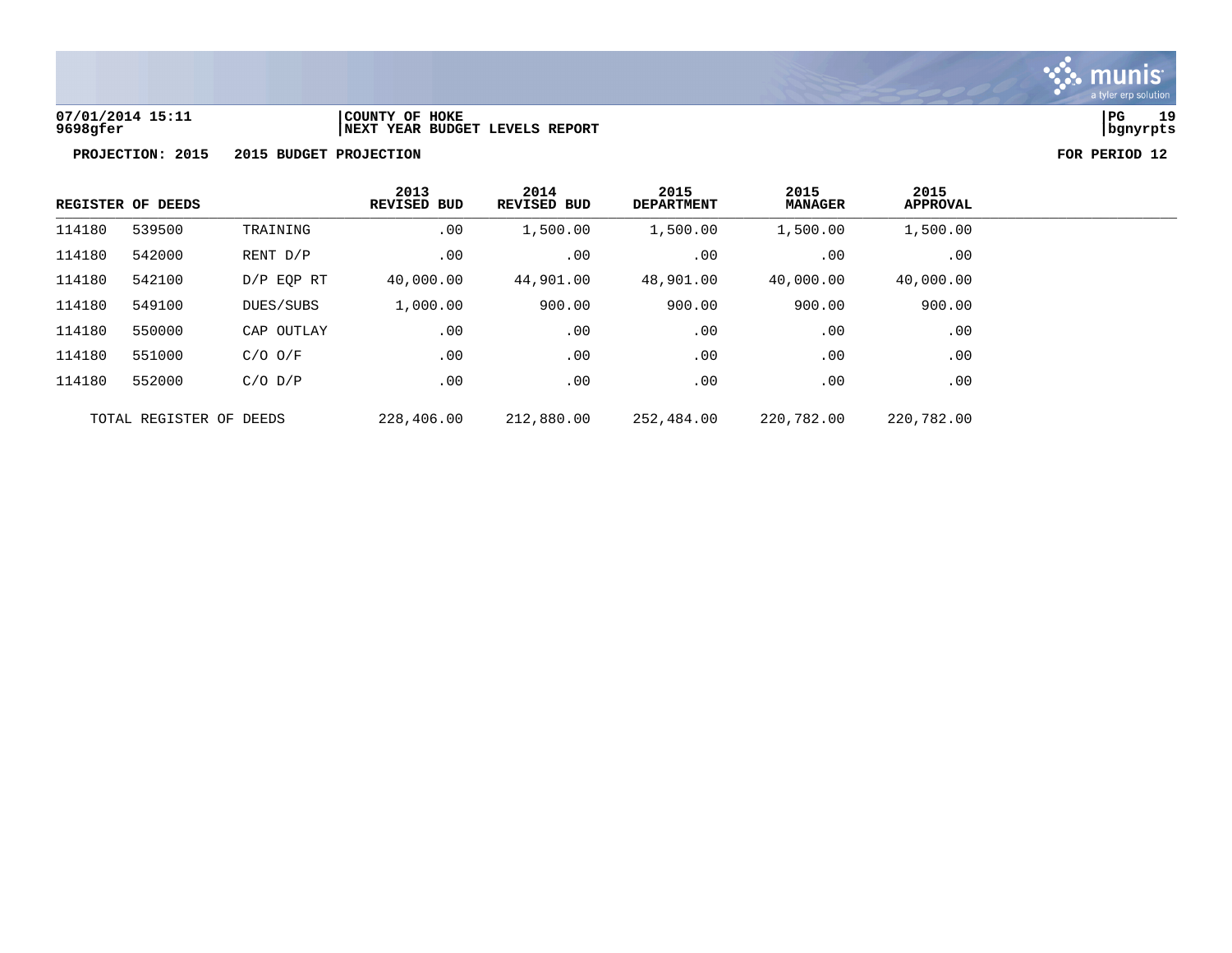

## **07/01/2014 15:11 |COUNTY OF HOKE |PG 20 9698gfer |NEXT YEAR BUDGET LEVELS REPORT |bgnyrpts**

|        | NON - DEPARTMENTAL       |              | 2013<br>REVISED BUD | 2014<br>REVISED BUD | 2015<br><b>DEPARTMENT</b> | 2015<br><b>MANAGER</b> | 2015<br><b>APPROVAL</b> |
|--------|--------------------------|--------------|---------------------|---------------------|---------------------------|------------------------|-------------------------|
| 114200 | 518300                   | HOSP. INS.   | .00                 | .00                 | .00                       | .00                    | .00                     |
| 114200 | 518500                   | UNEMP. COM   | 55,000.00           | 55,000.00           | .00                       | 55,000.00              | 55,000.00               |
| 114200 | 518902                   | MED EXP-RE   | 29,738.00           | 26,000.00           | $.00 \,$                  | 50,625.00              | 50,625.00               |
| 114200 | 538500                   | NETSVCS      | .00                 | 175,000.00          | 175,000.00                | 175,000.00             | 175,000.00              |
| 114200 | 539900                   | BANK CHGS.   | 3,000.00            | 13,000.00           | .00                       | 32,000.00              | 32,000.00               |
| 114200 | 539901                   | $C/C$ CHARGE | 60,000.00           | 50,000.00           | .00                       | 50,000.00              | 50,000.00               |
| 114200 | 541200                   | RENT BUILD   | .00                 | .00                 | .00                       | .00                    | .00                     |
| 114200 | 545100                   | $I/B$ PR/GEN | 275,000.00          | 269,413.00          | .00                       | 264,267.00             | 302,102.00              |
| 114200 | 545500                   | I/B SPECL    | 297,000.00          | 329,495.00          | .00                       | 342,629.00             | 342,629.00              |
| 114200 | 549900                   | MISC.        | 61,149.00           | 178,269.00          | .00                       | 608,056.00             | 608,056.00              |
| 114200 | 550000                   | CAP OUTLAY   | .00                 | .00                 | .00                       | .00                    | .00                     |
| 114200 | 554000                   | C/O VEHCL    | .00                 | .00                 | .00                       | .00                    | .00                     |
|        | TOTAL NON - DEPARTMENTAL |              | 780,887.00          | 1,096,177.00        | 175,000.00                | 1,577,577.00           | 1,615,412.00            |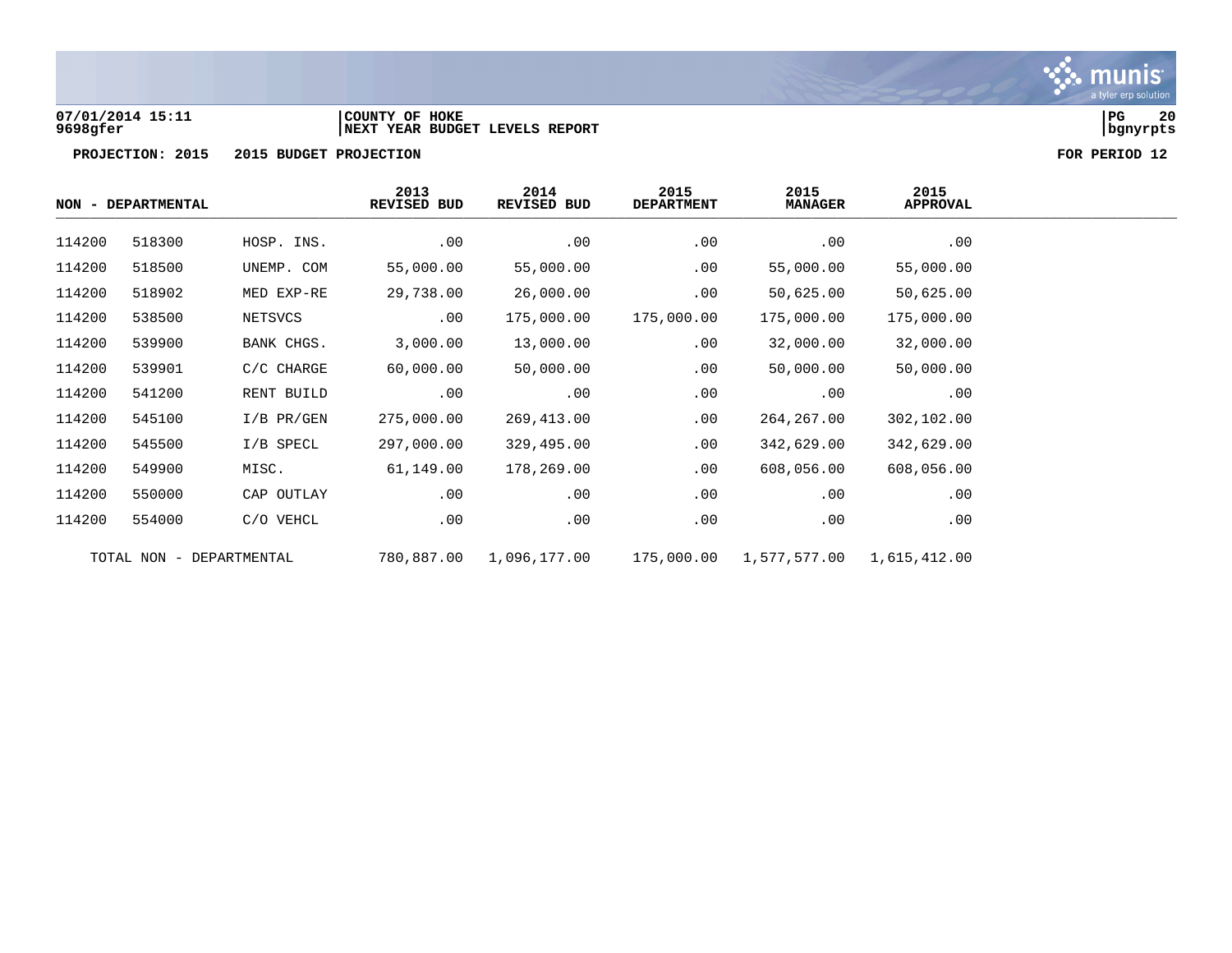

# **07/01/2014 15:11 |COUNTY OF HOKE |PG 21 9698gfer |NEXT YEAR BUDGET LEVELS REPORT |bgnyrpts**



|        | INFORMATION TECHNOLOGY |             | 2013<br>REVISED BUD | 2014<br>REVISED BUD | 2015<br><b>DEPARTMENT</b> | 2015<br><b>MANAGER</b> | 2015<br><b>APPROVAL</b> |  |
|--------|------------------------|-------------|---------------------|---------------------|---------------------------|------------------------|-------------------------|--|
| 114210 | 512100                 | $S/W - REG$ | 134,992.00          | 173,221.00          | 229,059.00                | 229,059.00             | 191,802.00              |  |
| 114210 | 512200                 | $S/W - OT$  | .00                 | .00                 | .00                       | $.00 \,$               | .00                     |  |
| 114210 | 512600                 | S/W T/PT    | .00                 | .00                 | .00                       | .00                    | .00                     |  |
| 114210 | 518100                 | FICA        | 8,260.00            | 10,740.00           | 17,523.00                 | 17,523.00              | 14,673.00               |  |
| 114210 | 518102                 | FICA MEDC.  | 4,672.00            | 2,512.00            | .00                       | .00                    | .00                     |  |
| 114210 | 518200                 | RET. CONT.  | 9,353.00            | 12,247.00           | 16,194.00                 | 16,194.00              | 13,560.00               |  |
| 114210 | 518300                 | HOSP. INS.  | 18,213.00           | 25,200.00           | 37,500.00                 | 33,750.00              | 26,958.00               |  |
| 114210 | 518900                 | OTH FRINGE  | 123.00              | 160.00              | 160.00                    | 160.00                 | 120.00                  |  |
| 114210 | 519000                 | PROF. SERV  | 15,000.00           | 15,000.00           | 15,000.00                 | 15,000.00              | 15,000.00               |  |
| 114210 | 520000                 | SUP/MAT.    | .00                 | .00                 | .00                       | .00                    | .00                     |  |
| 114210 | 525000                 | VCL SUP/MT  | .00                 | 2,500.00            | 2,500.00                  | 2,500.00               | 2,500.00                |  |
| 114210 | 525100                 | MOTR FULS   | 3,000.00            | 3,000.00            | 3,000.00                  | 3,000.00               | 3,000.00                |  |
| 114210 | 526000                 | OFF SUPPLY  | 1,500.00            | 1,500.00            | 1,500.00                  | 1,500.00               | 1,500.00                |  |
| 114210 | 529900                 | NC-EQPT     | 40,000.00           | 160,000.00          | 160,000.00                | 160,000.00             | 160,000.00              |  |
| 114210 | 529901                 | NC-OF FURN  | 2,500.00            | 2,500.00            | 2,500.00                  | 2,500.00               | 2,500.00                |  |
| 114210 | 529902                 | NC-OF EQPT  | .00                 | .00                 | .00                       | .00                    | .00                     |  |
| 114210 | 529903                 | NC-COMPUTE  | .00                 | 3,947.00            | .00                       | .00                    | .00                     |  |
| 114210 | 531100                 | TRAVEL      | 500.00              | 500.00              | 1,000.00                  | 9,500.00               | 9,500.00                |  |
| 114210 | 531200                 | TRVL/SUBST  | 400.00              | 400.00              | 800.00                    | .00                    | .00                     |  |
| 114210 | 532100                 | TELEPHONE   | 1,600.00            | 2,900.00            | 2,900.00                  | 3,600.00               | 3,600.00                |  |
| 114210 | 532500                 | POSTAGE     | .00                 | .00                 | .00                       | .00                    | .00                     |  |
| 114210 | 532900                 | OTH COMMUN  | 17,500.00           | 17,500.00           | 17,500.00                 | 17,500.00              | 17,500.00               |  |

munis a tyler erp solution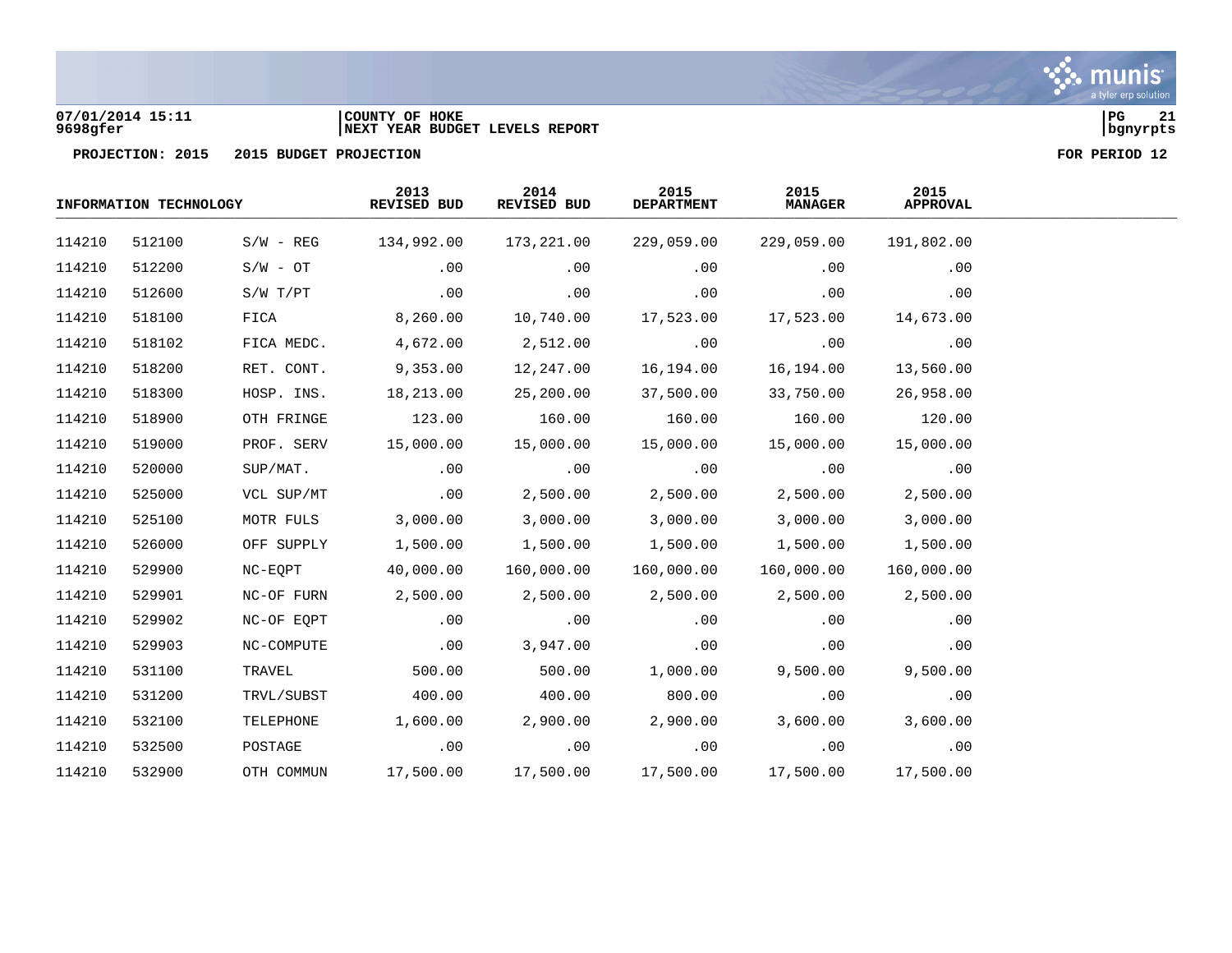

# **07/01/2014 15:11 |COUNTY OF HOKE |PG 22 9698gfer |NEXT YEAR BUDGET LEVELS REPORT |bgnyrpts**



|        | INFORMATION TECHNOLOGY       |             | 2013<br>REVISED BUD | 2014<br>REVISED BUD | 2015<br><b>DEPARTMENT</b> | 2015<br><b>MANAGER</b> | 2015<br><b>APPROVAL</b> |
|--------|------------------------------|-------------|---------------------|---------------------|---------------------------|------------------------|-------------------------|
| 114210 | 535000                       | REP/MAINT.  | 123,782.00          | 35,000.00           | 60,000.00                 | 35,000.00              | 35,000.00               |
| 114210 | 536000                       | FREIGHT     | 100.00              | 100.00              | 100.00                    | 100.00                 | 100.00                  |
| 114210 | 539500                       | TRAINING    | 6,000.00            | 6,000.00            | 12,000.00                 | .00                    | $.00 \,$                |
| 114210 | 549100                       | DUES/SUBS   | 79,100.00           | 79,100.00           | 79,100.00                 | 79,100.00              | 79,100.00               |
| 114210 | 549900                       | LIC. FEES   | .00                 | .00                 | .00                       | .00                    | .00                     |
| 114210 | 550000                       | CAP OUTLAY  | .00                 | 619.00              | .00                       | .00                    | .00                     |
| 114210 | 551000                       | $C/O$ $O/F$ | .00                 | .00                 | .00                       | .00                    | $.00 \,$                |
| 114210 | 552000                       | $C/O$ $D/P$ | .00                 | .00                 | .00                       | .00                    | .00                     |
| 114210 | 554000                       | C/O VEHCL   | .00                 | 20,434.00           | .00                       | .00                    | .00                     |
|        | TOTAL INFORMATION TECHNOLOGY |             | 466,595.00          | 575,080.00          | 658,336.00                | 625,986.00             | 576,413.00              |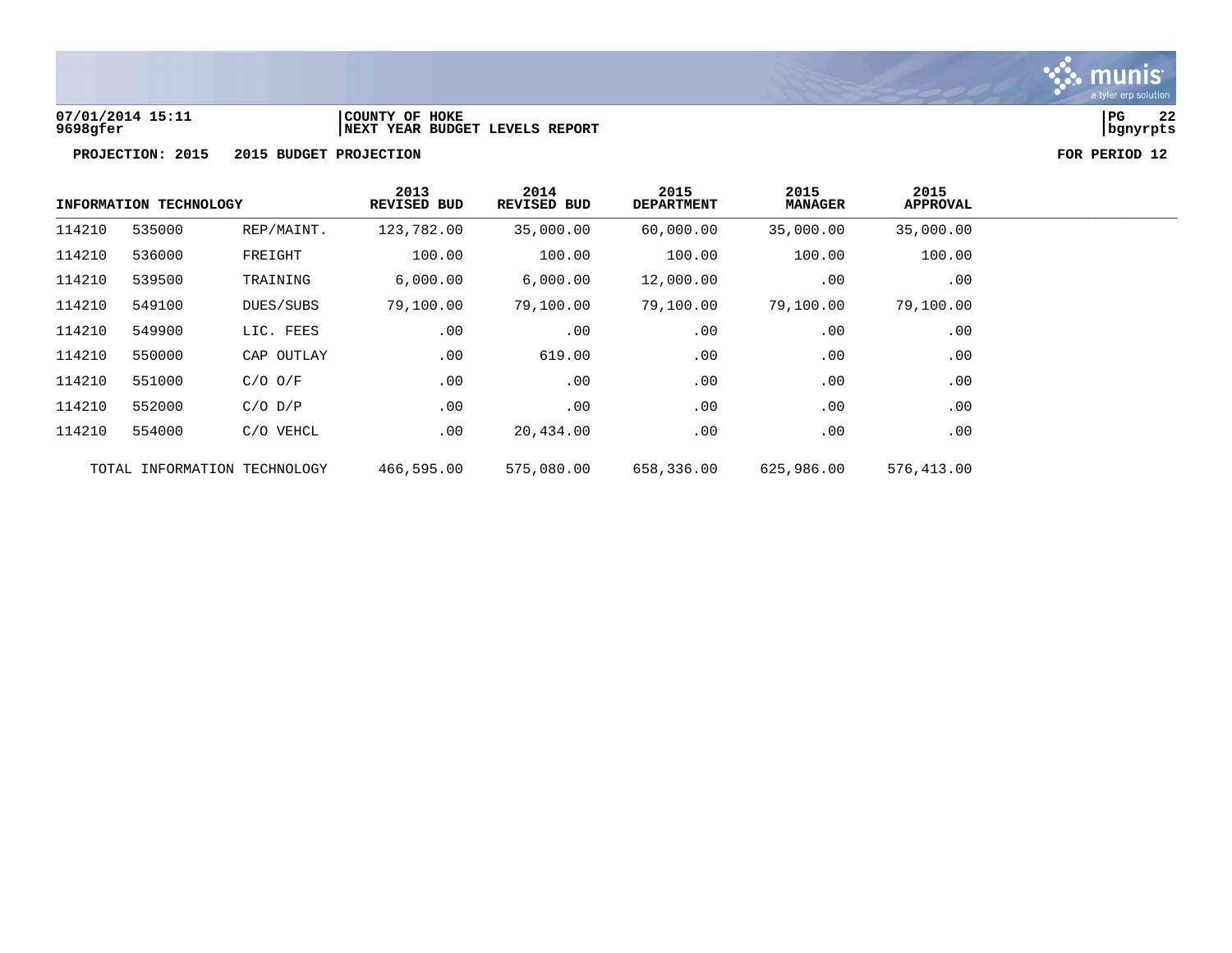

# **07/01/2014 15:11 |COUNTY OF HOKE |PG 23 9698gfer |NEXT YEAR BUDGET LEVELS REPORT |bgnyrpts**



| CENTRAL GARAGE |        |              | 2013<br>REVISED BUD | 2014<br>REVISED BUD | 2015<br><b>DEPARTMENT</b> | 2015<br><b>MANAGER</b> | 2015<br><b>APPROVAL</b> |  |
|----------------|--------|--------------|---------------------|---------------------|---------------------------|------------------------|-------------------------|--|
| 114250         | 512100 | $S/W - REG$  | 45,006.00           | 72,516.00           | 75,025.00                 | 75,025.00              | 75,025.00               |  |
| 114250         | 512200 | $S/W - OT$   | .00                 | .00                 | .00                       | .00                    | .00                     |  |
| 114250         | 512600 | $S/W$ $T/PT$ | .00                 | .00                 | .00                       | .00                    | .00                     |  |
| 114250         | 518100 | FICA         | 2,779.00            | 4,496.00            | 5,740.00                  | 5,740.00               | 5,740.00                |  |
| 114250         | 518102 | FICA MEDC.   | 650.00              | 1,051.00            | .00                       | .00                    | .00                     |  |
| 114250         | 518200 | RET. CONT.   | 3,104.00            | 5,127.00            | 5,304.00                  | 5,304.00               | 5,304.00                |  |
| 114250         | 518300 | HOSP. INS.   | 6,071.00            | 12,600.00           | 15,000.00                 | 13,500.00              | 13,500.00               |  |
| 114250         | 518900 | OTH FRINGE   | 42.00               | 80.00               | 80.00                     | 80.00                  | 80.00                   |  |
| 114250         | 520000 | SUP/MAT.     | 1,600.00            | 1,600.00            | 1,600.00                  | 1,600.00               | 1,600.00                |  |
| 114250         | 521200 | UNIFORMS     | 800.00              | 800.00              | 1,500.00                  | 1,500.00               | 1,500.00                |  |
| 114250         | 525100 | MOTR FULS    | 700.00              | 700.00              | 600.00                    | 600.00                 | 600.00                  |  |
| 114250         | 525200 | TIRES        | .00                 | .00                 | .00                       | .00                    | .00                     |  |
| 114250         | 526000 | OFF SUPPLY   | 300.00              | 300.00              | 400.00                    | 400.00                 | 400.00                  |  |
| 114250         | 531100 | TRAVEL       | 300.00              | 300.00              | 300.00                    | 700.00                 | 700.00                  |  |
| 114250         | 532100 | TELEPHONE    | .00                 | .00                 | .00                       | .00                    | .00                     |  |
| 114250         | 532500 | POSTAGE      | .00                 | .00                 | .00                       | .00                    | .00                     |  |
| 114250         | 533200 | FUEL OIL     | .00                 | .00                 | .00                       | .00                    | .00                     |  |
| 114250         | 535000 | REP/MAINT.   | 300.00              | 300.00              | 600.00                    | 600.00                 | 600.00                  |  |
| 114250         | 535300 | M/R VEHICL   | 500.00              | 500.00              | 500.00                    | 500.00                 | 500.00                  |  |
| 114250         | 539500 | TRAINING     | 400.00              | 400.00              | 400.00                    | .00                    | .00                     |  |
| 114250         | 543000 | RENT OTHER   | 500.00              | 500.00              | 500.00                    | 500.00                 | 500.00                  |  |
| 114250         | 551000 | $C/O$ $O/F$  | .00                 | .00                 | .00                       | .00                    | .00                     |  |

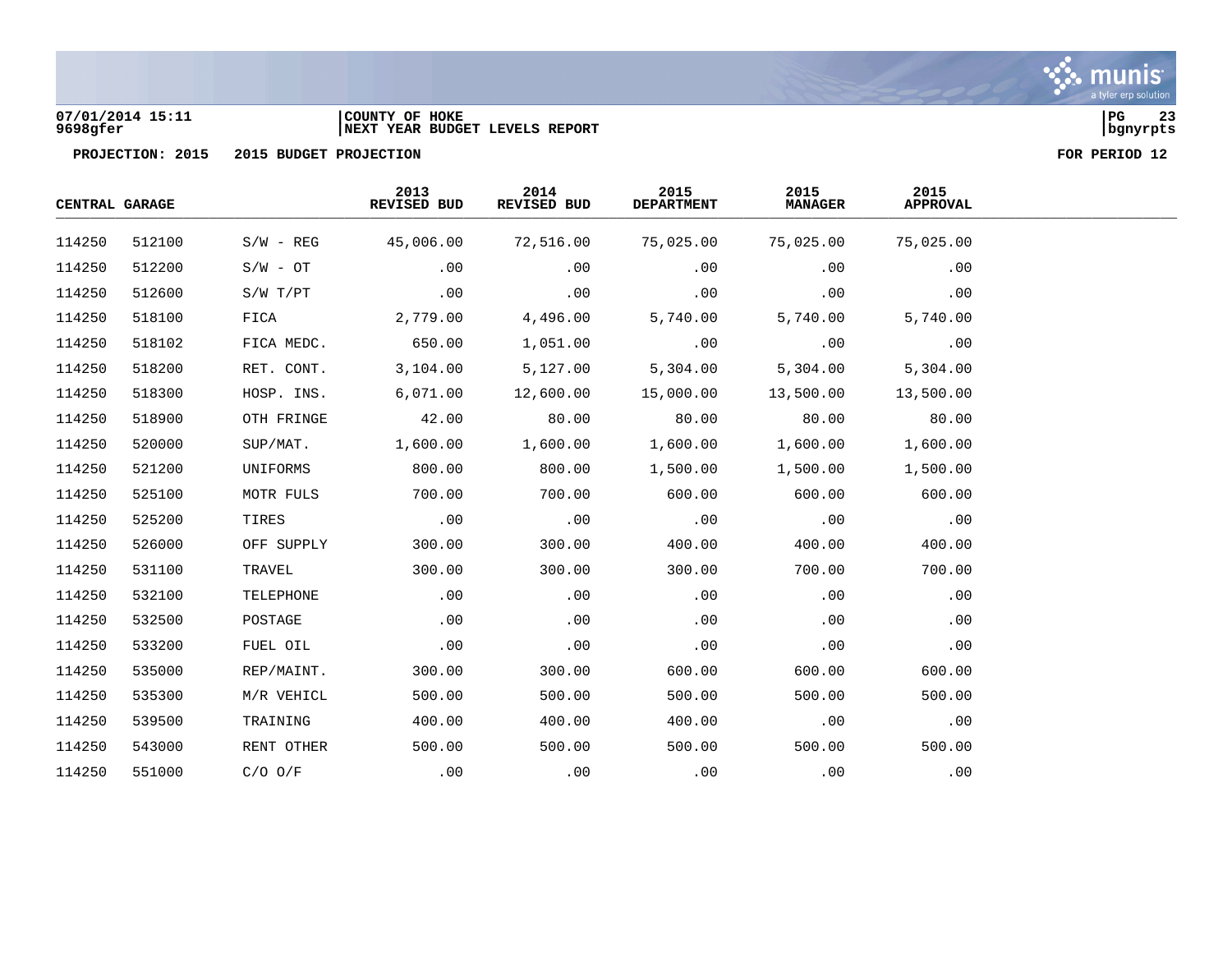

**07/01/2014 15:11 |COUNTY OF HOKE |PG 24 9698gfer |NEXT YEAR BUDGET LEVELS REPORT |bgnyrpts**

| CENTRAL GARAGE |                      |             | 2013<br><b>REVISED BUD</b> | 2014<br>REVISED BUD | 2015<br><b>DEPARTMENT</b> | 2015<br><b>MANAGER</b> | 2015<br><b>APPROVAL</b> |  |
|----------------|----------------------|-------------|----------------------------|---------------------|---------------------------|------------------------|-------------------------|--|
| 114250         | 552000               | $C/O$ $D/P$ | 2,000.00                   | 2,000.00            | 2,000.00                  | 2,000.00               | 2,000.00                |  |
| 114250         | 554000               | C/O VEHCL   | .00                        | .00                 | $.00 \,$                  | .00                    | .00                     |  |
| 114250         | 558000               | C/O BUILD   | .00                        | .00                 | .00                       | .00                    | .00                     |  |
| 114250         | 599100               | CONTINGENC  | .00                        | .00                 | $.00 \,$                  | .00                    | .00                     |  |
|                | TOTAL CENTRAL GARAGE |             | 65,052.00                  | 103,270.00          | 109,549.00                | 108,049.00             | 108,049.00              |  |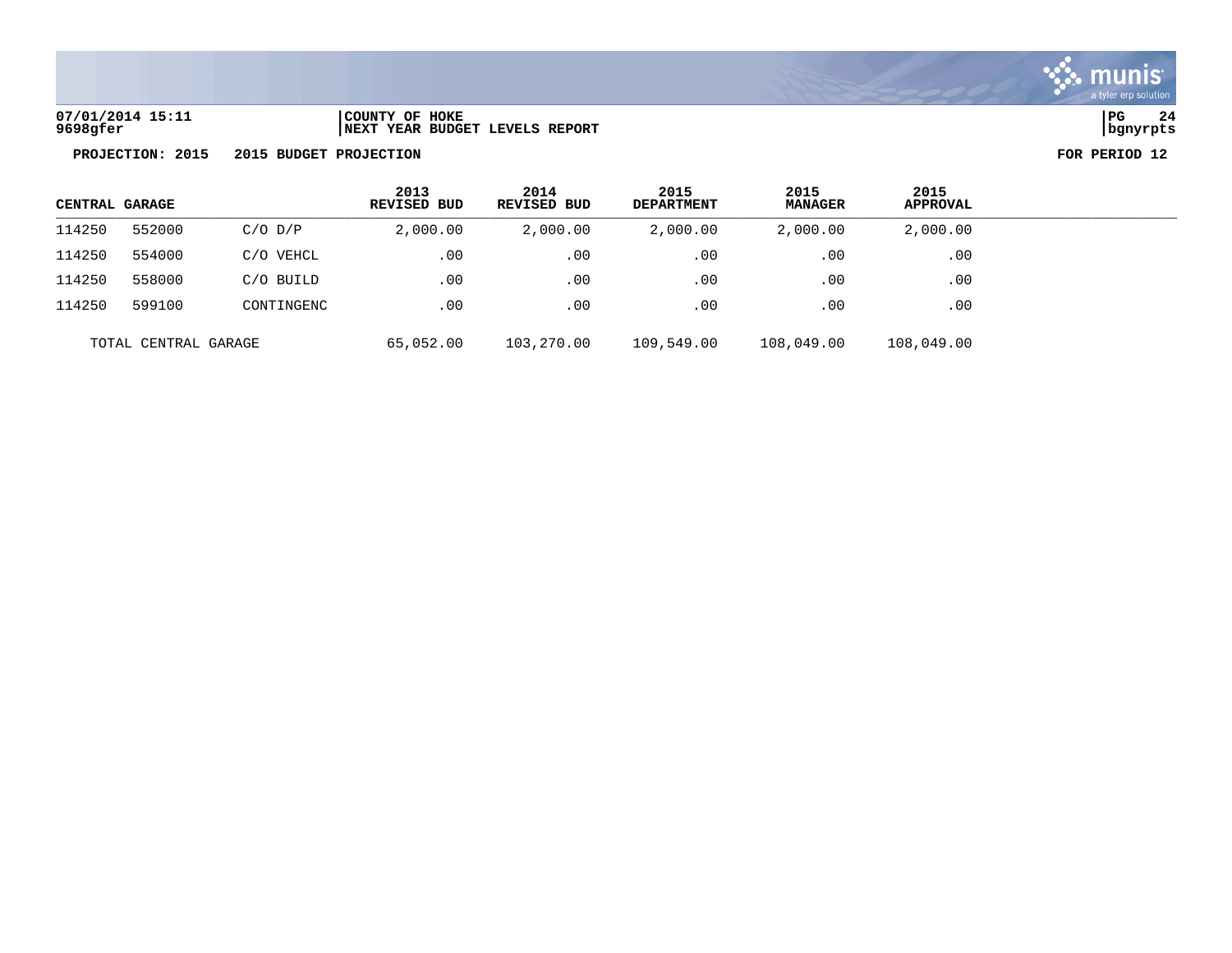## **07/01/2014 15:11 |COUNTY OF HOKE |PG 25 9698gfer |NEXT YEAR BUDGET LEVELS REPORT |bgnyrpts**

|        | PUBLIC BUILDINGS |             | 2013<br>REVISED BUD | 2014<br>REVISED BUD | 2015<br><b>DEPARTMENT</b> | 2015<br><b>MANAGER</b> | 2015<br><b>APPROVAL</b> |  |
|--------|------------------|-------------|---------------------|---------------------|---------------------------|------------------------|-------------------------|--|
| 114260 | 512100           | $S/W - REG$ | 286,571.00          | 257,086.00          | 263,591.00                | 263,592.00             | 263,592.00              |  |
| 114260 | 512200           | $S/W - OT$  | 4,229.00            | 4,000.00            | 4,000.00                  | 4,000.00               | 4,000.00                |  |
| 114260 | 512600           | S/W T/PT    | 15,659.00           | 11,802.00           | 15,298.00                 | 12,098.00              | 12,098.00               |  |
| 114260 | 518100           | FICA        | 20,295.00           | 16,543.00           | 21,396.00                 | 20,164.00              | 20,164.00               |  |
| 114260 | 518102           | FICA MEDC.  | 5,164.00            | 3,869.00            | .00                       | .00                    | .00                     |  |
| 114260 | 518200           | RET. CONT.  | 22,771.00           | 18,678.00           | 19,774.00                 | 18,451.00              | 18,451.00               |  |
| 114260 | 518300           | HOSP. INS.  | 48,568.00           | 31,500.00           | 60,000.00                 | 60,750.00              | 60,750.00               |  |
| 114260 | 518900           | OTH FRINGE  | 334.00              | 320.00              | 320.00                    | 320.00                 | 320.00                  |  |
| 114260 | 520000           | SUP/MAT.    | 38,000.00           | 35,000.00           | 40,000.00                 | 40,000.00              | 40,000.00               |  |
| 114260 | 521200           | UNIFORMS    | 2,000.00            | 2,300.00            | 3,100.00                  | 3,100.00               | 3,100.00                |  |
| 114260 | 525000           | VCL SUP/MT  | 1,200.00            | 1,200.00            | 1,200.00                  | 1,200.00               | 1,200.00                |  |
| 114260 | 525100           | MOTR FULS   | 8,000.00            | 8,000.00            | 7,000.00                  | 7,000.00               | 7,000.00                |  |
| 114260 | 525200           | TIRES       | .00                 | .00                 | .00                       | .00                    | .00                     |  |
| 114260 | 526000           | OFF SUPPLY  | 150.00              | 150.00              | 150.00                    | 150.00                 | 150.00                  |  |
| 114260 | 529900           | NC-EQPT     | .00                 | .00                 | .00                       | .00                    | .00                     |  |
| 114260 | 529901           | NC-OF FURN  | .00                 | .00                 | .00                       | .00                    | .00                     |  |
| 114260 | 529902           | NC-OF EQPT  | .00                 | .00                 | .00                       | .00                    | .00                     |  |
| 114260 | 529903           | NC-COMPUTE  | .00                 | .00                 | .00                       | .00                    | .00                     |  |
| 114260 | 531100           | TRAVEL      | 1,200.00            | 100.00              | 600.00                    | 600.00                 | 600.00                  |  |
| 114260 | 532100           | TELEPHONE   | 2,100.00            | 2,300.00            | 3,200.00                  | 3,200.00               | 3,200.00                |  |
| 114260 | 532101           | TEL. PRATT  | .00                 | .00                 | .00                       | .00                    | .00                     |  |
| 114260 | 532102           | TEL. ARMOR  | .00                 | .00                 | .00                       | .00                    | .00                     |  |

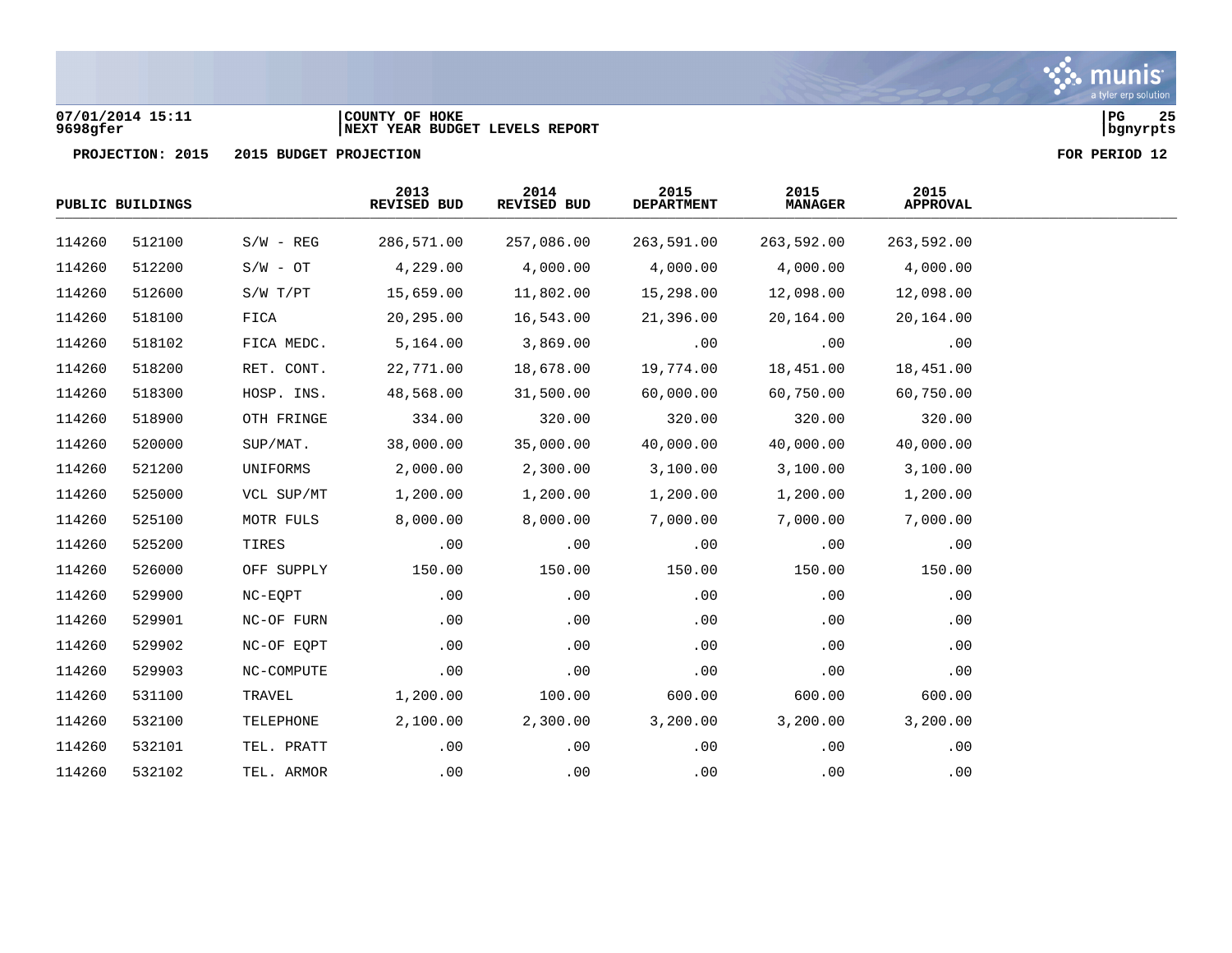

## **07/01/2014 15:11 |COUNTY OF HOKE |PG 26 9698gfer |NEXT YEAR BUDGET LEVELS REPORT |bgnyrpts**

|        | PUBLIC BUILDINGS |            | 2013<br>REVISED BUD | 2014<br>REVISED BUD | 2015<br><b>DEPARTMENT</b> | 2015<br><b>MANAGER</b> | 2015<br><b>APPROVAL</b> |
|--------|------------------|------------|---------------------|---------------------|---------------------------|------------------------|-------------------------|
| 114260 | 532103           | TEL. SANDH | .00                 | .00                 | .00                       | .00                    | .00                     |
| 114260 | 532500           | POSTAGE    | 100.00              | 100.00              | 100.00                    | 100.00                 | 100.00                  |
| 114260 | 533000           | UTILITIES  | .00                 | .00                 | .00                       | .00                    | .00                     |
| 114260 | 533101           | ELEC PRAT  | 16,900.00           | 15,000.00           | 15,000.00                 | 14,000.00              | 14,000.00               |
| 114260 | 533102           | ELEC ARMOR | 24,000.00           | 25,000.00           | 27,000.00                 | 25,000.00              | 25,000.00               |
| 114260 | 533103           | ELEC SANDH | .00                 | .00                 | .00                       | .00                    | .00                     |
| 114260 | 533104           | ELEC DSS   | 36,000.00           | 30,000.00           | 33,000.00                 | 30,000.00              | 30,000.00               |
| 114260 | 533105           | ELEC HEALT | $\overline{00}$     | .00                 | .00                       | .00                    | .00                     |
| 114260 | 533106           | ELEC SHERI | 22,680.00           | 20,000.00           | 20,000.00                 | 18,000.00              | 18,000.00               |
| 114260 | 533107           | ELEC ROD   | 6,200.00            | 4,500.00            | 4,500.00                  | 4,500.00               | 4,500.00                |
| 114260 | 533108           | ELEC COURT | .00                 | .00                 | .00                       | .00                    | .00                     |
| 114260 | 533109           | ELEC CRT A | .00                 | .00                 | .00                       | .00                    | .00                     |
| 114260 | 533110           | ELEC COOP. | .00                 | .00                 | .00                       | .00                    | .00                     |
| 114260 | 533111           | ELEC COMM. | 1,200.00            | 1,500.00            | 3,000.00                  | 2,200.00               | 2,200.00                |
| 114260 | 533112           | ELEC - PRO | 11,000.00           | 10,000.00           | 12,500.00                 | 11,000.00              | 11,000.00               |
| 114260 | 533113           | ELEC - JC  | 550.00              | 750.00              | 750.00                    | 750.00                 | 750.00                  |
| 114260 | 533114           | ELEC LPA   | 2,160.00            | 1,800.00            | 2,200.00                  | 1,800.00               | 1,800.00                |
| 114260 | 533115           | ELEC JAIL  | .00                 | .00                 | .00                       | .00                    | .00                     |
| 114260 | 533116           | ELEC PARKS | 30,000.00           | 32,000.00           | 30,000.00                 | 30,000.00              | 30,000.00               |
| 114260 | 533117           | ELEC SHLTR | 4,800.00            | 6,500.00            | 8,000.00                  | 7,200.00               | 7,200.00                |
| 114260 | 533118           | ELEC PW    | 14,000.00           | 14,000.00           | 13,000.00                 | 12,000.00              | 12,000.00               |
| 114260 | 533200           | FUEL OIL   | .00                 | .00                 | .00                       | .00                    | .00                     |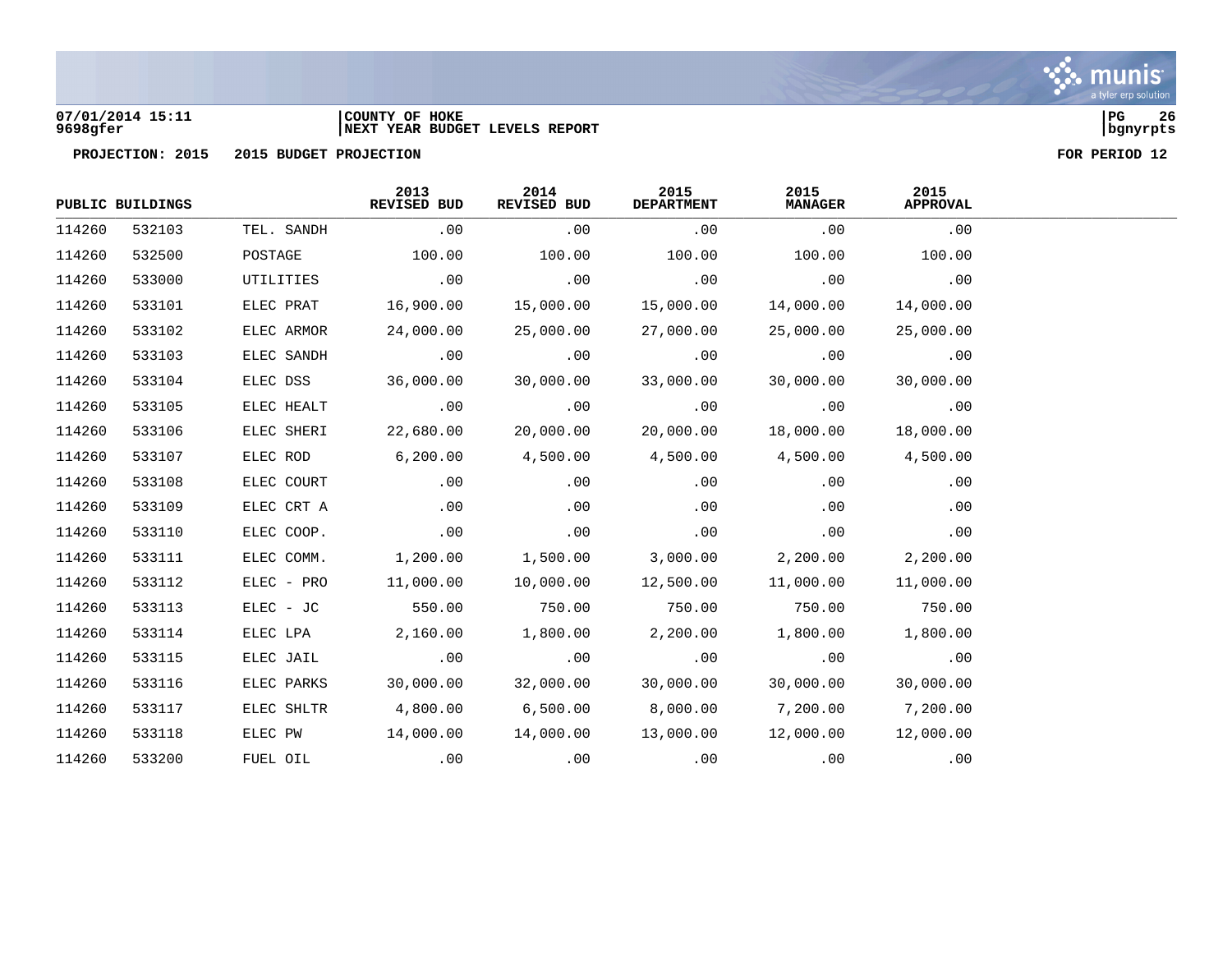

# **07/01/2014 15:11 |COUNTY OF HOKE |PG 27 9698gfer |NEXT YEAR BUDGET LEVELS REPORT |bgnyrpts**



|        | PUBLIC BUILDINGS |              | 2013<br>REVISED BUD | 2014<br>REVISED BUD | 2015<br><b>DEPARTMENT</b> | 2015<br><b>MANAGER</b> | 2015<br><b>APPROVAL</b> |
|--------|------------------|--------------|---------------------|---------------------|---------------------------|------------------------|-------------------------|
| 114260 | 533201           | $F/O$ PRATT  | 9,500.00            | 9,000.00            | 9,000.00                  | 8,000.00               | 8,000.00                |
| 114260 | 533202           | F/O ARMORY   | .00                 | .00                 | .00                       | .00                    | .00                     |
| 114260 | 533203           | F/O SANDHI   | 4,200.00            | 3,500.00            | 6,100.00                  | 6,100.00               | 6,100.00                |
| 114260 | 533204           | $F/O$ DSS    | .00                 | .00                 | .00                       | .00                    | .00                     |
| 114260 | 533205           | F/O HEALTH   | .00                 | .00                 | .00                       | .00                    | .00                     |
| 114260 | 533208           | F/O COURT    | .00                 | .00                 | .00                       | .00                    | .00                     |
| 114260 | 533209           | $F/O$ CRT AN | .00                 | .00                 | .00                       | .00                    | .00                     |
| 114260 | 533210           | F/O COOP.    | .00                 | .00                 | .00                       | .00                    | .00                     |
| 114260 | 533211           | $F/O$ COMM.  | .00                 | .00                 | .00                       | .00                    | .00                     |
| 114260 | 533214           | F OIL-LPA    | 1,260.00            | 1,000.00            | 1,500.00                  | 1,500.00               | 1,500.00                |
| 114260 | 533215           | $F/O$ JAIL   | .00                 | .00                 | .00                       | .00                    | .00                     |
| 114260 | 533301           | N/G PRATT    | .00                 | .00                 | .00                       | .00                    | .00                     |
| 114260 | 533302           | N/G ARMORY   | 4,000.00            | 4,000.00            | 5,000.00                  | 4,500.00               | 4,500.00                |
| 114260 | 533303           | N/G SANDHI   | .00                 | .00                 | .00                       | .00                    | .00                     |
| 114260 | 533304           | N/G DSS      | .00                 | .00                 | .00                       | .00                    | .00                     |
| 114260 | 533305           | N/G HEALTH   | .00                 | .00                 | .00                       | .00                    | .00                     |
| 114260 | 533306           | N/G SHERIF   | .00                 | .00                 | .00                       | .00                    | .00                     |
| 114260 | 533307           | $N/G$ ROD    | 1,300.00            | 1,300.00            | 1,700.00                  | 1,700.00               | 1,700.00                |
| 114260 | 533308           | N/G COURT    | .00                 | .00                 | .00                       | .00                    | .00                     |
| 114260 | 533309           | N/G CRT AN   | .00                 | .00                 | .00                       | .00                    | .00                     |
| 114260 | 533310           | N/G COOP.    | .00                 | .00                 | .00                       | .00                    | .00                     |
| 114260 | 533311           | N/G COMM.    | .00                 | .00                 | .00                       | .00                    | .00                     |

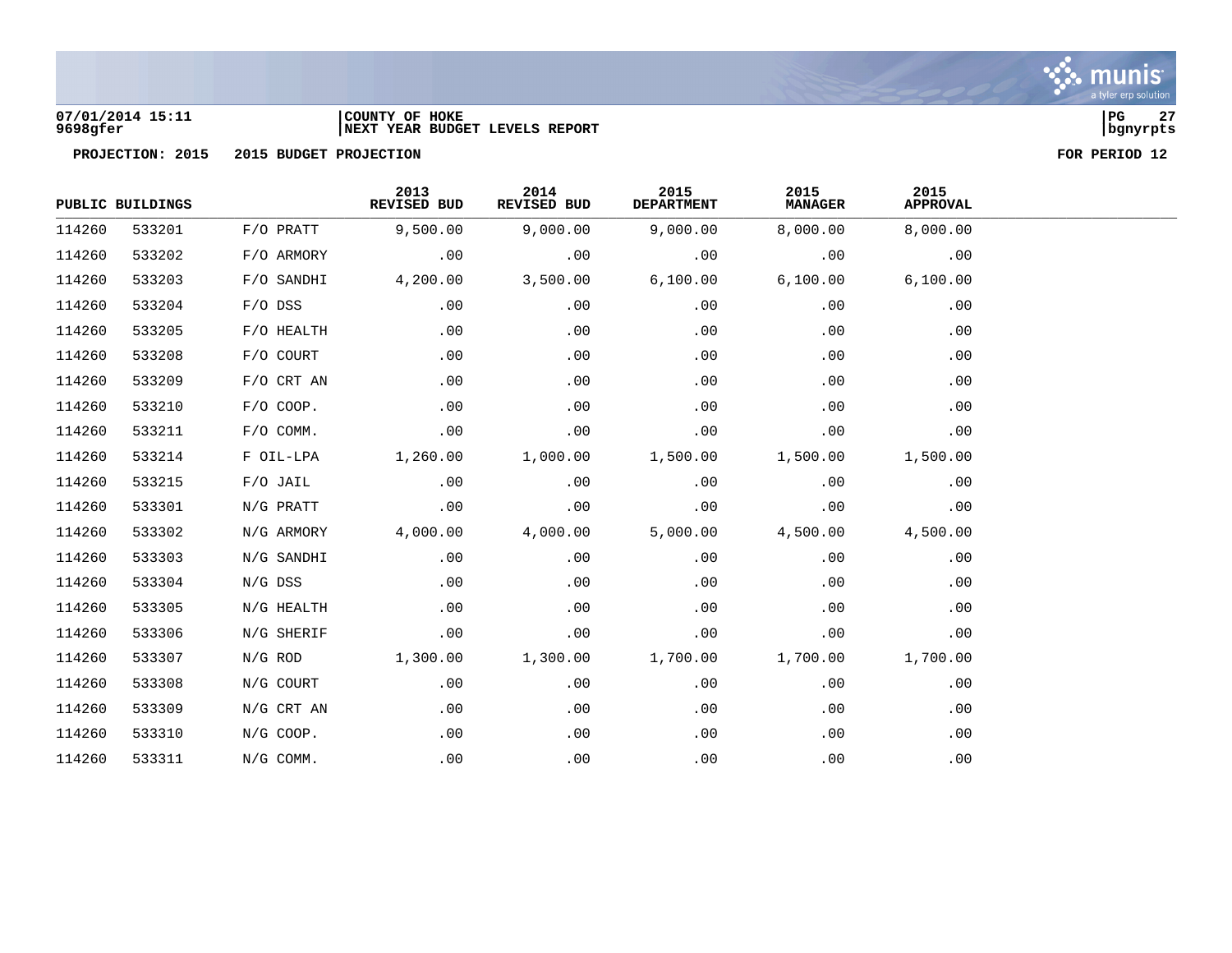

## **07/01/2014 15:11 |COUNTY OF HOKE |PG 28 9698gfer |NEXT YEAR BUDGET LEVELS REPORT |bgnyrpts**

|        | PUBLIC BUILDINGS |            | 2013<br>REVISED BUD | 2014<br>REVISED BUD | 2015<br><b>DEPARTMENT</b> | 2015<br><b>MANAGER</b> | 2015<br><b>APPROVAL</b> |
|--------|------------------|------------|---------------------|---------------------|---------------------------|------------------------|-------------------------|
| 114260 | 533315           | N/G JAIL   | .00                 | .00                 | .00                       | .00                    | .00                     |
| 114260 | 533401           | WTR PRATT  | 2,600.00            | 2,600.00            | 2,200.00                  | 2,200.00               | 2,200.00                |
| 114260 | 533402           | WTR ARMORY | 1,600.00            | 1,600.00            | 1,300.00                  | 1,300.00               | 1,300.00                |
| 114260 | 533403           | WTR SANDHI | 600.00              | 600.00              | 1,500.00                  | 600.00                 | 600.00                  |
| 114260 | 533404           | WTR DSS    | 2,800.00            | 2,800.00            | 2,200.00                  | 2,200.00               | 2,200.00                |
| 114260 | 533405           | WTR HEALTH | .00                 | .00                 | .00                       | .00                    | .00                     |
| 114260 | 533406           | WTR SHERIF | 3,200.00            | 3,200.00            | 3,000.00                  | 3,000.00               | 3,000.00                |
| 114260 | 533407           | WTR - ROD  | 550.00              | 550.00              | 550.00                    | 550.00                 | 550.00                  |
| 114260 | 533408           | WTR COURT  | .00                 | .00                 | .00                       | .00                    | .00                     |
| 114260 | 533409           | WTR CRT AN | .00                 | .00                 | .00                       | .00                    | .00                     |
| 114260 | 533410           | WTR COOP.  | 600.00              | 600.00              | 600.00                    | 600.00                 | 600.00                  |
| 114260 | 533411           | WTR COMM.  | 400.00              | 1,000.00            | 1,000.00                  | 800.00                 | 800.00                  |
| 114260 | 533412           | WATER PROB | 800.00              | 600.00              | 600.00                    | 600.00                 | 600.00                  |
| 114260 | 533413           | WATER JC   | 150.00              | 150.00              | 150.00                    | 150.00                 | 150.00                  |
| 114260 | 533414           | WATER LPA  | 250.00              | 250.00              | 300.00                    | 300.00                 | 300.00                  |
| 114260 | 533415           | WTR JAIL   | .00                 | .00                 | .00                       | .00                    | .00                     |
| 114260 | 533416           | WATER PARK | 500.00              | 600.00              | 800.00                    | 600.00                 | 600.00                  |
| 114260 | 533417           | WTR SHELTR | 800.00              | 1,500.00            | 1,200.00                  | 1,200.00               | 1,200.00                |
| 114260 | 533418           | WATERPW    | 1,200.00            | 1,200.00            | 1,100.00                  | 1,100.00               | 1,100.00                |
| 114260 | 534100           | PRINTING   | .00                 | .00                 | .00                       | .00                    | .00                     |
| 114260 | 535000           | REP/MAINT. | 45,000.00           | 45,000.00           | 50,000.00                 | 50,000.00              | 50,000.00               |
| 114260 | 535100           | M/R BUILD  | .00                 | .00                 | .00                       | .00                    | .00                     |

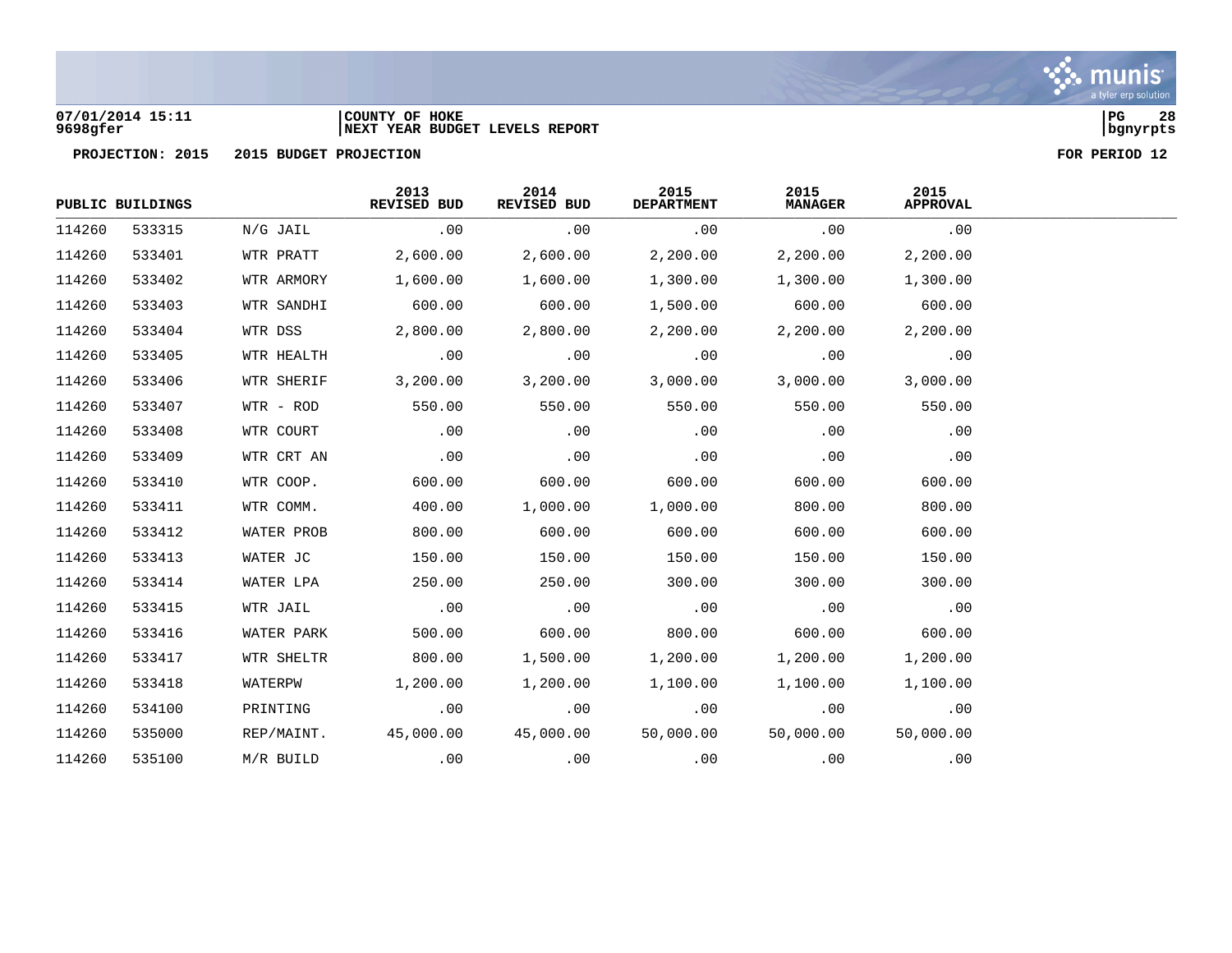

## **07/01/2014 15:11 |COUNTY OF HOKE |PG 29 9698gfer |NEXT YEAR BUDGET LEVELS REPORT |bgnyrpts**

|        | PUBLIC BUILDINGS       |              | 2013<br>REVISED BUD | 2014<br>REVISED BUD | 2015<br><b>DEPARTMENT</b> | 2015<br><b>MANAGER</b> | 2015<br><b>APPROVAL</b> |
|--------|------------------------|--------------|---------------------|---------------------|---------------------------|------------------------|-------------------------|
| 114260 | 535101                 | M/R PRATT    | .00                 | .00                 | .00                       | .00                    | .00                     |
| 114260 | 535102                 | M/R ARMORY   | .00                 | .00                 | .00                       | .00                    | .00                     |
| 114260 | 535103                 | M/R SANDHI   | .00                 | .00                 | .00                       | .00                    | .00                     |
| 114260 | 535104                 | M/R DSS      | .00                 | .00                 | .00                       | .00                    | .00                     |
| 114260 | 535105                 | M/R HEALTH   | .00                 | .00                 | .00                       | .00                    | .00                     |
| 114260 | 535106                 | M/R SHERIF   | .00                 | .00                 | .00                       | .00                    | .00                     |
| 114260 | 535107                 | $M/R$ ROD    | .00                 | .00                 | .00                       | .00                    | .00                     |
| 114260 | 535108                 | M/R COURT    | .00                 | .00                 | .00                       | .00                    | .00                     |
| 114260 | 535109                 | $M/R$ CRT AN | 12,400.00           | .00                 | .00                       | .00                    | .00                     |
| 114260 | 535110                 | M/R COOP.    | .00                 | .00                 | .00                       | .00                    | .00                     |
| 114260 | 535111                 | M/R COM BU   | .00                 | .00                 | .00                       | .00                    | .00                     |
| 114260 | 535115                 | M/R JAIL     | .00                 | .00                 | .00                       | .00                    | .00                     |
| 114260 | 535300                 | M/R VEHICL   | 1,500.00            | 2,600.00            | 1,500.00                  | 1,500.00               | 1,500.00                |
| 114260 | 537000                 | ADVERTISE    | .00                 | .00                 | .00                       | .00                    | .00                     |
| 114260 | 539500                 | TRAINING     | 1,200.00            | 1,200.00            | 1,200.00                  | 1,200.00               | 1,200.00                |
| 114260 | 544000                 | S/M CONTRT   | 85,000.00           | 85,000.00           | 85,000.00                 | 85,000.00              | 85,000.00               |
| 114260 | 544004                 | CONT/LEASE   | .00                 | .00                 | .00                       | .00                    | .00                     |
| 114260 | 549100                 | DUES/SUBS    | 325.00              | 325.00              | 325.00                    | 325.00                 | 325.00                  |
| 114260 | 550000                 | CAP OUTLAY   | 50,000.00           | 153,000.00          | 100,000.00                | 100,000.00             | 100,000.00              |
| 114260 | 551000                 | $C/O$ $O/F$  | .00                 | .00                 | .00                       | .00                    | .00                     |
| 114260 | 552000                 | $C/O$ $D/P$  | .00                 | .00                 | .00                       | .00                    | .00                     |
|        | TOTAL PUBLIC BUILDINGS |              | 857,566.00          | 877,173.00          | 886,504.00                | 866,200.00             | 866,200.00              |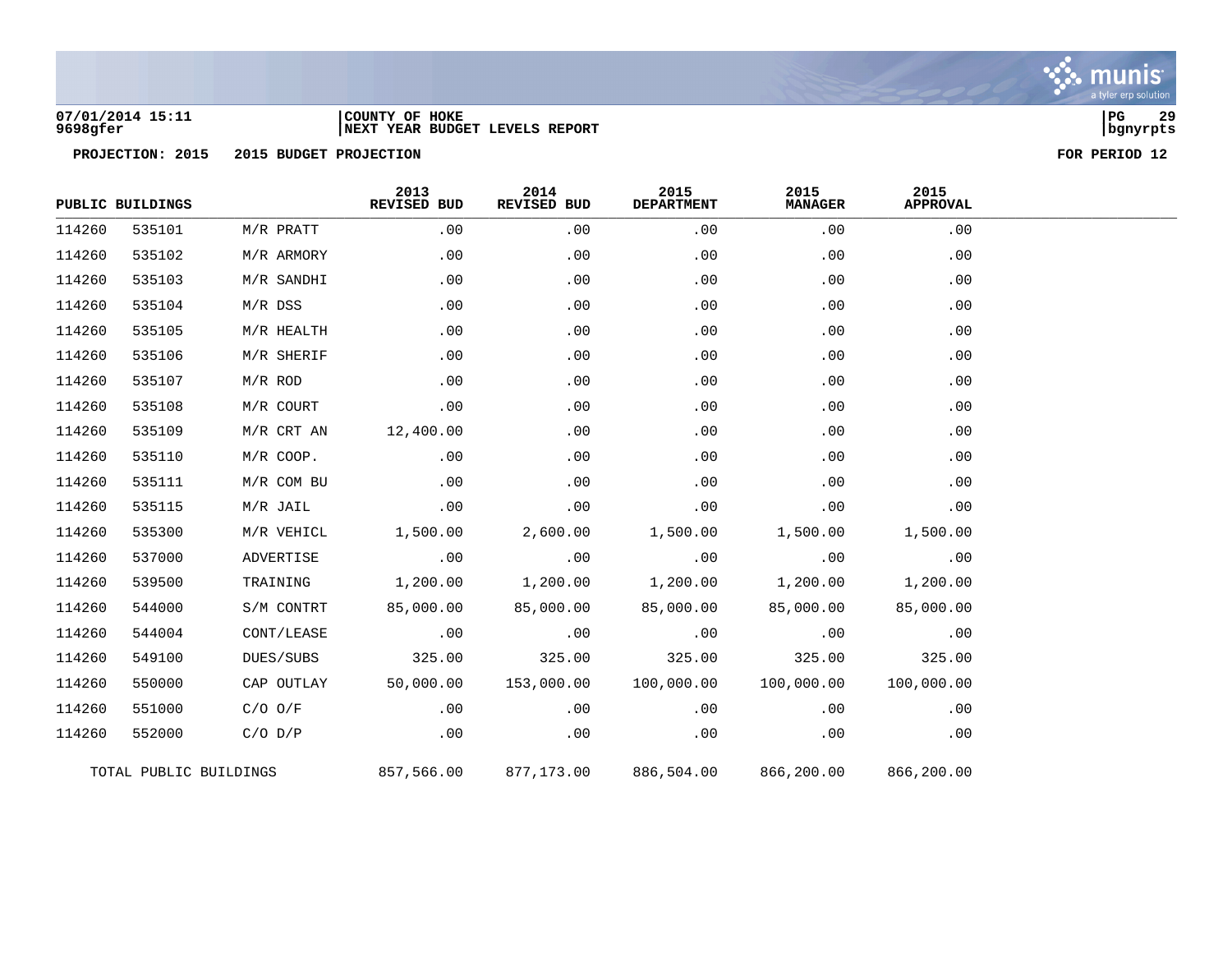

## **07/01/2014 15:11 |COUNTY OF HOKE |PG 30 9698gfer |NEXT YEAR BUDGET LEVELS REPORT |bgnyrpts**

| GROUNDSKEEPING MAINTENANCE   |        |                | 2013<br>REVISED BUD | 2014<br>REVISED BUD | 2015<br><b>DEPARTMENT</b> | 2015<br><b>MANAGER</b> | 2015<br><b>APPROVAL</b> |  |
|------------------------------|--------|----------------|---------------------|---------------------|---------------------------|------------------------|-------------------------|--|
| 114261                       | 512100 | $S/W - REG$    | 29,592.00           | 29,939.00           | 29,939.00                 | 29,939.00              | 29,939.00               |  |
| 114261                       | 512200 | $S/W - OT$     | 300.00              | 300.00              | 600.00                    | 600.00                 | 600.00                  |  |
| 114261                       | 512600 | S/W T/PT       | .00                 | .00                 | .00                       | .00                    | .00                     |  |
| 114261                       | 518100 | FICA           | 1,832.00            | 1,856.00            | 2,290.00                  | 2,290.00               | 2,290.00                |  |
| 114261                       | 518102 | FICA MEDC.     | 428.00              | 434.00              | .00                       | .00                    | .00                     |  |
| 114261                       | 518200 | RET. CONT.     | 2,075.00            | 2,138.00            | 2,138.00                  | 2,138.00               | 2,138.00                |  |
| 114261                       | 518300 | HOSP. INS.     | 6,071.00            | 6,300.00            | 7,500.00                  | 6,750.00               | 6,750.00                |  |
| 114261                       | 518900 | OTH FRINGE     | 40.00               | 40.00               | 40.00                     | 40.00                  | 40.00                   |  |
| 114261                       | 519000 | PROF. SERV     | 4,000.00            | 4,000.00            | 4,000.00                  | 4,000.00               | 4,000.00                |  |
| 114261                       | 520000 | SUP/MAT.       | 4,000.00            | 5,000.00            | 5,000.00                  | 5,000.00               | 5,000.00                |  |
| 114261                       | 521200 | UNIFORMS       | 500.00              | 750.00              | 750.00                    | 750.00                 | 750.00                  |  |
| 114261                       | 525100 | MOTR FULS      | 3,800.00            | 4,000.00            | 4,000.00                  | 4,000.00               | 4,000.00                |  |
| 114261                       | 532100 | TELEPHONE      | .00                 | .00                 | 540.00                    | 540.00                 | 540.00                  |  |
| 114261                       | 535300 | M/R VEHICL     | 3,600.00            | 3,600.00            | 3,500.00                  | 3,500.00               | 3,500.00                |  |
| 114261                       | 535920 | LAWN SUPP      | 12,500.00           | 12,500.00           | 9,000.00                  | 9,000.00               | 9,000.00                |  |
| 114261                       | 539500 | TRAINING       | 500.00              | 500.00              | 500.00                    | 500.00                 | 500.00                  |  |
| 114261                       | 555000 | $C/O$ $O/EQ$ . | .00                 | 3,000.00            | 48,000.00                 | 6,000.00               | 6,000.00                |  |
| TOTAL GROUNDSKEEPING MAINTEN |        | 69,238.00      | 74,357.00           | 117,797.00          | 75,047.00                 | 75,047.00              |                         |  |

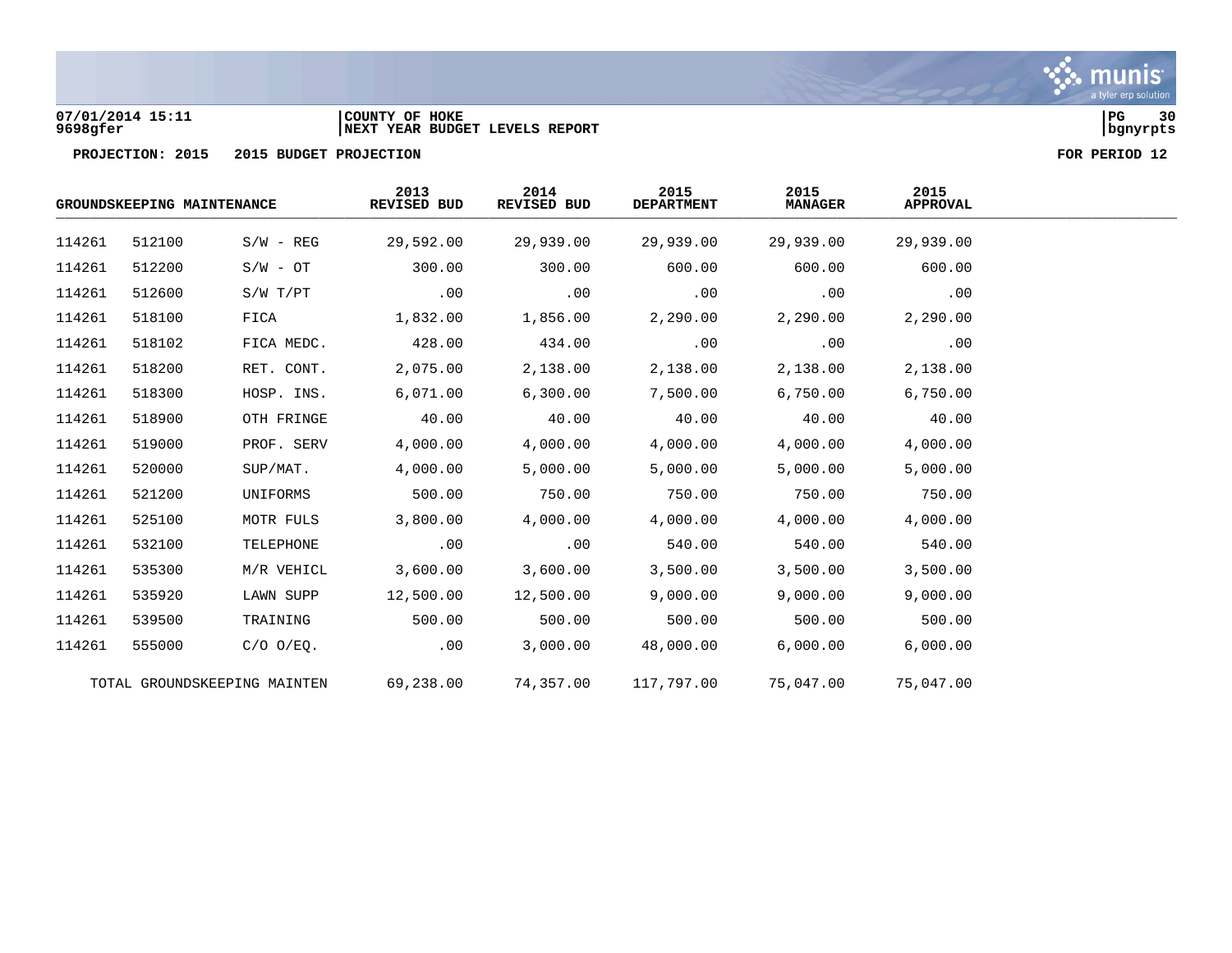## **07/01/2014 15:11 |COUNTY OF HOKE |PG 31 9698gfer |NEXT YEAR BUDGET LEVELS REPORT |bgnyrpts**

| <b>SHERIFF</b> |        |             | 2013<br>REVISED BUD | 2014<br>REVISED BUD | 2015<br><b>DEPARTMENT</b> | 2015<br><b>MANAGER</b> | 2015<br><b>APPROVAL</b> |  |
|----------------|--------|-------------|---------------------|---------------------|---------------------------|------------------------|-------------------------|--|
| 114310         | 512100 | $S/W - REG$ | 2,505,011.00        | 2,325,347.00        | 3,011,534.00              | 2,349,730.00           | 2,382,455.00            |  |
| 114310         | 512200 | $S/W - OT$  | 107,000.00          | 100,000.00          | 160,000.00                | 92,000.00              | 92,000.00               |  |
| 114310         | 512600 | S/W T/PT    | 1,200.00            | 27,883.00           | 31,870.00                 | 31,870.00              | 31,870.00               |  |
| 114310         | 513300 | LEO SUP RT  | 130,623.00          | 122,011.00          | 150,588.00                | 102,669.00             | 101,136.00              |  |
| 114310         | 518100 | FICA        | 162,134.00          | 151,295.00          | 196,635.00                | 179,754.00             | 228,904.00              |  |
| 114310         | 518102 | FICA MEDC.  | 37,910.00           | 35,384.00           | 45,987.00                 | 45,987.00              | .00                     |  |
| 114310         | 518200 | RET. CONT.  | 181,579.00          | 175,619.00          | 210,807.00                | 164,481.00             | 167,517.00              |  |
| 114310         | 518300 | HOSP. INS.  | 445,671.00          | 409,500.00          | 637,500.00                | 499,500.00             | 500,661.00              |  |
| 114310         | 518500 | UNEMP. COM  | .00                 | 33,000.00           | 33,000.00                 | 33,000.00              | 33,000.00               |  |
| 114310         | 518900 | OTH FRINGE  | 2,920.00            | 2,840.00            | 3,400.00                  | 3,400.00               | 3,425.00                |  |
| 114310         | 519000 | PROF. SERV  | 12,300.00           | 24,700.00           | 24,700.00                 | 24,700.00              | 24,700.00               |  |
| 114310         | 520000 | SUP/MAT.    | 55,000.00           | 55,000.00           | 55,000.00                 | 48,000.00              | 48,000.00               |  |
| 114310         | 520001 | SUP. EQUIP  | 31,000.00           | 50,000.00           | 50,000.00                 | 44,000.00              | 44,000.00               |  |
| 114310         | 521200 | UNIFORMS    | 25,000.00           | 22,000.00           | 22,000.00                 | 22,000.00              | 22,000.00               |  |
| 114310         | 521201 | UNIFORM AL  | 8,400.00            | 9,000.00            | 9,000.00                  | 9,000.00               | 9,000.00                |  |
| 114310         | 525000 | VCL SUP/MT  | 6,000.00            | 5,000.00            | 5,000.00                  | 5,000.00               | 5,000.00                |  |
| 114310         | 525100 | MOTR FULS   | 242,000.00          | 242,000.00          | 242,000.00                | 242,000.00             | 242,000.00              |  |
| 114310         | 525200 | TIRES       | 10,000.00           | 14,000.00           | 14,000.00                 | 14,000.00              | 14,000.00               |  |
| 114310         | 526000 | OFF SUPPLY  | 10,000.00           | 10,000.00           | 10,000.00                 | 10,000.00              | 10,000.00               |  |
| 114310         | 529900 | NC-EQPT     | .00                 | .00                 | .00                       | .00                    | .00                     |  |
| 114310         | 531100 | TRAVEL      | 4,600.00            | 4,600.00            | 4,600.00                  | 4,600.00               | 4,600.00                |  |
| 114310         | 531210 | EXTRAD      | 5,000.00            | 6,000.00            | 6,000.00                  | 6,000.00               | 6,000.00                |  |

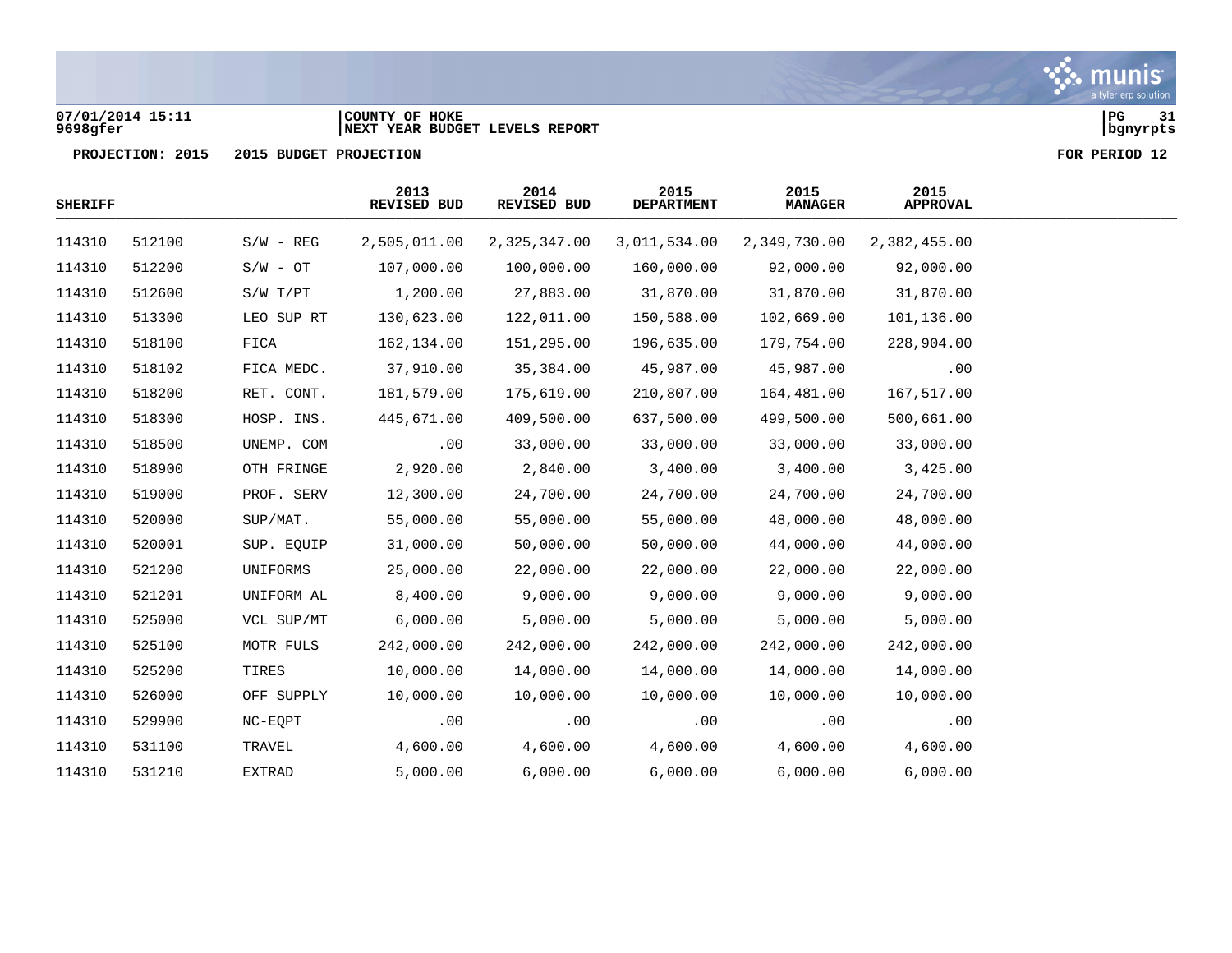## **07/01/2014 15:11 |COUNTY OF HOKE |PG 32 9698gfer |NEXT YEAR BUDGET LEVELS REPORT |bgnyrpts**

| <b>SHERIFF</b> |        |             | 2013<br>REVISED BUD | 2014<br>REVISED BUD | 2015<br><b>DEPARTMENT</b> | 2015<br><b>MANAGER</b> | 2015<br><b>APPROVAL</b> |  |
|----------------|--------|-------------|---------------------|---------------------|---------------------------|------------------------|-------------------------|--|
| 114310         | 532100 | TELEPHONE   | 59,000.00           | 59,000.00           | 82,000.00                 | 75,000.00              | 75,000.00               |  |
| 114310         | 532500 | POSTAGE     | 5,000.00            | 5,000.00            | 6,000.00                  | 6,000.00               | 6,000.00                |  |
| 114310         | 533000 | UTILITIES   | 1,800.00            | 1,800.00            | 5,800.00                  | 5,800.00               | 5,800.00                |  |
| 114310         | 534100 | PRINTING    | 2,000.00            | 2,000.00            | 2,000.00                  | 2,000.00               | 2,000.00                |  |
| 114310         | 535000 | REP/MAINT.  | 15,000.00           | 15,000.00           | 22,000.00                 | 17,500.00              | 17,500.00               |  |
| 114310         | 535300 | M/R VEHICL  | 41,000.00           | 53,500.00           | 53,500.00                 | 48,000.00              | 48,000.00               |  |
| 114310         | 537000 | ADVERTISE   | 1,600.00            | 1,600.00            | 1,600.00                  | 1,600.00               | 1,600.00                |  |
| 114310         | 539500 | TRAINING    | 10,400.00           | 10,400.00           | 10,400.00                 | 10,400.00              | 10,400.00               |  |
| 114310         | 544000 | DCI CONT.   | 17,000.00           | 37,100.00           | 37,100.00                 | 37,100.00              | 37,100.00               |  |
| 114310         | 544001 | CHAPLAIN    | .00                 | .00                 | .00                       | .00                    | .00                     |  |
| 114310         | 544004 | CONT/LEASE  | .00                 | .00                 | .00                       | .00                    | .00                     |  |
| 114310         | 549100 | DUES/SUBS   | 5,000.00            | 2,500.00            | 2,500.00                  | 2,500.00               | 2,500.00                |  |
| 114310         | 549900 | CRM. INV.   | 12,000.00           | 12,000.00           | 12,000.00                 | 12,000.00              | 12,000.00               |  |
| 114310         | 549901 | COMM. WATC  | 3,000.00            | 13,159.00           | 3,000.00                  | 3,000.00               | 3,000.00                |  |
| 114310         | 549902 | PREEMP. SC  | 12,500.00           | 10,000.00           | 10,000.00                 | 10,000.00              | 10,000.00               |  |
| 114310         | 549903 | CANTEEN     | .00                 | .00                 | .00                       | .00                    | .00                     |  |
| 114310         | 550000 | CAP OUTLAY  | .00                 | .00                 | .00                       | .00                    | .00                     |  |
| 114310         | 551000 | $C/O$ $O/F$ | .00                 | .00                 | .00                       | .00                    | .00                     |  |
| 114310         | 552000 | $C/O$ $D/P$ | .00                 | .00                 | .00                       | .00                    | .00                     |  |
| 114310         | 554000 | C/O VEHCL   | 319,000.00          | 533,500.00          | 699,478.00                | 350,000.00             | 350,000.00              |  |
| 114310         | 558002 | IMPV TO BL  | .00                 | .00                 | .00                       | .00                    | .00                     |  |
| 114310         | 571033 | VEH PRINC   | .00                 | .00                 | .00                       | .00                    | .00                     |  |

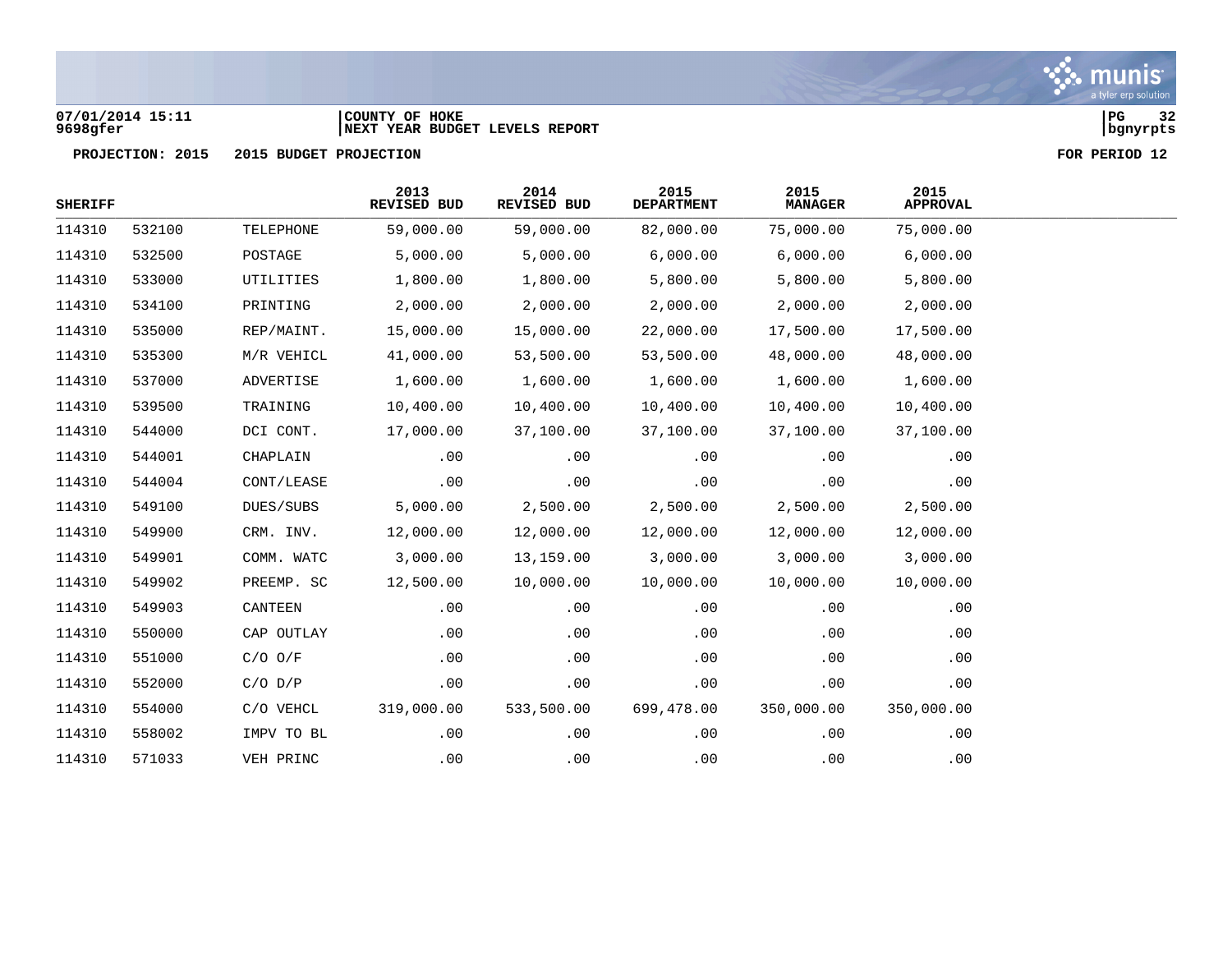|                              |                                                  | a tyler erp solution   |
|------------------------------|--------------------------------------------------|------------------------|
| 07/01/2014 15:11<br>9698gfer | COUNTY OF HOKE<br>NEXT YEAR BUDGET LEVELS REPORT | PG<br>33<br>  bgnyrpts |

**PROJECTION: 2015 2015 BUDGET PROJECTION** 

|  |  | FOR PERIOD 12 |  |
|--|--|---------------|--|
|--|--|---------------|--|

| <b>SHERIFF</b> |               |         | 2013<br><b>REVISED BUD</b> | 2014<br>REVISED BUD | 2015<br><b>DEPARTMENT</b> | 2015<br><b>MANAGER</b>                   | 2015<br><b>APPROVAL</b> |  |
|----------------|---------------|---------|----------------------------|---------------------|---------------------------|------------------------------------------|-------------------------|--|
| 114310         | 572033        | VEH INT | .00                        | 00                  | .00                       | .00                                      | .00                     |  |
|                | TOTAL SHERIFF |         | 4,487,648.00               | 4,581,738.00        |                           | 5,870,999.00  4,512,591.00  4,551,168.00 |                         |  |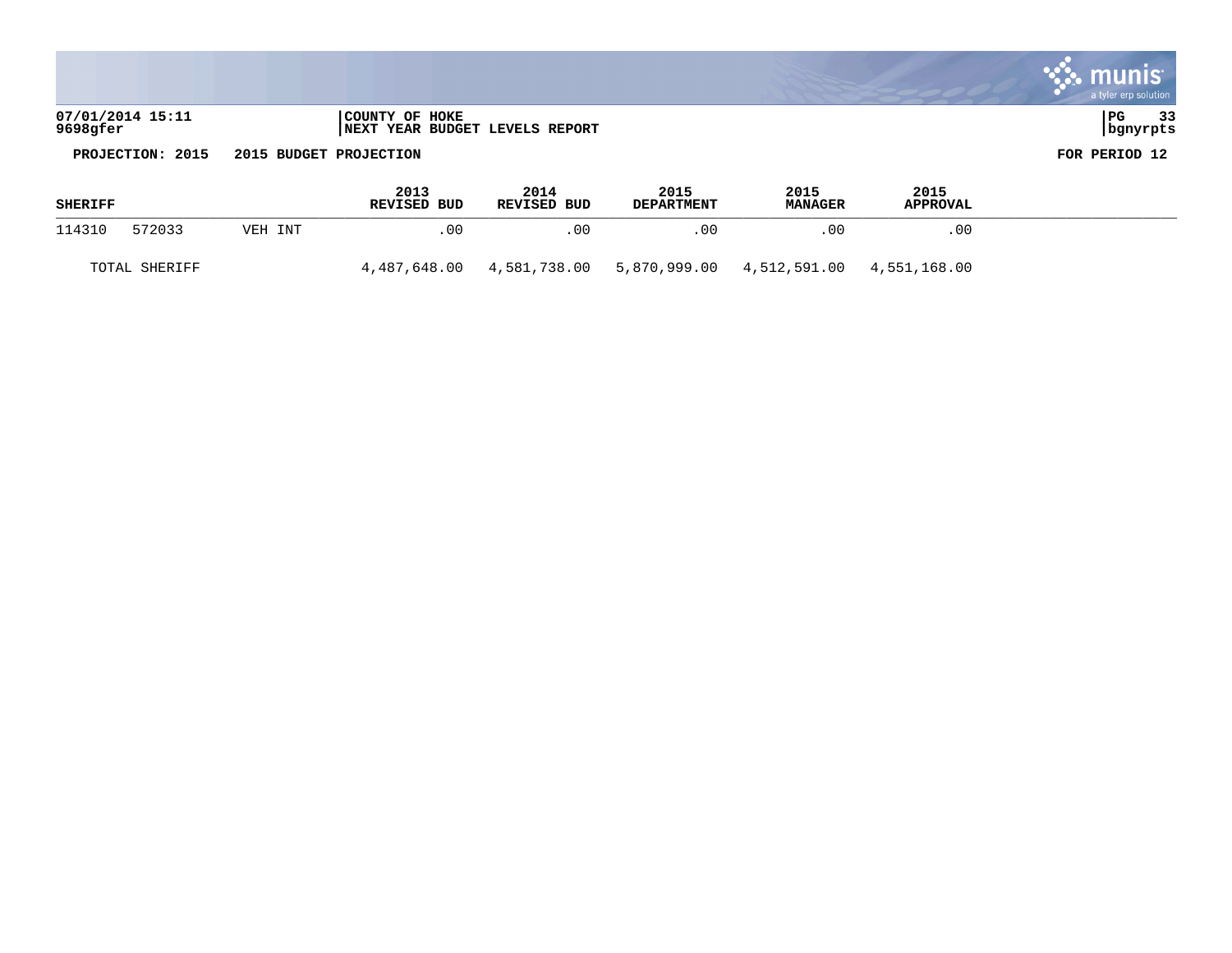## **07/01/2014 15:11 |COUNTY OF HOKE |PG 34 9698gfer |NEXT YEAR BUDGET LEVELS REPORT |bgnyrpts**

| COMMUNICATIONS |        |             | 2013<br>REVISED BUD | 2014<br>REVISED BUD | 2015<br><b>DEPARTMENT</b> | 2015<br><b>MANAGER</b> | 2015<br><b>APPROVAL</b> |  |
|----------------|--------|-------------|---------------------|---------------------|---------------------------|------------------------|-------------------------|--|
| 114311         | 512100 | $S/W - REG$ | 440,813.00          | 432,553.00          | 520,689.00                | 502,826.00             | 473,634.00              |  |
| 114311         | 512200 | $S/W - OT$  | 37,054.00           | 35,000.00           | 37,000.00                 | 37,000.00              | 37,000.00               |  |
| 114311         | 512600 | S/W T/PT    | 17,053.00           | 20,000.00           | 22,000.00                 | 22,000.00              | 22,000.00               |  |
| 114311         | 518100 | FICA        | 30,515.00           | 35,751.00           | 39,833.00                 | 38,466.00              | 36, 233.00              |  |
| 114311         | 518102 | FICA MEDC.  | 7,419.00            | 7,291.00            | .00                       | .00                    | .00                     |  |
| 114311         | 518200 | RET. CONT.  | 35,136.00           | 34,470.00           | 36,813.00                 | 36,813.00              | 34,749.00               |  |
| 114311         | 518300 | HOSP. INS.  | 78,923.00           | 81,900.00           | 112,500.00                | 101,250.00             | 94,458.00               |  |
| 114311         | 518900 | OTH FRINGE  | 769.00              | 520.00              | 520.00                    | 520.00                 | 480.00                  |  |
| 114311         | 520000 | SUP/MAT.    | 2,000.00            | 2,000.00            | 2,000.00                  | 2,000.00               | 2,000.00                |  |
| 114311         | 521200 | UNIFORMS    | 7,000.00            | 7,000.00            | 5,000.00                  | 5,000.00               | 5,000.00                |  |
| 114311         | 523103 | EMD-GRANT   | .00                 | .00                 | .00                       | .00                    | .00                     |  |
| 114311         | 525000 | VCL SUP/MT  | .00                 | .00                 | .00                       | .00                    | .00                     |  |
| 114311         | 525100 | MOTR FULS   | 2,650.00            | 2,650.00            | 2,650.00                  | 2,650.00               | 2,650.00                |  |
| 114311         | 525200 | TIRES       | 800.00              | 800.00              | 800.00                    | 800.00                 | 800.00                  |  |
| 114311         | 525300 | PARTS       | 1,000.00            | 1,000.00            | 1,000.00                  | 1,000.00               | 1,000.00                |  |
| 114311         | 525900 | OTH VCL/SP  | 200.00              | 200.00              | 200.00                    | 200.00                 | 200.00                  |  |
| 114311         | 526000 | OFF SUPPLY  | 3,500.00            | 3,500.00            | 3,500.00                  | 3,500.00               | 3,500.00                |  |
| 114311         | 531100 | TRAVEL      | 3,000.00            | 3,000.00            | 3,000.00                  | 3,000.00               | 3,000.00                |  |
| 114311         | 532100 | TELEPHONE   | 31,196.00           | 32,796.00           | 30,400.00                 | 30,400.00              | 30,400.00               |  |
| 114311         | 532500 | POSTAGE     | .00                 | .00                 | .00                       | .00                    | .00                     |  |
| 114311         | 533000 | UTILITIES   | 19,560.00           | 19,680.00           | 16,100.00                 | 16,100.00              | 16,100.00               |  |
| 114311         | 534000 | PRINTING    | .00                 | .00                 | .00                       | .00                    | .00                     |  |

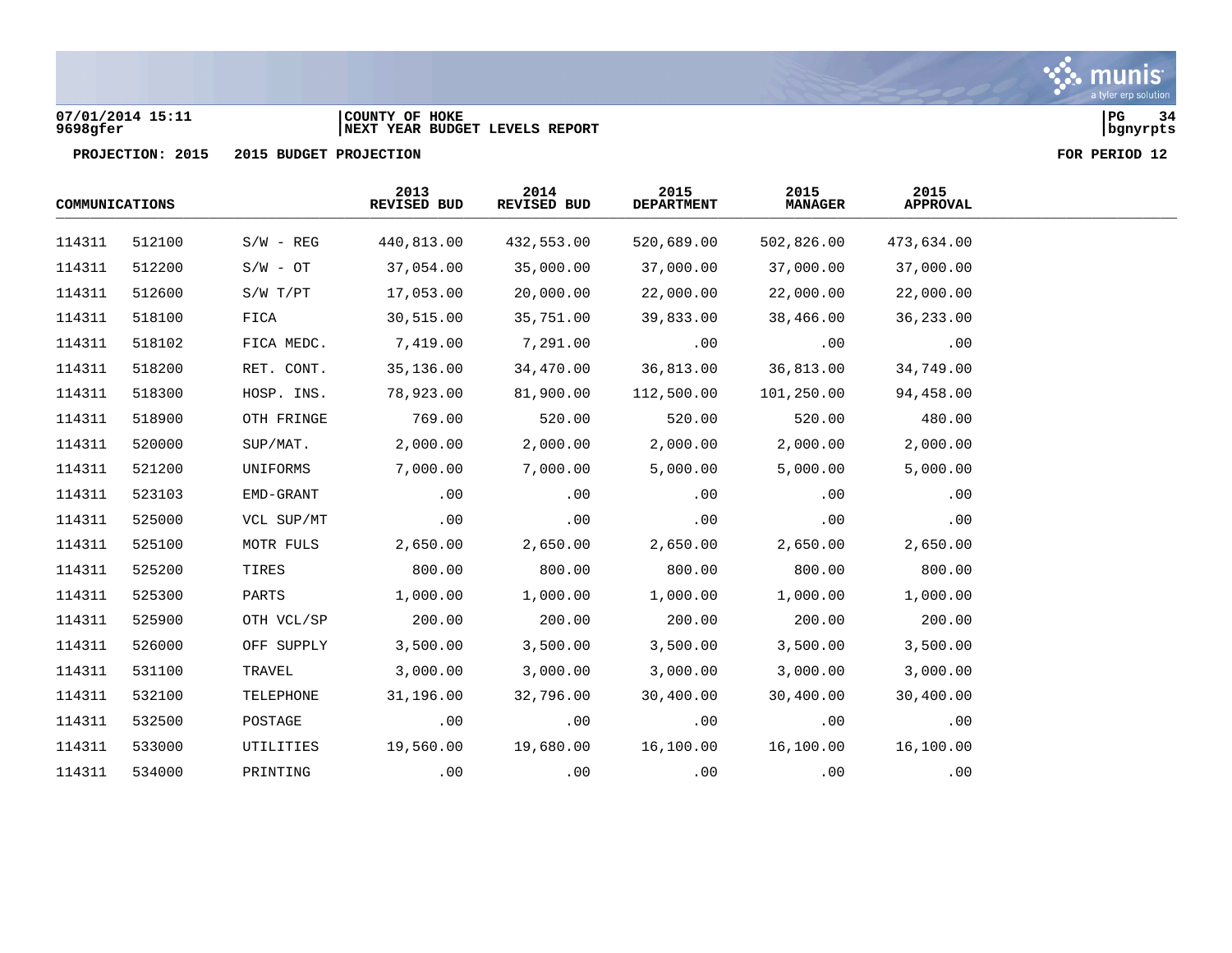

## **07/01/2014 15:11 |COUNTY OF HOKE |PG 35 9698gfer |NEXT YEAR BUDGET LEVELS REPORT |bgnyrpts**



| COMMUNICATIONS       |        | 2013<br><b>REVISED BUD</b> | 2014<br>REVISED BUD | 2015<br><b>DEPARTMENT</b> | 2015<br><b>MANAGER</b> | 2015<br><b>APPROVAL</b> |           |
|----------------------|--------|----------------------------|---------------------|---------------------------|------------------------|-------------------------|-----------|
| 114311               | 535000 | REP/MAINT.                 | 20,000.00           | 20,000.00                 | 20,000.00              | 16,000.00               | 16,000.00 |
| 114311               | 535300 | M/R VEHICL                 | 2,000.00            | 2,000.00                  | 2,000.00               | 2,000.00                | 2,000.00  |
| 114311               | 539500 | TRAINING                   | 3,500.00            | 3,500.00                  | 3,000.00               | 3,000.00                | 3,000.00  |
| 114311               | 542000 | RENT D/P                   | 3,600.00            | 3,800.00                  | 3,400.00               | 3,400.00                | 3,400.00  |
| 114311               | 544000 | S/M CONTRT                 | 74,408.00           | 60,503.00                 | 60,564.00              | 60,564.00               | 60,564.00 |
| 114311               | 544004 | CONT/LEASE                 | .00                 | .00                       | $.00 \,$               | .00                     | .00       |
| 114311               | 549100 | DUES/SUBS                  | 3,262.00            | 3,453.00                  | 3,453.00               | 3,453.00                | 3,453.00  |
| 114311               | 550000 | CAP OUTLAY                 | 21,100.00           | 18,000.00                 | 30,100.00              | 30,100.00               | 30,100.00 |
| 114311               | 551000 | $C/O$ $O/F$                | .00                 | .00                       | .00                    | .00                     | .00       |
| 114311               | 552000 | $C/O$ $D/P$                | .00                 | .00                       | .00                    | .00                     | .00       |
| TOTAL COMMUNICATIONS |        | 846,458.00                 | 831,367.00          | 956,522.00                | 922,042.00             | 881,721.00              |           |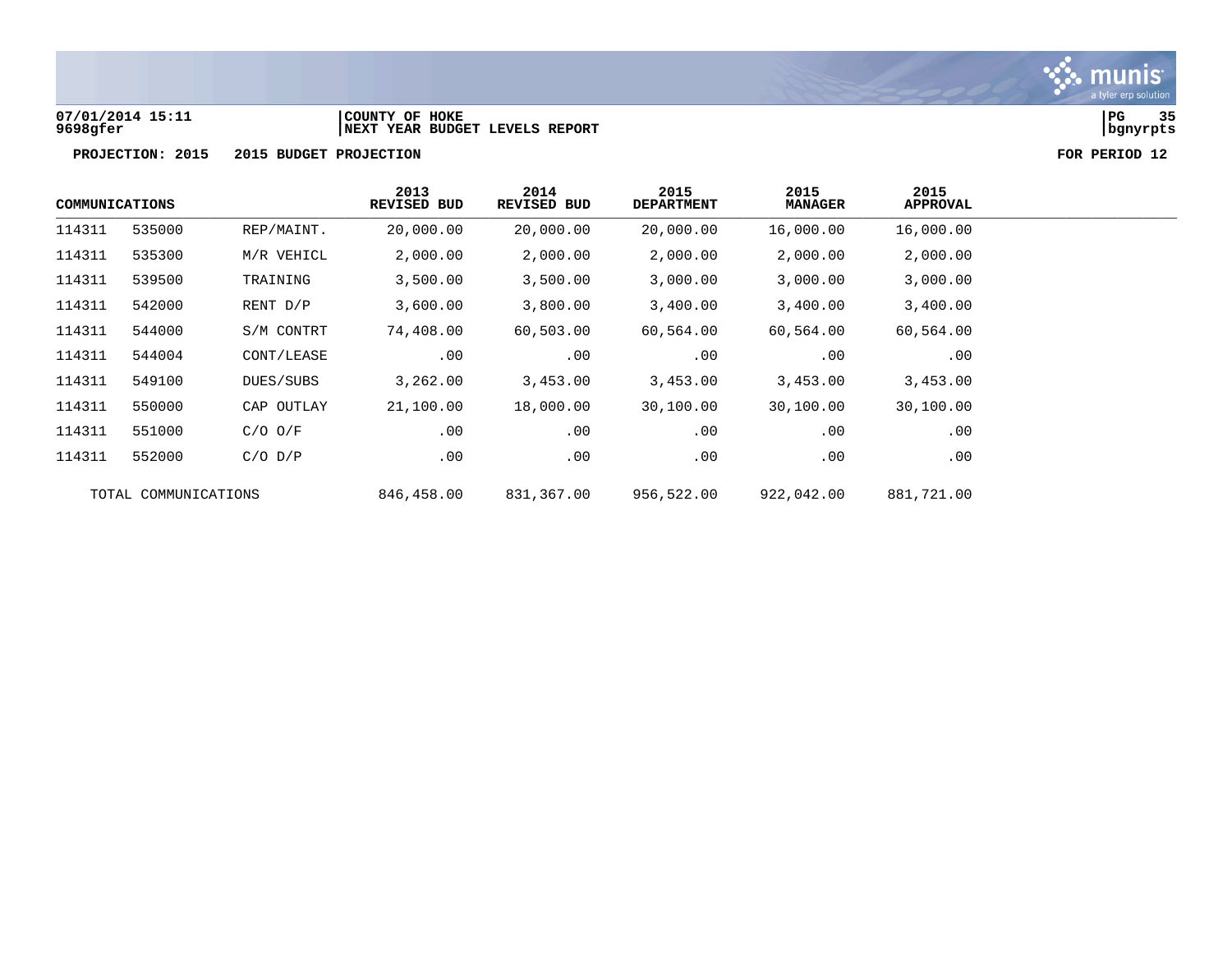

## **07/01/2014 15:11 |COUNTY OF HOKE |PG 36 9698gfer |NEXT YEAR BUDGET LEVELS REPORT |bgnyrpts**

| EMERGENCY MEDICAL SERVICES |        | 2013<br>REVISED BUD | 2014<br>REVISED BUD | 2015<br><b>DEPARTMENT</b> | 2015<br><b>MANAGER</b> | 2015<br><b>APPROVAL</b> |     |  |
|----------------------------|--------|---------------------|---------------------|---------------------------|------------------------|-------------------------|-----|--|
| 114315                     | 512100 | $S/W - REG$         | .00                 | .00                       | .00                    | .00                     | .00 |  |
| 114315                     | 512200 | $S/W - OT$          | .00                 | .00                       | .00                    | .00                     | .00 |  |
| 114315                     | 512600 | S/W T/PT            | .00                 | .00                       | .00                    | .00                     | .00 |  |
| 114315                     | 518100 | FICA                | .00                 | .00                       | .00                    | .00                     | .00 |  |
| 114315                     | 518102 | FICA MEDC.          | .00                 | .00                       | .00                    | .00                     | .00 |  |
| 114315                     | 518200 | RET. CONT.          | .00                 | .00                       | .00                    | .00                     | .00 |  |
| 114315                     | 518300 | HOSP. INS.          | .00                 | .00                       | .00                    | .00                     | .00 |  |
| 114315                     | 518900 | OTH FRINGE          | .00                 | .00                       | .00                    | .00                     | .00 |  |
| 114315                     | 520000 | SUP/MAT.            | .00                 | .00                       | .00                    | .00                     | .00 |  |
| 114315                     | 521200 | UNIFORMS            | .00                 | .00                       | .00                    | .00                     | .00 |  |
| 114315                     | 525000 | VCL SUP/MT          | .00                 | .00                       | .00                    | .00                     | .00 |  |
| 114315                     | 525100 | MOTR FULS           | .00                 | .00                       | .00                    | .00                     | .00 |  |
| 114315                     | 525200 | TIRES               | .00                 | .00                       | .00                    | .00                     | .00 |  |
| 114315                     | 525300 | PARTS               | .00                 | .00                       | .00                    | .00                     | .00 |  |
| 114315                     | 525900 | OTH VCL/SP          | .00                 | .00                       | .00                    | .00                     | .00 |  |
| 114315                     | 526000 | OFF SUPPLY          | .00                 | .00                       | .00                    | .00                     | .00 |  |
| 114315                     | 531100 | TRAVEL              | .00                 | .00                       | .00                    | .00                     | .00 |  |
| 114315                     | 532100 | TELEPHONE           | .00                 | .00                       | .00                    | .00                     | .00 |  |
| 114315                     | 532500 | POSTAGE             | .00                 | .00                       | .00                    | .00                     | .00 |  |
| 114315                     | 533000 | UTILITIES           | .00                 | .00                       | .00                    | .00                     | .00 |  |
| 114315                     | 534000 | PRINTING            | .00                 | .00                       | .00                    | .00                     | .00 |  |
| 114315                     | 535000 | REP/MAINT.          | .00                 | .00                       | .00                    | .00                     | .00 |  |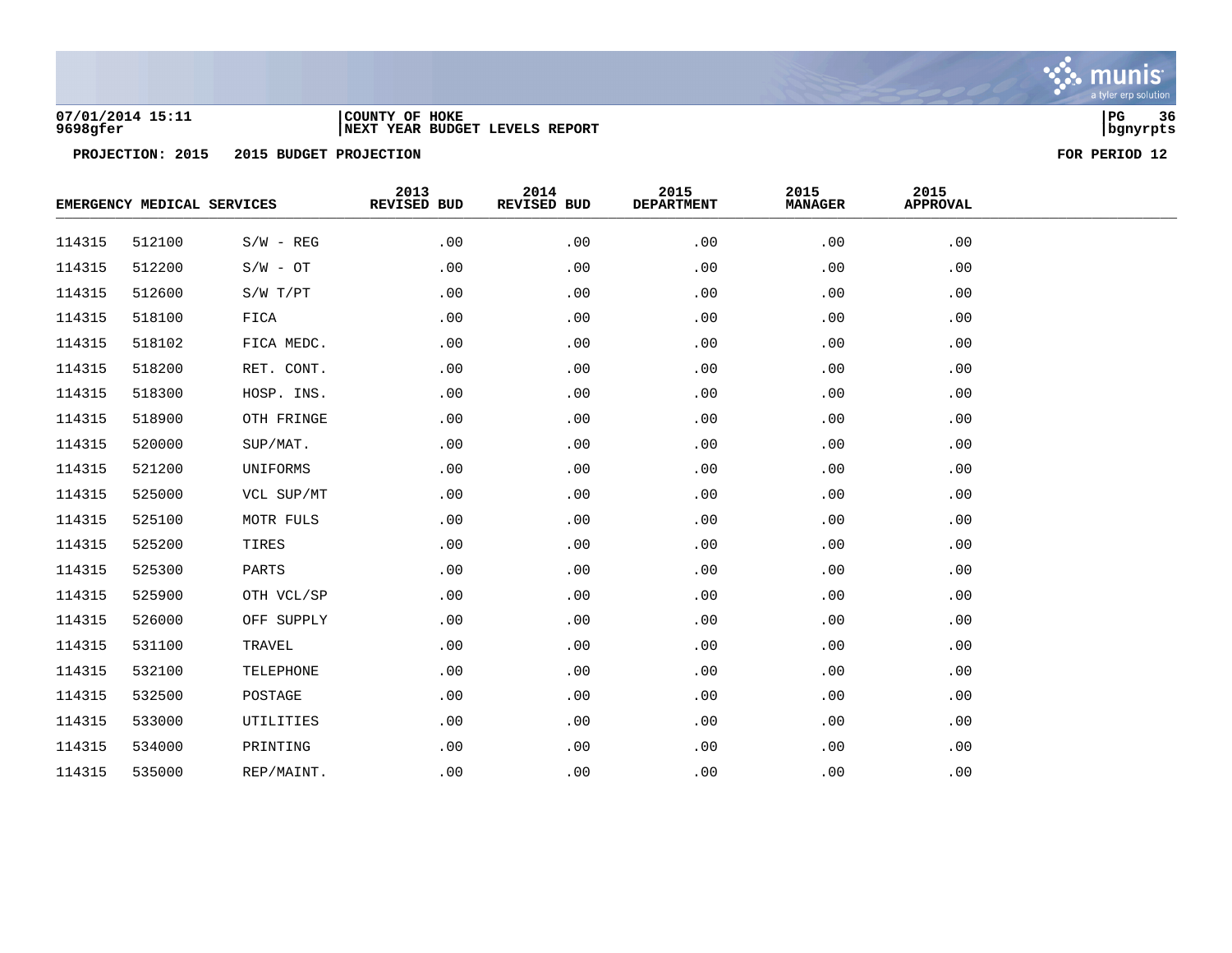

**07/01/2014 15:11 |COUNTY OF HOKE |PG 37 9698gfer |NEXT YEAR BUDGET LEVELS REPORT |bgnyrpts**

|        | EMERGENCY MEDICAL SERVICES |                              | 2013<br>REVISED BUD | 2014<br>REVISED BUD | 2015<br><b>DEPARTMENT</b> | 2015<br><b>MANAGER</b> | 2015<br><b>APPROVAL</b> |  |
|--------|----------------------------|------------------------------|---------------------|---------------------|---------------------------|------------------------|-------------------------|--|
| 114315 | 535300                     | M/R VEHICL                   | .00                 | .00                 | .00                       | .00                    | .00                     |  |
| 114315 | 539500                     | TRAINING                     | .00                 | .00                 | .00                       | .00                    | .00                     |  |
| 114315 | 542000                     | RENT D/P                     | .00                 | .00                 | .00                       | .00                    | .00                     |  |
| 114315 | 544000                     | S/M CONTRT                   | .00                 | .00                 | .00                       | .00                    | .00                     |  |
| 114315 | 549100                     | DUES/SUBS                    | .00                 | .00                 | .00                       | .00                    | .00                     |  |
| 114315 | 550000                     | CAP OUTLAY                   | .00                 | .00                 | .00                       | .00                    | $.00 \,$                |  |
| 114315 | 551000                     | $C/O$ $O/F$                  | .00                 | .00                 | .00                       | .00                    | .00                     |  |
| 114315 | 552000                     | $C/O$ $D/P$                  | .00                 | .00                 | .00                       | $.00 \,$               | .00                     |  |
|        |                            | TOTAL EMERGENCY MEDICAL SERV | .00                 | .00                 | .00                       | .00                    | .00                     |  |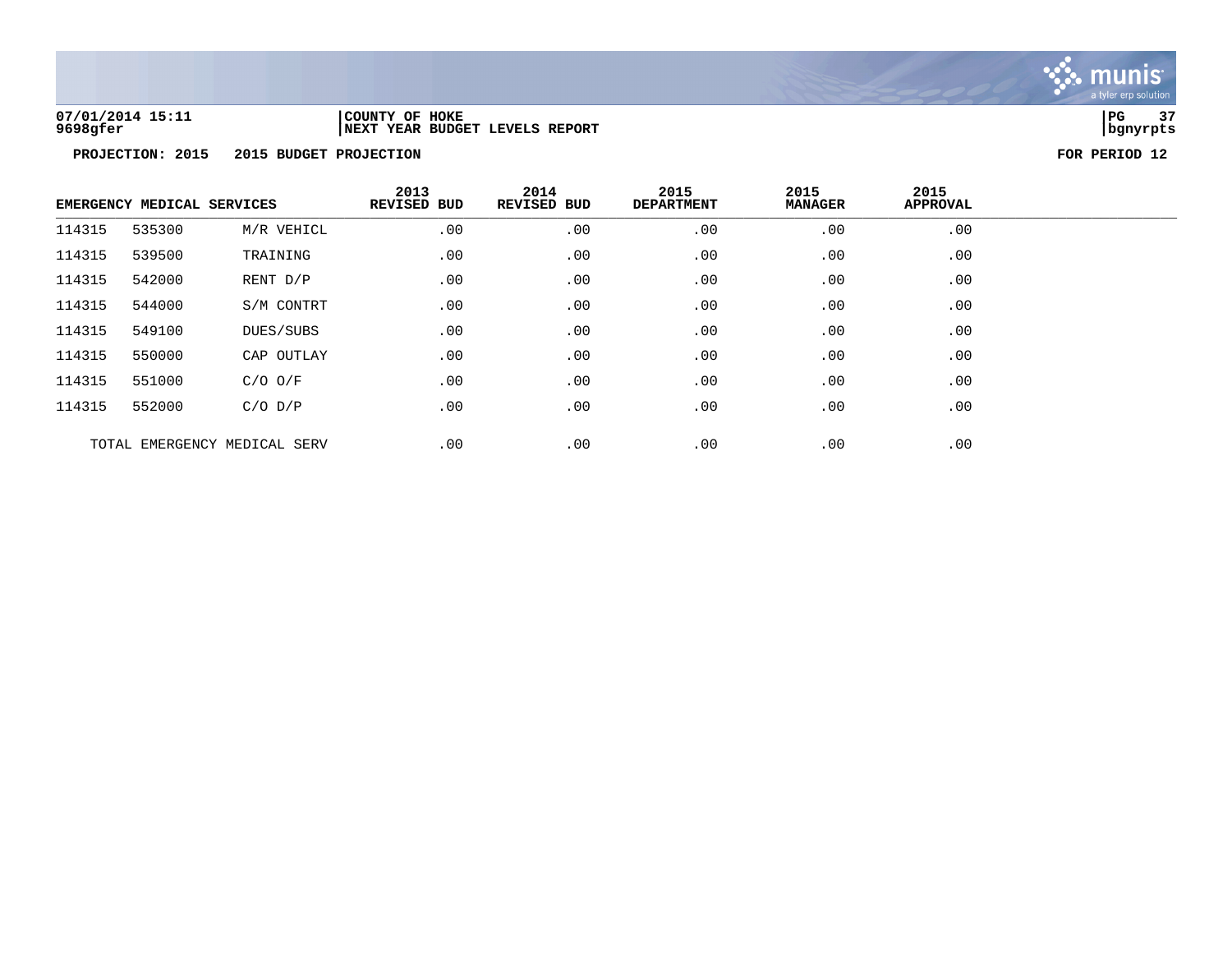

### **07/01/2014 15:11 |COUNTY OF HOKE |PG 38 9698gfer |NEXT YEAR BUDGET LEVELS REPORT |bgnyrpts**

| JAIL   |        |              | 2013<br>REVISED BUD | 2014<br>REVISED BUD | 2015<br><b>DEPARTMENT</b> | 2015<br><b>MANAGER</b> | 2015<br><b>APPROVAL</b> |  |
|--------|--------|--------------|---------------------|---------------------|---------------------------|------------------------|-------------------------|--|
| 114320 | 512100 | $S/W - REG$  | 1,605,326.00        | 1,618,703.00        | 1,704,569.00              | 1,590,392.00           | 1,590,392.00            |  |
| 114320 | 512200 | $S/W - OT$   | 57,185.00           | 154,000.00          | 175,000.00                | 59,000.00              | 59,000.00               |  |
| 114320 | 512600 | $S/W$ $T/PT$ | .00                 | .00                 | .00                       | .00                    | .00                     |  |
| 114320 | 513300 | LEO SUP RT   | 4,408.00            | 2,624.00            | 2,624.00                  | 2,624.00               | 2,624.00                |  |
| 114320 | 518100 | FICA         | 99,264.00           | 100,360.00          | 116,533.00                | 126,178.00             | 126,178.00              |  |
| 114320 | 518102 | FICA MEDC.   | 23,216.00           | 23,471.00           | 27,254.00                 | .00                    | .00                     |  |
| 114320 | 518200 | RET. CONT.   | 116,393.00          | 119,993.00          | 131,570.00                | 115,457.00             | 115,457.00              |  |
| 114320 | 518300 | HOSP. INS.   | 350, 275.00         | 352,800.00          | 405,000.00                | 364,500.00             | 364,500.00              |  |
| 114320 | 518500 | UNEMP. COM   | 40,000.00           | 40,000.00           | 40,000.00                 | 40,000.00              | 40,000.00               |  |
| 114320 | 518900 | OTH FRINGE   | 2,158.00            | 2,240.00            | 2,240.00                  | 2,080.00               | 2,080.00                |  |
| 114320 | 519000 | MED. SERV.   | 282,175.00          | 246,000.00          | 260,000.00                | 255,000.00             | 255,000.00              |  |
| 114320 | 520000 | SUP/MAT.     | 36,000.00           | 36,000.00           | 36,000.00                 | 36,000.00              | 36,000.00               |  |
| 114320 | 521200 | UNIFORMS     | 17,000.00           | 17,000.00           | 17,000.00                 | 17,000.00              | 17,000.00               |  |
| 114320 | 522000 | FOOD/PROV.   | 264,000.00          | 264,000.00          | 335,000.00                | 335,000.00             | 335,000.00              |  |
| 114320 | 523000 | E/M SUPPLY   | 3,000.00            | 3,000.00            | 3,000.00                  | 3,000.00               | 3,000.00                |  |
| 114320 | 526000 | OFF SUPPLY   | 8,500.00            | 8,500.00            | 17,600.00                 | 10,000.00              | 10,000.00               |  |
| 114320 | 529900 | NC-EQPT      | .00                 | .00                 | .00                       | .00                    | .00                     |  |
| 114320 | 531100 | TRAVEL       | 3,684.00            | 3,684.00            | 3,684.00                  | 3,684.00               | 3,684.00                |  |
| 114320 | 532100 | TELEPHONE    | 300.00              | 300.00              | 300.00                    | 300.00                 | 300.00                  |  |
| 114320 | 532500 | POSTAGE      | 800.00              | 800.00              | 800.00                    | 800.00                 | 800.00                  |  |
| 114320 | 533000 | UTILITIES    | 83,200.00           | 83,200.00           | 88,300.00                 | 88,300.00              | 88,300.00               |  |
| 114320 | 534100 | PRINTING     | 500.00              | 500.00              | 500.00                    | 500.00                 | 500.00                  |  |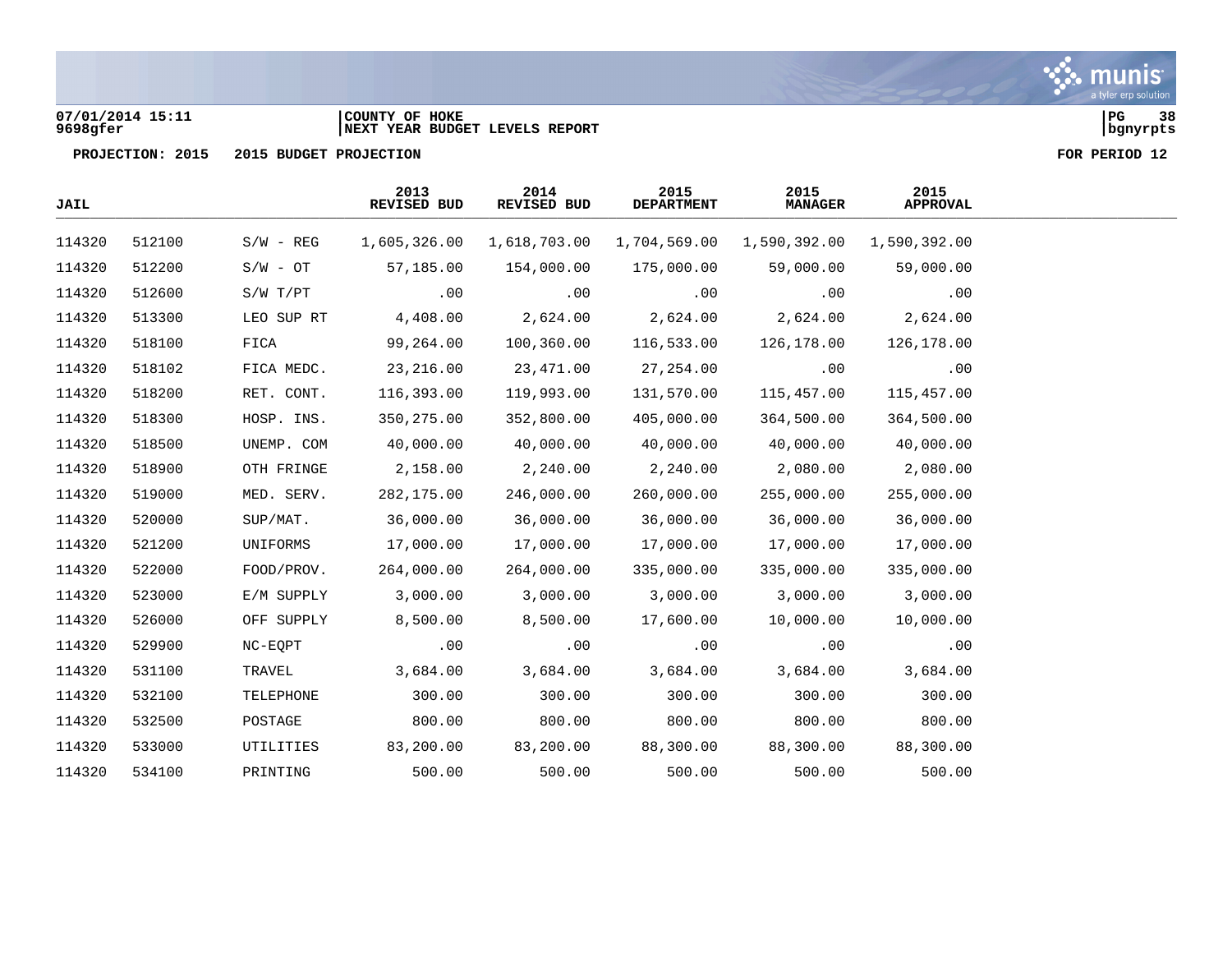

# **07/01/2014 15:11 |COUNTY OF HOKE |PG 39 9698gfer |NEXT YEAR BUDGET LEVELS REPORT |bgnyrpts**



| <b>JAIL</b> |            |             | 2013<br><b>REVISED BUD</b> | 2014<br>REVISED BUD | 2015<br><b>DEPARTMENT</b> | 2015<br><b>MANAGER</b> | 2015<br><b>APPROVAL</b> |  |
|-------------|------------|-------------|----------------------------|---------------------|---------------------------|------------------------|-------------------------|--|
| 114320      | 535000     | REP/MAINT.  | 20,000.00                  | 30,000.00           | 35,000.00                 | 35,000.00              | 35,000.00               |  |
| 114320      | 539500     | TRAINING    | 2,000.00                   | 2,000.00            | 2,000.00                  | 2,000.00               | 2,000.00                |  |
| 114320      | 543000     | RENT-EQPT   | .00                        | .00                 | .00                       | .00                    | .00                     |  |
| 114320      | 544000     | S/M CONTRT  | 10,000.00                  | 11,000.00           | 20,000.00                 | 20,000.00              | 20,000.00               |  |
| 114320      | 544001     | HOUSING IN  | 1,000.00                   | 12,000.00           | 42,000.00                 | 36,000.00              | 36,000.00               |  |
| 114320      | 549902     | PREEMP. SC  | 2,000.00                   | 2,000.00            | 2,000.00                  | 2,000.00               | 2,000.00                |  |
| 114320      | 549903     | MISC. OTH.  | .00                        | .00                 | .00                       | .00                    | .00                     |  |
| 114320      | 550000     | CAP OUTLAY  | .00                        | .00                 | .00                       | .00                    | .00                     |  |
| 114320      | 551000     | $C/O$ $O/F$ | .00                        | .00                 | .00                       | .00                    | .00                     |  |
| 114320      | 552000     | $C/O$ $D/P$ | .00                        | .00                 | .00                       | .00                    | .00                     |  |
| 114320      | 554000     | C/O VEHCL   | .00                        | .00                 | .00                       | .00                    | .00                     |  |
| 114320      | 571032     | JAILPRIN    | 114,229.00                 | 116,875.00          | 121,696.00                | 121,696.00             | 121,696.00              |  |
| 114320      | 572032     | JAILINT     | 283,841.00                 | 281,194.00          | 276,373.00                | 276,373.00             | 276,373.00              |  |
|             | TOTAL JAIL |             | 3,430,454.00               | 3,532,244.00        | 3,866,043.00              | 3,542,884.00           | 3,542,884.00            |  |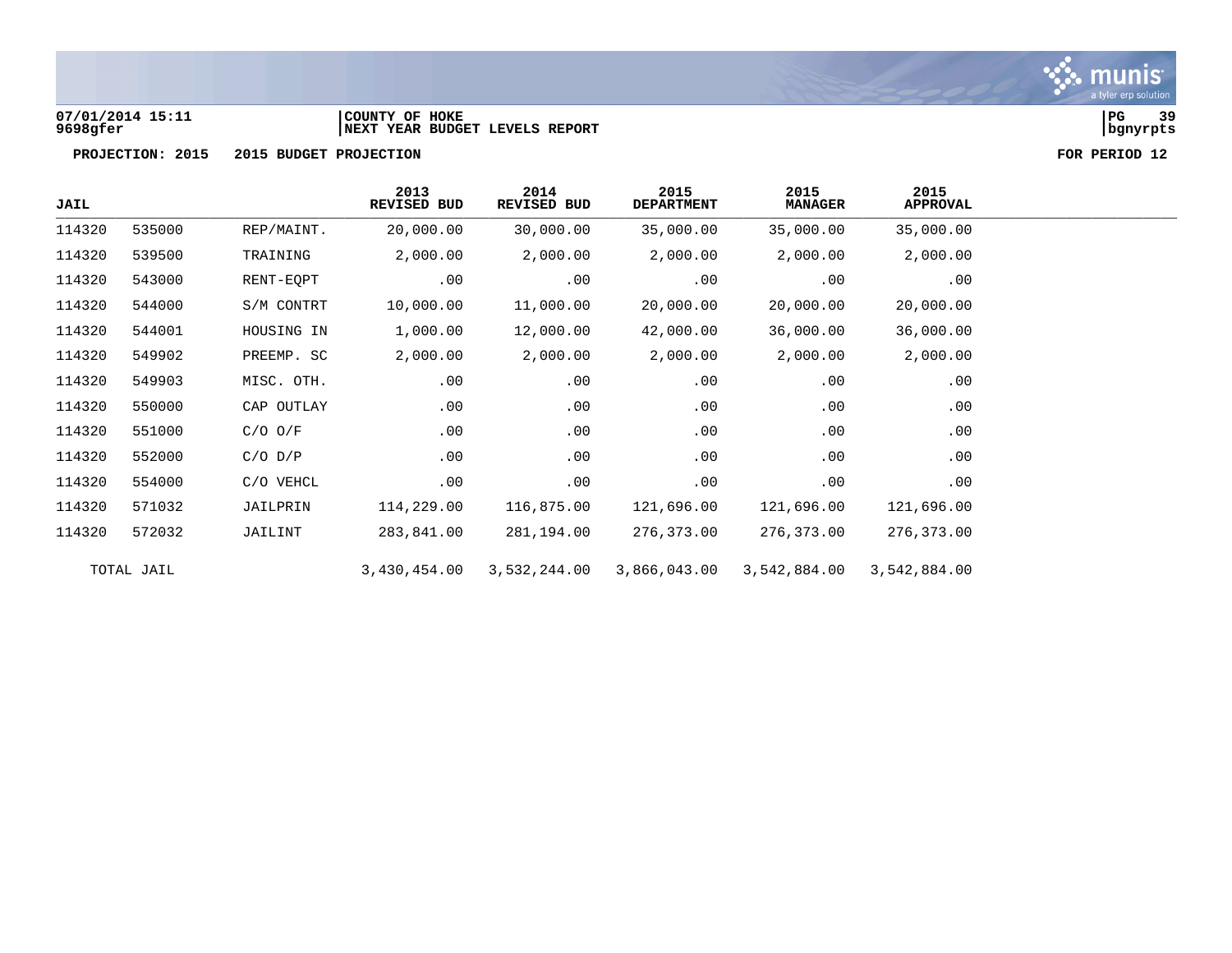

### **07/01/2014 15:11 |COUNTY OF HOKE |PG 40 9698gfer |NEXT YEAR BUDGET LEVELS REPORT |bgnyrpts**

|        | EMERGENCY MANAGEMENT |             | 2013<br>REVISED BUD | 2014<br>REVISED BUD | 2015<br><b>DEPARTMENT</b> | 2015<br><b>MANAGER</b> | 2015<br><b>APPROVAL</b> |  |
|--------|----------------------|-------------|---------------------|---------------------|---------------------------|------------------------|-------------------------|--|
| 114330 | 512100               | $S/W - REG$ | 29,131.00           | 72,927.00           | 106,060.00                | 106,060.00             | 106,060.00              |  |
| 114330 | 512200               | $S/W - OT$  | .00                 | .00                 | .00                       | .00                    | .00                     |  |
| 114330 | 512600               | S/W T/PT    | .00                 | .00                 | .00                       | .00                    | .00                     |  |
| 114330 | 518100               | FICA        | 1,802.00            | 4,563.00            | 6,575.00                  | 6, 575.00              | 6,575.00                |  |
| 114330 | 518102               | FICA MEDC.  | 421.00              | 1,068.00            | 1,537.00                  | 1,537.00               | 1,537.00                |  |
| 114330 | 518200               | RET. CONT.  | 1,983.00            | 1,919.00            | 7,425.00                  | 4,131.00               | 4,131.00                |  |
| 114330 | 518300               | HOSP. INS.  | 6,071.00            | 6,300.00            | 15,000.00                 | 13,500.00              | 13,500.00               |  |
| 114330 | 518900               | OTH FRINGE  | 43.00               | 40.00               | 80.00                     | 80.00                  | 80.00                   |  |
| 114330 | 519000               | PROF. SERV  | 45,581.00           | $\sim$ 00           | .00                       | .00                    | .00                     |  |
| 114330 | 520000               | SUP/MAT.    | 5,000.00            | 3,000.00            | 3,000.00                  | 2,500.00               | 2,500.00                |  |
| 114330 | 522000               | FOOD/PROV.  | 2,500.00            | 2,000.00            | 2,000.00                  | 800.00                 | 800.00                  |  |
| 114330 | 523000               | E/M SUPPLY  | 500.00              | 500.00              | 500.00                    | 500.00                 | 500.00                  |  |
| 114330 | 523100               | S/P MATERL  | 5,000.00            | 4,000.00            | 4,000.00                  | 4,000.00               | 4,000.00                |  |
| 114330 | 525000               | VCL SUP/MT  | .00                 | .00                 | .00                       | .00                    | .00                     |  |
| 114330 | 525100               | MOTR FULS   | 4,000.00            | 4,000.00            | 4,000.00                  | 6,000.00               | 6,000.00                |  |
| 114330 | 525200               | TIRES       | 400.00              | 400.00              | 400.00                    | 400.00                 | 400.00                  |  |
| 114330 | 526000               | OFF SUPPLY  | 1,500.00            | 1,500.00            | 1,500.00                  | 1,500.00               | 1,500.00                |  |
| 114330 | 531100               | TRAVEL      | 500.00              | 500.00              | 500.00                    | 500.00                 | 500.00                  |  |
| 114330 | 532100               | TELEPHONE   | 2,000.00            | 2,000.00            | 2,000.00                  | 4,000.00               | 4,000.00                |  |
| 114330 | 532500               | POSTAGE     | 100.00              | 100.00              | 100.00                    | 100.00                 | 100.00                  |  |
| 114330 | 533000               | UTILITIES   | $.00 \,$            | .00                 | .00                       | .00                    | .00                     |  |
| 114330 | 533200               | FUEL OIL    | .00                 | .00                 | .00                       | .00                    | .00                     |  |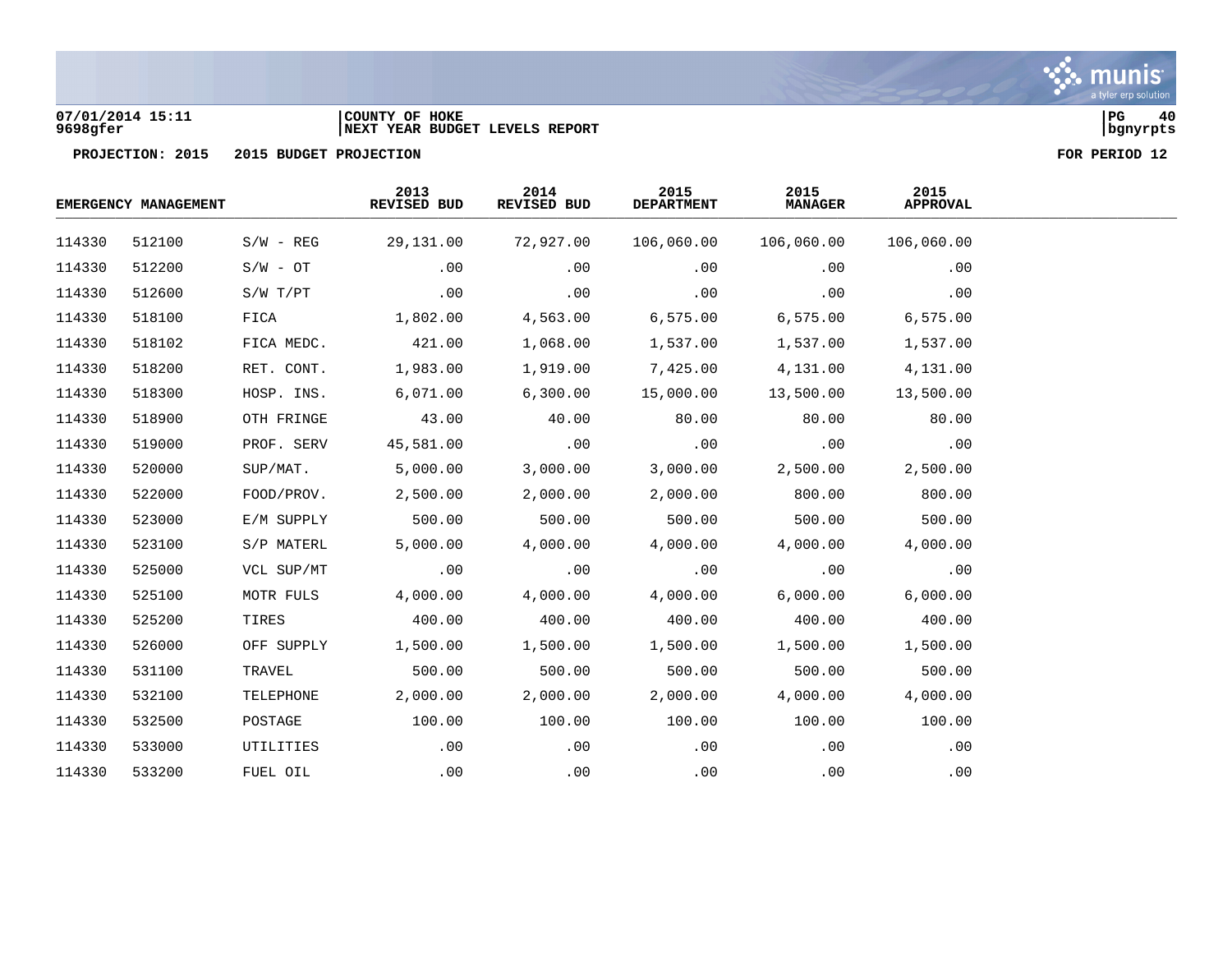

## **07/01/2014 15:11 |COUNTY OF HOKE |PG 41 9698gfer |NEXT YEAR BUDGET LEVELS REPORT |bgnyrpts**



|        | EMERGENCY MANAGEMENT |                            | 2013<br>REVISED BUD | 2014<br>REVISED BUD | 2015<br><b>DEPARTMENT</b> | 2015<br><b>MANAGER</b> | 2015<br><b>APPROVAL</b> |
|--------|----------------------|----------------------------|---------------------|---------------------|---------------------------|------------------------|-------------------------|
| 114330 | 534000               | PRINTING                   | 200.00              | .00                 | .00                       | .00                    | .00                     |
| 114330 | 534100               | PRINTING                   | .00                 | 200.00              | 200.00                    | 200.00                 | 200.00                  |
| 114330 | 535000               | REP/MAINT.                 | 1,000.00            | 1,000.00            | 1,000.00                  | 400.00                 | 400.00                  |
| 114330 | 535300               | M/R VEHICL                 | 2,500.00            | 2,000.00            | 2,000.00                  | 500.00                 | 500.00                  |
| 114330 | 537000               | ADVERTISE                  | 250.00              | 250.00              | 250.00                    | 250.00                 | 250.00                  |
| 114330 | 539500               | TRAINING                   | 1,200.00            | 5,590.00            | 5,590.00                  | 1,500.00               | 1,500.00                |
| 114330 | 544000               | S/M CONTRT                 | .00                 | .00                 | .00                       | .00                    | .00                     |
| 114330 | 549100               | DUES/SUBS                  | 850.00              | 850.00              | 850.00                    | 200.00                 | 200.00                  |
| 114330 | 550000               | CAP OUTLAY                 | .00                 | .00                 | .00                       | .00                    | .00                     |
| 114330 | 550001               | $C/O$ 03P1                 | 1,200.00            | .00                 | .00                       | .00                    | .00                     |
| 114330 | 550002               | $C/O$ 03P2                 | .00                 | .00                 | .00                       | .00                    | .00                     |
| 114330 | 550003               | $C/P$ 04                   | .00                 | .00                 | .00                       | .00                    | .00                     |
| 114330 | 550004               | $C/O$ HM                   | .00                 | .00                 | .00                       | .00                    | .00                     |
| 114330 | 551000               | $C/O$ $O/F$                | .00                 | .00                 | .00                       | .00                    | .00                     |
| 114330 | 552000               | $C/O$ $D/P$                | .00                 | 11,500.00           | 11,500.00                 | 11,500.00              | 11,500.00               |
| 114330 | 569401               | NORTH RAEF                 | .00                 | .00                 | .00                       | .00                    | .00                     |
| 114330 | 569404               | PUPPY CRK                  | .00                 | .00                 | .00                       | .00                    | .00                     |
|        |                      | TOTAL EMERGENCY MANAGEMENT | 113,732.00          | 126,207.00          | 176,067.00                | 166,733.00             | 166,733.00              |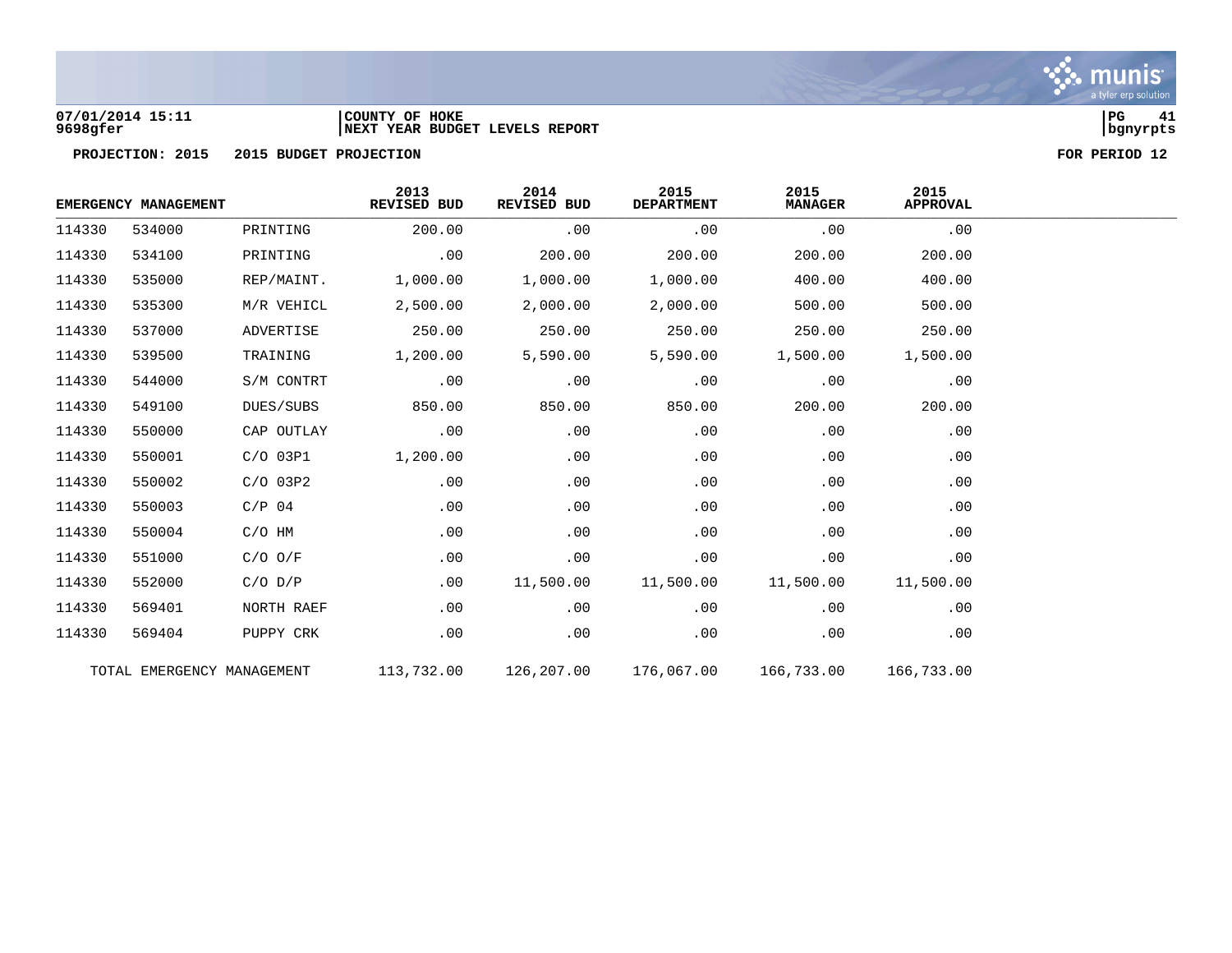

### **07/01/2014 15:11 |COUNTY OF HOKE |PG 42 9698gfer |NEXT YEAR BUDGET LEVELS REPORT |bgnyrpts**



| FIRE   |            |             | 2013<br>REVISED BUD | 2014<br>REVISED BUD | 2015<br><b>DEPARTMENT</b> | 2015<br><b>MANAGER</b> | 2015<br><b>APPROVAL</b> |  |
|--------|------------|-------------|---------------------|---------------------|---------------------------|------------------------|-------------------------|--|
| 114340 | 512100     | $S/W - REG$ | .00                 | .00                 | .00                       | .00                    | .00                     |  |
| 114340 | 512200     | $S/W - OT$  | .00                 | .00                 | .00                       | .00                    | .00                     |  |
| 114340 | 512600     | S/W T/PT    | .00                 | .00                 | .00                       | .00                    | .00                     |  |
| 114340 | 518100     | FICA        | .00                 | .00                 | .00                       | .00                    | .00                     |  |
| 114340 | 518102     | FICA MEDC.  | .00                 | .00                 | .00                       | .00                    | .00                     |  |
| 114340 | 518200     | RET. CONT.  | .00                 | .00                 | .00                       | .00                    | .00                     |  |
| 114340 | 518300     | HOSP. INS.  | .00                 | .00                 | .00                       | .00                    | .00                     |  |
| 114340 | 520000     | SUP/MAT.    | .00                 | .00                 | .00                       | .00                    | .00                     |  |
| 114340 | 531100     | TRAVEL      | .00                 | .00                 | .00                       | .00                    | .00                     |  |
| 114340 | 532100     | TELEPHONE   | .00                 | .00                 | .00                       | .00                    | .00                     |  |
| 114340 | 532500     | POSTAGE     | .00                 | .00                 | .00                       | .00                    | .00                     |  |
| 114340 | 533000     | UTILITIES   | .00                 | .00                 | .00                       | .00                    | .00                     |  |
| 114340 | 549100     | DUES/SUBS   | .00                 | .00                 | .00                       | .00                    | .00                     |  |
| 114340 | 551000     | $C/O$ $O/F$ | .00                 | .00                 | .00                       | .00                    | .00                     |  |
| 114340 | 552000     | $C/O$ $D/P$ | .00                 | .00                 | .00                       | .00                    | .00                     |  |
|        | TOTAL FIRE |             | .00                 | .00                 | .00                       | .00                    | .00                     |  |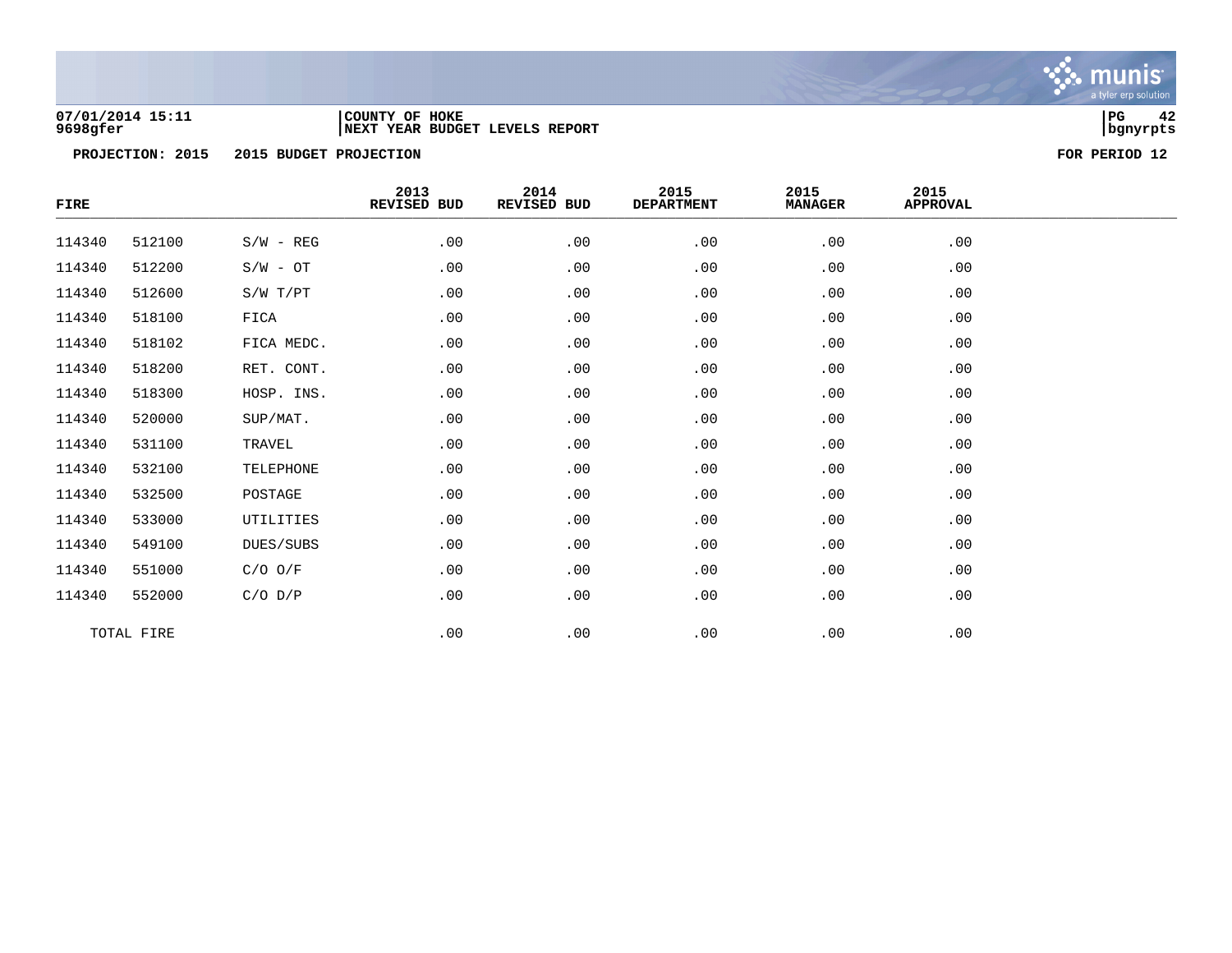### **07/01/2014 15:11 |COUNTY OF HOKE |PG 43 9698gfer |NEXT YEAR BUDGET LEVELS REPORT |bgnyrpts**

| <b>INSPECTIONS</b> |        |             | 2013<br>REVISED BUD | 2014<br>REVISED BUD | 2015<br><b>DEPARTMENT</b> | 2015<br><b>MANAGER</b> | 2015<br><b>APPROVAL</b> |  |
|--------------------|--------|-------------|---------------------|---------------------|---------------------------|------------------------|-------------------------|--|
| 114350             | 512100 | $S/W - REG$ | 231,391.00          | 148,125.00          | 197,637.00                | 147,710.00             | 147,710.00              |  |
| 114350             | 512200 | $S/W - OT$  | .00                 | .00                 | .00                       | .00                    | .00                     |  |
| 114350             | 512600 | S/W T/PT    | .00                 | .00                 | .00                       | .00                    | .00                     |  |
| 114350             | 518100 | FICA        | 15,921.00           | 9,184.00            | 15,119.00                 | 11,300.00              | 11,300.00               |  |
| 114350             | 518102 | FICA MEDC.  | 3,724.00            | 2,148.00            | .00                       | .00                    | .00                     |  |
| 114350             | 518200 | RET. CONT.  | 16,648.00           | 10,473.00           | 13,973.00                 | 10,340.00              | 10,340.00               |  |
| 114350             | 518300 | HOSP. INS.  | 24,284.00           | 18,900.00           | 30,000.00                 | 20,250.00              | 20,250.00               |  |
| 114350             | 518900 | OTH FRINGE  | 208.00              | 120.00              | 160.00                    | 160.00                 | 160.00                  |  |
| 114350             | 520000 | SUP/MAT.    | .00                 | .00                 | .00                       | .00                    | .00                     |  |
| 114350             | 521200 | UNIFORMS    | 2,200.00            | 2,400.00            | 2,400.00                  | 2,400.00               | 2,400.00                |  |
| 114350             | 525100 | MOTR FULS   | 7,500.00            | 7,500.00            | 6,500.00                  | 6,500.00               | 6,500.00                |  |
| 114350             | 526000 | OFF SUPPLY  | 2,000.00            | 2,000.00            | 2,000.00                  | 2,000.00               | 2,000.00                |  |
| 114350             | 529903 | NC-COMPUTE  | .00                 | .00                 | .00                       | .00                    | .00                     |  |
| 114350             | 531100 | TRAVEL      | 2,375.00            | 2,375.00            | 2,375.00                  | 2,375.00               | 2,375.00                |  |
| 114350             | 532100 | TELEPHONE   | 2,000.00            | 3,000.00            | 3,000.00                  | 3,800.00               | 3,800.00                |  |
| 114350             | 532500 | POSTAGE     | 300.00              | 300.00              | 300.00                    | 300.00                 | 300.00                  |  |
| 114350             | 533000 | UTILITIES   | .00                 | .00                 | .00                       | .00                    | .00                     |  |
| 114350             | 534000 | PRINTING    | .00                 | .00                 | 1,000.00                  | .00                    | .00                     |  |
| 114350             | 534100 | PRINTING    | 1,000.00            | 1,000.00            | .00                       | 1,000.00               | 1,000.00                |  |
| 114350             | 535000 | REP/MAINT.  | .00                 | .00                 | .00                       | .00                    | .00                     |  |
| 114350             | 535300 | M/R VEHICL  | 1,500.00            | 1,500.00            | 1,500.00                  | 1,500.00               | 1,500.00                |  |
| 114350             | 537000 | ADVERTISE   | .00                 | .00                 | .00                       | .00                    | .00                     |  |

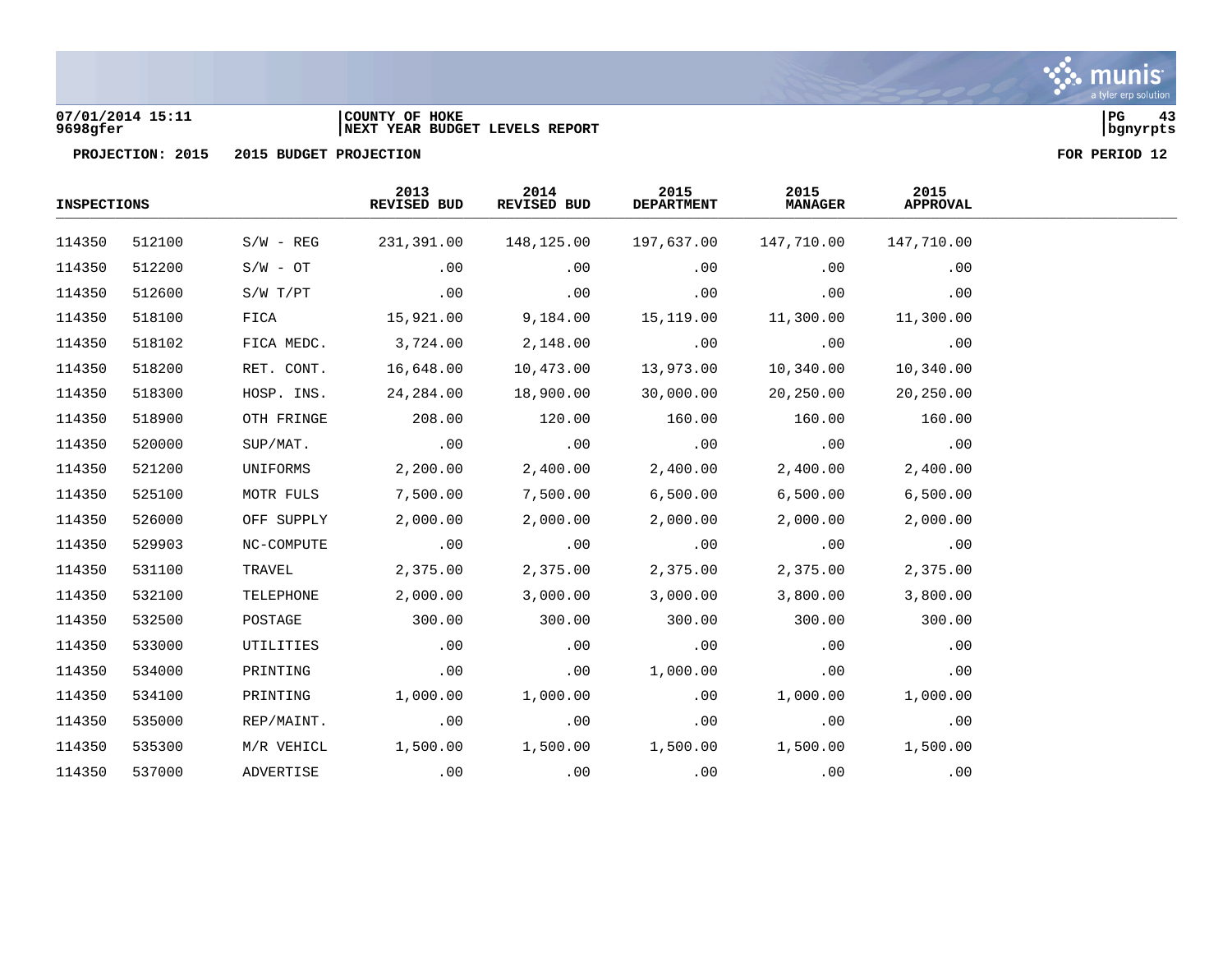

### **07/01/2014 15:11 |COUNTY OF HOKE |PG 44 9698gfer |NEXT YEAR BUDGET LEVELS REPORT |bgnyrpts**



| <b>INSPECTIONS</b> |                   |             | 2013<br><b>REVISED BUD</b> | 2014<br>REVISED BUD | 2015<br><b>DEPARTMENT</b> | 2015<br><b>MANAGER</b> | 2015<br><b>APPROVAL</b> |
|--------------------|-------------------|-------------|----------------------------|---------------------|---------------------------|------------------------|-------------------------|
| 114350             | 539100            | LEGAL ADV   | 200.00                     | 200.00              | 200.00                    | 200.00                 | 200.00                  |
| 114350             | 539500            | TRAINING    | 3,600.00                   | 3,610.00            | 2,500.00                  | 2,500.00               | 2,500.00                |
| 114350             | 544000            | S/M CONTRT  | 1,600.00                   | 2,600.00            | 2,600.00                  | 2,600.00               | 2,600.00                |
| 114350             | 549100            | DUES/SUBS   | 2,000.00                   | 2,000.00            | 1,500.00                  | 1,500.00               | 1,500.00                |
| 114350             | 549940            | Demo Exp    | 20,000.00                  | 10,000.00           | 10,000.00                 | 10,000.00              | 10,000.00               |
| 114350             | 550000            | CAP OUTLAY  | .00                        | 28,500.00           | 24,000.00                 | 24,000.00              | 24,000.00               |
| 114350             | 551000            | $C/O$ $O/F$ | .00                        | .00                 | 4,999.00                  | .00                    | .00                     |
| 114350             | 552000            | $C/O$ $D/P$ | .00                        | .00                 | .00                       | .00                    | $.00 \,$                |
| 114350             | 552001            | IWORQ       | .00                        | 5,275.00            | .00                       | 5,000.00               | 5,000.00                |
| 114350             | 560001            | EF&S PROG   | .00                        | .00                 | .00                       | .00                    | .00                     |
|                    | TOTAL INSPECTIONS |             | 338,451.00                 | 261,210.00          | 321,763.00                | 255,435.00             | 255,435.00              |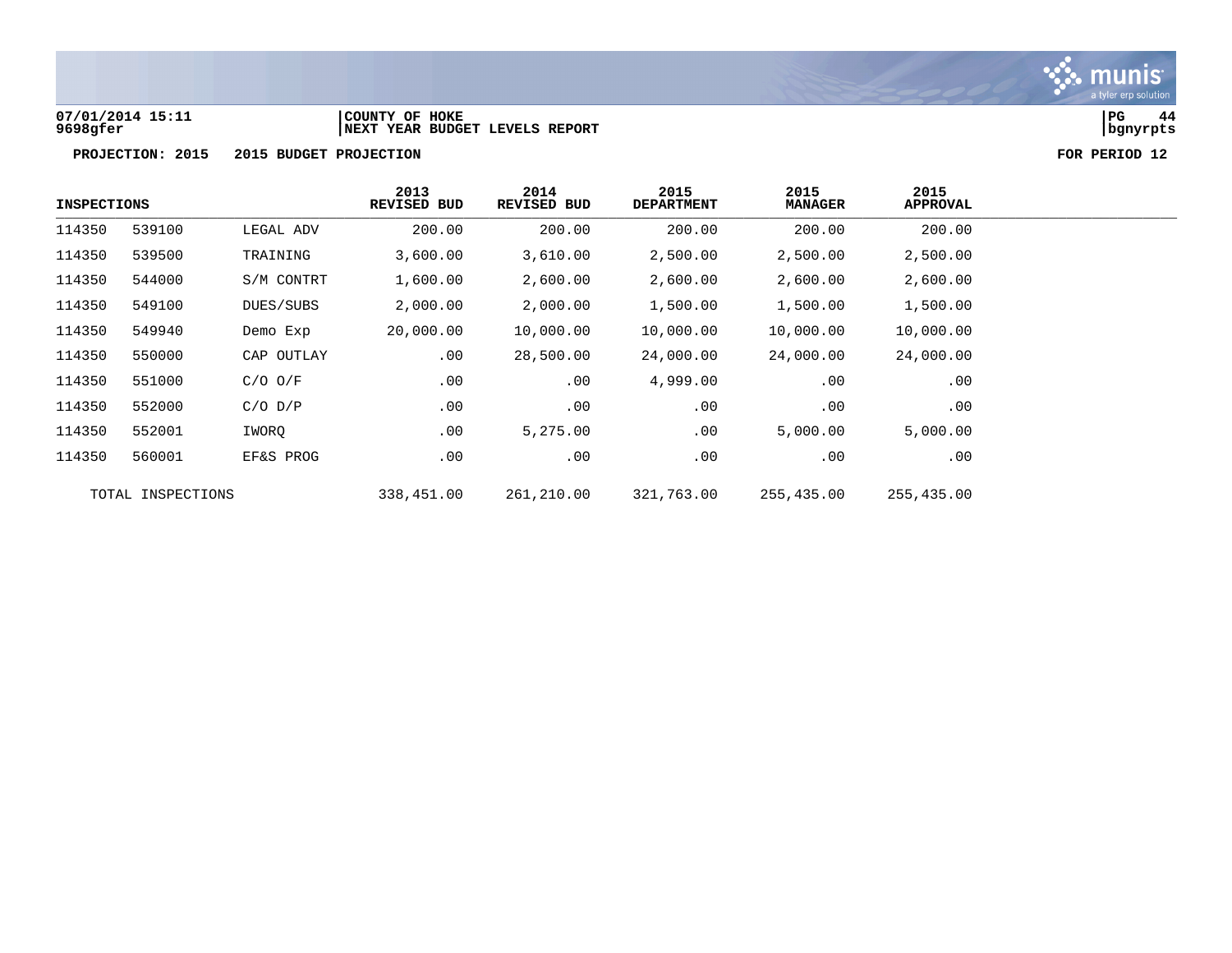|                              |                                                          | a tyler erp solution     |
|------------------------------|----------------------------------------------------------|--------------------------|
| 07/01/2014 15:11<br>9698gfer | COUNTY OF HOKE<br><b>INEXT YEAR BUDGET LEVELS REPORT</b> | 45<br>  PG<br>  bgnyrpts |
| PROJECTION: 2015             | 2015 BUDGET PROJECTION                                   | FOR PERIOD 12            |

 $\bullet$ 

| <b>MEDICAL EXAMINER</b> |            | 2013<br><b>REVISED BUD</b> | 2014<br>REVISED BUD | 2015<br><b>DEPARTMENT</b> | 2015<br><b>MANAGER</b> | 2015<br>APPROVAL |  |
|-------------------------|------------|----------------------------|---------------------|---------------------------|------------------------|------------------|--|
| 544000<br>114360        | S/M CONTRT | 45,000.00                  | 70,000.00           | .00                       | 45,000.00              | 45,000.00        |  |
| TOTAL MEDICAL EXAMINER  |            | 45,000.00                  | 70,000.00           | .00                       | 45,000.00              | 45,000.00        |  |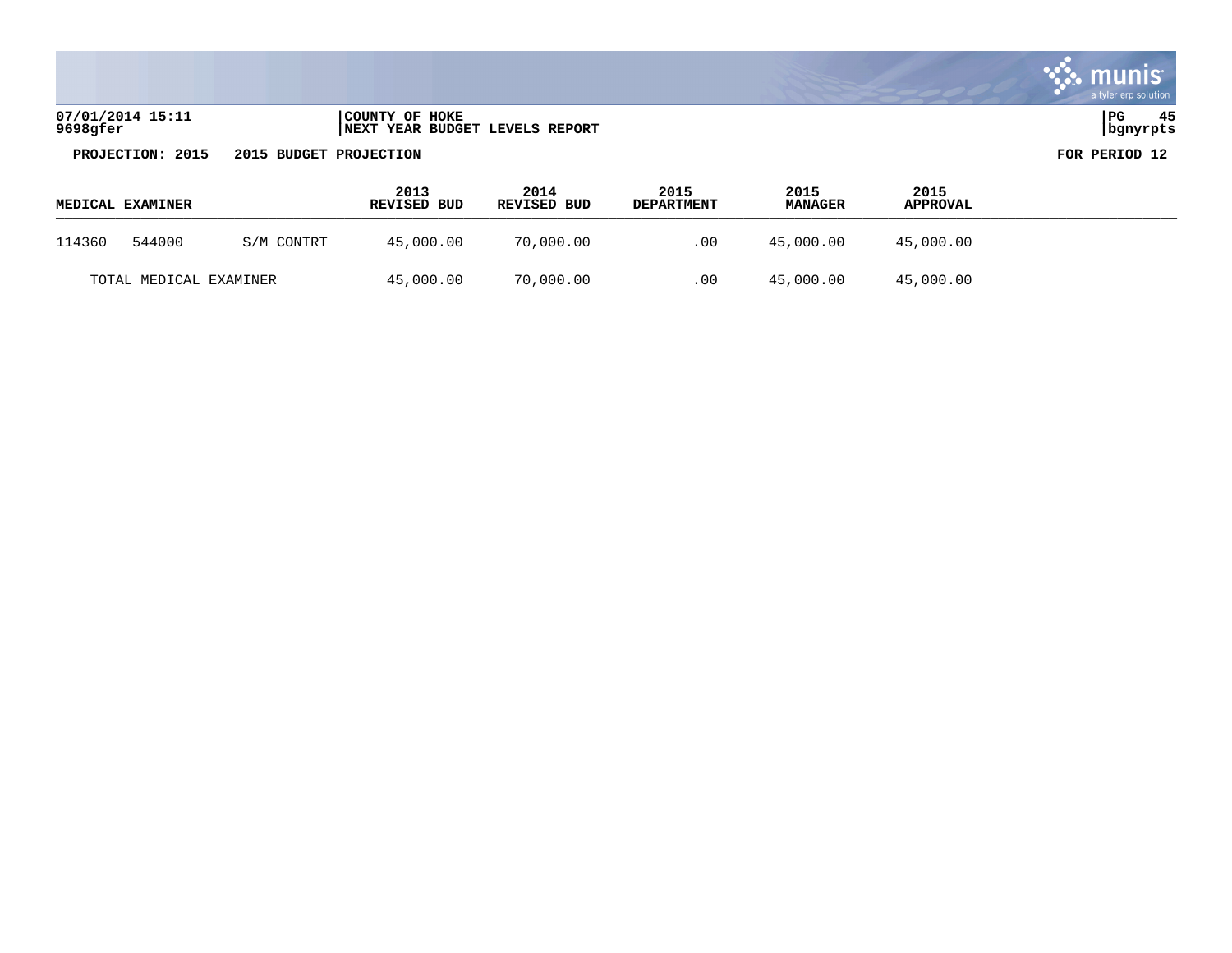

### **07/01/2014 15:11 |COUNTY OF HOKE |PG 46 9698gfer |NEXT YEAR BUDGET LEVELS REPORT |bgnyrpts**

| ANIMAL CONTROL |        |             | 2013<br>REVISED BUD | 2014<br>REVISED BUD | 2015<br><b>DEPARTMENT</b> | 2015<br><b>MANAGER</b> | 2015<br><b>APPROVAL</b> |  |
|----------------|--------|-------------|---------------------|---------------------|---------------------------|------------------------|-------------------------|--|
| 114380         | 512100 | $S/W - REG$ | 137,242.00          | 147,843.00          | 153,483.00                | 153,483.00             | 153,483.00              |  |
| 114380         | 512200 | $S/W - OT$  | 1,818.00            | .00                 | 500.00                    | .00                    | .00                     |  |
| 114380         | 512600 | S/W T/PT    | 14,442.00           | .00                 | 1,300.00                  | .00                    | .00                     |  |
| 114380         | 512700 | S/W LONG.   | .00                 | .00                 | .00                       | .00                    | .00                     |  |
| 114380         | 518100 | FICA        | 9,507.00            | 9,166.00            | 11,741.00                 | 11,741.00              | 11,741.00               |  |
| 114380         | 518102 | FICA MEDC.  | 1,224.00            | 2,144.00            | .00                       | .00                    | .00                     |  |
| 114380         | 518200 | RET. CONT.  | 10,625.00           | 10,453.00           | 10,851.00                 | 10,851.00              | 10,851.00               |  |
| 114380         | 518300 | HOSP. INS.  | 30,355.00           | 31,500.00           | 37,500.00                 | 33,750.00              | 33,750.00               |  |
| 114380         | 518900 | OTH FRINGE  | 206.00              | 200.00              | 200.00                    | 200.00                 | 200.00                  |  |
| 114380         | 519000 | PROF. SERV  | 11,000.00           | 13,500.00           | 13,500.00                 | 13,500.00              | 13,500.00               |  |
| 114380         | 520000 | SUP/MAT.    | 11,300.00           | 11,300.00           | 11,300.00                 | 11,300.00              | 11,300.00               |  |
| 114380         | 521200 | UNIFORMS    | 1,500.00            | 1,500.00            | 2,000.00                  | 2,000.00               | 2,000.00                |  |
| 114380         | 525100 | MOTR FULS   | 12,000.00           | 14,500.00           | 15,000.00                 | 15,000.00              | 15,000.00               |  |
| 114380         | 525200 | TIRES       | .00                 | .00                 | 1,500.00                  | 1,500.00               | 1,500.00                |  |
| 114380         | 526000 | OFF SUPPLY  | .00                 | .00                 | .00                       | .00                    | .00                     |  |
| 114380         | 529903 | NC-COMPUTE  | .00                 | .00                 | 3,181.00                  | .00                    | .00                     |  |
| 114380         | 531100 | TRAVEL      | .00                 | .00                 | .00                       | .00                    | .00                     |  |
| 114380         | 532100 | TELEPHONE   | 2,600.00            | 4,040.00            | 5,000.00                  | 5,000.00               | 5,000.00                |  |
| 114380         | 532500 | POSTAGE     | .00                 | 100.00              | 150.00                    | 150.00                 | 150.00                  |  |
| 114380         | 533000 | UTILITIES   | .00                 | .00                 | .00                       | .00                    | .00                     |  |
| 114380         | 535100 | M/R BUILD   | .00                 | .00                 | .00                       | .00                    | .00                     |  |
| 114380         | 535300 | M/R VEHICL  | 3,200.00            | 3,300.00            | 3,600.00                  | 3,600.00               | 3,600.00                |  |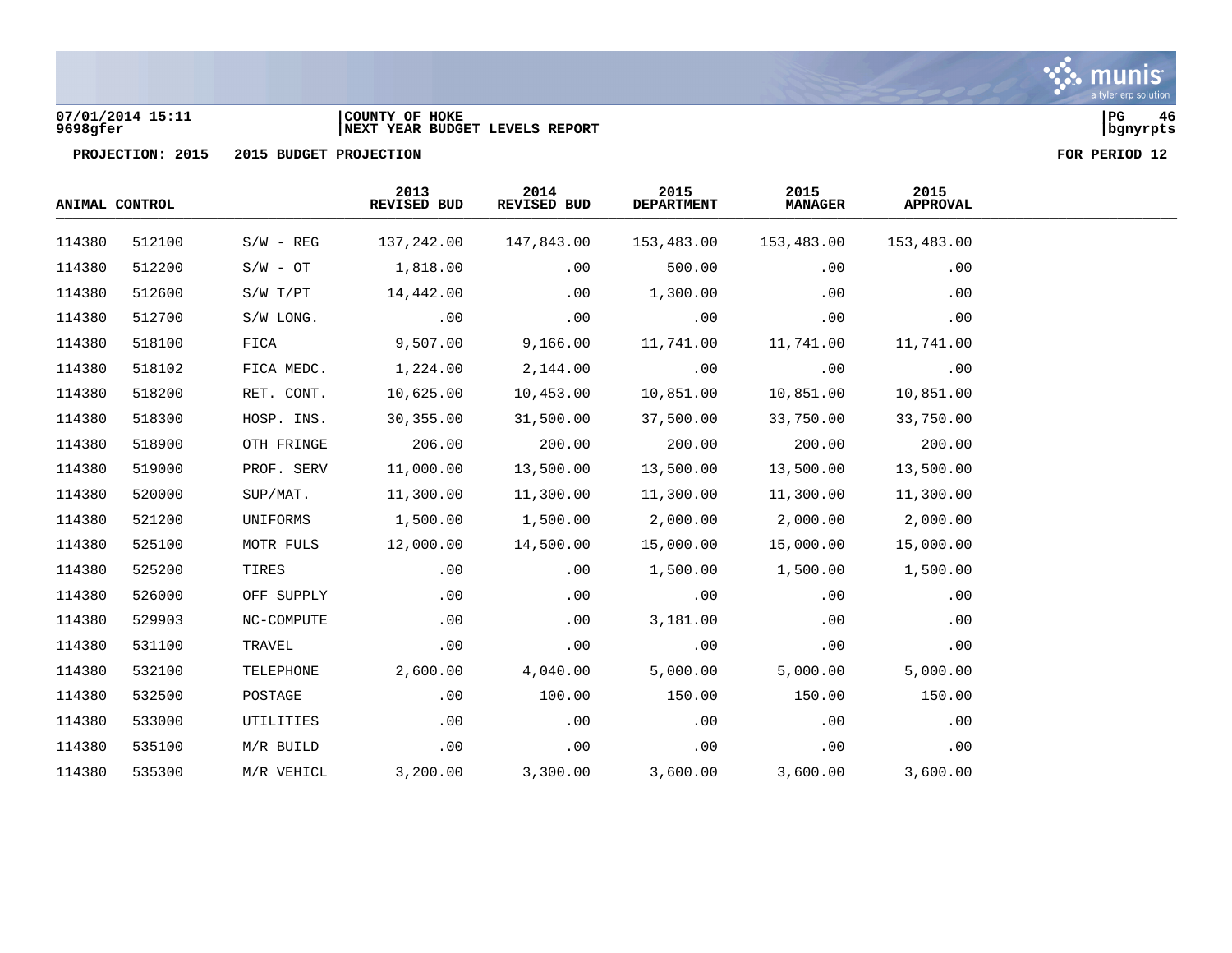

**07/01/2014 15:11 |COUNTY OF HOKE |PG 47 9698gfer |NEXT YEAR BUDGET LEVELS REPORT |bgnyrpts**

| ANIMAL CONTROL |                      |             | 2013<br><b>REVISED BUD</b> | 2014<br><b>REVISED BUD</b> | 2015<br><b>DEPARTMENT</b> | 2015<br><b>MANAGER</b> | 2015<br><b>APPROVAL</b> |  |
|----------------|----------------------|-------------|----------------------------|----------------------------|---------------------------|------------------------|-------------------------|--|
| 114380         | 539500               | TRAINING    | 2,100.00                   | 2,100.00                   | 2,100.00                  | 2,100.00               | 2,100.00                |  |
| 114380         | 549100               | DUES/SUBS   | .00                        | .00                        | .00                       | .00                    | .00                     |  |
| 114380         | 551000               | $C/O$ $O/F$ | .00                        | .00                        | .00                       | .00                    | .00                     |  |
| 114380         | 552000               | $C/O$ $D/P$ | .00                        | .00                        | .00                       | .00                    | .00                     |  |
| 114380         | 554000               | C/O VEHCL   | .00                        | 25,000.00                  | .00                       | .00                    | .00                     |  |
|                | TOTAL ANIMAL CONTROL |             | 249,119.00                 | 276,646.00                 | 272,906.00                | 264,175.00             | 264,175.00              |  |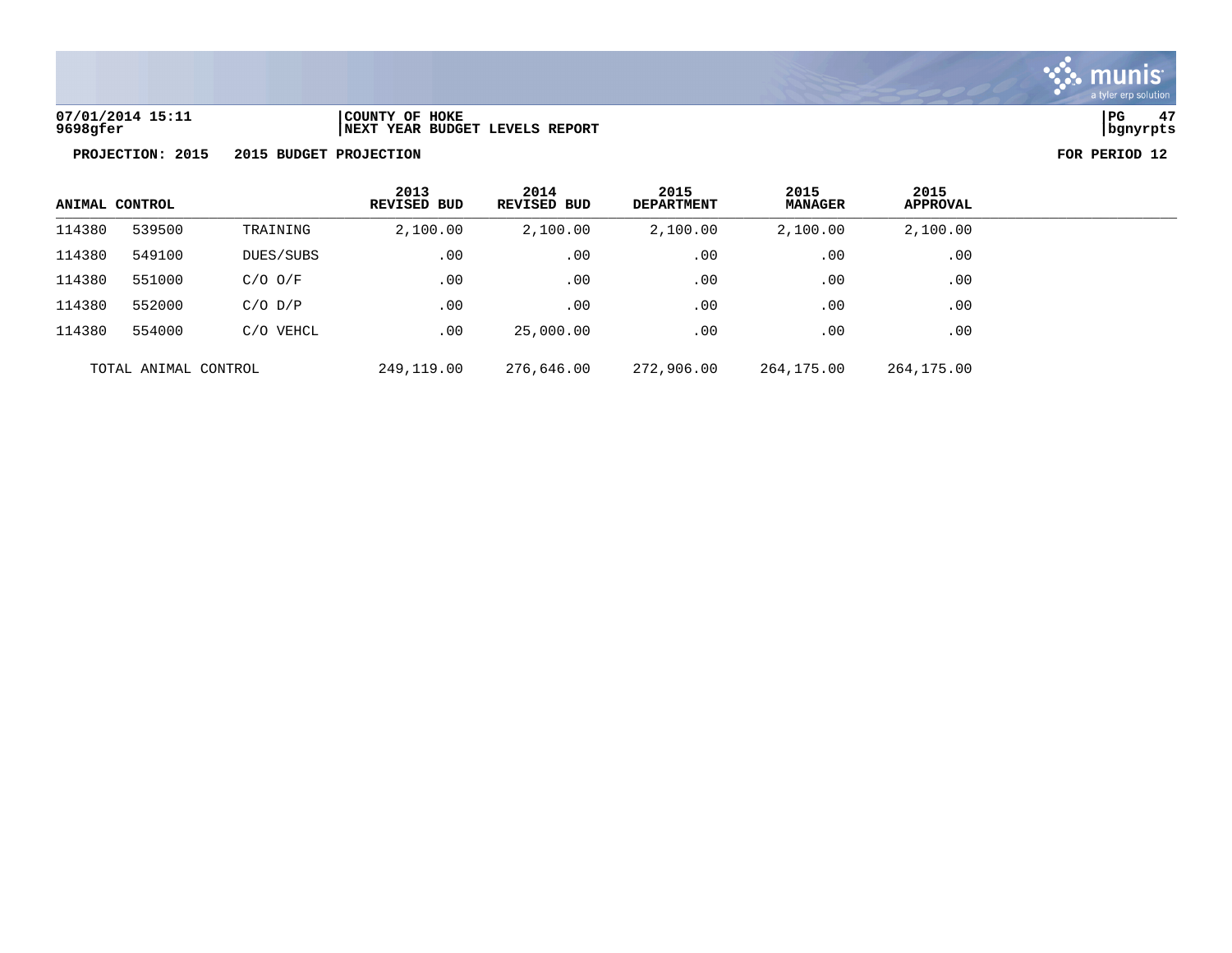

### **07/01/2014 15:11 |COUNTY OF HOKE |PG 48 9698gfer |NEXT YEAR BUDGET LEVELS REPORT |bgnyrpts**

|        | <b>JUVENILE JUSTICE</b> |             | 2013<br>REVISED BUD | 2014<br>REVISED BUD | 2015<br><b>DEPARTMENT</b> | 2015<br><b>MANAGER</b> | 2015<br><b>APPROVAL</b> |  |
|--------|-------------------------|-------------|---------------------|---------------------|---------------------------|------------------------|-------------------------|--|
| 114390 | 512100                  | $S/W - REG$ | .00                 | .00                 | .00                       | .00                    | .00                     |  |
| 114390 | 512200                  | $S/W - OT$  | .00                 | .00                 | .00                       | .00                    | .00                     |  |
| 114390 | 512600                  | S/W T/PT    | .00                 | .00                 | .00                       | .00                    | .00                     |  |
| 114390 | 516012                  | GANG VIOLE  | .00                 | .00                 | .00                       | .00                    | .00                     |  |
| 114390 | 518100                  | FICA        | .00                 | .00                 | .00                       | .00                    | .00                     |  |
| 114390 | 518102                  | FICA MEDC.  | .00                 | .00                 | .00                       | .00                    | .00                     |  |
| 114390 | 518200                  | RET. CONT.  | .00                 | .00                 | .00                       | .00                    | .00                     |  |
| 114390 | 518300                  | HOSP. INS.  | .00                 | .00                 | .00                       | .00                    | .00                     |  |
| 114390 | 518900                  | OTH FRINGE  | .00                 | .00                 | .00                       | .00                    | .00                     |  |
| 114390 | 526000                  | OFF SUPPLY  | .00                 | .00                 | .00                       | .00                    | .00                     |  |
| 114390 | 531100                  | TRAVEL      | .00                 | .00                 | .00                       | .00                    | .00                     |  |
| 114390 | 532100                  | TELEPHONE   | .00                 | .00                 | .00                       | .00                    | .00                     |  |
| 114390 | 532500                  | POSTAGE     | .00                 | .00                 | .00                       | .00                    | .00                     |  |
| 114390 | 533000                  | UTILITIES   | .00                 | .00                 | .00                       | .00                    | .00                     |  |
| 114390 | 533300                  | NAT. GAS    | .00                 | .00                 | .00                       | .00                    | .00                     |  |
| 114390 | 533400                  | WATER       | .00                 | .00                 | .00                       | .00                    | .00                     |  |
| 114390 | 534100                  | PRINTING    | .00                 | .00                 | .00                       | .00                    | .00                     |  |
| 114390 | 535000                  | REP/MAINT.  | .00                 | .00                 | .00                       | .00                    | .00                     |  |
| 114390 | 541200                  | RENT BUILD  | .00                 | .00                 | .00                       | .00                    | .00                     |  |
| 114390 | 549100                  | DUES/SUBS   | .00                 | .00                 | .00                       | .00                    | .00                     |  |
| 114390 | 551000                  | $C/O$ $O/F$ | .00                 | .00                 | .00                       | .00                    | .00                     |  |
| 114390 | 552000                  | $C/O$ $D/P$ | .00                 | .00                 | .00                       | .00                    | .00                     |  |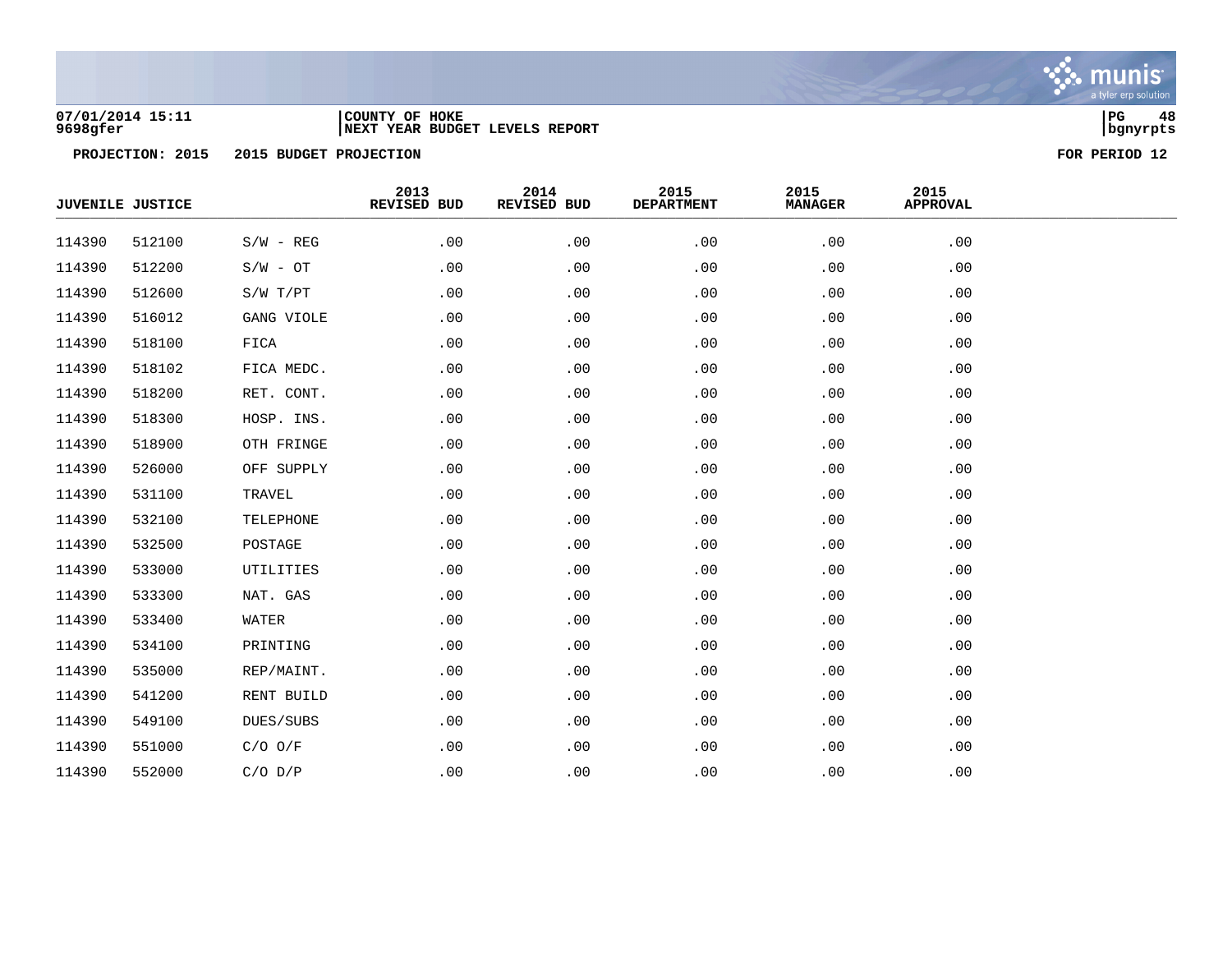

**07/01/2014 15:11 |COUNTY OF HOKE |PG 49 9698gfer |NEXT YEAR BUDGET LEVELS REPORT |bgnyrpts**

|        | <b>JUVENILE JUSTICE</b> |            | 2013<br>REVISED BUD | 2014<br>REVISED BUD | 2015<br><b>DEPARTMENT</b> | 2015<br><b>MANAGER</b> | 2015<br><b>APPROVAL</b> |
|--------|-------------------------|------------|---------------------|---------------------|---------------------------|------------------------|-------------------------|
| 114390 | 563001                  | JUV JUST A | 7,356.00            | 3,800.00            | .00                       | 1,900.00               | 1,900.00                |
| 114390 | 563002                  | ABLE PROJ  | 74,115.00           | .00                 | .00                       | .00                    | .00                     |
| 114390 | 563003                  | SCOTS      | .00                 | 77,938.00           | .00                       | 77,938.00              | 77,938.00               |
| 114390 | 563004                  | COUNSEL    | 50,391.00           | .00                 | .00                       | .00                    | .00                     |
| 114390 | 563018                  | PROJ SUCCE | .00                 | 52,316.00           | .00                       | 40,691.00              | 40,691.00               |
|        | TOTAL JUVENILE JUSTICE  |            | 131,862.00          | 134,054.00          | .00                       | 120,529.00             | 120,529.00              |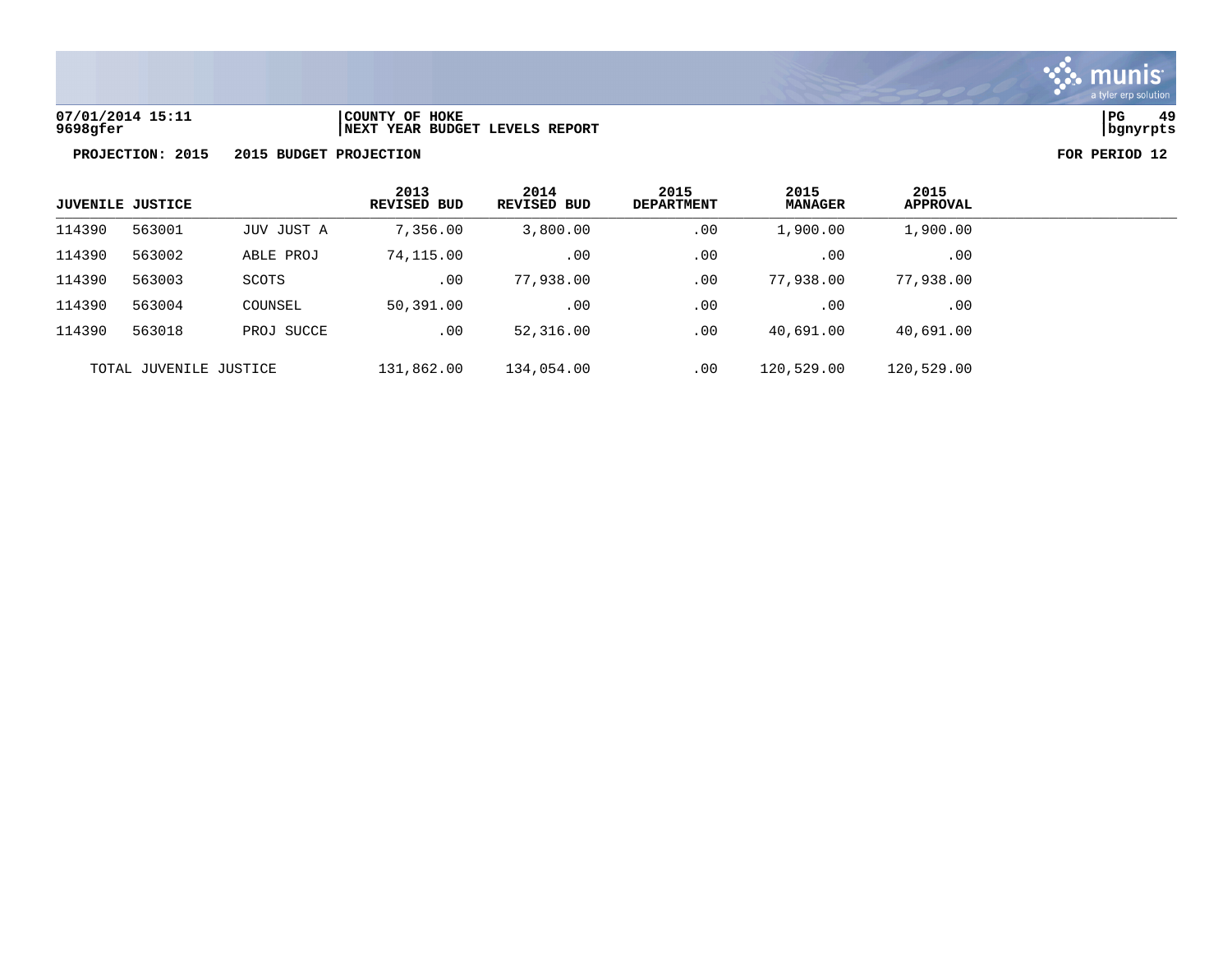

### **07/01/2014 15:11 |COUNTY OF HOKE |PG 50 9698gfer |NEXT YEAR BUDGET LEVELS REPORT |bgnyrpts**

|        | PLANNING AND ZONING |             | 2013<br>REVISED BUD | 2014<br>REVISED BUD | 2015<br><b>DEPARTMENT</b> | 2015<br><b>MANAGER</b> | 2015<br><b>APPROVAL</b> |  |
|--------|---------------------|-------------|---------------------|---------------------|---------------------------|------------------------|-------------------------|--|
| 114910 | 510000              | PERS. SVC.  | .00                 | .00                 | .00                       | .00                    | .00                     |  |
| 114910 | 512100              | $S/W - REG$ | 73,621.00           | 82,571.00           | 85,885.00                 | 85,885.00              | 85,885.00               |  |
| 114910 | 512200              | $S/W - OT$  | .00                 | .00                 | .00                       | .00                    | .00                     |  |
| 114910 | 512600              | S/W T/PT    | .00                 | .00                 | .00                       | .00                    | .00                     |  |
| 114910 | 517000              | $G/B$ $EXP$ | 10,650.00           | 6,000.00            | 6,000.00                  | 6,000.00               | 6,000.00                |  |
| 114910 | 518100              | FICA        | 4,558.00            | 5,120.00            | 6,570.00                  | 6,570.00               | 6,570.00                |  |
| 114910 | 518102              | FICA MEDC.  | 1,067.00            | 1,198.00            | .00                       | .00                    | .00                     |  |
| 114910 | 518200              | RET. CONT.  | 5,098.00            | 5,838.00            | 6,072.00                  | 6,072.00               | 6,072.00                |  |
| 114910 | 518300              | HOSP. INS.  | 12,142.00           | 12,600.00           | 15,000.00                 | 13,500.00              | 13,500.00               |  |
| 114910 | 518900              | OTH FRINGE  | 83.00               | 80.00               | 80.00                     | 80.00                  | 80.00                   |  |
| 114910 | 520000              | SUP/MAT.    | .00                 | .00                 | .00                       | .00                    | .00                     |  |
| 114910 | 525100              | MOTR FULS   | 600.00              | 600.00              | 600.00                    | 600.00                 | 600.00                  |  |
| 114910 | 526000              | OFF SUPPLY  | 2,150.00            | 1,200.00            | 2,000.00                  | 2,000.00               | 2,000.00                |  |
| 114910 | 529901              | NC-OF FURN  | .00                 | $\sim$ 00           | .00                       | .00                    | .00                     |  |
| 114910 | 531100              | TRAVEL      | 1,000.00            | 1,000.00            | 1,000.00                  | 1,000.00               | 1,000.00                |  |
| 114910 | 531200              | TRVL/SUBST  | .00                 | .00                 | $\cdot$ 00                | .00                    | .00                     |  |
| 114910 | 532100              | TELEPHONE   | 650.00              | 650.00              | 650.00                    | 650.00                 | 650.00                  |  |
| 114910 | 532500              | POSTAGE     | 1,200.00            | 1,200.00            | 1,200.00                  | 1,200.00               | 1,200.00                |  |
| 114910 | 533000              | UTILITIES   | .00                 | .00                 | .00                       | .00                    | .00                     |  |
| 114910 | 534100              | PRINTING    | .00                 | .00                 | .00                       | .00                    | .00                     |  |
| 114910 | 535300              | M/R VEHICL  | 250.00              | 250.00              | 250.00                    | 250.00                 | 250.00                  |  |
| 114910 | 537000              | ADVERTISE   | .00                 | .00                 | .00                       | .00                    | .00                     |  |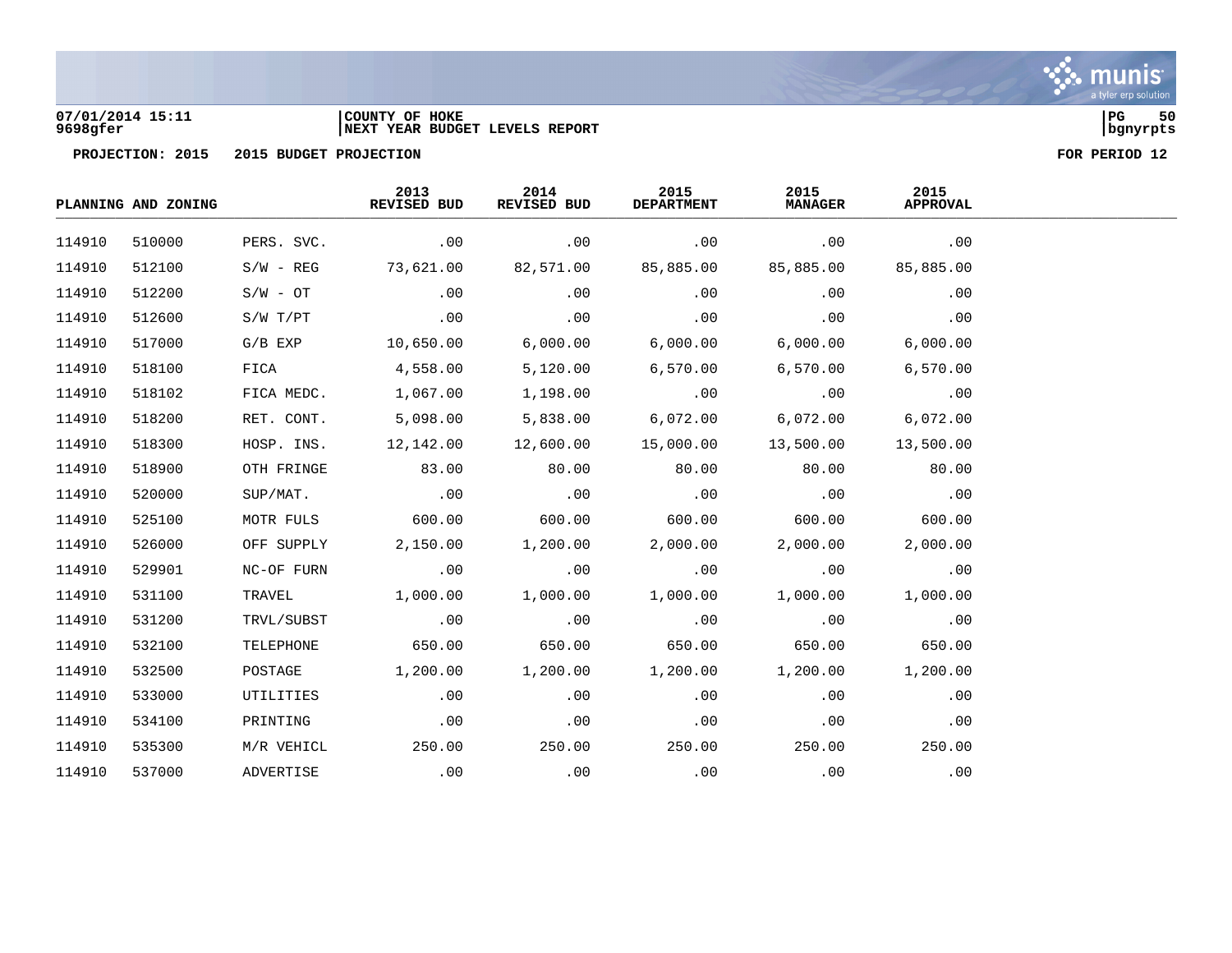

**PROJECTION: 2015 2015 BUDGET PROJECTION FOR PERIOD 12**

| PLANNING AND ZONING |                           | 2013<br><b>REVISED BUD</b> | 2014<br>REVISED BUD | 2015<br><b>DEPARTMENT</b> | 2015<br><b>MANAGER</b> | 2015<br><b>APPROVAL</b> |            |
|---------------------|---------------------------|----------------------------|---------------------|---------------------------|------------------------|-------------------------|------------|
| 114910              | 539100                    | LEGAL ADV                  | 3,600.00            | 4,000.00                  | 4,000.00               | 4,000.00                | 4,000.00   |
| 114910              | 539500                    | TRAINING                   | 600.00              | 600.00                    | 600.00                 | 600.00                  | 600.00     |
| 114910              | 549100                    | DUES/SUBS                  | 600.00              | 600.00                    | 600.00                 | 600.00                  | 600.00     |
| 114910              | 551000                    | $C/O$ $O/F$                | .00                 | .00                       | .00                    | .00                     | .00        |
| 114910              | 552000                    | $C/O$ $D/P$                | .00                 | .00                       | .00                    | .00                     | .00        |
|                     | TOTAL PLANNING AND ZONING |                            | 117,869.00          | 123,507.00                | 130,507.00             | 129,007.00              | 129,007.00 |

**07/01/2014 15:11 |COUNTY OF HOKE |PG 51 9698gfer |NEXT YEAR BUDGET LEVELS REPORT |bgnyrpts**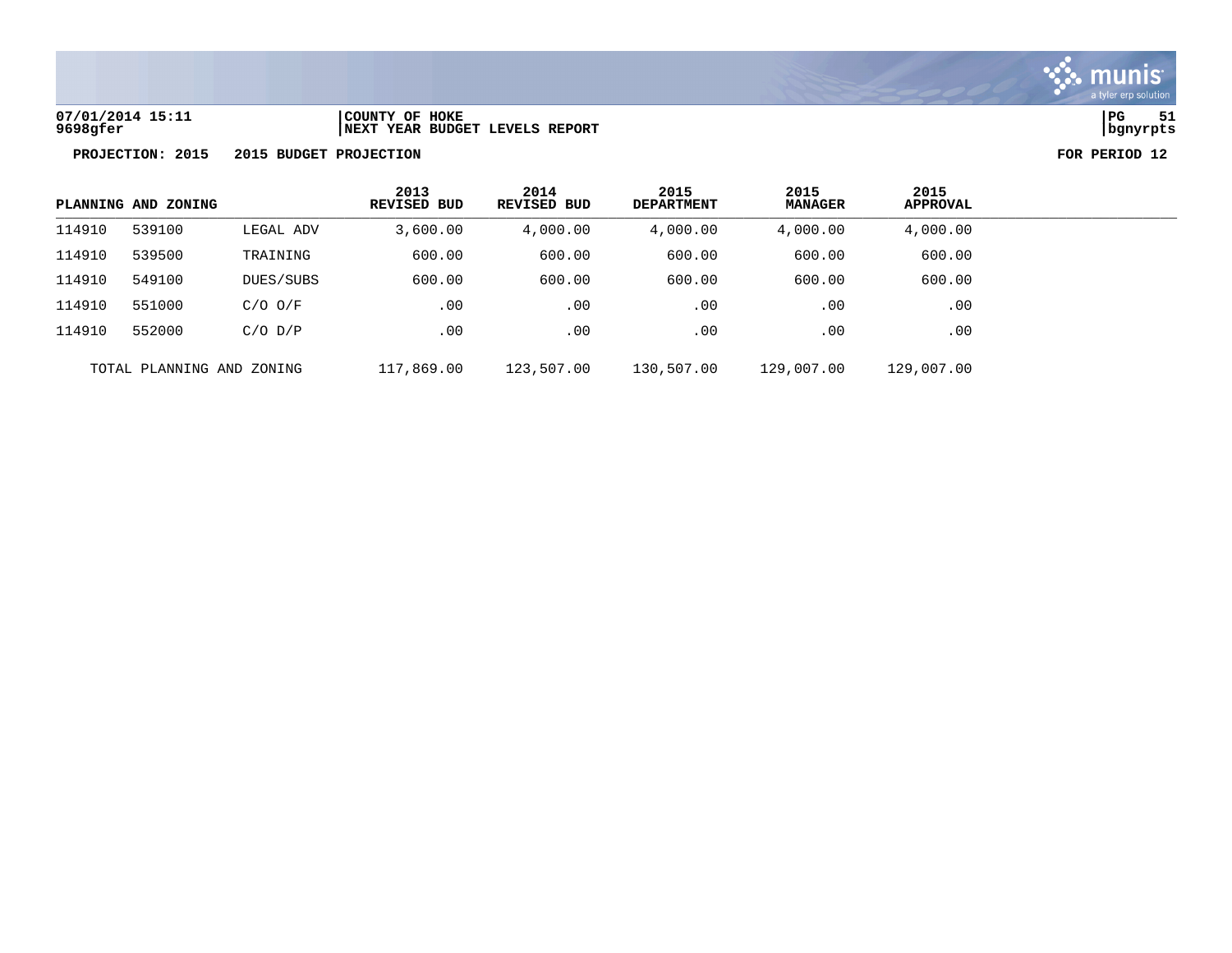

### **07/01/2014 15:11 |COUNTY OF HOKE |PG 52 9698gfer |NEXT YEAR BUDGET LEVELS REPORT |bgnyrpts**

|        | ECONOMIC DEVELOPMENT       |             | 2013<br>REVISED BUD | 2014<br><b>REVISED BUD</b> | 2015<br><b>DEPARTMENT</b> | 2015<br><b>MANAGER</b> | 2015<br>APPROVAL |  |
|--------|----------------------------|-------------|---------------------|----------------------------|---------------------------|------------------------|------------------|--|
| 114920 | 519000                     | PROF. SERV  | .00                 | .00                        | .00                       | .00                    | .00              |  |
| 114920 | 526000                     | OFF SUPPLY  | 500.00              | 500.00                     | 500.00                    | 500.00                 | 500.00           |  |
| 114920 | 531100                     | TRAVEL      | 3,500.00            | 3,500.00                   | 3,500.00                  | 3,500.00               | 3,500.00         |  |
| 114920 | 532100                     | TELEPHONE   | 1,200.00            | 1,200.00                   | 1,440.00                  | 1,440.00               | 1,440.00         |  |
| 114920 | 533000                     | UTILITIES   | 3,100.00            | 3,100.00                   | 3,800.00                  | 3,800.00               | 3,800.00         |  |
| 114920 | 535000                     | REP/MAINT.  | 1,000.00            | 1,000.00                   | 1,000.00                  | 1,000.00               | 1,000.00         |  |
| 114920 | 537000                     | ADVERTISE   | 1,800.00            | 1,800.00                   | 1,800.00                  | 1,800.00               | 1,800.00         |  |
| 114920 | 544000                     | S/M CONTRT  | 64,005.00           | 64,005.00                  | 64,005.00                 | 64,005.00              | 65,605.00        |  |
| 114920 | 549100                     | DUES/SUBS   | 500.00              | .00                        | .00                       | .00                    | .00              |  |
| 114920 | 552000                     | $C/O$ $D/P$ | .00                 | .00                        | .00                       | .00                    | .00              |  |
| 114920 | 560000                     | GRANTS/SUB  | .00                 | .00                        | .00                       | .00                    | .00              |  |
|        | TOTAL ECONOMIC DEVELOPMENT |             | 75,605.00           | 75,105.00                  | 76,045.00                 | 76,045.00              | 77,645.00        |  |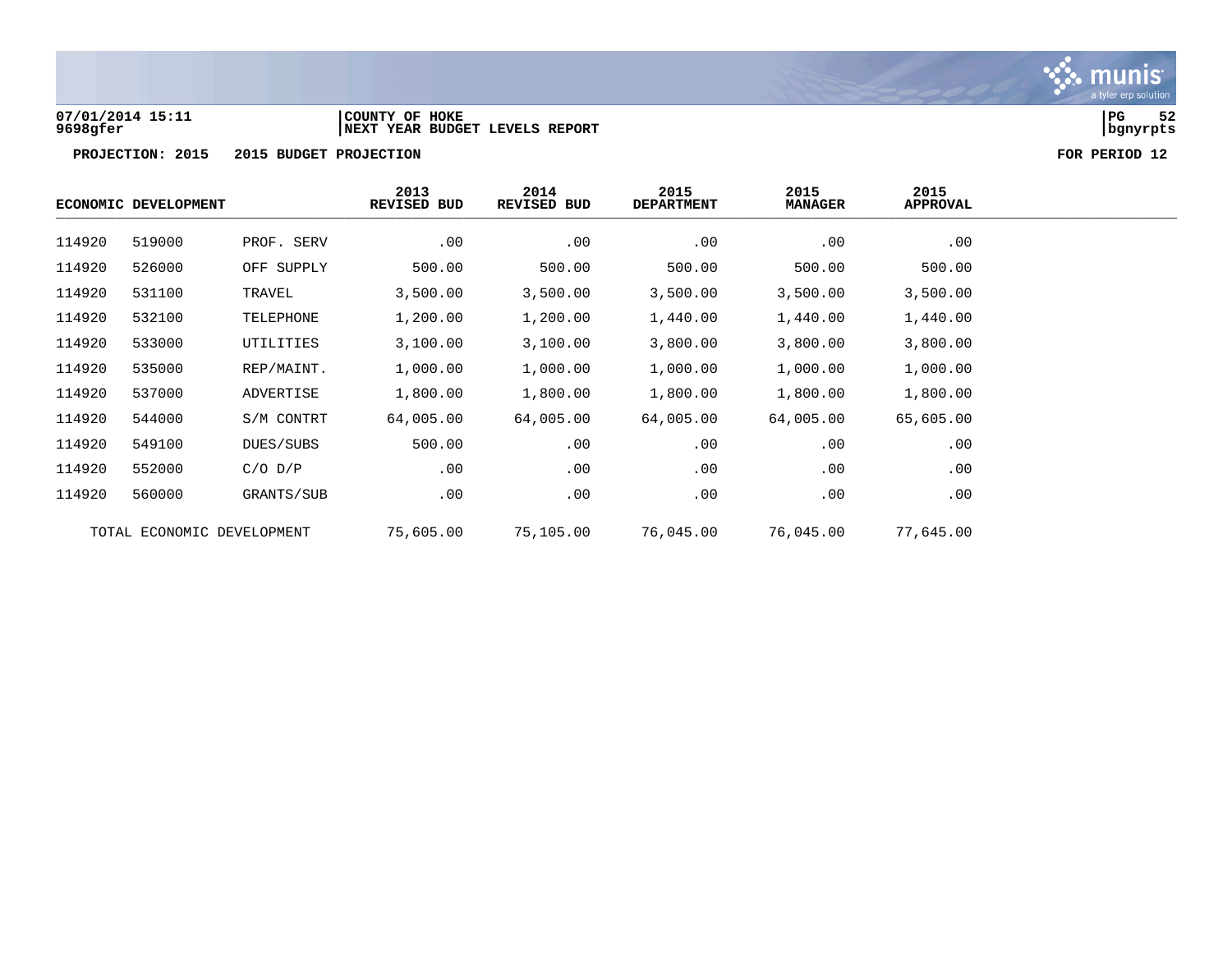

### **07/01/2014 15:11 |COUNTY OF HOKE |PG 53 9698gfer |NEXT YEAR BUDGET LEVELS REPORT |bgnyrpts**

|        | COOPERATIVE EXTENSION |             | 2013<br>REVISED BUD | 2014<br>REVISED BUD | 2015<br><b>DEPARTMENT</b> | 2015<br><b>MANAGER</b> | 2015<br><b>APPROVAL</b> |  |
|--------|-----------------------|-------------|---------------------|---------------------|---------------------------|------------------------|-------------------------|--|
| 114950 | 510000                | PERS. SVC.  | .00                 | .00                 | .00                       | .00                    | .00                     |  |
| 114950 | 512100                | $S/W - REG$ | .00                 | .00                 | .00                       | .00                    | .00                     |  |
| 114950 | 512101                | S/W PAT     | .00                 | .00                 | .00                       | .00                    | 87,958.00               |  |
| 114950 | 512200                | $S/W - OT$  | .00                 | .00                 | .00                       | .00                    | .00                     |  |
| 114950 | 512600                | S/W T/PT    | .00                 | .00                 | .00                       | .00                    | .00                     |  |
| 114950 | 513000                | NCSU PAY.   | 182,300.00          | 185,800.00          | 191,500.00                | 191,500.00             | 191,500.00              |  |
| 114950 | 518100                | FICA        | .00                 | .00                 | .00                       | .00                    | .00                     |  |
| 114950 | 518101                | FICA - PAT  | .00                 | .00                 | .00                       | .00                    | 5,453.00                |  |
| 114950 | 518102                | FICA MEDC.  | .00                 | .00                 | .00                       | .00                    | .00                     |  |
| 114950 | 518103                | $F/M$ PAT   | .00                 | .00                 | .00                       | .00                    | .00                     |  |
| 114950 | 518200                | RET. CONT.  | .00                 | .00                 | .00                       | .00                    | .00                     |  |
| 114950 | 518201                | RET. PAT    | .00                 | .00                 | .00                       | .00                    | 5,125.00                |  |
| 114950 | 518300                | HOSP. INS.  | .00                 | .00                 | .00                       | .00                    | .00                     |  |
| 114950 | 518301                | HOSP. PAT   | .00                 | .00                 | .00                       | .00                    | 12,675.00               |  |
| 114950 | 518900                | OTH FRINGE  | .00                 | .00                 | .00                       | .00                    | 57.00                   |  |
| 114950 | 518901                | $O/F$ - PAT | .00                 | .00                 | .00                       | .00                    | .00                     |  |
| 114950 | 519000                | PROF. SERV  | 3,000.00            | 3,000.00            | 3,000.00                  | 3,000.00               | 3,000.00                |  |
| 114950 | 520000                | SUP/MAT.    | 1,500.00            | 1,500.00            | 1,800.00                  | 1,800.00               | 1,800.00                |  |
| 114950 | 523002                | PROGSUPP    | .00                 | .00                 | 2,200.00                  | 2,200.00               | 2,200.00                |  |
| 114950 | 525100                | MOTR FULS   | 2,300.00            | 2,300.00            | 2,000.00                  | 2,000.00               | 2,000.00                |  |
| 114950 | 526000                | OFF SUPPLY  | 5,000.00            | 5,500.00            | 5,500.00                  | 5,500.00               | 5,500.00                |  |
| 114950 | 529900                | NC-EQPT     | .00                 | .00                 | 2,500.00                  | 2,500.00               | 2,500.00                |  |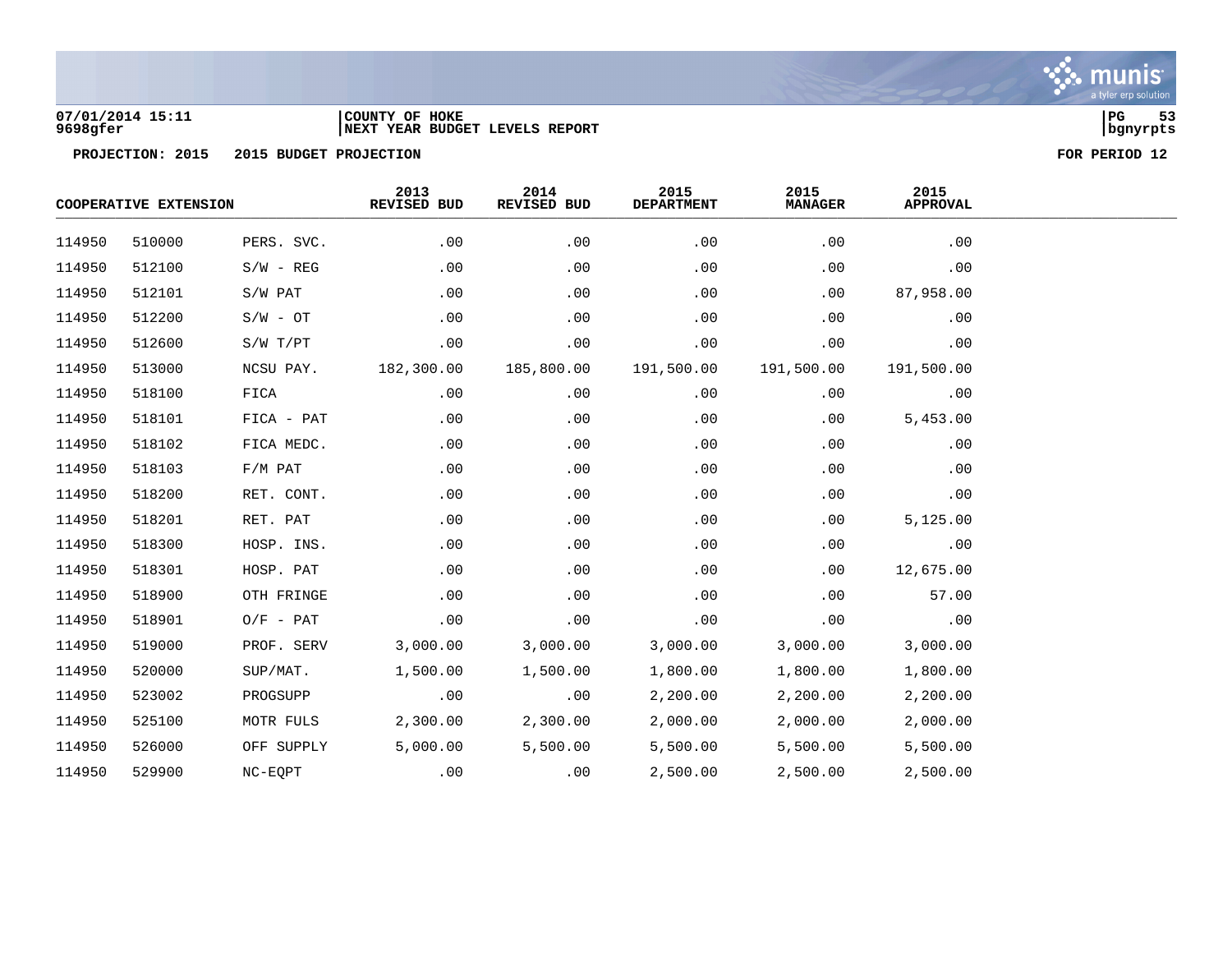### **07/01/2014 15:11 |COUNTY OF HOKE |PG 54 9698gfer |NEXT YEAR BUDGET LEVELS REPORT |bgnyrpts**

|        | COOPERATIVE EXTENSION       |             | 2013<br>REVISED BUD | 2014<br><b>REVISED BUD</b> | 2015<br><b>DEPARTMENT</b> | 2015<br><b>MANAGER</b> | 2015<br><b>APPROVAL</b> |  |
|--------|-----------------------------|-------------|---------------------|----------------------------|---------------------------|------------------------|-------------------------|--|
| 114950 | 529901                      | NC-OF FURN  | .00                 | 5,499.49                   | 800.00                    | 800.00                 | 800.00                  |  |
| 114950 | 529903                      | NC-COMPUTE  | .00                 | 1,796.18                   | 2,400.00                  | 2,400.00               | 2,400.00                |  |
| 114950 | 531100                      | TRAVEL      | 3,000.00            | 3,000.00                   | 3,500.00                  | 3,000.00               | 3,000.00                |  |
| 114950 | 531200                      | TRVL/SUBST  | .00                 | .00                        | .00                       | .00                    | .00                     |  |
| 114950 | 532100                      | TELEPHONE   | 1,800.00            | 1,800.00                   | 1,800.00                  | 1,800.00               | 1,800.00                |  |
| 114950 | 532500                      | POSTAGE     | .00                 | 282.24                     | 300.00                    | 300.00                 | 300.00                  |  |
| 114950 | 533000                      | UTILITIES   | 3,800.00            | 3,800.00                   | 3,800.00                  | 3,800.00               | 3,800.00                |  |
| 114950 | 533200                      | FUEL OIL    | .00                 | .00                        | .00                       | .00                    | .00                     |  |
| 114950 | 535000                      | REP/MAINT.  | 2,700.00            | 3,022.09                   | 3,000.00                  | 3,000.00               | 3,000.00                |  |
| 114950 | 535300                      | M/R VEHICL  | 500.00              | 500.00                     | 1,100.00                  | 900.00                 | 900.00                  |  |
| 114950 | 536000                      | FREIGHT     | .00                 | .00                        | .00                       | .00                    | .00                     |  |
| 114950 | 544004                      | CONT/LEASE  | 2,800.00            | 3,000.00                   | 3,000.00                  | 3,000.00               | 3,000.00                |  |
| 114950 | 549100                      | DUES/SUBS   | 850.00              | 850.00                     | 850.00                    | 850.00                 | 850.00                  |  |
| 114950 | 549900                      | PAT PROG.   | .00                 | .00                        | .00                       | .00                    | .00                     |  |
| 114950 | 550000                      | CAP OUTLAY  | 11,400.00           | .00                        | .00                       | .00                    | .00                     |  |
| 114950 | 551000                      | $C/O$ $O/F$ | .00                 | .00                        | .00                       | .00                    | .00                     |  |
| 114950 | 552000                      | $C/O$ $D/P$ | .00                 | .00                        | .00                       | .00                    | .00                     |  |
|        | TOTAL COOPERATIVE EXTENSION |             | 220,950.00          | 221,650.00                 | 229,050.00                | 228,350.00             | 339,618.00              |  |

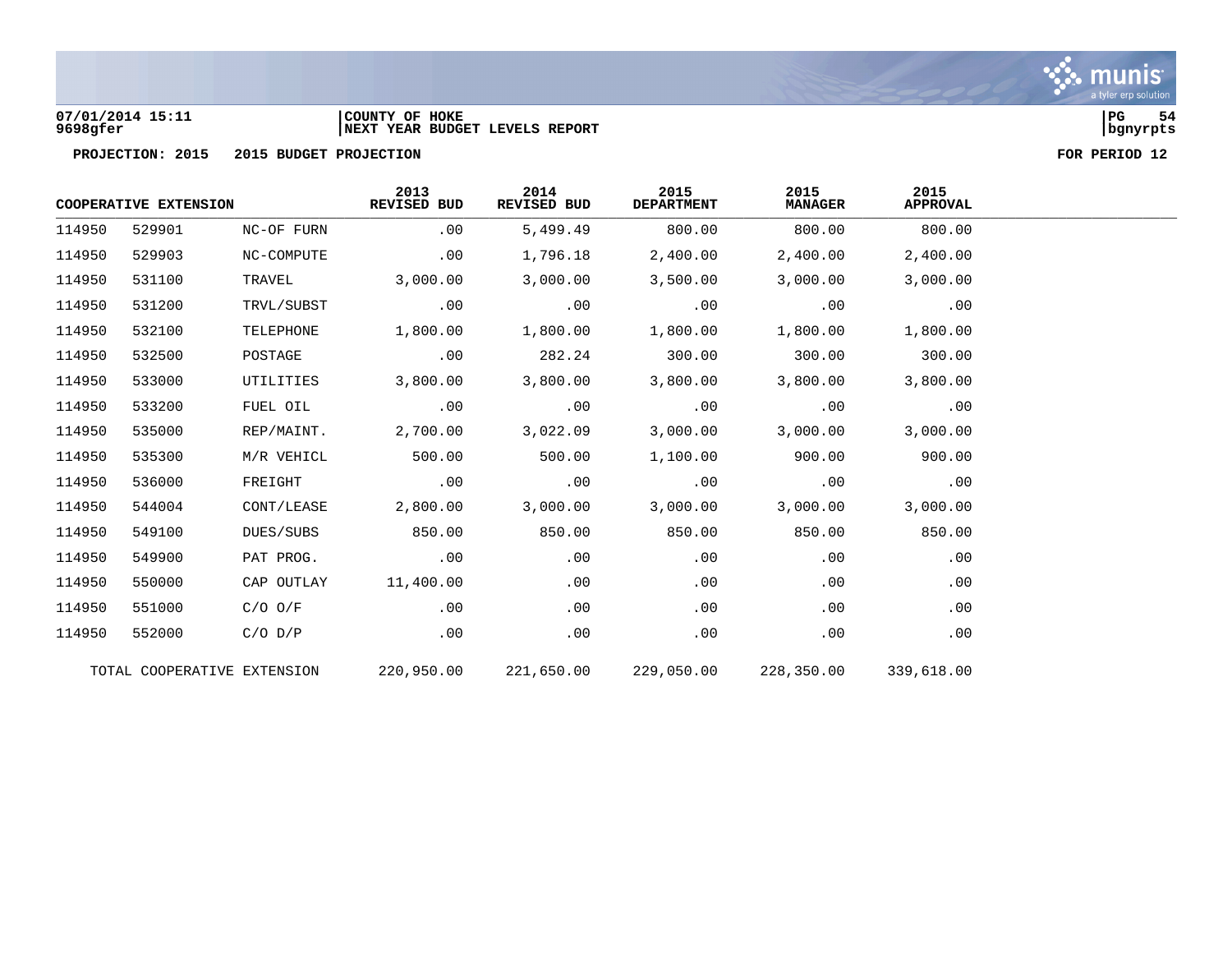### **07/01/2014 15:11 |COUNTY OF HOKE |PG 55 9698gfer |NEXT YEAR BUDGET LEVELS REPORT |bgnyrpts**

|        | SOIL CONSERVATION |             | 2013<br>REVISED BUD | 2014<br>REVISED BUD | 2015<br><b>DEPARTMENT</b> | 2015<br><b>MANAGER</b> | 2015<br><b>APPROVAL</b> |  |
|--------|-------------------|-------------|---------------------|---------------------|---------------------------|------------------------|-------------------------|--|
| 114960 | 512100            | $S/W - REG$ | 37,344.00           | 38,256.00           | 39,213.00                 | 39,213.00              | 39,213.00               |  |
| 114960 | 512200            | $S/W - OT$  | .00                 | .00                 | .00                       | .00                    | .00                     |  |
| 114960 | 512600            | S/W T/PT    | .00                 | .00                 | .00                       | .00                    | .00                     |  |
| 114960 | 518100            | FICA        | 2,412.00            | 2,372.00            | 3,000.00                  | 3,000.00               | 3,000.00                |  |
| 114960 | 518102            | FICA MEDC.  | 636.00              | 555.00              | .00                       | .00                    | .00                     |  |
| 114960 | 518200            | RET. CONT.  | 2,613.00            | 2,705.00            | 2,772.00                  | 2,772.00               | 2,772.00                |  |
| 114960 | 518300            | HOSP. INS.  | 6,071.00            | 6,300.00            | 7,500.00                  | 6,750.00               | 6,750.00                |  |
| 114960 | 518900            | OTH FRINGE  | 42.00               | 40.00               | 40.00                     | 40.00                  | 40.00                   |  |
| 114960 | 520000            | SUP/MAT.    | 500.00              | 500.00              | 500.00                    | 500.00                 | 500.00                  |  |
| 114960 | 525100            | MOTR FULS   | 1,200.00            | 1,200.00            | 1,500.00                  | 1,200.00               | 1,200.00                |  |
| 114960 | 526000            | OFF SUPPLY  | 200.00              | 200.00              | 200.00                    | 200.00                 | 200.00                  |  |
| 114960 | 531100            | TRAVEL      | 500.00              | 250.00              | 500.00                    | 250.00                 | 250.00                  |  |
| 114960 | 532100            | TELEPHONE   | 700.00              | 1,110.00            | 1,276.00                  | 1,276.00               | 1,276.00                |  |
| 114960 | 532500            | POSTAGE     | .00                 | .00                 | .00                       | .00                    | .00                     |  |
| 114960 | 535300            | M/R VEHICL  | 500.00              | 200.00              | 500.00                    | 250.00                 | 250.00                  |  |
| 114960 | 537000            | ADVERTISE   | .00                 | .00                 | .00                       | .00                    | .00                     |  |
| 114960 | 539500            | TRAINING    | 1,500.00            | 1,400.00            | 1,600.00                  | 1,400.00               | 1,400.00                |  |
| 114960 | 544004            | CONT/LEASE  | .00                 | .00                 | .00                       | 2,700.00               | 2,700.00                |  |
| 114960 | 549100            | DUES/SUBS   | 1,400.00            | 1,400.00            | 1,400.00                  | 1,400.00               | 1,400.00                |  |
| 114960 | 550000            | CAP OUTLAY  | .00                 | 7,700.00            | 1,800.00                  | 1,400.00               | 1,400.00                |  |
| 114960 | 551000            | $C/O$ $O/F$ | 2,000.00            | .00                 | .00                       | .00                    | .00                     |  |
| 114960 | 552000            | $C/O$ $D/P$ | .00                 | .00                 | .00                       | .00                    | .00                     |  |

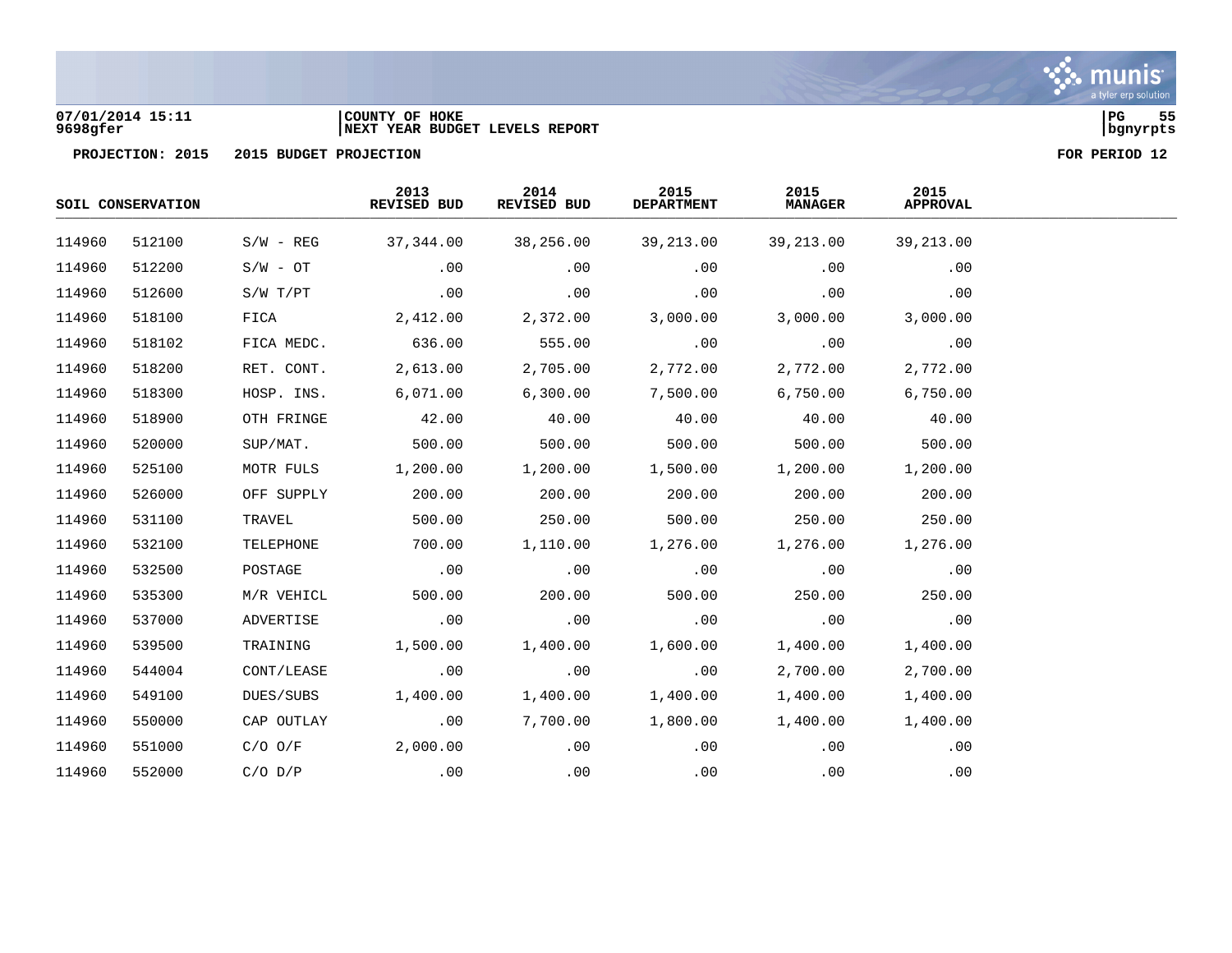|                              |                                                          | a tyler erp solution     |
|------------------------------|----------------------------------------------------------|--------------------------|
| 07/01/2014 15:11<br>9698gfer | COUNTY OF HOKE<br><b>INEXT YEAR BUDGET LEVELS REPORT</b> | l PG<br>56<br>  bgnyrpts |

**PROJECTION: 2015 2015 BUDGET PROJECTION** 

**College** 

| FOR PERIOD 12 |  |
|---------------|--|

a consequent to the contract of the contract of the contract of the contract of the contract of the contract of

| SOIL CONSERVATION       |        |           | 2013<br>REVISED BUD | 2014<br>REVISED BUD | 2015<br><b>DEPARTMENT</b> | 2015<br><b>MANAGER</b> | 2015<br><b>APPROVAL</b> |  |
|-------------------------|--------|-----------|---------------------|---------------------|---------------------------|------------------------|-------------------------|--|
| 114960                  | 554000 | C/O VEHCL | .00                 | .00                 | .00                       | .00                    | .00                     |  |
| TOTAL SOIL CONSERVATION |        |           | 57,618.00           | 64,188.00           | 61,801.00                 | 62,351.00              | 62,351.00               |  |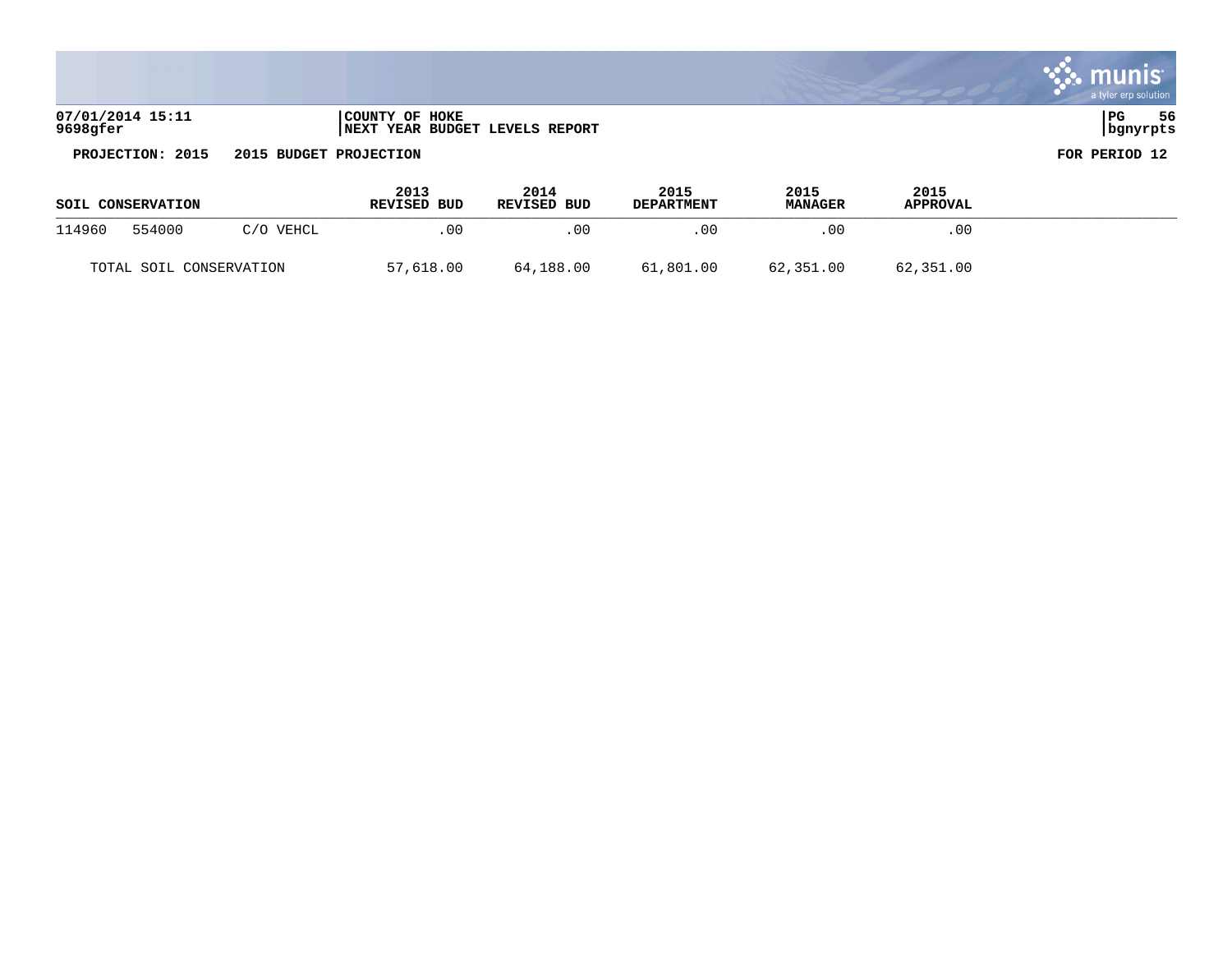

### **07/01/2014 15:11 |COUNTY OF HOKE |PG 57 9698gfer |NEXT YEAR BUDGET LEVELS REPORT |bgnyrpts**

| <b>ENGINEERING</b> |        |             | 2013<br>REVISED BUD | 2014<br>REVISED BUD | 2015<br><b>DEPARTMENT</b> | 2015<br><b>MANAGER</b> | 2015<br><b>APPROVAL</b> |  |
|--------------------|--------|-------------|---------------------|---------------------|---------------------------|------------------------|-------------------------|--|
| 114980             | 512100 | $S/W - REG$ | .00                 | .00                 | .00                       | .00                    | .00                     |  |
| 114980             | 512200 | $S/W - OT$  | .00                 | .00                 | .00                       | .00                    | .00                     |  |
| 114980             | 512600 | S/W T/PT    | .00                 | .00                 | .00                       | .00                    | .00                     |  |
| 114980             | 518100 | FICA        | .00                 | .00                 | .00                       | .00                    | .00                     |  |
| 114980             | 518102 | FICA MEDC.  | .00                 | .00                 | .00                       | .00                    | .00                     |  |
| 114980             | 518200 | RET. CONT.  | .00                 | .00                 | .00                       | .00                    | .00                     |  |
| 114980             | 518300 | HOSP. INS.  | .00                 | .00                 | .00                       | .00                    | .00                     |  |
| 114980             | 518900 | OTH FRINGE  | .00                 | .00                 | .00                       | .00                    | .00                     |  |
| 114980             | 520000 | SUP/MAT.    | .00                 | .00                 | .00                       | .00                    | .00                     |  |
| 114980             | 526000 | OFF SUPPLY  | .00                 | .00                 | .00                       | .00                    | .00                     |  |
| 114980             | 531000 | TRAVEL/TRN  | .00                 | .00                 | .00                       | .00                    | .00                     |  |
| 114980             | 531100 | TRAVEL      | .00                 | .00                 | .00                       | .00                    | .00                     |  |
| 114980             | 531200 | TRVL/SUBST  | .00                 | .00                 | .00                       | .00                    | .00                     |  |
| 114980             | 532100 | TELEPHONE   | .00                 | .00                 | .00                       | .00                    | .00                     |  |
| 114980             | 532500 | POSTAGE     | .00                 | .00                 | .00                       | .00                    | .00                     |  |
| 114980             | 533000 | UTILITIES   | .00                 | .00                 | .00                       | .00                    | .00                     |  |
| 114980             | 534100 | PRINTING    | .00                 | .00                 | .00                       | .00                    | .00                     |  |
| 114980             | 535000 | REP/MAINT.  | .00                 | .00                 | .00                       | .00                    | .00                     |  |
| 114980             | 537000 | ADVERTISE   | .00                 | .00                 | .00                       | .00                    | .00                     |  |
| 114980             | 539100 | LEGAL ADV   | .00                 | .00                 | .00                       | .00                    | .00                     |  |
| 114980             | 539500 | TRAINING    | .00                 | .00                 | .00                       | .00                    | .00                     |  |
| 114980             | 544000 | S/M CONTRT  | .00                 | .00                 | .00                       | .00                    | .00                     |  |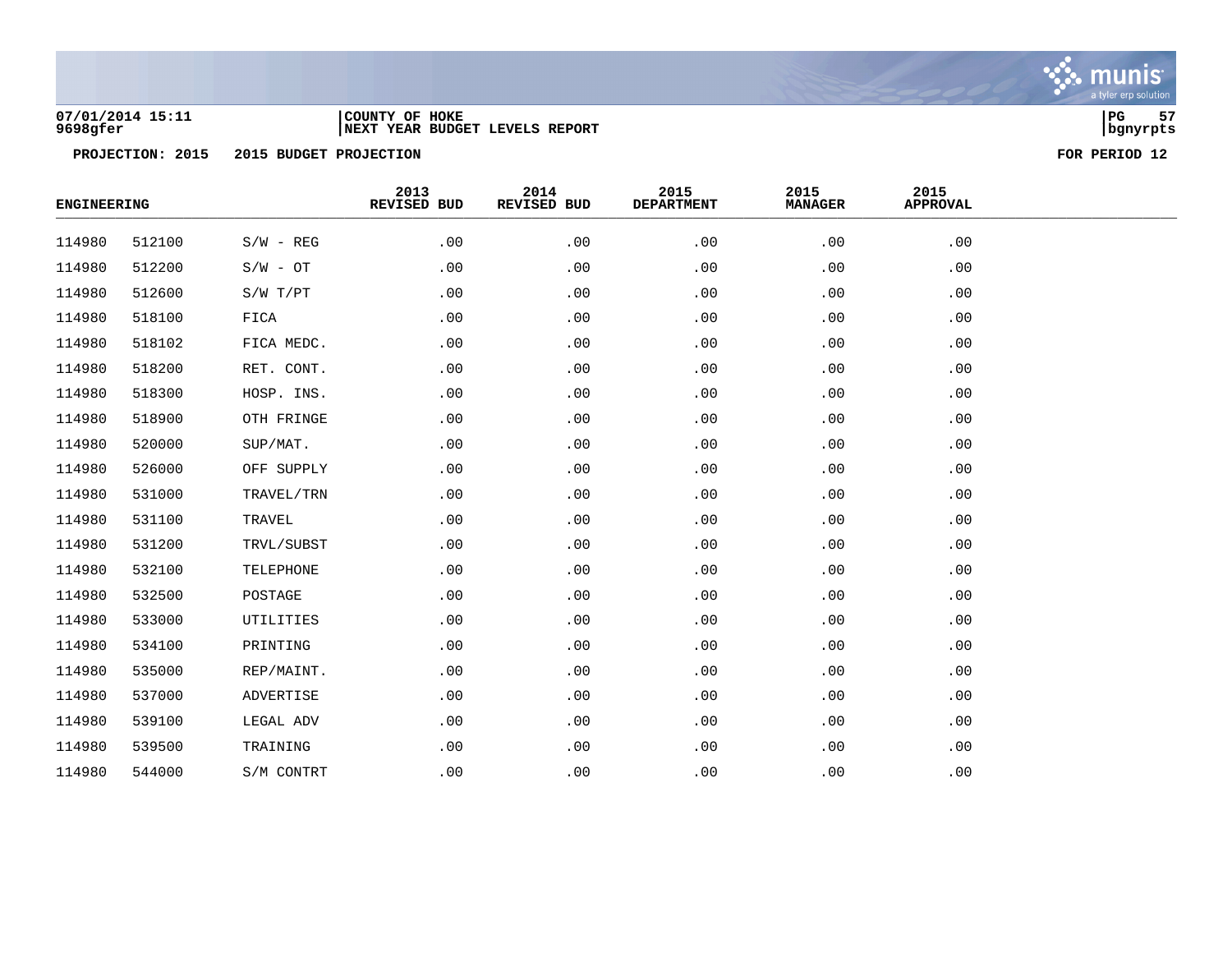

**07/01/2014 15:11 |COUNTY OF HOKE |PG 58 9698gfer |NEXT YEAR BUDGET LEVELS REPORT |bgnyrpts**

| <b>ENGINEERING</b> |        |             | 2013<br>REVISED BUD | 2014<br><b>REVISED BUD</b> | 2015<br><b>DEPARTMENT</b> | 2015<br><b>MANAGER</b> | 2015<br><b>APPROVAL</b> |  |
|--------------------|--------|-------------|---------------------|----------------------------|---------------------------|------------------------|-------------------------|--|
| 114980             | 549100 | DUES/SUBS   | .00                 | .00                        | .00                       | .00                    | .00                     |  |
| 114980             | 550000 | CAP OUTLAY  | .00                 | .00                        | .00                       | .00                    | .00                     |  |
| 114980             | 551000 | $C/O$ $O/F$ | .00                 | .00                        | .00                       | .00                    | .00                     |  |
| 114980             | 552000 | $C/O$ $D/P$ | .00                 | .00                        | .00                       | .00                    | .00                     |  |
| TOTAL ENGINEERING  |        |             | .00                 | .00                        | .00                       | .00                    | .00                     |  |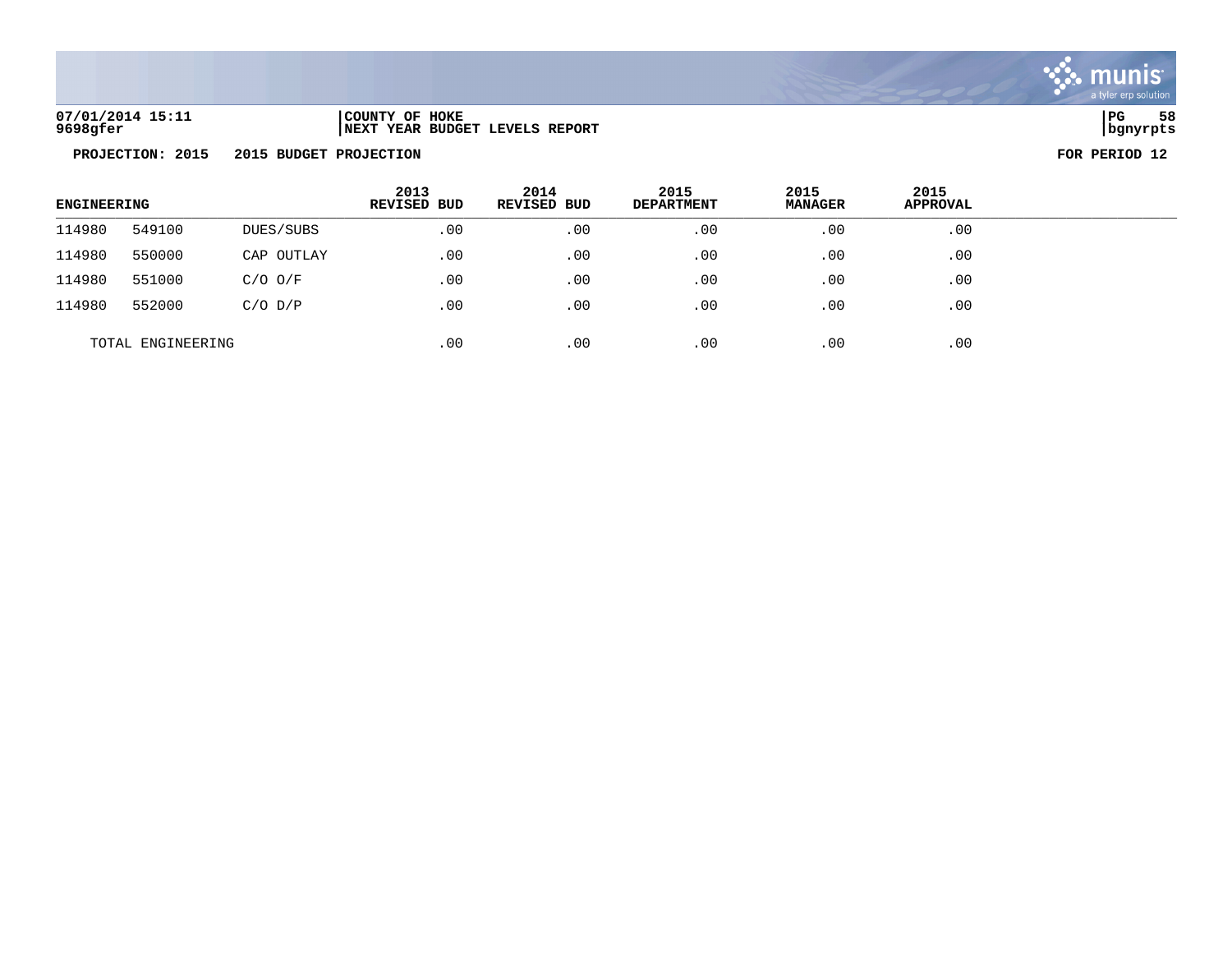

### **07/01/2014 15:11 |COUNTY OF HOKE |PG 59 9698gfer |NEXT YEAR BUDGET LEVELS REPORT |bgnyrpts**

|        | HEALTH ADMINISTRATION |             | 2013<br>REVISED BUD | 2014<br>REVISED BUD | 2015<br><b>DEPARTMENT</b> | 2015<br><b>MANAGER</b> | 2015<br><b>APPROVAL</b> |
|--------|-----------------------|-------------|---------------------|---------------------|---------------------------|------------------------|-------------------------|
| 115110 | 512100                | $S/W - REG$ | 231,000.00          | 104,224.00          | 1,562,099.00              | 1,562,099.00           | 1,569,575.00            |
| 115110 | 512200                | $S/W - OT$  | 41.00               | .00                 | .00                       | .00                    | .00                     |
| 115110 | 512600                | S/W T/PT    | .00                 | .00                 | .00                       | .00                    | .00                     |
| 115110 | 517000                | $G/B$ EXP   | 7,700.00            | 7,700.00            | 7,700.00                  | 7,700.00               | 7,700.00                |
| 115110 | 518100                | FICA        | 8,942.00            | 6,765.00            | 119,500.00                | 119,800.00             | 120,372.00              |
| 115110 | 518102                | FICA MEDC.  | 1,011.00            | 1,583.00            | .00                       | .00                    | .00                     |
| 115110 | 518200                | RET. CONT.  | 7,192.00            | 8,850.00            | 110,440.00                | 110,440.00             | 110,969.00              |
| 115110 | 518300                | HOSP. INS.  | 13,227.00           | 12,600.00           | 277,500.00                | 277,500.00             | 277,500.00              |
| 115110 | 518500                | UNEMP. COM  | .00                 | .00                 | .00                       | .00                    | .00                     |
| 115110 | 518900                | OTH FRINGE  | 38.00               | .00                 | 1,480.00                  | 1,480.00               | 1,480.00                |
| 115110 | 519000                | PROF. SERV  | 121,000.00          | 124,000.00          | 100,000.00                | 100,000.00             | 100,000.00              |
| 115110 | 520000                | SUP/MAT.    | 17,730.00           | 18,000.00           | 18,000.00                 | 18,000.00              | 18,000.00               |
| 115110 | 523000                | E/M SUPPLY  | .00                 | .00                 | .00                       | .00                    | .00                     |
| 115110 | 523001                | MED NUTR    | .00                 | .00                 | .00                       | .00                    | .00                     |
| 115110 | 523100                | BIOTERROR   | .00                 | .00                 | .00                       | .00                    | .00                     |
| 115110 | 525000                | VCL SUP/MT  | .00                 | .00                 | .00                       | .00                    | .00                     |
| 115110 | 525100                | MOTR FULS   | 2,800.00            | 3,000.00            | 3,000.00                  | 3,000.00               | 3,000.00                |
| 115110 | 526000                | OFF SUPPLY  | 200.00              | 6,000.00            | 6,000.00                  | 4,000.00               | 4,000.00                |
| 115110 | 529001                | OTHER-BIKE  | .00                 | .00                 | .00                       | .00                    | .00                     |
| 115110 | 531100                | TRAVEL      | 5,000.00            | 8,000.00            | 7,500.00                  | 7,500.00               | 7,500.00                |
| 115110 | 532100                | TELEPHONE   | 7,000.00            | 5,560.00            | 6,500.00                  | 6,500.00               | 6,500.00                |
| 115110 | 532500                | POSTAGE     | 4,000.00            | 5,200.00            | 5,200.00                  | 5,200.00               | 5,200.00                |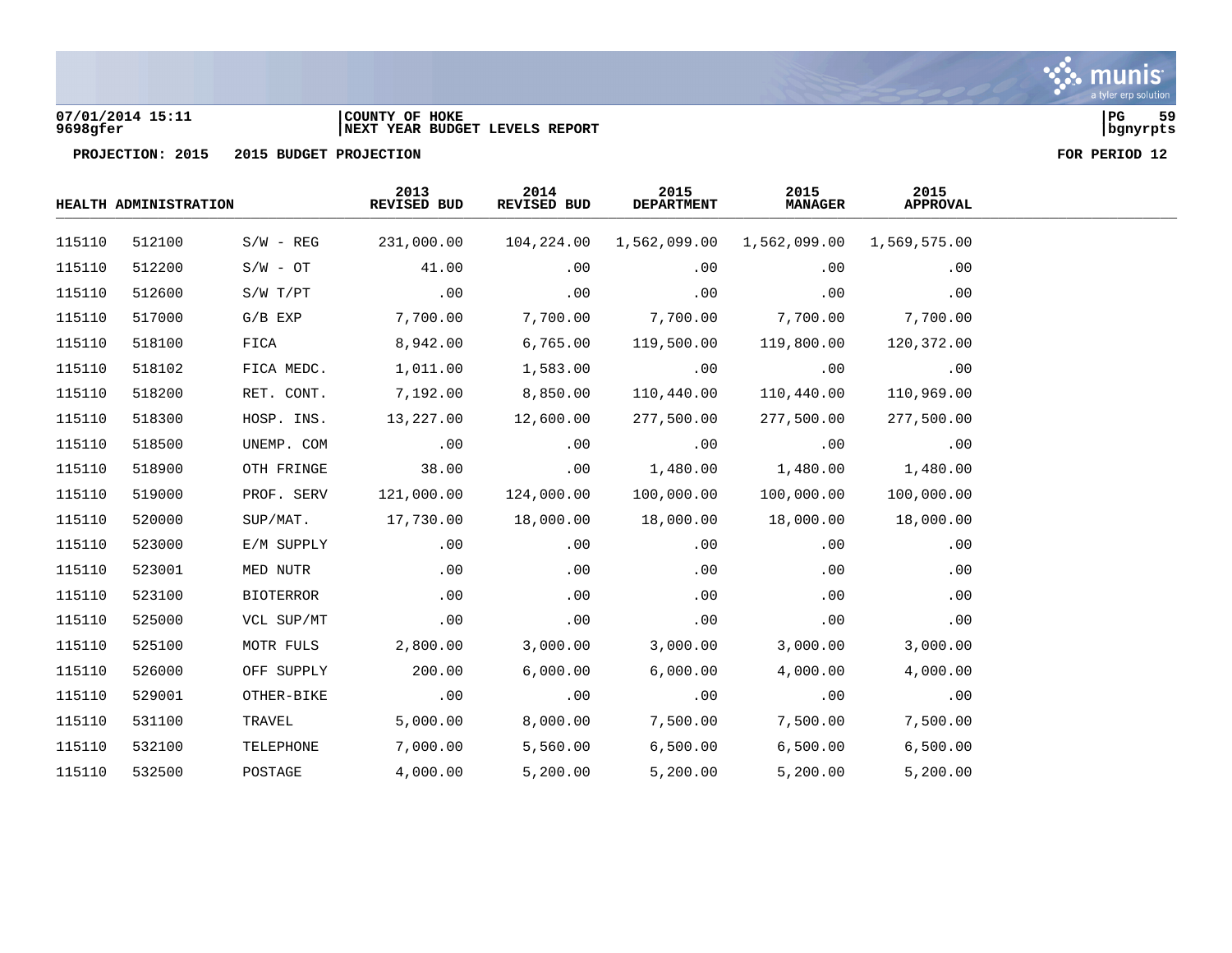### **07/01/2014 15:11 |COUNTY OF HOKE |PG 60 9698gfer |NEXT YEAR BUDGET LEVELS REPORT |bgnyrpts**

**PROJECTION: 2015 2015 BUDGET PROJECTION FOR PERIOD 12**

|        | HEALTH ADMINISTRATION |                             | 2013<br>REVISED BUD | 2014<br>REVISED BUD | 2015<br><b>DEPARTMENT</b> | 2015<br><b>MANAGER</b> | 2015<br><b>APPROVAL</b> |
|--------|-----------------------|-----------------------------|---------------------|---------------------|---------------------------|------------------------|-------------------------|
| 115110 | 532900                | OTH COMMUN                  | .00                 | 2,000.00            | 2,000.00                  | 2,000.00               | 2,000.00                |
| 115110 | 533000                | UTILITIES                   | 32,000.00           | 32,000.00           | 32,000.00                 | 28,500.00              | 28,500.00               |
| 115110 | 534100                | PRINTING                    | .00                 | .00                 | .00                       | .00                    | .00                     |
| 115110 | 535000                | REP/MAINT.                  | 1,000.00            | 3,500.00            | 3,500.00                  | 3,500.00               | 3,500.00                |
| 115110 | 535300                | M/R VEHICL                  | 2,000.00            | 2,000.00            | 2,000.00                  | 2,000.00               | 2,000.00                |
| 115110 | 539500                | TRAINING                    | .00                 | .00                 | 1,500.00                  | 1,500.00               | 1,500.00                |
| 115110 | 544000                | S/M CONTRT                  | 7,300.00            | 7,300.00            | 7,300.00                  | 7,300.00               | 7,300.00                |
| 115110 | 545000                | INS/BOND                    | 5,450.00            | 5,700.00            | 5,700.00                  | 5,700.00               | 5,700.00                |
| 115110 | 549100                | DUES/SUBS                   | 2,000.00            | 2,000.00            | 3,800.00                  | 3,800.00               | 3,800.00                |
| 115110 | 549302                | QUALIMP                     | .00                 | 1,750.00            | .00                       | .00                    | .00                     |
| 115110 | 549900                | NURSE INI.                  | 150,000.00          | 150,000.00          | 150,000.00                | 150,000.00             | 150,000.00              |
| 115110 | 551000                | $C/O$ $O/F$                 | .00                 | .00                 | .00                       | .00                    | .00                     |
| 115110 | 552000                | $C/O$ $D/P$                 | .00                 | .00                 | .00                       | .00                    | .00                     |
| 115110 | 553000                | C/O E/M                     | .00                 | .00                 | .00                       | .00                    | .00                     |
| 115110 | 554000                | C/O VEHCL                   | .00                 | .00                 | .00                       | .00                    | .00                     |
| 115110 | 555000                | $C/O$ $O/EQ$ .              | .00                 | .00                 | 130,000.00                | 130,000.00             | 130,000.00              |
| 115110 | 557000                | $C/O$ LAND                  | .00                 | .00                 | .00                       | .00                    | .00                     |
| 115110 | 558000                | C/O BUILD                   | .00                 | .00                 | .00                       | .00                    | .00                     |
| 115110 | 559000                | $C/O$ $O/STRC$              | .00                 | .00                 | .00                       | .00                    | .00                     |
| 115110 | 571051                | HEALTH PRI                  | 67,722.00           | 70,684.00           | 73,777.00                 | 73,777.00              | 73,777.00               |
| 115110 | 572051                | HEALTH INT                  | 101,102.00          | 98,139.00           | 95,047.00                 | 95,047.00              | 95,047.00               |
|        |                       | TOTAL HEALTH ADMINISTRATION | 795,455.00          | 686,555.00          | 2,731,543.00              | 2,726,343.00           | 2,734,920.00            |



a tyler erp solution

munis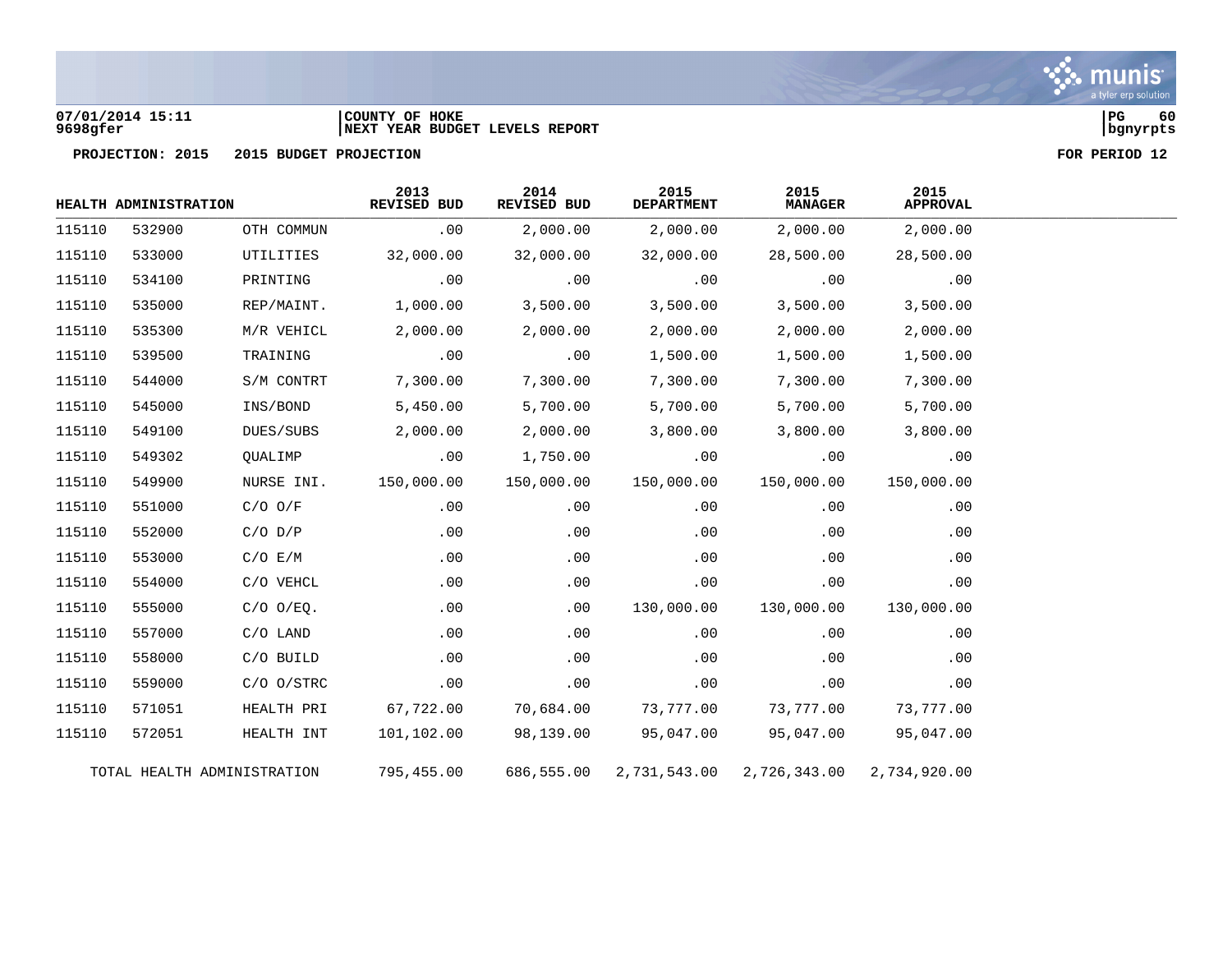

### **07/01/2014 15:11 |COUNTY OF HOKE |PG 61 9698gfer |NEXT YEAR BUDGET LEVELS REPORT |bgnyrpts**

| HEALTH PRIMARY CARE |                           |              | 2013<br><b>REVISED BUD</b> | 2014<br>REVISED BUD | 2015<br><b>DEPARTMENT</b> | 2015<br><b>MANAGER</b> | 2015<br><b>APPROVAL</b> |  |
|---------------------|---------------------------|--------------|----------------------------|---------------------|---------------------------|------------------------|-------------------------|--|
| 115115              | 512100                    | $S/W - REG$  | 120,000.00                 | 169,386.00          | .00                       | .00                    | .00                     |  |
| 115115              | 512200                    | $S/W - OT$   | .00                        | .00                 | .00                       | .00                    | .00                     |  |
| 115115              | 512600                    | $S/W$ $T/PT$ | .00                        | .00                 | .00                       | .00                    | .00                     |  |
| 115115              | 518100                    | FICA         | 7,440.00                   | 5,728.00            | .00                       | .00                    | .00                     |  |
| 115115              | 518102                    | FICA MEDC.   | 1,740.00                   | 1,340.00            | .00                       | .00                    | .00                     |  |
| 115115              | 518200                    | RET. CONT.   | 8,400.00                   | 4,508.00            | .00                       | .00                    | .00                     |  |
| 115115              | 518300                    | HOSP. INS.   | 12,142.00                  | 12,500.00           | .00                       | .00                    | .00                     |  |
| 115115              | 518900                    | OTH FRINGE   | .00                        | .00                 | .00                       | .00                    | .00                     |  |
| 115115              | 519000                    | PROF. SERV   | 8,000.00                   | 8,000.00            | 6,000.00                  | 6,000.00               | 6,000.00                |  |
| 115115              | 520000                    | SUP/MAT.     | 1,000.00                   | 13,000.00           | 15,000.00                 | 15,000.00              | 15,000.00               |  |
| 115115              | 523000                    | E/M SUPPLY   | 13,100.00                  | .00                 | .00                       | .00                    | .00                     |  |
| 115115              | 531100                    | TRAVEL       | 1,600.00                   | 2,200.00            | 1,800.00                  | 1,800.00               | 1,800.00                |  |
| 115115              | 532100                    | TELEPHONE    | .00                        | 100.00              | .00                       | .00                    | .00                     |  |
| 115115              | 539500                    | TRAINING     | .00                        | .00                 | 400.00                    | 400.00                 | 400.00                  |  |
|                     | TOTAL HEALTH PRIMARY CARE |              | 173,422.00                 | 216,762.00          | 23,200.00                 | 23,200.00              | 23,200.00               |  |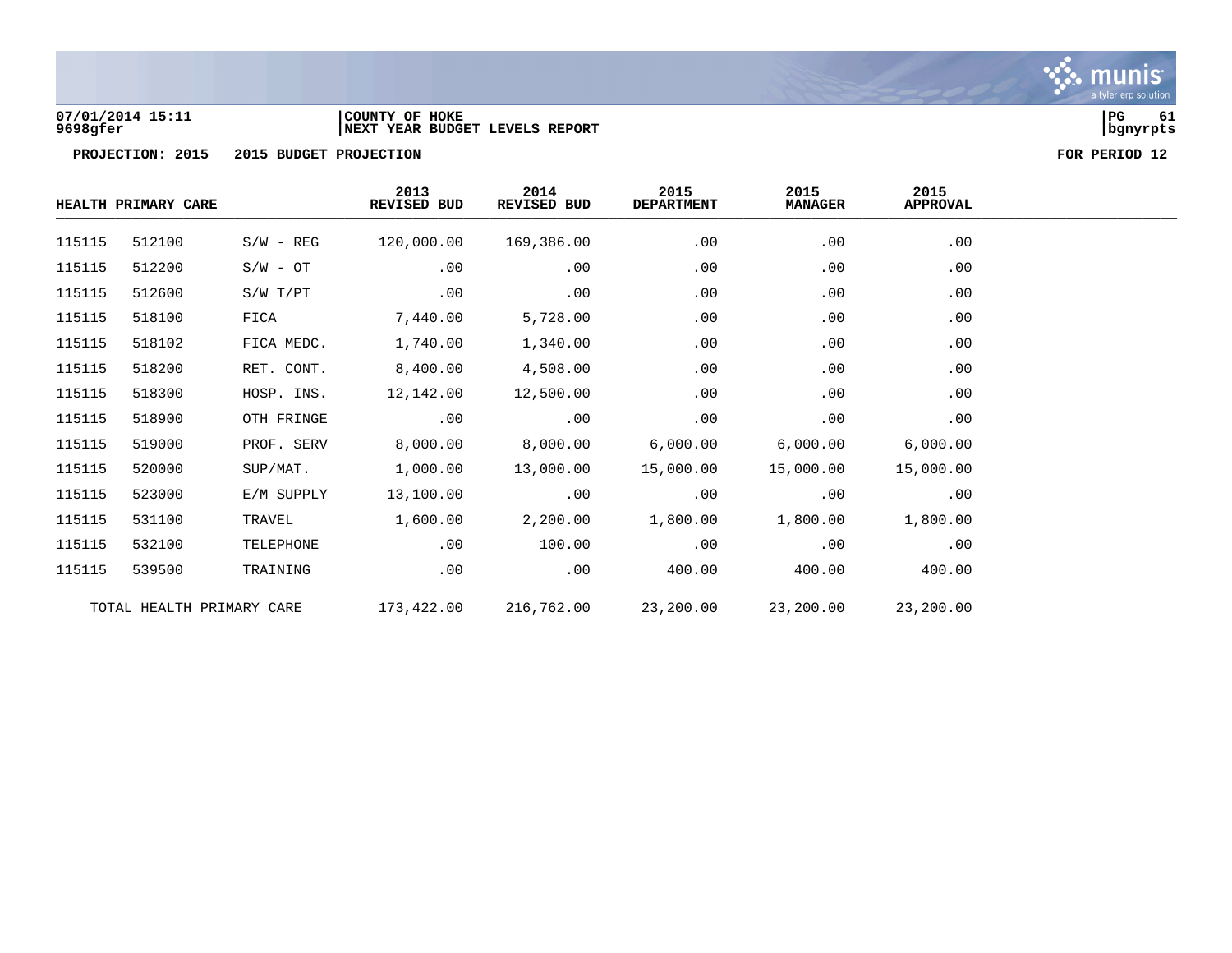

### **07/01/2014 15:11 |COUNTY OF HOKE |PG 62 9698gfer |NEXT YEAR BUDGET LEVELS REPORT |bgnyrpts**

| COMMUNICABLE DISEASE |        |             | 2013<br>REVISED BUD | 2014<br>REVISED BUD | 2015<br><b>DEPARTMENT</b> | 2015<br><b>MANAGER</b> | 2015<br><b>APPROVAL</b> |  |
|----------------------|--------|-------------|---------------------|---------------------|---------------------------|------------------------|-------------------------|--|
| 115120               | 512100 | $S/W - REG$ | 115,000.00          | 159,925.00          | .00                       | .00                    | .00                     |  |
| 115120               | 512200 | $S/W - OT$  | .00                 | .00                 | .00                       | .00                    | .00                     |  |
| 115120               | 512600 | S/W T/PT    | .00                 | .00                 | .00                       | .00                    | .00                     |  |
| 115120               | 518100 | FICA        | 7,130.00            | .00                 | .00                       | .00                    | .00                     |  |
| 115120               | 518102 | FICA MEDC.  | 1,668.00            | .00                 | .00                       | .00                    | .00                     |  |
| 115120               | 518200 | RET. CONT.  | 8,050.00            | 9,893.00            | .00                       | .00                    | .00                     |  |
| 115120               | 518300 | HOSP. INS.  | 12,142.00           | 25,000.00           | .00                       | .00                    | .00                     |  |
| 115120               | 518900 | OTH FRINGE  | .00                 | .00                 | .00                       | .00                    | .00                     |  |
| 115120               | 519000 | PROF. SERV  | .00                 | 8,000.00            | 8,000.00                  | 8,000.00               | 8,000.00                |  |
| 115120               | 520000 | SUP/MAT.    | 8,000.00            | 13,000.00           | 13,000.00                 | 13,000.00              | 13,000.00               |  |
| 115120               | 523000 | E/M SUPPLY  | .00                 | .00                 | .00                       | .00                    | .00                     |  |
| 115120               | 531100 | TRAVEL      | 500.00              | .00                 | 1,000.00                  | 1,000.00               | 1,000.00                |  |
| 115120               | 534100 | PRINTING    | .00                 | .00                 | .00                       | .00                    | .00                     |  |
| 115120               | 535000 | REP/MAINT.  | .00                 | .00                 | .00                       | .00                    | .00                     |  |
| 115120               | 539500 | TRAINING    | .00                 | .00                 | 1,000.00                  | 1,000.00               | 1,000.00                |  |
| 115120               | 544000 | S/M CONTRT  | 1,000.00            | 600.00              | 600.00                    | 600.00                 | 600.00                  |  |
| 115120               | 549100 | DUES/SUBS   | .00                 | .00                 | .00                       | .00                    | .00                     |  |
| 115120               | 549900 | AIDS CONT.  | 500.00              | 500.00              | 500.00                    | 500.00                 | 500.00                  |  |
| 115120               | 551000 | $C/O$ $O/F$ | .00                 | .00                 | .00                       | .00                    | .00                     |  |
| 115120               | 552000 | $C/O$ $D/P$ | .00                 | .00                 | .00                       | .00                    | .00                     |  |
| 115120               | 553000 | C/O E/M     | .00                 | .00                 | .00                       | .00                    | .00                     |  |
| 115120               | 554000 | C/O VEHCL   | .00                 | .00                 | .00                       | .00                    | .00                     |  |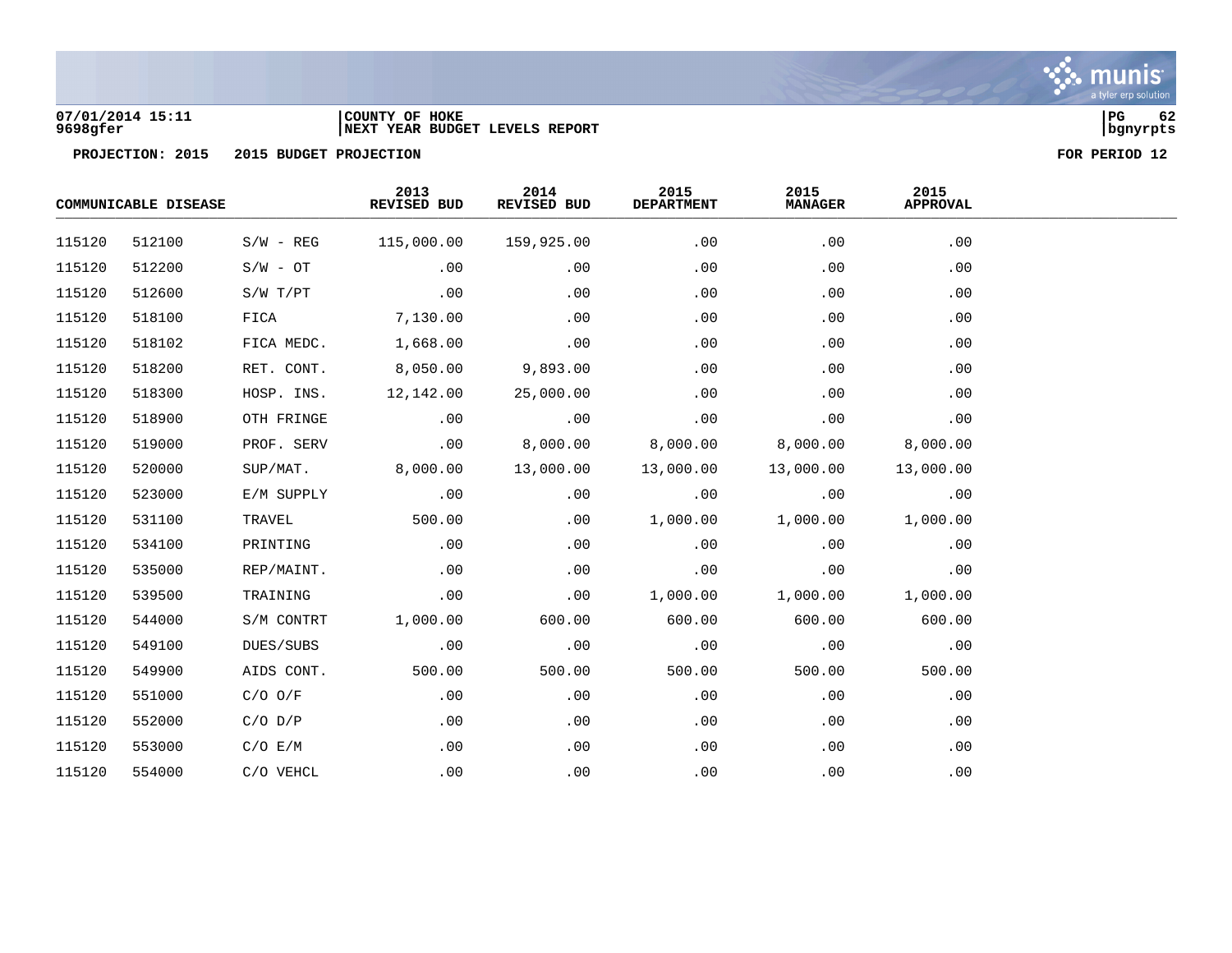|                              |                                                  | a tyler erp solution     |
|------------------------------|--------------------------------------------------|--------------------------|
| 07/01/2014 15:11<br>9698gfer | COUNTY OF HOKE<br>NEXT YEAR BUDGET LEVELS REPORT | 63<br>l PG<br>  bgnyrpts |

| COMMUNICABLE DISEASE |                            | 2013<br><b>REVISED BUD</b> | 2014<br>REVISED BUD | 2015<br><b>DEPARTMENT</b> | 2015<br><b>MANAGER</b> | 2015<br><b>APPROVAL</b> |           |  |  |
|----------------------|----------------------------|----------------------------|---------------------|---------------------------|------------------------|-------------------------|-----------|--|--|
| 115120               | 555000                     | $C/O$ $O/EO$ .             | .00                 | .00                       | . 0 0                  | .00                     | .00       |  |  |
|                      | TOTAL COMMUNICABLE DISEASE |                            | 153,990.00          | 216,918.00                | 24,100.00              | 24,100.00               | 24,100.00 |  |  |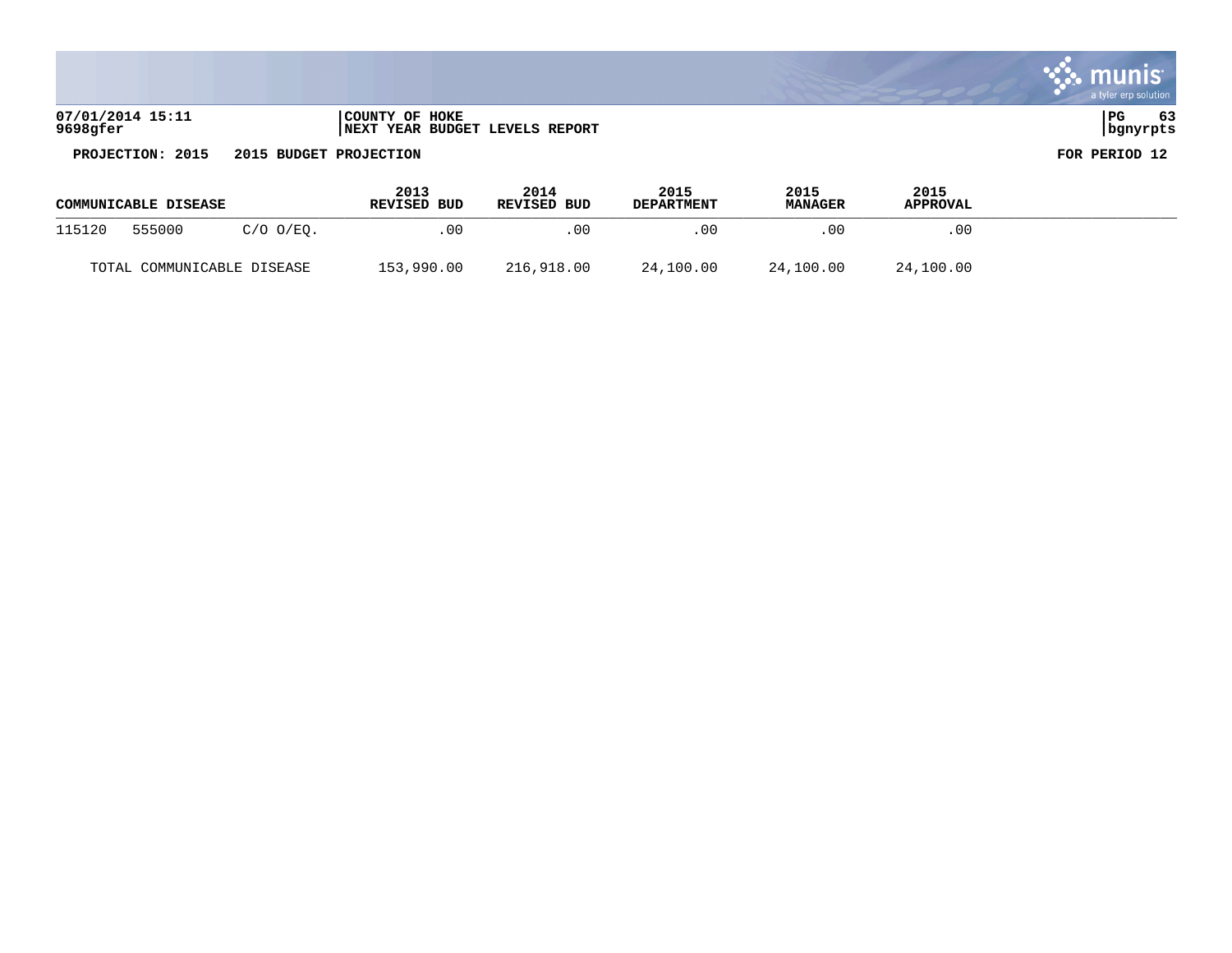

### **07/01/2014 15:11 |COUNTY OF HOKE |PG 64 9698gfer |NEXT YEAR BUDGET LEVELS REPORT |bgnyrpts**

|        | <b>BIOTERRORISM GRANT</b> |                | 2013<br>REVISED BUD | 2014<br>REVISED BUD | 2015<br><b>DEPARTMENT</b> | 2015<br><b>MANAGER</b> | 2015<br><b>APPROVAL</b> |  |
|--------|---------------------------|----------------|---------------------|---------------------|---------------------------|------------------------|-------------------------|--|
| 115121 | 512100                    | $S/W - REG$    | 22,800.00           | 42,500.00           | .00                       | .00                    | .00                     |  |
| 115121 | 512200                    | $S/W - OT$     | .00                 | .00                 | .00                       | .00                    | .00                     |  |
| 115121 | 512600                    | $S/W$ $T/PT$   | .00                 | .00                 | .00                       | .00                    | .00                     |  |
| 115121 | 518100                    | FICA           | 1,778.00            | 1,085.00            | .00                       | .00                    | .00                     |  |
| 115121 | 518102                    | FICA MEDC.     | 476.00              | 880.00              | .00                       | .00                    | .00                     |  |
| 115121 | 518200                    | RET. CONT.     | 1,330.00            | 1,376.00            | .00                       | .00                    | .00                     |  |
| 115121 | 518300                    | HOSP. INS.     | 3,301.00            | .00                 | .00                       | .00                    | .00                     |  |
| 115121 | 518900                    | OTH FRINGE     | .00                 | .00                 | .00                       | .00                    | .00                     |  |
| 115121 | 520000                    | SUP/MAT.       | 7,617.00            | 3,000.00            | 3,000.00                  | 3,000.00               | 3,000.00                |  |
| 115121 | 523000                    | E/M SUPPLY     | .00                 | .00                 | .00                       | .00                    | .00                     |  |
| 115121 | 531100                    | TRAVEL         | 3,000.00            | 2,500.00            | 1,500.00                  | 1,500.00               | 1,500.00                |  |
| 115121 | 532100                    | TELEPHONE      | .00                 | .00                 | 460.00                    | 460.00                 | 460.00                  |  |
| 115121 | 534100                    | PRINTING       | .00                 | .00                 | .00                       | .00                    | .00                     |  |
| 115121 | 535000                    | REP/MAINT.     | .00                 | .00                 | .00                       | .00                    | .00                     |  |
| 115121 | 539500                    | TRAINING       | .00                 | .00                 | 1,000.00                  | 1,000.00               | 1,000.00                |  |
| 115121 | 544000                    | S/M CONTRT     | .00                 | .00                 | $.00 \,$                  | .00                    | .00                     |  |
| 115121 | 549100                    | DUES/SUBS      | .00                 | .00                 | .00                       | .00                    | .00                     |  |
| 115121 | 551000                    | $C/O$ $O/F$    | .00                 | .00                 | .00                       | .00                    | .00                     |  |
| 115121 | 552000                    | $C/O$ $D/P$    | .00                 | .00                 | .00                       | .00                    | .00                     |  |
| 115121 | 553000                    | C/O E/M        | .00                 | .00                 | .00                       | .00                    | .00                     |  |
| 115121 | 554000                    | C/O VEHCL      | .00                 | .00                 | .00                       | .00                    | .00                     |  |
| 115121 | 555000                    | $C/O$ $O/EQ$ . | .00                 | .00                 | .00                       | .00                    | .00                     |  |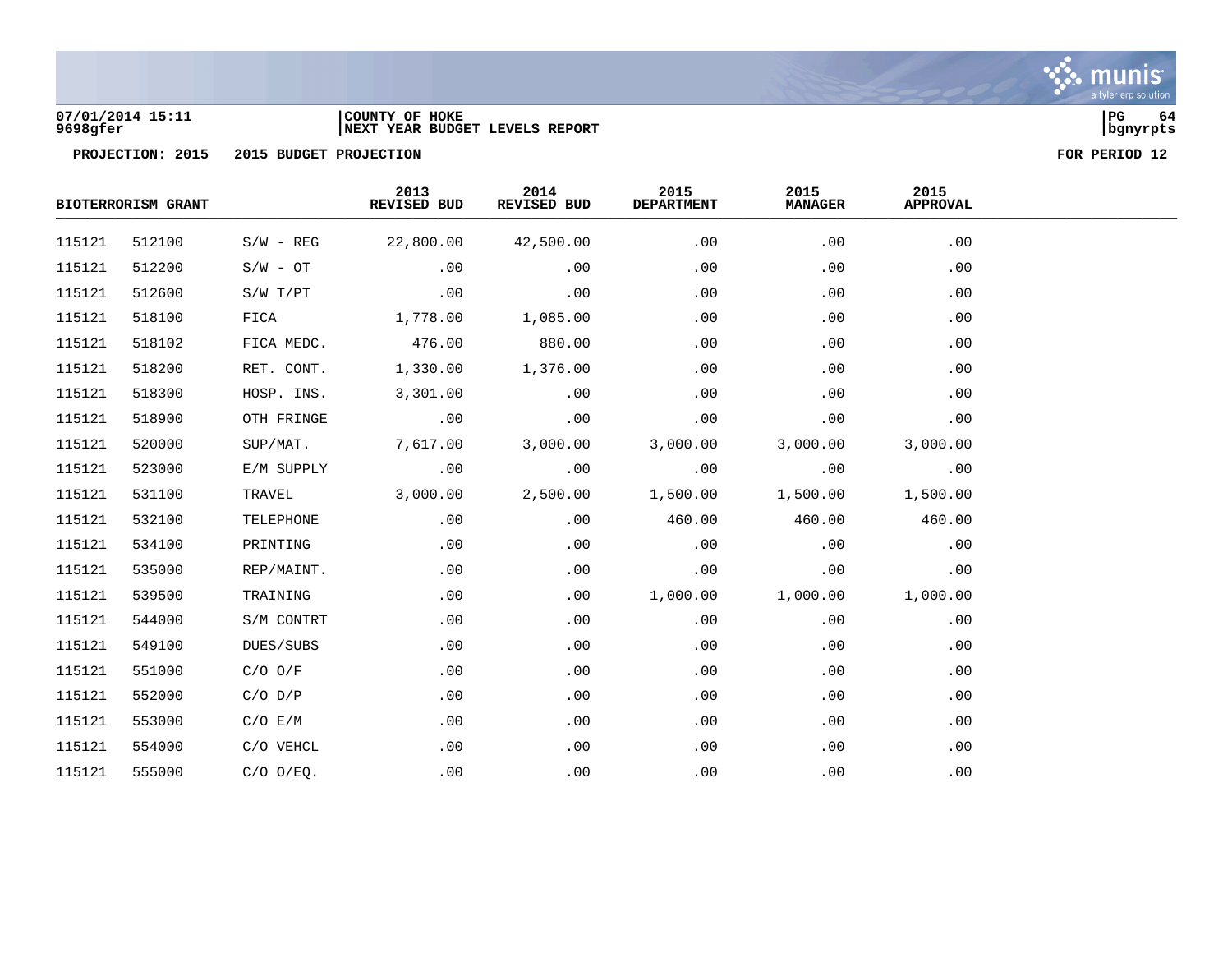|                              |                        |                                |                           |                        |                         | <b>munis</b><br>a tyler erp solution |
|------------------------------|------------------------|--------------------------------|---------------------------|------------------------|-------------------------|--------------------------------------|
| 07/01/2014 15:11<br>9698gfer | COUNTY OF HOKE         | NEXT YEAR BUDGET LEVELS REPORT |                           |                        |                         | 65<br>  PG<br>  bgnyrpts             |
| PROJECTION: 2015             | 2015 BUDGET PROJECTION |                                |                           |                        |                         | FOR PERIOD 12                        |
| <b>BIOTERRORISM GRANT</b>    | 2013<br>REVISED BUD    | 2014<br>REVISED BUD            | 2015<br><b>DEPARTMENT</b> | 2015<br><b>MANAGER</b> | 2015<br><b>APPROVAL</b> |                                      |
| TOTAL BIOTERRORISM GRANT     | 40,302.00              | 51,341.00                      | 5,960.00                  | 5,960.00               | 5,960.00                |                                      |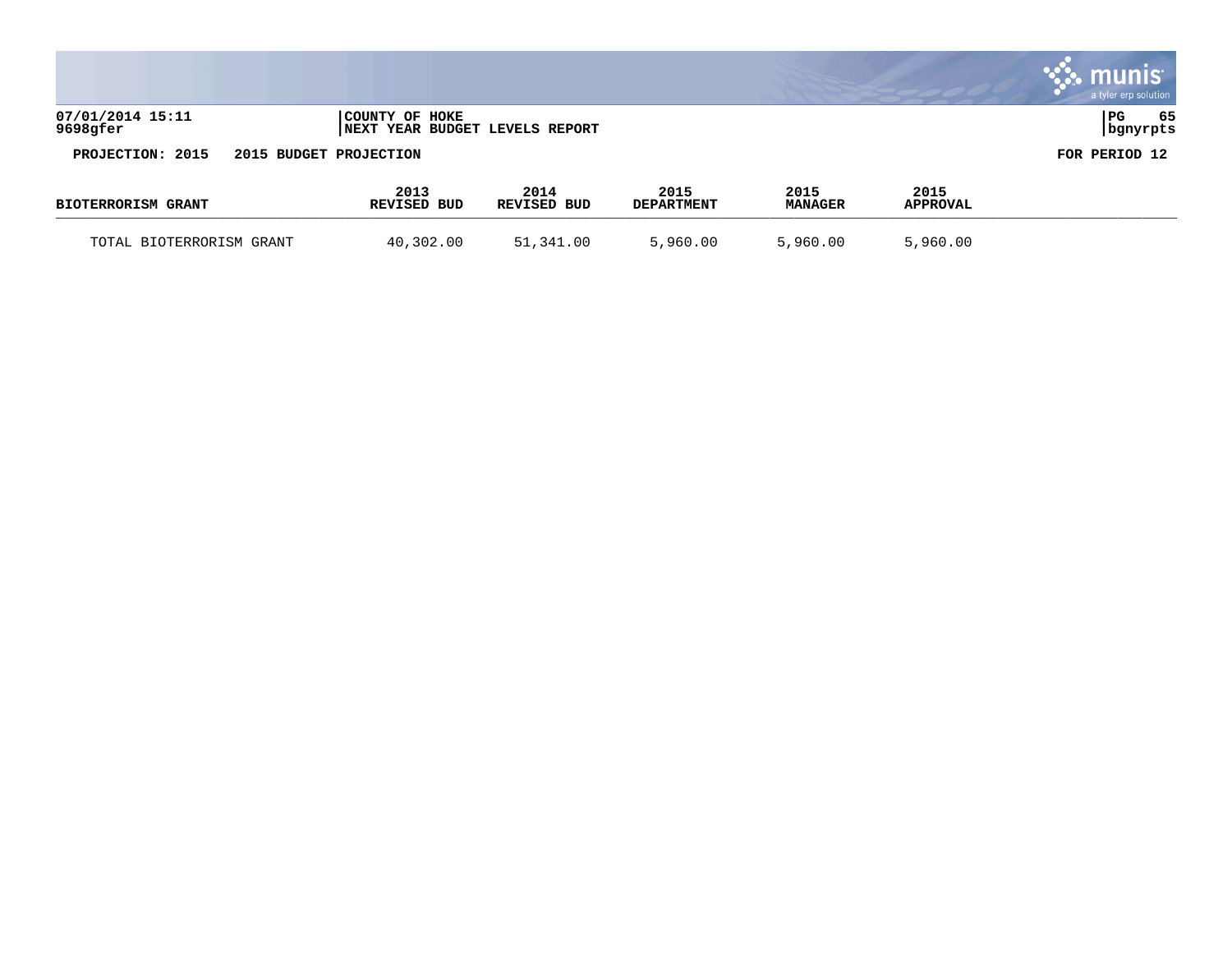

**PROJECTION: 2015 2015 BUDGET PROJECTION FOR PERIOD 12**

| <b>HEALTH BCCCP</b> |        |             | 2013<br><b>REVISED BUD</b> | 2014<br><b>REVISED BUD</b> | 2015<br><b>DEPARTMENT</b> | 2015<br><b>MANAGER</b> | 2015<br><b>APPROVAL</b> |  |
|---------------------|--------|-------------|----------------------------|----------------------------|---------------------------|------------------------|-------------------------|--|
| 115139              | 512100 | $S/W - REG$ | .00                        | 15,000.00                  | .00                       | .00                    | .00                     |  |
| 115139              | 518100 | FICA        | .00                        | .00                        | .00                       | .00                    | .00                     |  |
| 115139              | 518102 | FICA MEDC.  | .00                        | .00                        | .00                       | .00                    | .00                     |  |
| 115139              | 518200 | RET. CONT.  | .00                        | .00                        | .00                       | .00                    | .00                     |  |
| 115139              | 518300 | HOSP. INS.  | .00                        | .00                        | .00                       | .00                    | .00                     |  |
| TOTAL HEALTH BCCCP  |        |             | .00                        | 15,000.00                  | .00                       | .00                    | .00                     |  |

**07/01/2014 15:11 |COUNTY OF HOKE |PG 66 9698gfer |NEXT YEAR BUDGET LEVELS REPORT |bgnyrpts**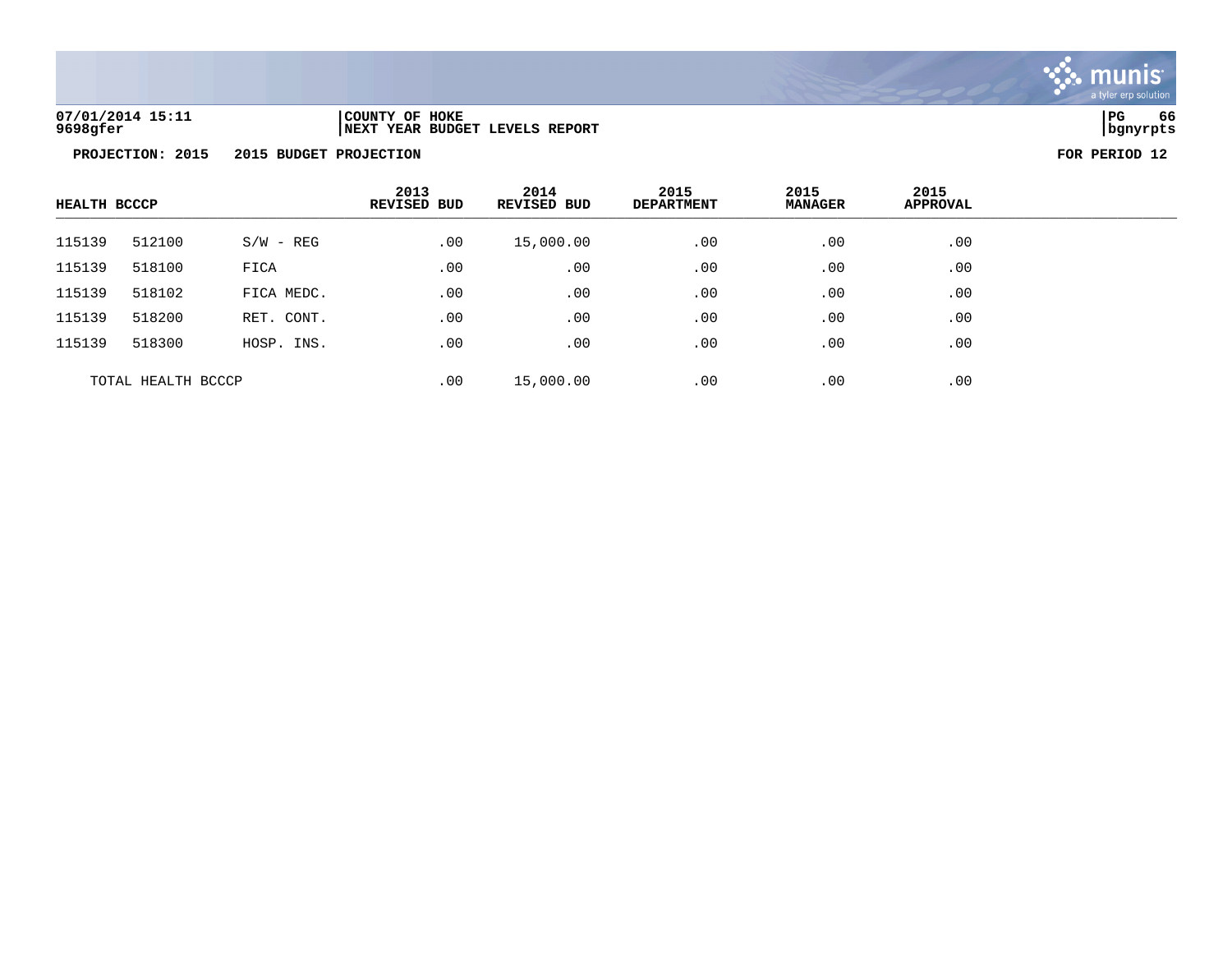

### **07/01/2014 15:11 |COUNTY OF HOKE |PG 67 9698gfer |NEXT YEAR BUDGET LEVELS REPORT |bgnyrpts**

|        | BREAST & CERVICAL |             | 2013<br>REVISED BUD | 2014<br>REVISED BUD | 2015<br>DEPARTMENT | 2015<br><b>MANAGER</b> | 2015<br><b>APPROVAL</b> |  |
|--------|-------------------|-------------|---------------------|---------------------|--------------------|------------------------|-------------------------|--|
| 115151 | 512100            | $S/W - REG$ | .00                 | 18,000.00           | .00                | .00                    | .00                     |  |
| 115151 | 512200            | $S/W - OT$  | .00                 | .00                 | .00                | .00                    | .00                     |  |
| 115151 | 512600            | S/W T/PT    | .00                 | .00                 | .00                | .00                    | .00                     |  |
| 115151 | 518100            | FICA        | .00                 | .00                 | .00                | .00                    | .00                     |  |
| 115151 | 518102            | FICA MEDC.  | .00                 | .00                 | .00                | .00                    | .00                     |  |
| 115151 | 518200            | RET. CONT.  | .00                 | .00                 | .00                | .00                    | .00                     |  |
| 115151 | 518300            | HOSP. INS.  | .00                 | .00                 | .00                | .00                    | .00                     |  |
| 115151 | 518900            | OTH FRINGE  | .00                 | .00                 | .00                | .00                    | .00                     |  |
| 115151 | 520000            | SUP/MAT.    | .00                 | .00                 | 8,000.00           | 8,000.00               | 8,000.00                |  |
| 115151 | 523000            | E/M SUPPLY  | 9,903.00            | .00                 | .00                | .00                    | .00                     |  |
| 115151 | 531100            | TRAVEL      | .00                 | .00                 | 200.00             | 200.00                 | 200.00                  |  |
| 115151 | 532100            | TELEPHONE   | .00                 | .00                 | .00                | .00                    | .00                     |  |
| 115151 | 532500            | POSTAGE     | .00                 | .00                 | .00                | .00                    | .00                     |  |
| 115151 | 533000            | UTILITIES   | .00                 | .00                 | .00                | .00                    | .00                     |  |
| 115151 | 534100            | PRINTING    | .00                 | .00                 | .00                | .00                    | .00                     |  |
| 115151 | 535000            | REP/MAINT.  | .00                 | .00                 | .00                | .00                    | .00                     |  |
| 115151 | 544000            | S/M CONTRT  | .00                 | .00                 | .00                | .00                    | .00                     |  |
| 115151 | 549100            | DUES/SUBS   | .00                 | .00                 | .00                | .00                    | .00                     |  |
| 115151 | 551000            | $C/O$ $O/F$ | .00                 | .00                 | .00                | .00                    | .00                     |  |
| 115151 | 552000            | $C/O$ $D/P$ | .00                 | .00                 | .00                | .00                    | .00                     |  |
| 115151 | 553000            | C/O E/M     | .00                 | .00                 | .00                | .00                    | .00                     |  |
| 115151 | 554000            | C/O VEHCL   | .00                 | .00                 | .00                | .00                    | .00                     |  |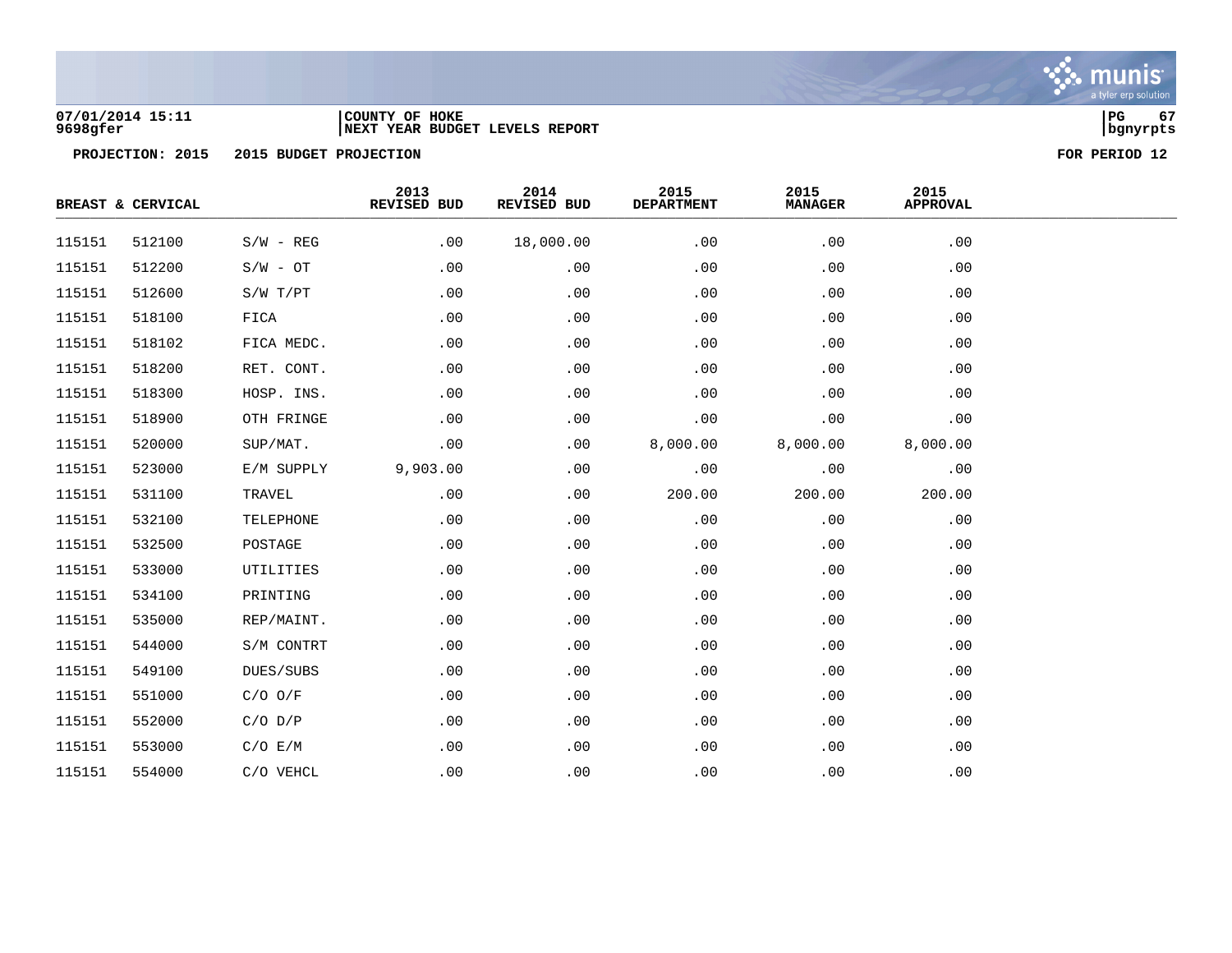|                                                                                                                              |                                                  | a tyler erp solution     |
|------------------------------------------------------------------------------------------------------------------------------|--------------------------------------------------|--------------------------|
| 07/01/2014 15:11<br>9698gfer                                                                                                 | COUNTY OF HOKE<br>NEXT YEAR BUDGET LEVELS REPORT | l PG<br>68<br>  bgnyrpts |
| - - - - -<br>the contract of the contract of the contract of the contract of the contract of the contract of the contract of |                                                  |                          |

and the same state of the same of the same of the same of the same of the same of the same of the same of the

**PROJECTION: 2015 2015 BUDGET PROJECTION FOR PERIOD 12**

 $\sim 10^{-1}$ 

|        | <b>BREAST &amp; CERVICAL</b> |                | 2013<br><b>REVISED BUD</b> | 2014<br><b>REVISED BUD</b> | 2015<br><b>DEPARTMENT</b> | 2015<br><b>MANAGER</b> | 2015<br><b>APPROVAL</b> |  |
|--------|------------------------------|----------------|----------------------------|----------------------------|---------------------------|------------------------|-------------------------|--|
| 115151 | 555000                       | $C/O$ $O/EO$ . | .00                        | . 00                       | . 0 0                     | .00                    | .00                     |  |
|        | TOTAL BREAST & CERVICAL      |                | 9,903.00                   | 18,000.00                  | 8,200.00                  | 8,200.00               | 8,200.00                |  |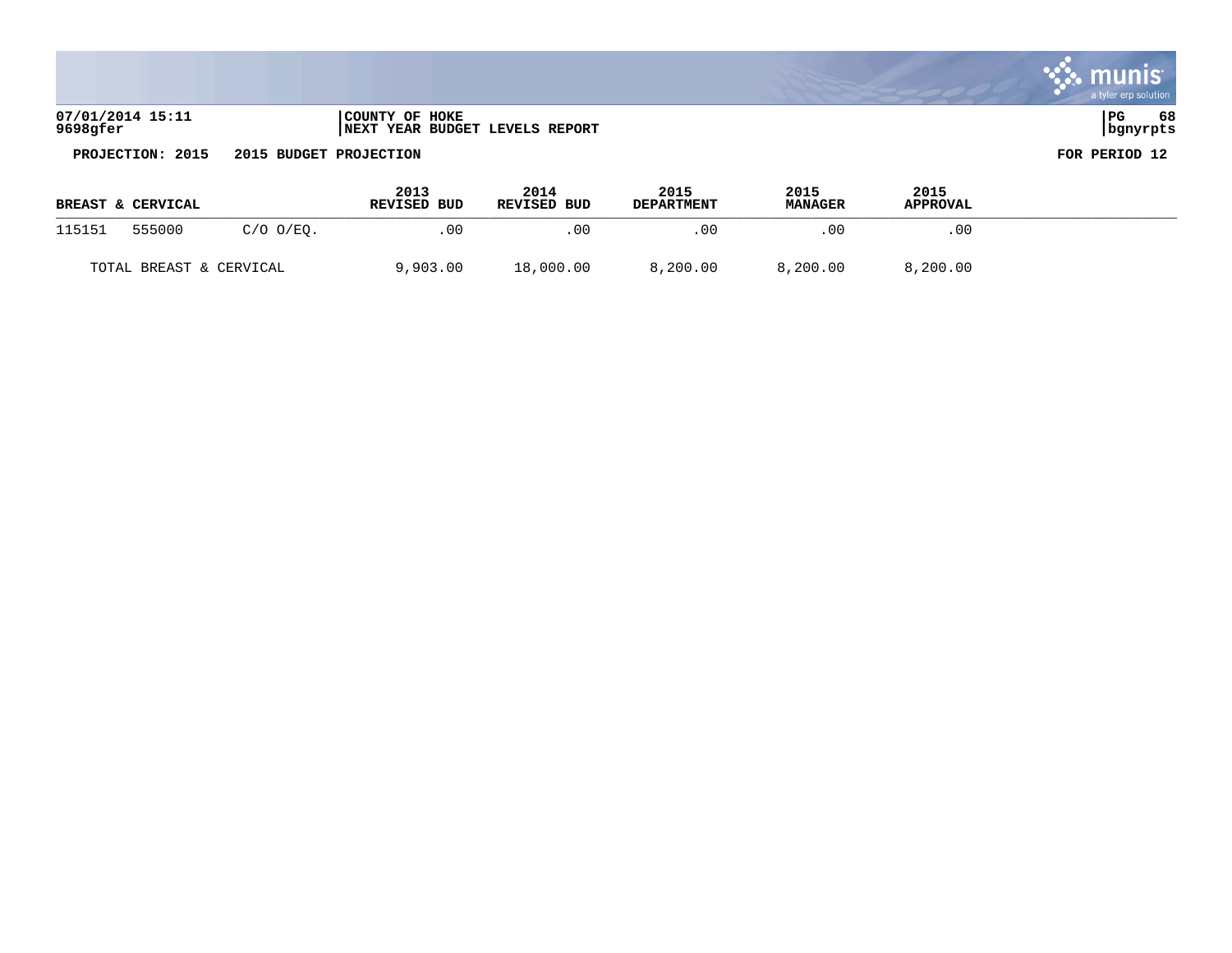

### **07/01/2014 15:11 |COUNTY OF HOKE |PG 69 9698gfer |NEXT YEAR BUDGET LEVELS REPORT |bgnyrpts**

| RENAL DISEASE |        |             | 2013<br>REVISED BUD | 2014<br>REVISED BUD | 2015<br><b>DEPARTMENT</b> | 2015<br><b>MANAGER</b> | 2015<br><b>APPROVAL</b> |  |
|---------------|--------|-------------|---------------------|---------------------|---------------------------|------------------------|-------------------------|--|
| 115152        | 512100 | $S/W - REG$ | .00                 | .00                 | .00                       | .00                    | .00                     |  |
| 115152        | 512200 | $S/W - OT$  | .00                 | .00                 | .00                       | .00                    | .00                     |  |
| 115152        | 512600 | S/W T/PT    | .00                 | .00                 | .00                       | .00                    | .00                     |  |
| 115152        | 518100 | FICA        | .00                 | .00                 | .00                       | .00                    | .00                     |  |
| 115152        | 518102 | FICA MEDC.  | .00                 | .00                 | .00                       | .00                    | .00                     |  |
| 115152        | 518200 | RET. CONT.  | .00                 | .00                 | .00                       | .00                    | .00                     |  |
| 115152        | 518300 | HOSP. INS.  | .00                 | .00                 | .00                       | .00                    | .00                     |  |
| 115152        | 518900 | OTH FRINGE  | .00                 | .00                 | .00                       | .00                    | .00                     |  |
| 115152        | 520000 | SUP/MAT.    | .00                 | .00                 | .00                       | .00                    | .00                     |  |
| 115152        | 523000 | E/M SUPPLY  | .00                 | .00                 | .00                       | .00                    | .00                     |  |
| 115152        | 523100 | S/P MATERL  | .00                 | .00                 | .00                       | .00                    | .00                     |  |
| 115152        | 531100 | TRAVEL      | .00                 | .00                 | .00                       | .00                    | .00                     |  |
| 115152        | 532100 | TELEPHONE   | .00                 | .00                 | .00                       | .00                    | .00                     |  |
| 115152        | 532500 | POSTAGE     | .00                 | .00                 | .00                       | .00                    | .00                     |  |
| 115152        | 533000 | UTILITIES   | .00                 | .00                 | .00                       | .00                    | .00                     |  |
| 115152        | 534100 | PRINTING    | .00                 | .00                 | .00                       | .00                    | .00                     |  |
| 115152        | 535000 | REP/MAINT.  | .00                 | .00                 | .00                       | .00                    | .00                     |  |
| 115152        | 544000 | S/M CONTRT  | .00                 | .00                 | .00                       | .00                    | .00                     |  |
| 115152        | 549100 | DUES/SUBS   | .00                 | .00                 | .00                       | .00                    | .00                     |  |
| 115152        | 551000 | $C/O$ $O/F$ | .00                 | .00                 | .00                       | .00                    | .00                     |  |
| 115152        | 552000 | $C/O$ $D/P$ | .00                 | .00                 | .00                       | .00                    | .00                     |  |
| 115152        | 553000 | C/O E/M     | .00                 | .00                 | .00                       | .00                    | .00                     |  |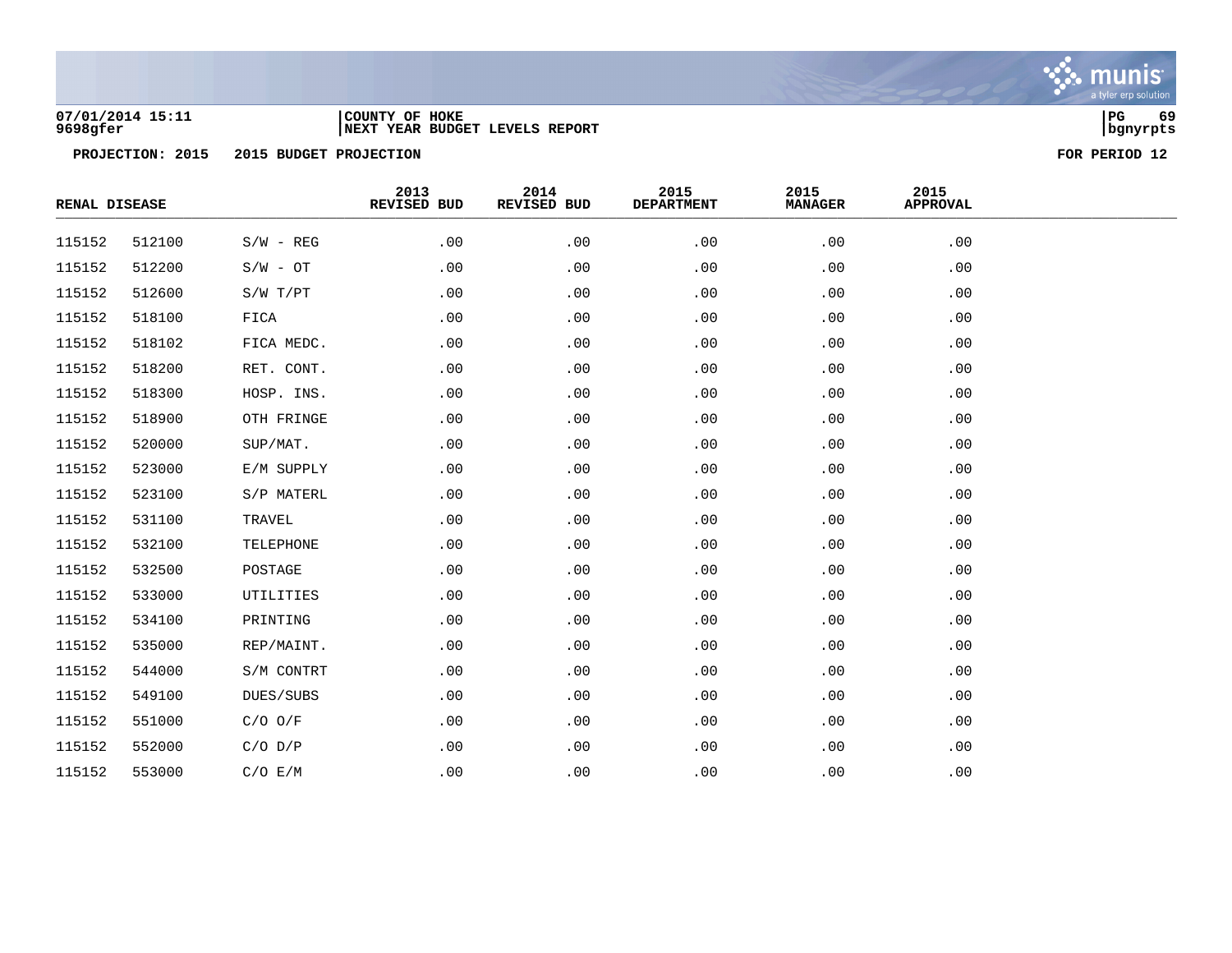| 07/01/2014 15:11 | COUNTY OF HOKE                  | l PG     | 70 |
|------------------|---------------------------------|----------|----|
| 9698gfer         | INEXT YEAR BUDGET LEVELS REPORT | bqnyrpts |    |

| <b>RENAL DISEASE</b> |                     |                | 2013<br>REVISED BUD | 2014<br>REVISED BUD | 2015<br><b>DEPARTMENT</b> | 2015<br><b>MANAGER</b> | 2015<br><b>APPROVAL</b> |  |
|----------------------|---------------------|----------------|---------------------|---------------------|---------------------------|------------------------|-------------------------|--|
| 115152               | 554000              | C/O VEHCL      | .00                 | .00                 | .00                       | .00                    | .00                     |  |
| 115152               | 555000              | $C/O$ $O/EQ$ . | .00                 | .00                 | .00                       | .00                    | .00                     |  |
|                      | TOTAL RENAL DISEASE |                | .00                 | .00                 | .00                       | .00                    | .00                     |  |

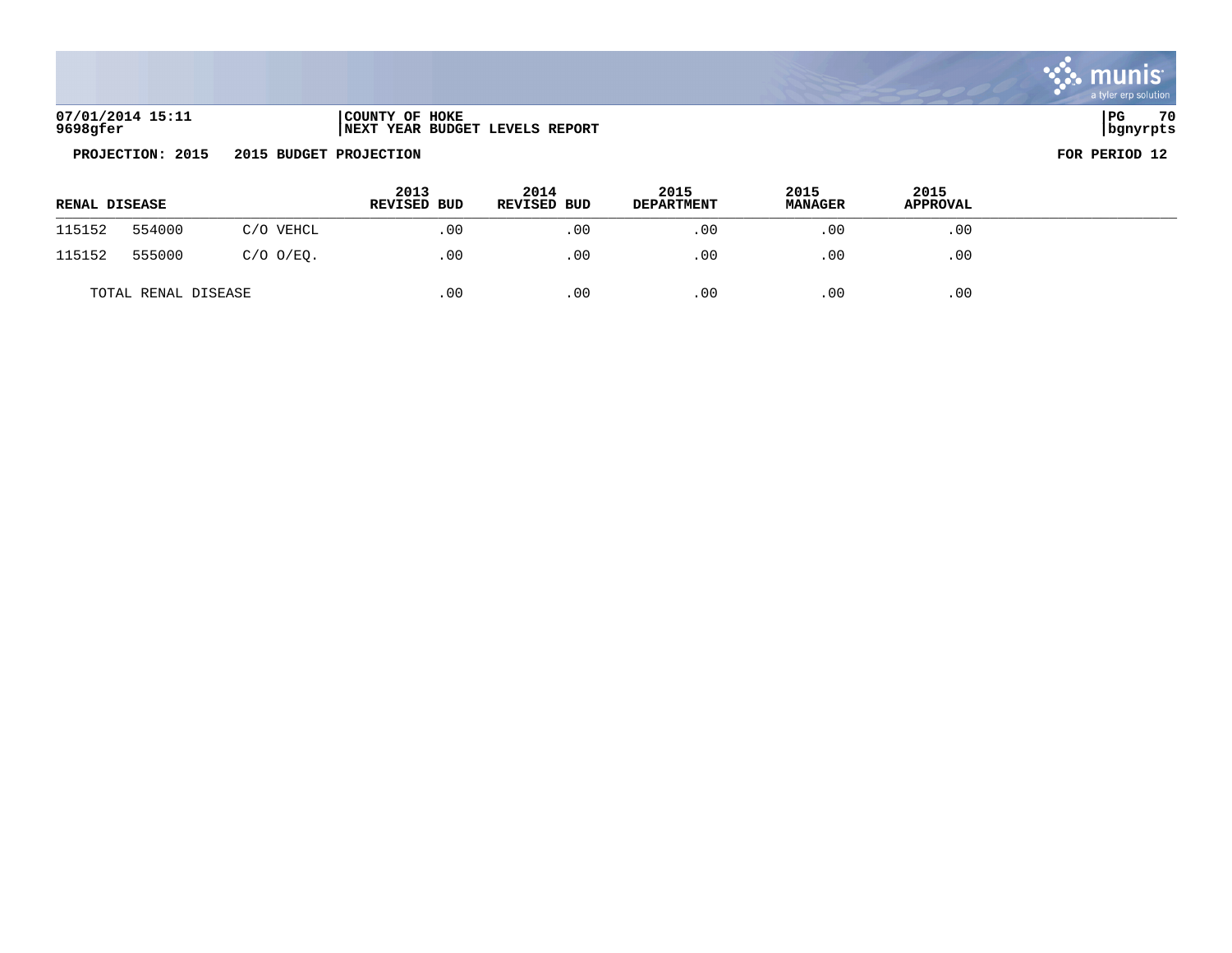

### **07/01/2014 15:11 |COUNTY OF HOKE |PG 71 9698gfer |NEXT YEAR BUDGET LEVELS REPORT |bgnyrpts**

|        |              | 2013<br>REVISED BUD       | 2014<br>REVISED BUD | 2015<br><b>DEPARTMENT</b> | 2015<br><b>MANAGER</b> | 2015<br><b>APPROVAL</b> |  |
|--------|--------------|---------------------------|---------------------|---------------------------|------------------------|-------------------------|--|
| 512100 | $S/W - REG$  | 140,000.00                | 140,000.00          | .00                       | .00                    | .00                     |  |
| 512200 | $S/W - OT$   | .00                       | .00                 | .00                       | .00                    | .00                     |  |
| 512600 | $S/W$ $T/PT$ | .00                       | .00                 | .00                       | .00                    | .00                     |  |
| 518100 | FICA         | 8,680.00                  | 6,820.00            | .00                       | .00                    | .00                     |  |
| 518102 | FICA MEDC.   | 2,030.00                  | 1,595.00            | .00                       | .00                    | .00                     |  |
| 518200 | RET. CONT.   | 9,800.00                  | 11,022.00           | .00                       | .00                    | .00                     |  |
| 518300 | HOSP. INS.   | 16,221.00                 | 37,483.00           | .00                       | .00                    | .00                     |  |
| 518900 | OTH FRINGE   | .00                       | .00                 | .00                       | .00                    | .00                     |  |
| 519000 | PROF. SERV   | 8,000.00                  | 8,000.00            | 8,000.00                  | 8,000.00               | 8,000.00                |  |
| 520000 | SUP/MAT.     | 22,000.00                 | 44,236.00           | 30,000.00                 | 30,000.00              | 30,000.00               |  |
| 523000 | E/M SUPPLY   | 12,000.00                 | 10,000.00           | 15,000.00                 | 15,000.00              | 15,000.00               |  |
| 523100 | S/P MATERL   | .00                       | .00                 | .00                       | .00                    | .00                     |  |
| 531100 | TRAVEL       | 800.00                    | 1,000.00            | 1,000.00                  | 1,000.00               | 1,000.00                |  |
| 532100 | TELEPHONE    | .00                       | .00                 | .00                       | .00                    | .00                     |  |
| 532500 | POSTAGE      | .00                       | .00                 | .00                       | .00                    | .00                     |  |
| 533000 | UTILITIES    | .00                       | .00                 | .00                       | .00                    | .00                     |  |
| 534100 | PRINTING     | .00                       | .00                 | .00                       | .00                    | .00                     |  |
| 535000 | REP/MAINT.   | .00                       | .00                 | .00                       | .00                    | .00                     |  |
| 539500 | TRAINING     | .00                       | .00                 | 1,000.00                  | 1,000.00               | 1,000.00                |  |
| 544000 | S/M CONTRT   | .00                       | .00                 | .00                       | .00                    | .00                     |  |
| 549100 | DUES/SUBS    | .00                       | .00                 | .00                       | .00                    | .00                     |  |
| 551000 | $C/O$ $O/F$  | .00                       | .00                 | .00                       | .00                    | .00                     |  |
|        |              | WOMEN'S PREVENTIVE HEALTH |                     |                           |                        |                         |  |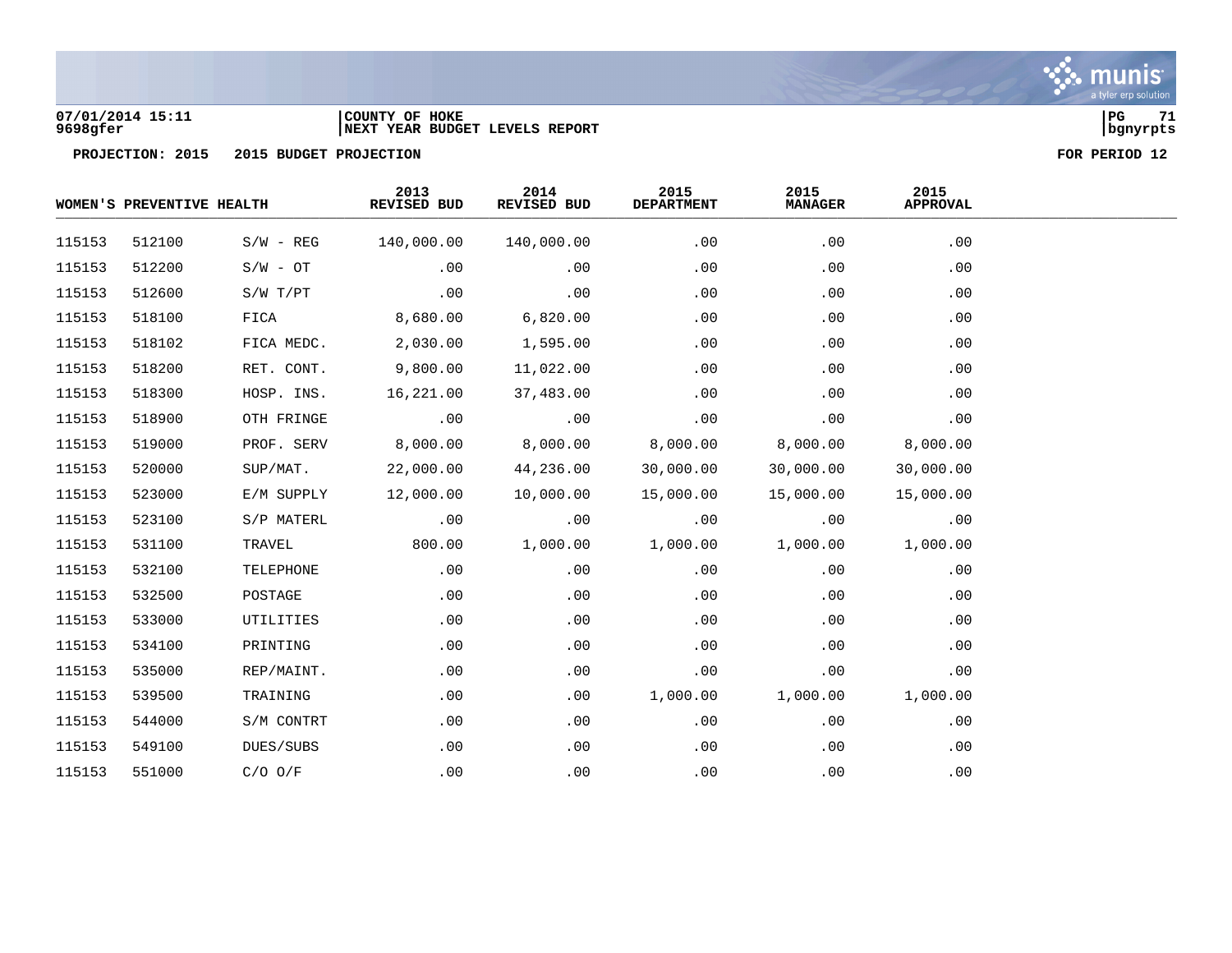

| 07/01/2014 15:11 | COUNTY OF HOKE                  | PG       | $\sim$ |
|------------------|---------------------------------|----------|--------|
| 9698gfer         | INEXT YEAR BUDGET LEVELS REPORT | bgnyrpts |        |

| WOMEN'S PREVENTIVE HEALTH |                       |                              | 2013<br><b>REVISED BUD</b> | 2014<br>REVISED BUD | 2015<br><b>DEPARTMENT</b> | 2015<br><b>MANAGER</b> | 2015<br><b>APPROVAL</b> |  |
|---------------------------|-----------------------|------------------------------|----------------------------|---------------------|---------------------------|------------------------|-------------------------|--|
| 115153                    | 552000<br>$C/O$ $D/P$ |                              | .00                        | .00                 | .00                       | .00                    | .00                     |  |
| 115153                    | 553000                | $C/O$ $E/M$                  | .00                        | .00                 | .00                       | .00                    | .00                     |  |
| 115153                    | 554000                | C/O VEHCL                    | .00                        | .00                 | .00                       | .00                    | .00                     |  |
| 115153                    | 555000                | $C/O$ $O/EO$ .               | .00                        | .00                 | .00                       | .00                    | .00                     |  |
|                           |                       | TOTAL WOMEN'S PREVENTIVE HEA | 219,531.00                 | 260,156.00          | 55,000.00                 | 55,000.00              | 55,000.00               |  |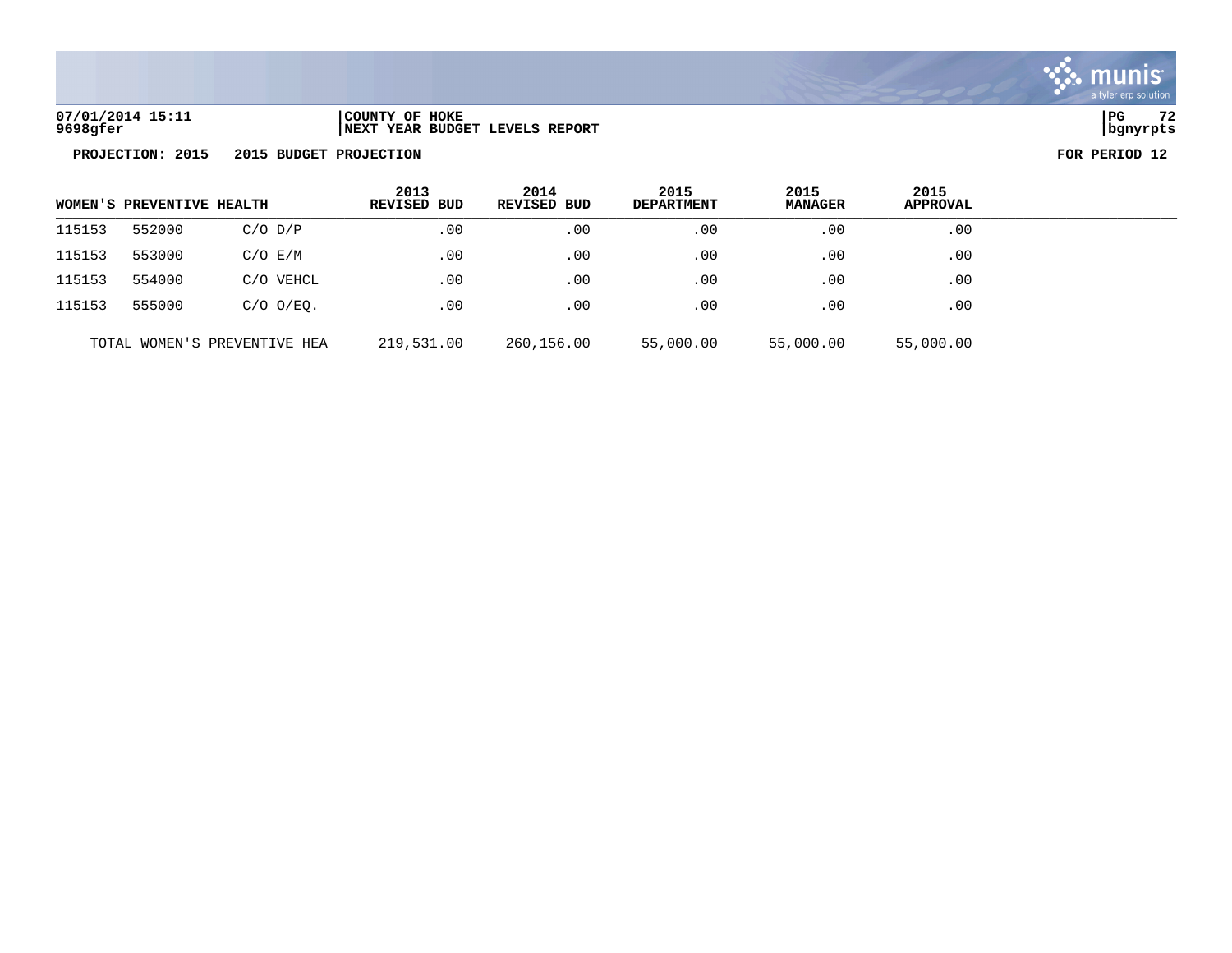

a tyler erp solution

### **07/01/2014 15:11 |COUNTY OF HOKE |PG 73 9698gfer |NEXT YEAR BUDGET LEVELS REPORT |bgnyrpts**

|        | CHILD HEALTH |             | 2013<br>REVISED BUD | 2014<br>REVISED BUD | 2015<br>DEPARTMENT | 2015<br><b>MANAGER</b> | 2015<br><b>APPROVAL</b> |  |
|--------|--------------|-------------|---------------------|---------------------|--------------------|------------------------|-------------------------|--|
| 115160 | 512100       | $S/W - REG$ | 204, 217.00         | 186,812.00          | .00                | .00                    | .00                     |  |
| 115160 | 512200       | $S/W - OT$  | .00                 | .00                 | .00                | .00                    | .00                     |  |
| 115160 | 512600       | S/W T/PT    | .00                 | .00                 | .00                | .00                    | .00                     |  |
| 115160 | 518100       | FICA        | 12,662.00           | 8,990.00            | .00                | .00                    | .00                     |  |
| 115160 | 518102       | FICA MEDC.  | 2,962.00            | 2,538.00            | .00                | .00                    | .00                     |  |
| 115160 | 518200       | RET. CONT.  | 14,296.00           | 15,131.00           | .00                | .00                    | .00                     |  |
| 115160 | 518300       | HOSP. INS.  | 46,548.00           | 15,000.00           | .00                | .00                    | .00                     |  |
| 115160 | 518900       | OTH FRINGE  | .00                 | 125.00              | .00                | .00                    | .00                     |  |
| 115160 | 519000       | PROF. SERV  | 8,000.00            | 52,000.00           | 50,000.00          | 50,000.00              | 50,000.00               |  |
| 115160 | 520000       | SUP/MAT.    | 20,000.00           | 22,000.00           | 22,000.00          | 22,000.00              | 22,000.00               |  |
| 115160 | 523000       | E/M SUPPLY  | .00                 | .00                 | .00                | .00                    | .00                     |  |
| 115160 | 523100       | S/P MATERL  | .00                 | .00                 | .00                | .00                    | .00                     |  |
| 115160 | 529903       | NC-COMPUTE  | .00                 | .00                 | .00                | .00                    | .00                     |  |
| 115160 | 531100       | TRAVEL      | 1,200.00            | 1,500.00            | 2,000.00           | 2,000.00               | 2,000.00                |  |
| 115160 | 534100       | PRINTING    | .00                 | .00                 | .00                | .00                    | .00                     |  |
| 115160 | 535000       | REP/MAINT.  | .00                 | .00                 | .00                | .00                    | .00                     |  |
| 115160 | 539500       | TRAINING    | .00                 | .00                 | 1,500.00           | 1,500.00               | 1,500.00                |  |
| 115160 | 544000       | S/M CONTRT  | .00                 | .00                 | .00                | .00                    | .00                     |  |
| 115160 | 549100       | DUES/SUBS   | .00                 | .00                 | .00                | .00                    | .00                     |  |
| 115160 | 549900       | IMM ACTION  | 14,410.00           | 14,410.00           | 14,410.00          | 14,410.00              | 14,410.00               |  |
| 115160 | 549901       | CHILD FAT.  | 614.00              | 639.00              | 611.00             | 611.00                 | 611.00                  |  |
| 115160 | 549902       | LEAD SCREE  | .00                 | .00                 | .00                | .00                    | .00                     |  |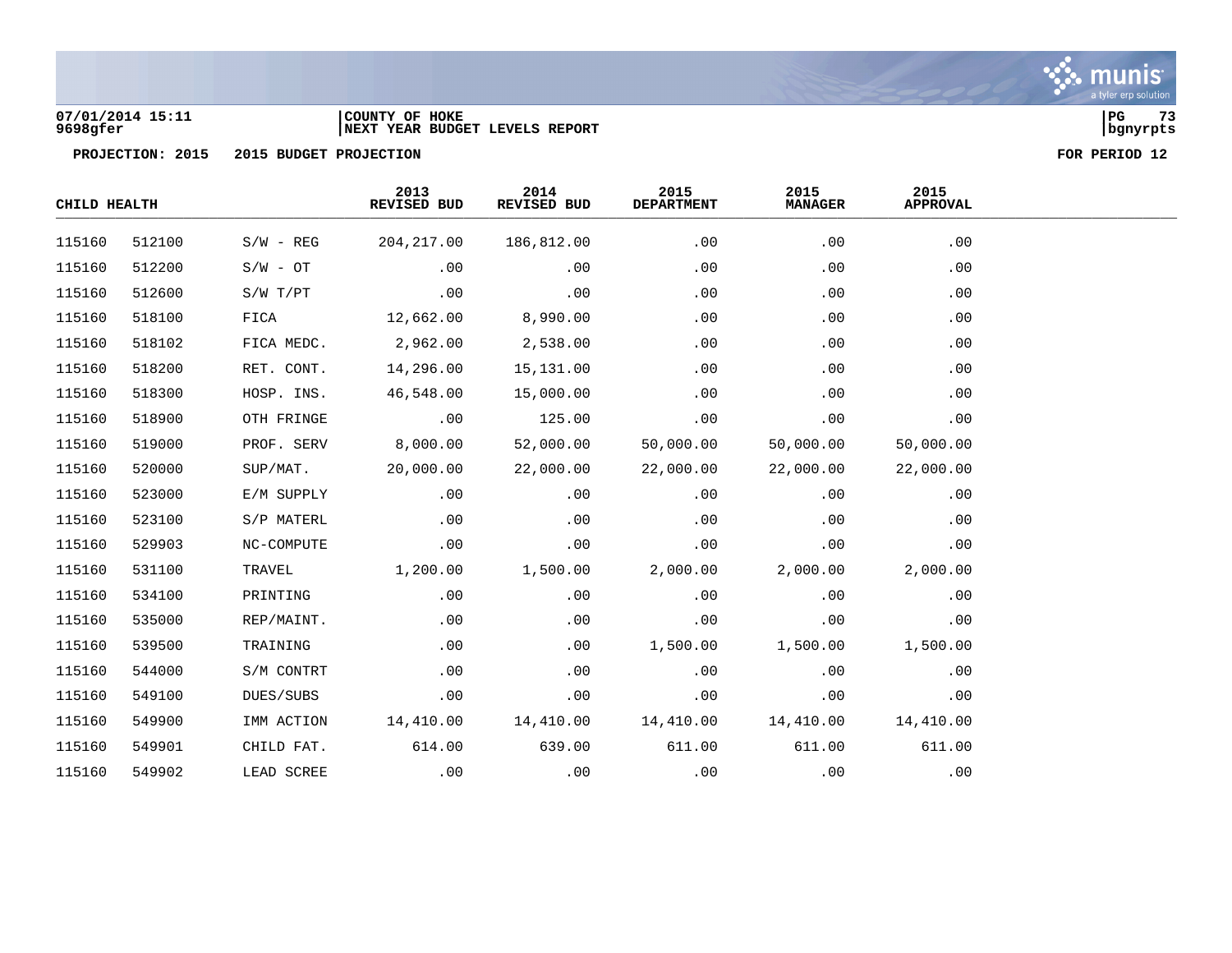

| 07/01/2014 15:11 | COUNTY OF HOKE                       | PG       | 74 |
|------------------|--------------------------------------|----------|----|
| 9698gfer         | 'YEAR BUDGET LEVELS REPORT<br>  NEXT | banvrpts |    |

| CHILD HEALTH       |        | 2013<br><b>REVISED BUD</b> | 2014<br>REVISED BUD | 2015<br><b>DEPARTMENT</b> | 2015<br><b>MANAGER</b> | 2015<br><b>APPROVAL</b> |     |
|--------------------|--------|----------------------------|---------------------|---------------------------|------------------------|-------------------------|-----|
| 115160             | 549903 | CHILD REST                 | .00                 | .00                       | .00                    | .00                     | .00 |
| 115160             | 551000 | $C/O$ $O/F$                | .00                 | .00                       | .00                    | .00                     | .00 |
| 115160             | 552000 | $C/O$ $D/P$                | .00                 | .00                       | .00                    | .00                     | .00 |
| 115160             | 553000 | $C/O$ $E/M$                | .00                 | .00                       | .00                    | .00                     | .00 |
| 115160             | 554000 | C/O VEHCL                  | .00                 | .00                       | .00                    | .00                     | .00 |
| 115160             | 555000 | $C/O$ $O/EO$ .             | .00                 | .00                       | .00                    | .00                     | .00 |
| TOTAL CHILD HEALTH |        | 324,909.00                 | 319,145.00          | 90,521.00                 | 90,521.00              | 90,521.00               |     |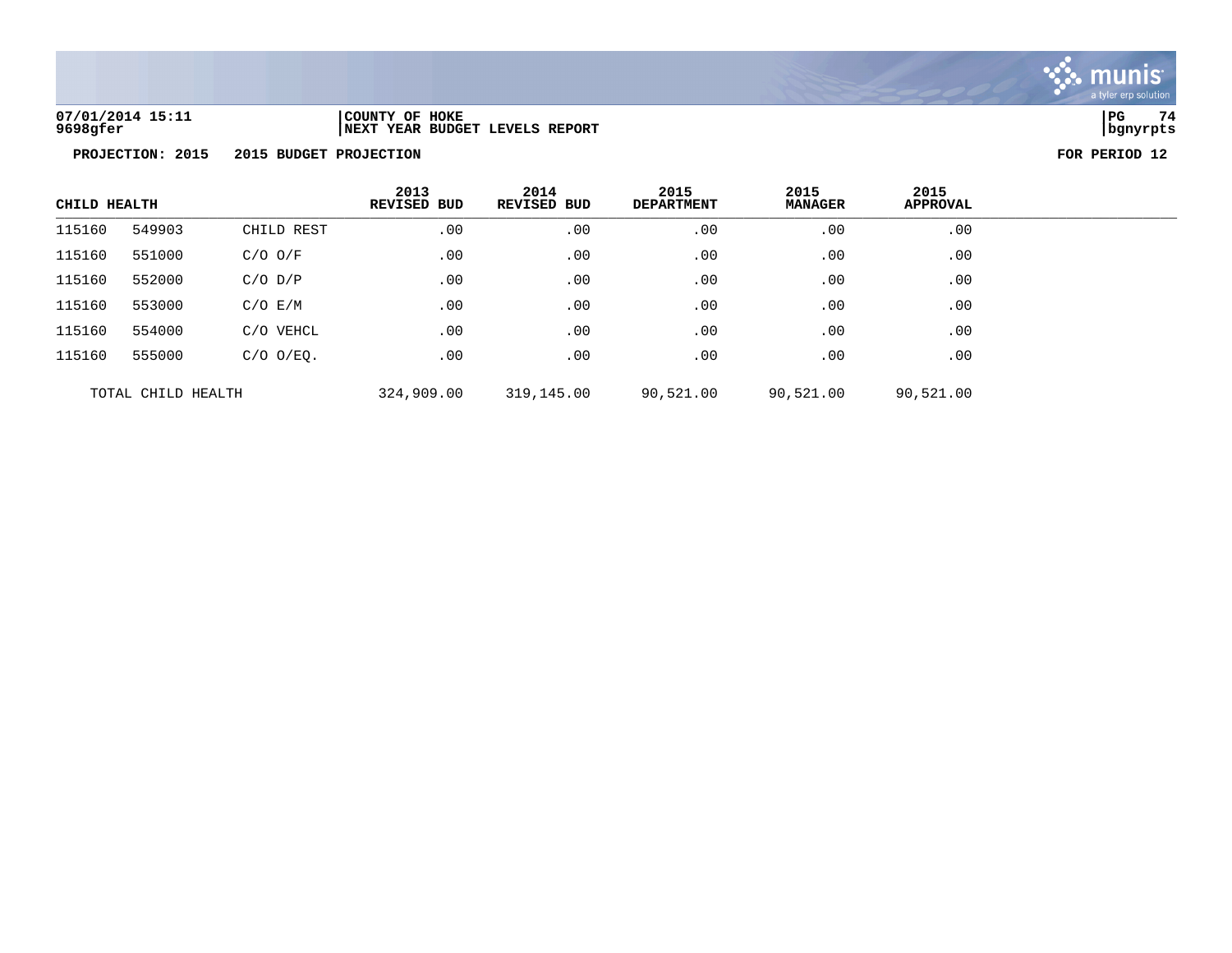

### **07/01/2014 15:11 |COUNTY OF HOKE |PG 75 9698gfer |NEXT YEAR BUDGET LEVELS REPORT |bgnyrpts**

|        | CHILD SERVICES COORDINATOR |             | 2013<br>REVISED BUD | 2014<br>REVISED BUD | 2015<br><b>DEPARTMENT</b> | 2015<br><b>MANAGER</b> | 2015<br><b>APPROVAL</b> |  |
|--------|----------------------------|-------------|---------------------|---------------------|---------------------------|------------------------|-------------------------|--|
| 115161 | 512100                     | $S/W - REG$ | 78,363.00           | 84,184.00           | .00                       | .00                    | .00                     |  |
| 115161 | 512200                     | $S/W - OT$  | .00                 | .00                 | .00                       | .00                    | .00                     |  |
| 115161 | 512600                     | S/W T/PT    | .00                 | .00                 | .00                       | .00                    | .00                     |  |
| 115161 | 518100                     | FICA        | 5,113.00            | 5,113.00            | .00                       | .00                    | .00                     |  |
| 115161 | 518102                     | FICA MEDC.  | 1,196.00            | 1,196.00            | .00                       | .00                    | .00                     |  |
| 115161 | 518200                     | RET. CONT.  | 5,772.00            | 5,500.00            | .00                       | .00                    | .00                     |  |
| 115161 | 518300                     | HOSP. INS.  | 13,357.00           | 25.00               | .00                       | .00                    | .00                     |  |
| 115161 | 518900                     | OTH FRINGE  | .00                 | 100.00              | .00                       | .00                    | .00                     |  |
| 115161 | 519000                     | PROF. SERV  | .00                 | 9,423.00            | 3,000.00                  | 3,000.00               | 3,000.00                |  |
| 115161 | 520000                     | SUP/MAT.    | 11,750.00           | .00                 | 5,012.00                  | 5,012.00               | 5,012.00                |  |
| 115161 | 523000                     | E/M SUPPLY  | .00                 | .00                 | .00                       | .00                    | .00                     |  |
| 115161 | 525100                     | MOTR FULS   | .00                 | .00                 | .00                       | .00                    | .00                     |  |
| 115161 | 531100                     | TRAVEL      | 4,000.00            | .00                 | 2,500.00                  | 2,500.00               | 2,500.00                |  |
| 115161 | 532100                     | TELEPHONE   | .00                 | .00                 | 2,000.00                  | 2,000.00               | 2,000.00                |  |
| 115161 | 534100                     | PRINTING    | .00                 | .00                 | .00                       | .00                    | .00                     |  |
| 115161 | 535000                     | REP/MAINT.  | .00                 | .00                 | .00                       | .00                    | .00                     |  |
| 115161 | 539500                     | TRAINING    | .00                 | .00                 | 2,500.00                  | 2,500.00               | 2,500.00                |  |
| 115161 | 544000                     | S/M CONTRT  | .00                 | .00                 | .00                       | .00                    | .00                     |  |
| 115161 | 549100                     | DUES/SUBS   | .00                 | .00                 | .00                       | .00                    | .00                     |  |
| 115161 | 551000                     | $C/O$ $O/F$ | .00                 | .00                 | .00                       | .00                    | .00                     |  |
| 115161 | 552000                     | $C/O$ $D/P$ | .00                 | .00                 | .00                       | .00                    | .00                     |  |
| 115161 | 553000                     | C/O E/M     | .00                 | .00                 | .00                       | .00                    | .00                     |  |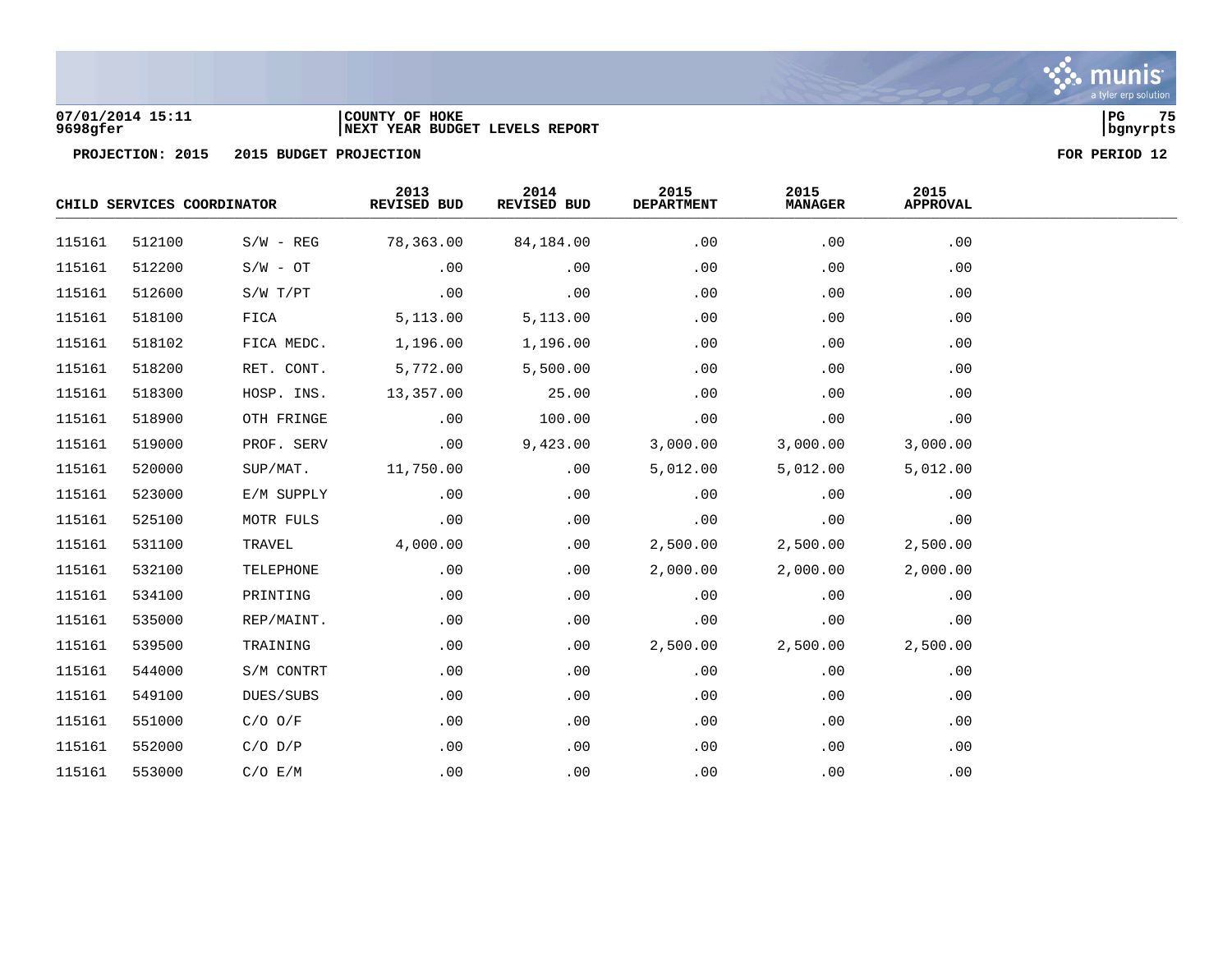| 07/01/2014 15:11 | COUNTY OF HOKE                               | PG       | 76 |
|------------------|----------------------------------------------|----------|----|
| 9698gfer         | <b>T YEAR BUDGET LEVELS REPORT</b><br>  NEXT | banvrpts |    |

| CHILD SERVICES COORDINATOR |        |                              | 2013<br>REVISED BUD | 2014<br>REVISED BUD | 2015<br><b>DEPARTMENT</b> | 2015<br><b>MANAGER</b> | 2015<br><b>APPROVAL</b> |  |
|----------------------------|--------|------------------------------|---------------------|---------------------|---------------------------|------------------------|-------------------------|--|
| 115161                     | 554000 | C/O VEHCL                    | .00                 | $.00 \,$            | $.00 \,$                  | .00                    | .00                     |  |
| 115161                     | 555000 | $C/O$ $O/EO$ .               | .00                 | .00                 | .00                       | .00                    | .00                     |  |
|                            |        | TOTAL CHILD SERVICES COORDIN | 119,551.00          | 105,541.00          | 15,012.00                 | 15,012.00              | 15,012.00               |  |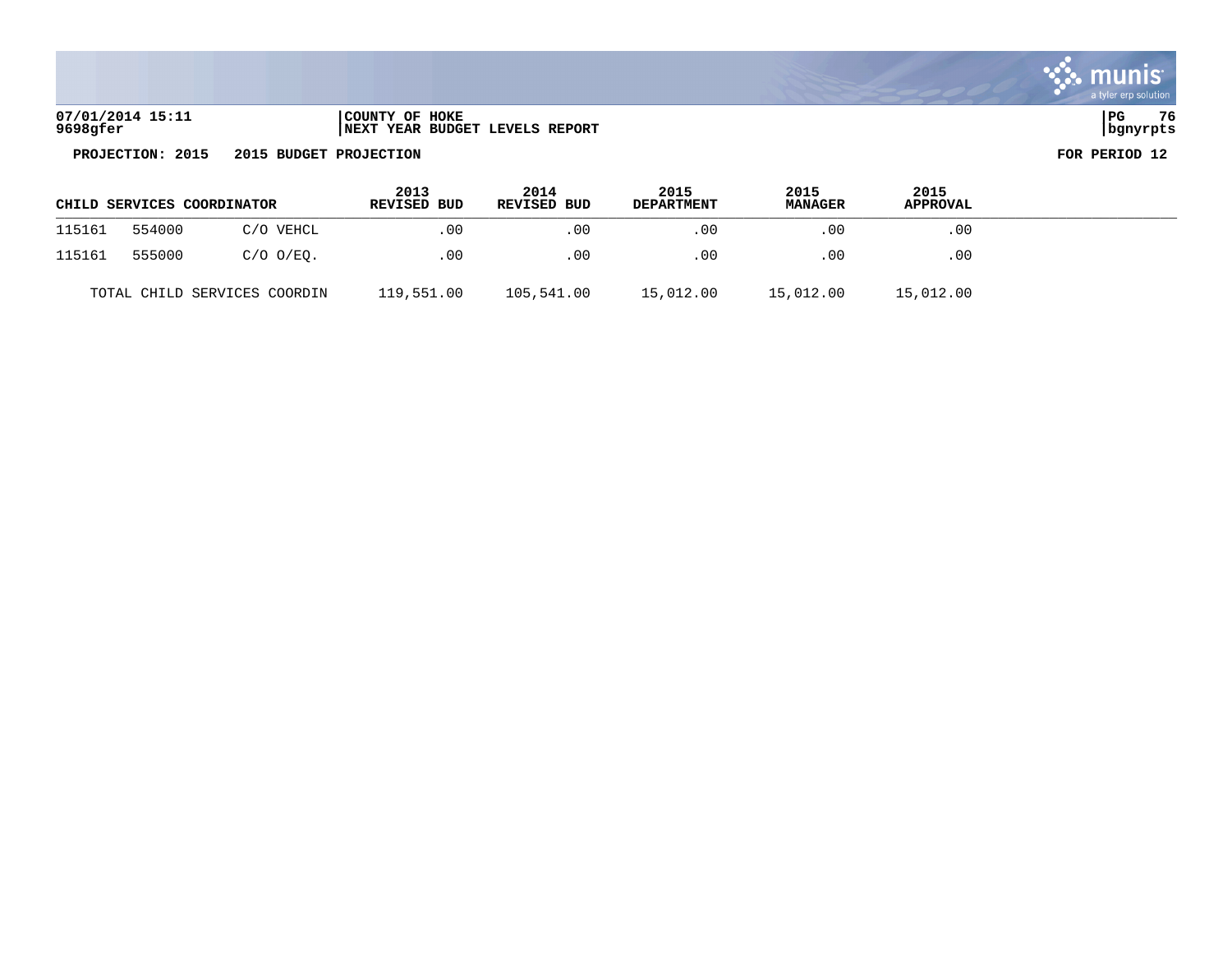

### **07/01/2014 15:11 |COUNTY OF HOKE |PG 77 9698gfer |NEXT YEAR BUDGET LEVELS REPORT |bgnyrpts**

|        |        | EPSDT OUTREACH - HEALTH CHECK | 2013<br>REVISED BUD | 2014<br>REVISED BUD | 2015<br><b>DEPARTMENT</b> | 2015<br><b>MANAGER</b> | 2015<br><b>APPROVAL</b> |  |
|--------|--------|-------------------------------|---------------------|---------------------|---------------------------|------------------------|-------------------------|--|
| 115162 | 512100 | $S/W - REG$                   | .00                 | .00                 | .00                       | .00                    | .00                     |  |
| 115162 | 512200 | $S/W - OT$                    | .00                 | .00                 | .00                       | .00                    | .00                     |  |
| 115162 | 512600 | S/W T/PT                      | .00                 | .00                 | .00                       | .00                    | .00                     |  |
| 115162 | 518100 | FICA                          | .00                 | .00                 | .00                       | .00                    | .00                     |  |
| 115162 | 518102 | FICA MEDC.                    | .00                 | .00                 | .00                       | .00                    | .00                     |  |
| 115162 | 518200 | RET. CONT.                    | .00                 | .00                 | .00                       | .00                    | .00                     |  |
| 115162 | 518300 | HOSP. INS.                    | .00                 | .00                 | .00                       | .00                    | .00                     |  |
| 115162 | 518900 | OTH FRINGE                    | .00                 | .00                 | .00                       | .00                    | .00                     |  |
| 115162 | 520000 | SUP/MAT.                      | .00                 | .00                 | .00                       | .00                    | .00                     |  |
| 115162 | 523000 | E/M SUPPLY                    | .00                 | .00                 | .00                       | .00                    | .00                     |  |
| 115162 | 526000 | OFF SUPPLY                    | .00                 | .00                 | .00                       | .00                    | .00                     |  |
| 115162 | 531100 | TRAVEL                        | .00                 | .00                 | .00                       | .00                    | .00                     |  |
| 115162 | 534100 | PRINTING                      | .00                 | .00                 | .00                       | .00                    | .00                     |  |
| 115162 | 535000 | REP/MAINT.                    | .00                 | .00                 | .00                       | .00                    | .00                     |  |
| 115162 | 544000 | S/M CONTRT                    | .00                 | .00                 | .00                       | .00                    | .00                     |  |
| 115162 | 549100 | DUES/SUBS                     | .00                 | .00                 | .00                       | .00                    | .00                     |  |
| 115162 | 550000 | CAP OUTLAY                    | .00                 | .00                 | .00                       | .00                    | .00                     |  |
| 115162 | 551000 | $C/O$ $O/F$                   | .00                 | .00                 | .00                       | .00                    | .00                     |  |
| 115162 | 552000 | $C/O$ $D/P$                   | .00                 | .00                 | .00                       | .00                    | .00                     |  |
| 115162 | 553000 | C/O E/M                       | .00                 | .00                 | .00                       | .00                    | .00                     |  |
| 115162 | 554000 | C/O VEHCL                     | .00                 | .00                 | .00                       | .00                    | .00                     |  |
| 115162 | 555000 | $C/O$ $O/EQ$ .                | .00                 | .00                 | .00                       | .00                    | .00                     |  |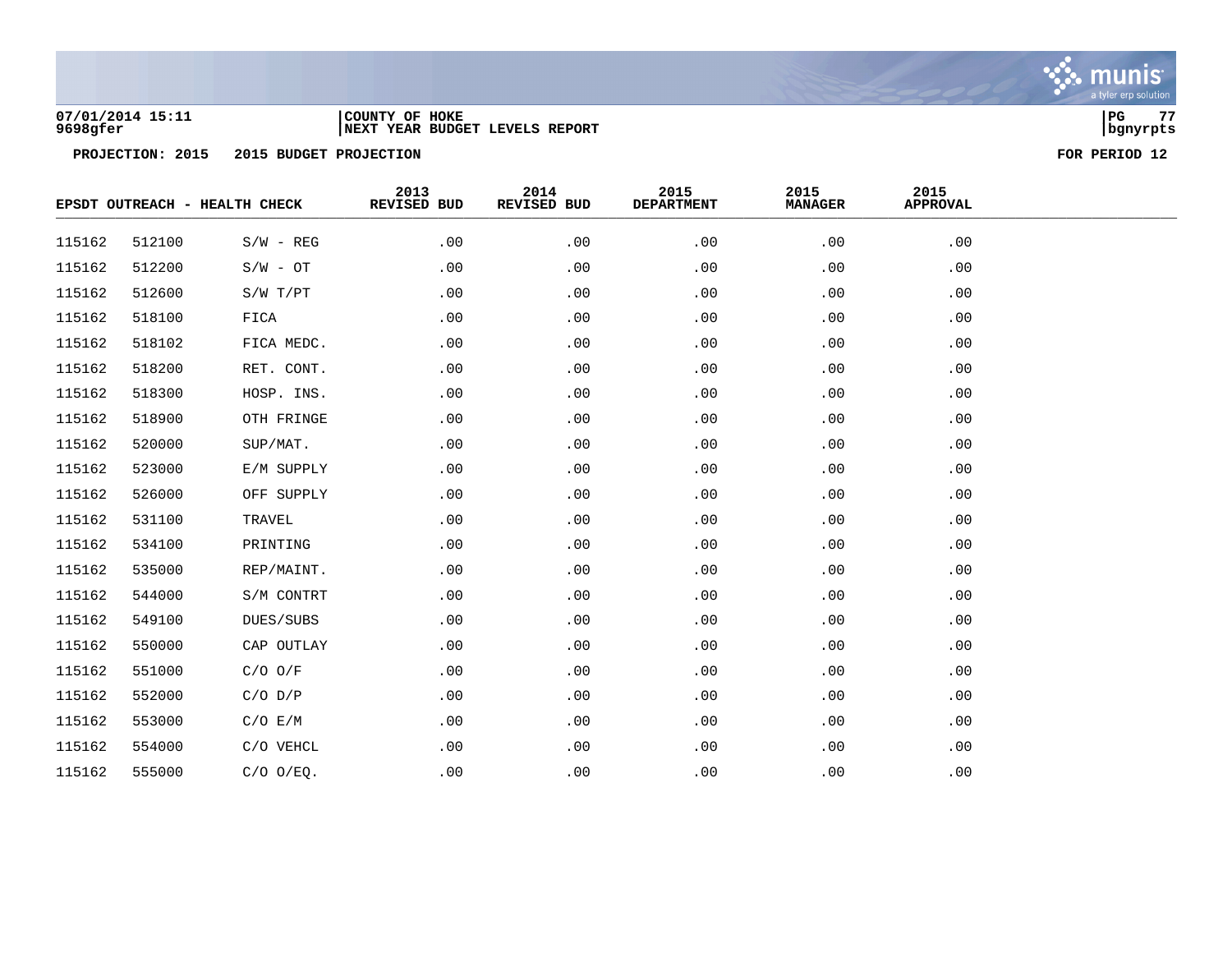|                                            |                                                          |                     |                           |                        |                  | $\mathbb{C}$ munis<br>a tyler erp solution |
|--------------------------------------------|----------------------------------------------------------|---------------------|---------------------------|------------------------|------------------|--------------------------------------------|
| 07/01/2014 15:11<br>9698gfer               | COUNTY OF HOKE<br><b>INEXT YEAR BUDGET LEVELS REPORT</b> |                     |                           |                        |                  | 78<br>  PG<br>bgnyrpts                     |
| PROJECTION: 2015<br>2015 BUDGET PROJECTION |                                                          |                     |                           |                        |                  | FOR PERIOD 12                              |
| EPSDT OUTREACH - HEALTH CHECK              | 2013<br>REVISED BUD                                      | 2014<br>REVISED BUD | 2015<br><b>DEPARTMENT</b> | 2015<br><b>MANAGER</b> | 2015<br>APPROVAL |                                            |
| TOTAL EPSDT OUTREACH - HEALT               | .00                                                      | .00                 | .00                       | .00                    | .00              |                                            |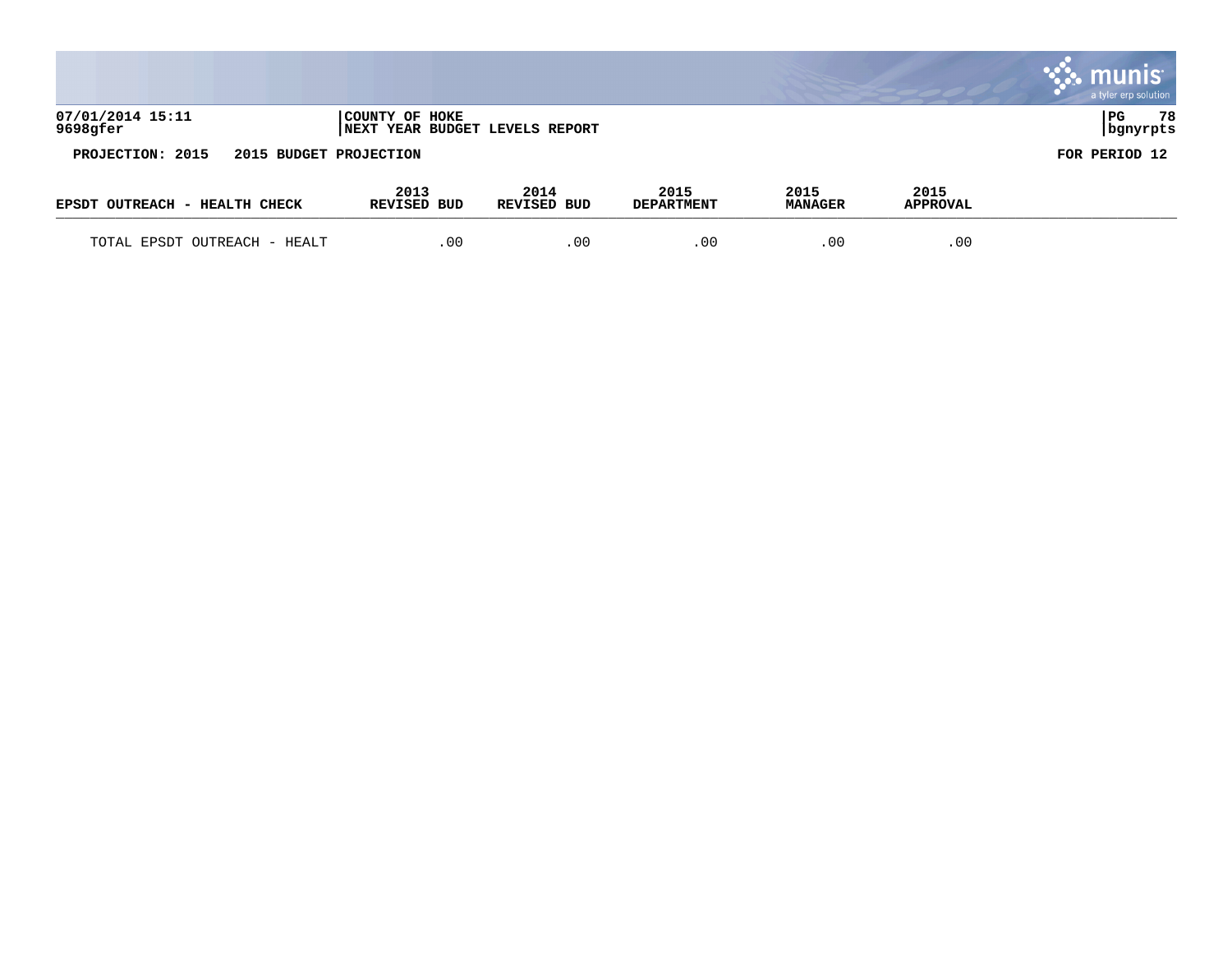

### **07/01/2014 15:11 |COUNTY OF HOKE |PG 79 9698gfer |NEXT YEAR BUDGET LEVELS REPORT |bgnyrpts**

|        | NC PARTNERSHIP FOR CHILDREN |                | 2013<br>REVISED BUD | 2014<br>REVISED BUD | 2015<br><b>DEPARTMENT</b> | 2015<br><b>MANAGER</b> | 2015<br><b>APPROVAL</b> |  |  |
|--------|-----------------------------|----------------|---------------------|---------------------|---------------------------|------------------------|-------------------------|--|--|
| 115163 | 512100                      | $S/W - REG$    | .00                 | .00                 | .00                       | .00                    | .00                     |  |  |
| 115163 | 512200                      | $S/W - OT$     | .00                 | .00                 | .00                       | .00                    | .00                     |  |  |
| 115163 | 512600                      | S/W T/PT       | .00                 | .00                 | .00                       | .00                    | .00                     |  |  |
| 115163 | 518100                      | FICA           | .00                 | .00                 | .00                       | .00                    | .00                     |  |  |
| 115163 | 518102                      | FICA MEDC.     | .00                 | .00                 | .00                       | .00                    | .00                     |  |  |
| 115163 | 518200                      | RET. CONT.     | .00                 | .00                 | .00                       | .00                    | .00                     |  |  |
| 115163 | 518300                      | HOSP. INS.     | .00                 | .00                 | .00                       | .00                    | .00                     |  |  |
| 115163 | 518900                      | OTH FRINGE     | .00                 | .00                 | .00                       | .00                    | .00                     |  |  |
| 115163 | 519000                      | PROF. SERV     | .00                 | .00                 | .00                       | .00                    | .00                     |  |  |
| 115163 | 520000                      | SUP/MAT.       | 2,270.00            | 2,000.00            | 2,000.00                  | 2,000.00               | 2,000.00                |  |  |
| 115163 | 523000                      | E/M SUPPLY     | .00                 | .00                 | .00                       | .00                    | .00                     |  |  |
| 115163 | 531100                      | TRAVEL         | .00                 | .00                 | .00                       | .00                    | .00                     |  |  |
| 115163 | 534100                      | PRINTING       | .00                 | .00                 | .00                       | .00                    | .00                     |  |  |
| 115163 | 535000                      | REP/MAINT.     | .00                 | .00                 | .00                       | .00                    | .00                     |  |  |
| 115163 | 544000                      | S/M CONTRT     | .00                 | .00                 | .00                       | .00                    | .00                     |  |  |
| 115163 | 549100                      | DUES/SUBS      | .00                 | .00                 | .00                       | .00                    | .00                     |  |  |
| 115163 | 551000                      | $C/O$ $O/F$    | .00                 | .00                 | .00                       | .00                    | .00                     |  |  |
| 115163 | 552000                      | $C/O$ $D/P$    | .00                 | .00                 | .00                       | .00                    | .00                     |  |  |
| 115163 | 553000                      | C/O E/M        | .00                 | .00                 | .00                       | .00                    | .00                     |  |  |
| 115163 | 554000                      | C/O VEHCL      | .00                 | .00                 | .00                       | .00                    | .00                     |  |  |
| 115163 | 555000                      | $C/O$ $O/EQ$ . | .00                 | .00                 | .00                       | .00                    | .00                     |  |  |
| 115163 | 559000                      | $C/O$ $O/STRC$ | .00                 | .00                 | .00                       | .00                    | .00                     |  |  |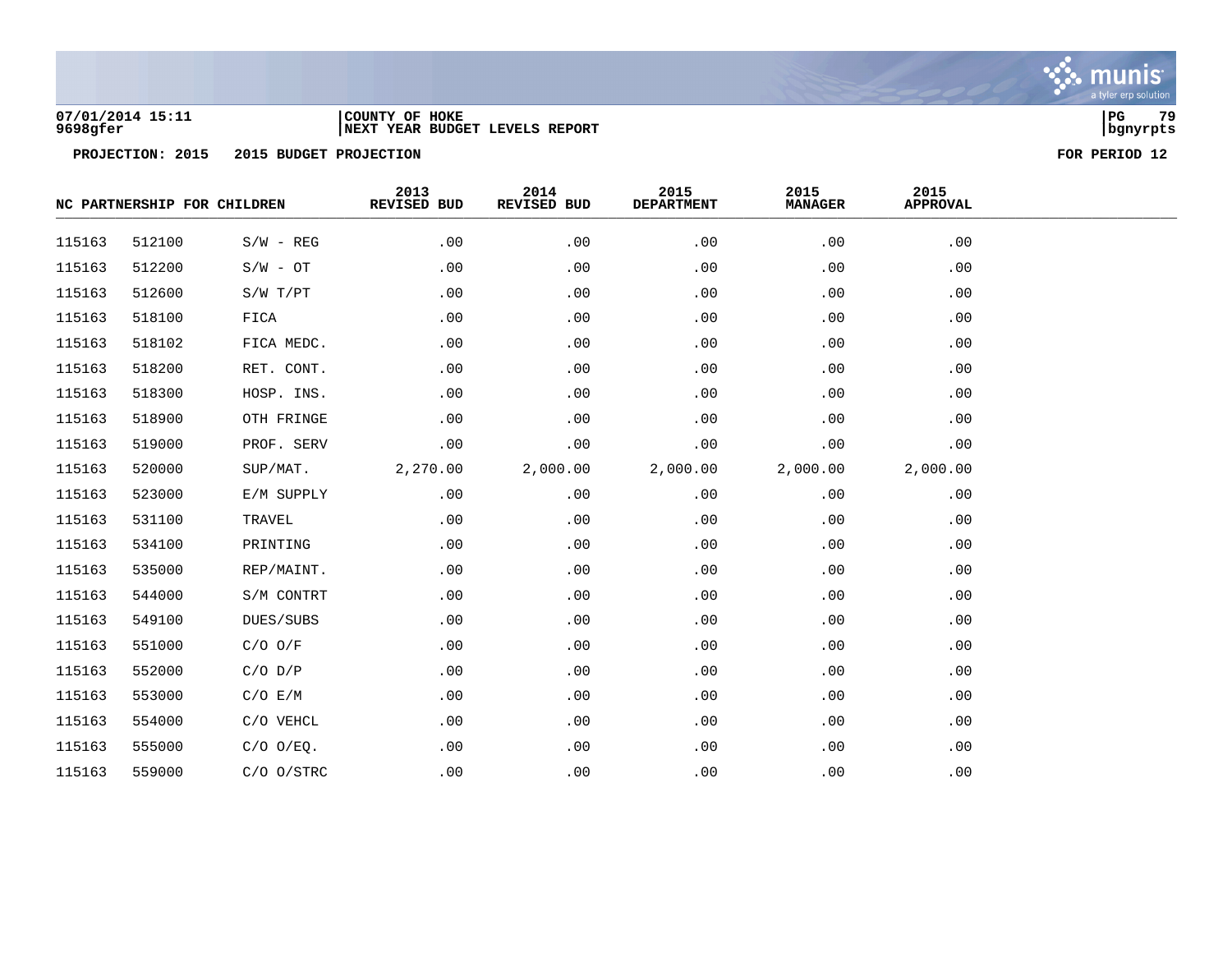|                                            |                                                  |                     |                           |                        |                         | . munis<br>a tyler erp solution |
|--------------------------------------------|--------------------------------------------------|---------------------|---------------------------|------------------------|-------------------------|---------------------------------|
| 07/01/2014 15:11<br>9698gfer               | COUNTY OF HOKE<br>NEXT YEAR BUDGET LEVELS REPORT |                     |                           |                        |                         | PG<br>80<br>  bgnyrpts          |
| PROJECTION: 2015<br>2015 BUDGET PROJECTION |                                                  |                     |                           |                        |                         | FOR PERIOD 12                   |
| NC PARTNERSHIP FOR CHILDREN                | 2013<br>REVISED BUD                              | 2014<br>REVISED BUD | 2015<br><b>DEPARTMENT</b> | 2015<br><b>MANAGER</b> | 2015<br><b>APPROVAL</b> |                                 |
| TOTAL NC PARTNERSHIP FOR CHI               | 2,270.00                                         | 2,000.00            | 2,000.00                  | 2,000.00               | 2,000.00                |                                 |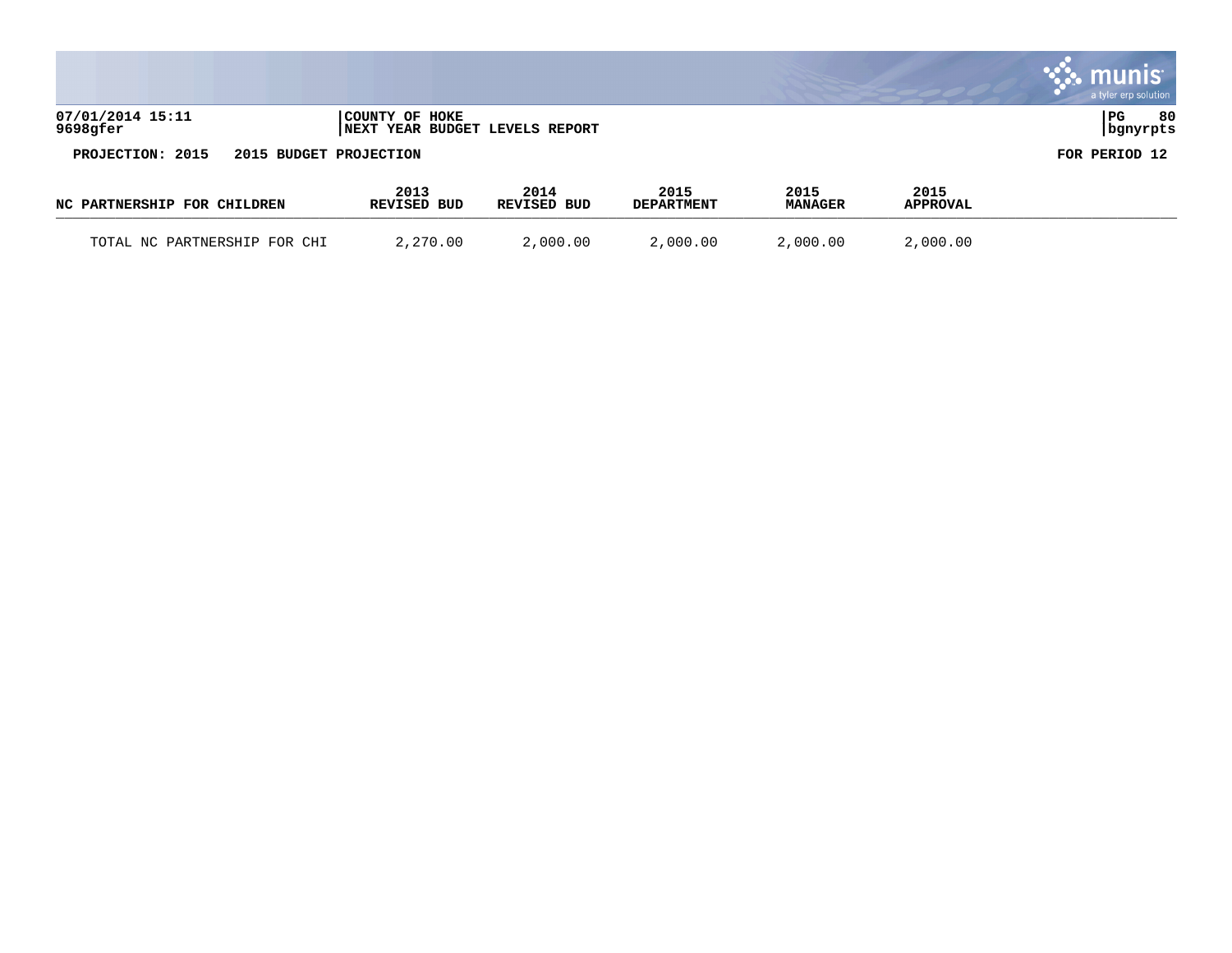

### **07/01/2014 15:11 |COUNTY OF HOKE |PG 81 9698gfer |NEXT YEAR BUDGET LEVELS REPORT |bgnyrpts**



| <b>MATERNAL CARE</b> |        |             | 2013<br>REVISED BUD | 2014<br>REVISED BUD | 2015<br><b>DEPARTMENT</b> | 2015<br><b>MANAGER</b> | 2015<br><b>APPROVAL</b> |  |
|----------------------|--------|-------------|---------------------|---------------------|---------------------------|------------------------|-------------------------|--|
| 115164               | 512100 | $S/W - REG$ | 168,416.00          | 128,907.00          | .00                       | .00                    | .00                     |  |
| 115164               | 512200 | $S/W - OT$  | .00                 | .00                 | .00                       | .00                    | .00                     |  |
| 115164               | 512600 | S/W T/PT    | .00                 | .00                 | .00                       | .00                    | .00                     |  |
| 115164               | 518100 | FICA        | 10,950.00           | 7,993.00            | .00                       | .00                    | .00                     |  |
| 115164               | 518102 | FICA MEDC.  | 2,561.00            | 1,870.00            | .00                       | .00                    | .00                     |  |
| 115164               | 518200 | RET. CONT.  | 12,363.00           | 10,372.00           | .00                       | .00                    | .00                     |  |
| 115164               | 518300 | HOSP. INS.  | 22,463.00           | 9,114.00            | .00                       | .00                    | .00                     |  |
| 115164               | 518900 | OTH FRINGE  | .00                 | 80.00               | .00                       | .00                    | .00                     |  |
| 115164               | 519000 | PROF. SERV  | 8,000.00            | 8,000.00            | 8,000.00                  | 8,000.00               | 8,000.00                |  |
| 115164               | 520000 | SUP/MAT.    | 17,000.00           | .00                 | 18,000.00                 | 18,000.00              | 18,000.00               |  |
| 115164               | 523000 | E/M SUPPLY  | 10,000.00           | 25,000.00           | 5,000.00                  | 5,000.00               | 5,000.00                |  |
| 115164               | 523100 | S/P MATERL  | .00                 | .00                 | .00                       | .00                    | .00                     |  |
| 115164               | 531100 | TRAVEL      | 800.00              | 1,000.00            | 2,000.00                  | 2,000.00               | 2,000.00                |  |
| 115164               | 532100 | TELEPHONE   | .00                 | .00                 | .00                       | .00                    | .00                     |  |
| 115164               | 532500 | POSTAGE     | .00                 | .00                 | .00                       | .00                    | .00                     |  |
| 115164               | 533000 | UTILITIES   | .00                 | .00                 | .00                       | .00                    | .00                     |  |
| 115164               | 534100 | PRINTING    | .00                 | .00                 | .00                       | .00                    | .00                     |  |
| 115164               | 535000 | REP/MAINT.  | .00                 | .00                 | .00                       | .00                    | .00                     |  |
| 115164               | 539500 | TRAINING    | .00                 | .00                 | 1,000.00                  | 1,000.00               | 1,000.00                |  |
| 115164               | 544000 | S/M CONTRT  | .00                 | .00                 | .00                       | .00                    | .00                     |  |
| 115164               | 549100 | DUES/SUBS   | .00                 | .00                 | .00                       | .00                    | .00                     |  |
| 115164               | 551000 | $C/O$ $O/F$ | .00                 | .00                 | .00                       | .00                    | .00                     |  |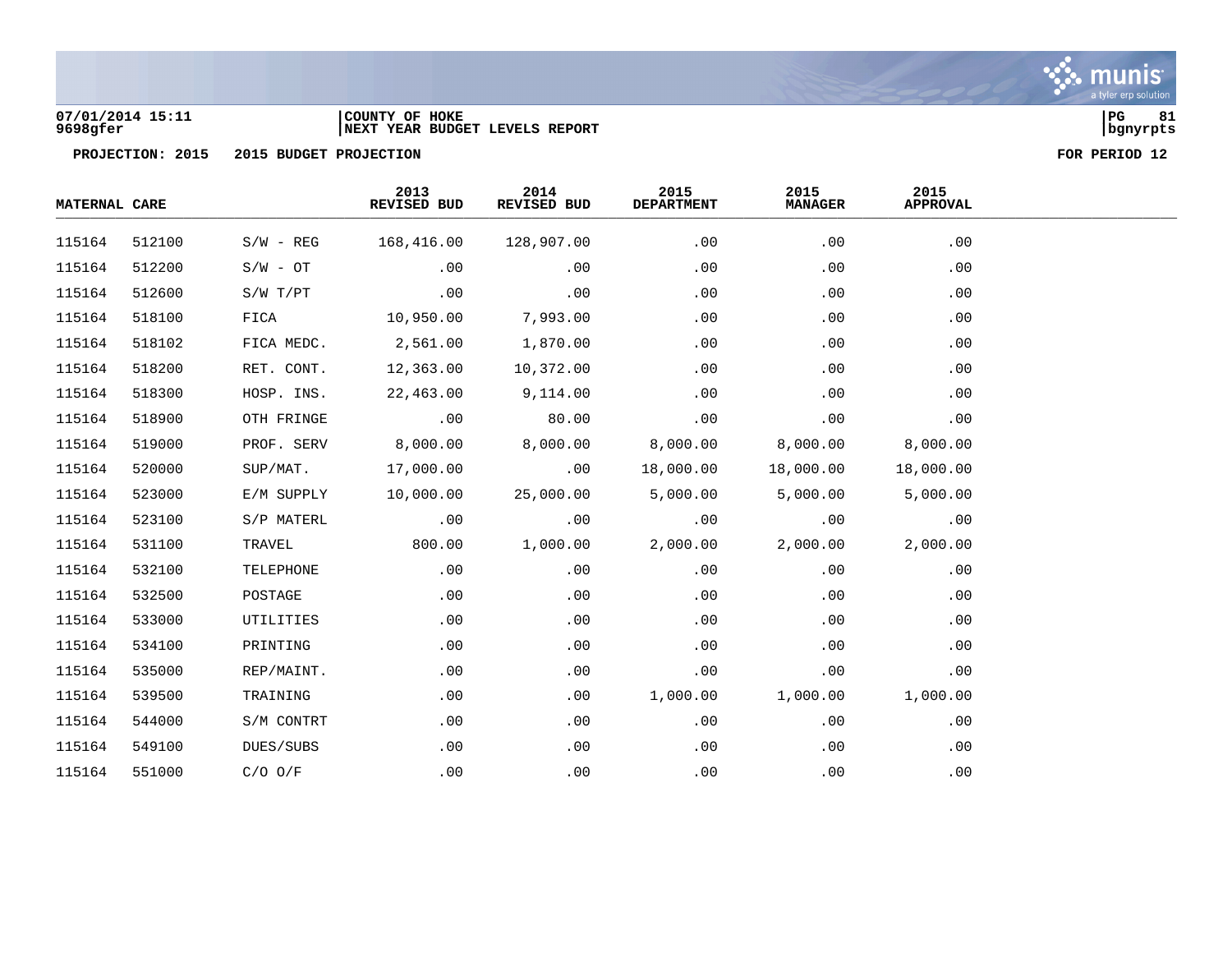

| 07/01/2014 15:11 | COUNTY OF HOKE                  | PG       | $\sim$ |
|------------------|---------------------------------|----------|--------|
| 9698gfer         | INEXT YEAR BUDGET LEVELS REPORT | bqnyrpts |        |

| <b>MATERNAL CARE</b> |                     |                | 2013<br>REVISED BUD | 2014<br>REVISED BUD | 2015<br><b>DEPARTMENT</b> | 2015<br><b>MANAGER</b> | 2015<br><b>APPROVAL</b> |  |
|----------------------|---------------------|----------------|---------------------|---------------------|---------------------------|------------------------|-------------------------|--|
| 115164               | 552000              | $C/O$ $D/P$    | $.00 \,$            | .00                 | .00                       | .00                    | .00                     |  |
| 115164               | 553000              | $C/O$ $E/M$    | .00                 | .00                 | .00                       | .00                    | .00                     |  |
| 115164               | 554000              | C/O VEHCL      | .00                 | .00                 | $.00 \,$                  | .00                    | $.00 \,$                |  |
| 115164               | 555000              | $C/O$ $O/EO$ . | .00                 | .00                 | .00                       | .00                    | .00                     |  |
|                      | TOTAL MATERNAL CARE |                | 252,553.00          | 192,336.00          | 34,000.00                 | 34,000.00              | 34,000.00               |  |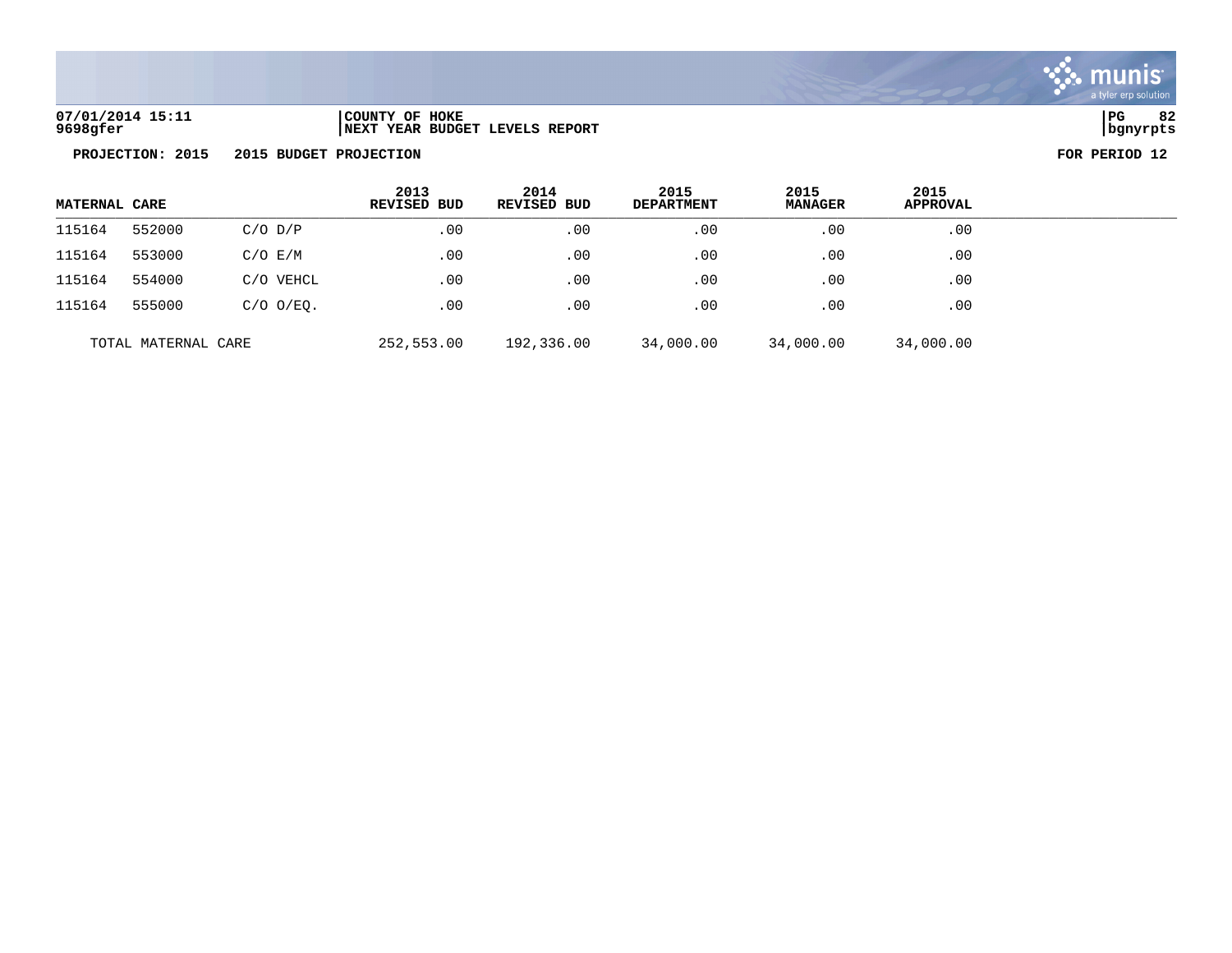

### **07/01/2014 15:11 |COUNTY OF HOKE |PG 83 9698gfer |NEXT YEAR BUDGET LEVELS REPORT |bgnyrpts**

|        | ACTIVE ROUTES TO SCHOOL PROJ |                              | 2013<br><b>REVISED BUD</b> | 2014<br>REVISED BUD | 2015<br><b>DEPARTMENT</b> | 2015<br><b>MANAGER</b> | 2015<br><b>APPROVAL</b> |  |
|--------|------------------------------|------------------------------|----------------------------|---------------------|---------------------------|------------------------|-------------------------|--|
| 115165 | 512100                       | $S/W - REG$                  | .00                        | 35,000.00           | .00                       | .00                    | .00                     |  |
| 115165 | 518100                       | FICA                         | .00                        | 2,170.00            | .00                       | .00                    | .00                     |  |
| 115165 | 518102                       | FICA MEDC.                   | .00                        | 508.00              | .00                       | .00                    | .00                     |  |
| 115165 | 518200                       | RET. CONT.                   | .00                        | 2,450.00            | .00                       | .00                    | .00                     |  |
| 115165 | 518300                       | HOSP. INS.                   | .00                        | 4,800.00            | .00                       | .00                    | .00                     |  |
| 115165 | 518900                       | OTH FRINGE                   | .00                        | 40.00               | .00                       | .00                    | .00                     |  |
| 115165 | 520000                       | SUP/MAT.                     | .00                        | 20,000.00           | 41,474.00                 | 41,474.00              | 41,474.00               |  |
| 115165 | 531100                       | TRAVEL                       | .00                        | 10,000.00           | 20,000.00                 | 20,000.00              | 20,000.00               |  |
| 115165 | 539500                       | TRAINING                     | .00                        | 4,046.00            | 10,000.00                 | 10,000.00              | 10,000.00               |  |
|        |                              | TOTAL ACTIVE ROUTES TO SCHOO | .00                        | 79,014.00           | 71,474.00                 | 71,474.00              | 71,474.00               |  |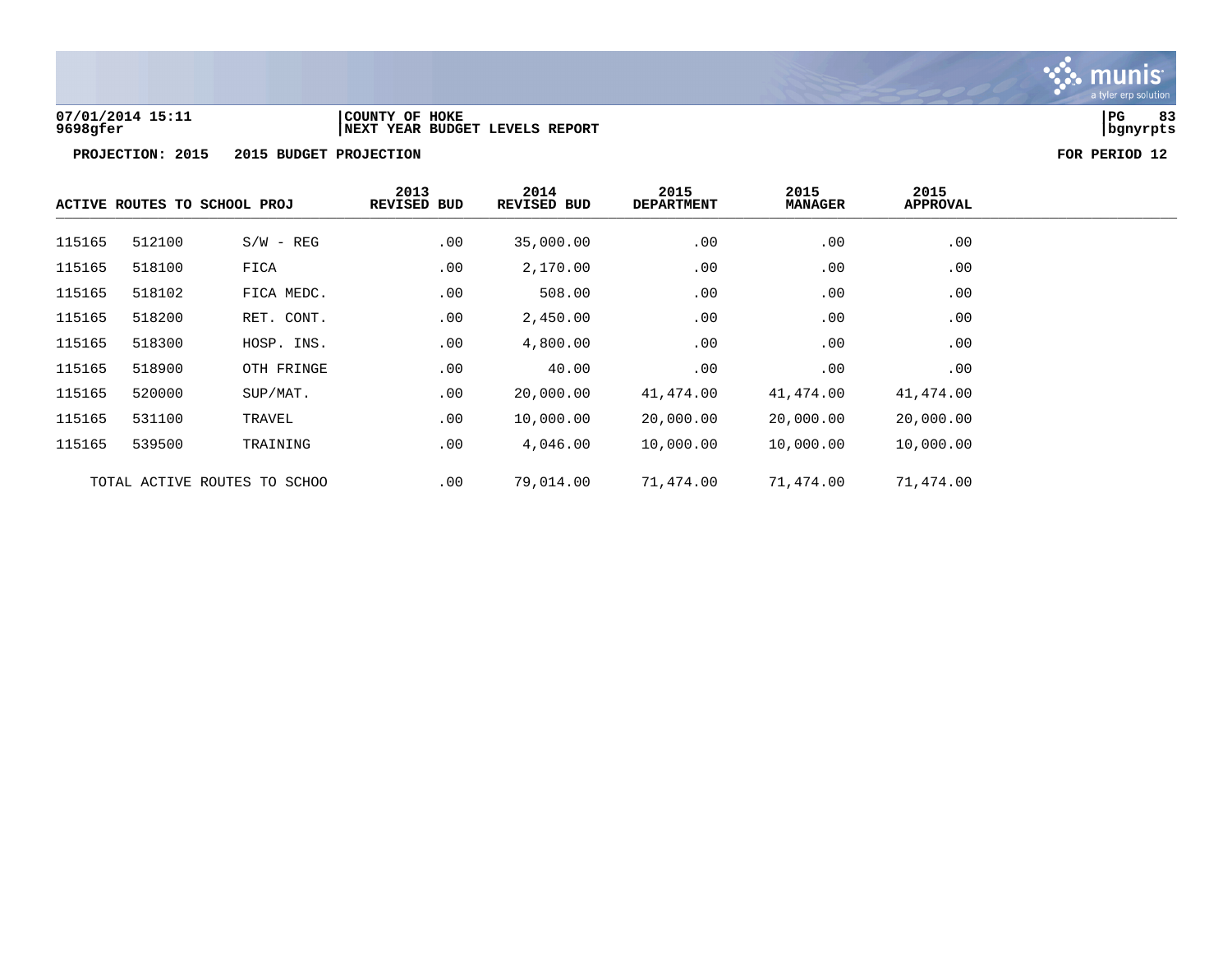

### **07/01/2014 15:11 |COUNTY OF HOKE |PG 84 9698gfer |NEXT YEAR BUDGET LEVELS REPORT |bgnyrpts**

|        | PREGNANCY CARE MGMT       |             | 2013<br>REVISED BUD | 2014<br>REVISED BUD | 2015<br><b>DEPARTMENT</b> | 2015<br><b>MANAGER</b> | 2015<br><b>APPROVAL</b> |  |
|--------|---------------------------|-------------|---------------------|---------------------|---------------------------|------------------------|-------------------------|--|
| 115170 | 512100                    | $S/W - REG$ | 70,390.00           | 102,697.00          | .00                       | .00                    | .00                     |  |
| 115170 | 518100                    | FICA        | 3,603.00            | 4,879.00            | .00                       | .00                    | .00                     |  |
| 115170 | 518102                    | FICA MEDC.  | 843.00              | 1,142.00            | .00                       | .00                    | .00                     |  |
| 115170 | 518200                    | RET. CONT.  | 4,068.00            | 5,564.00            | .00                       | .00                    | .00                     |  |
| 115170 | 518300                    | HOSP. INS.  | 8,500.00            | 2,291.00            | .00                       | .00                    | .00                     |  |
| 115170 | 518900                    | OTH FRINGE  | .00                 | .00                 | .00                       | .00                    | .00                     |  |
| 115170 | 519000                    | PROF. SERV  | .00                 | 2,892.00            | 800.00                    | 800.00                 | 800.00                  |  |
| 115170 | 520000                    | SUP/MAT.    | 10,625.00           | .00                 | 1,500.00                  | 1,500.00               | 1,500.00                |  |
| 115170 | 523000                    | E/M SUPPLY  | .00                 | .00                 | .00                       | .00                    | .00                     |  |
| 115170 | 531100                    | TRAVEL      | 4,000.00            | 1,200.00            | 500.00                    | 500.00                 | 500.00                  |  |
| 115170 | 532100                    | TELEPHONE   | .00                 | .00                 | 1,500.00                  | 1,500.00               | 1,500.00                |  |
| 115170 | 532500                    | POSTAGE     | .00                 | .00                 | .00                       | .00                    | .00                     |  |
| 115170 | 539500                    | TRAINING    | .00                 | .00                 | 700.00                    | 700.00                 | 700.00                  |  |
|        | TOTAL PREGNANCY CARE MGMT |             | 102,029.00          | 120,665.00          | 5,000.00                  | 5,000.00               | 5,000.00                |  |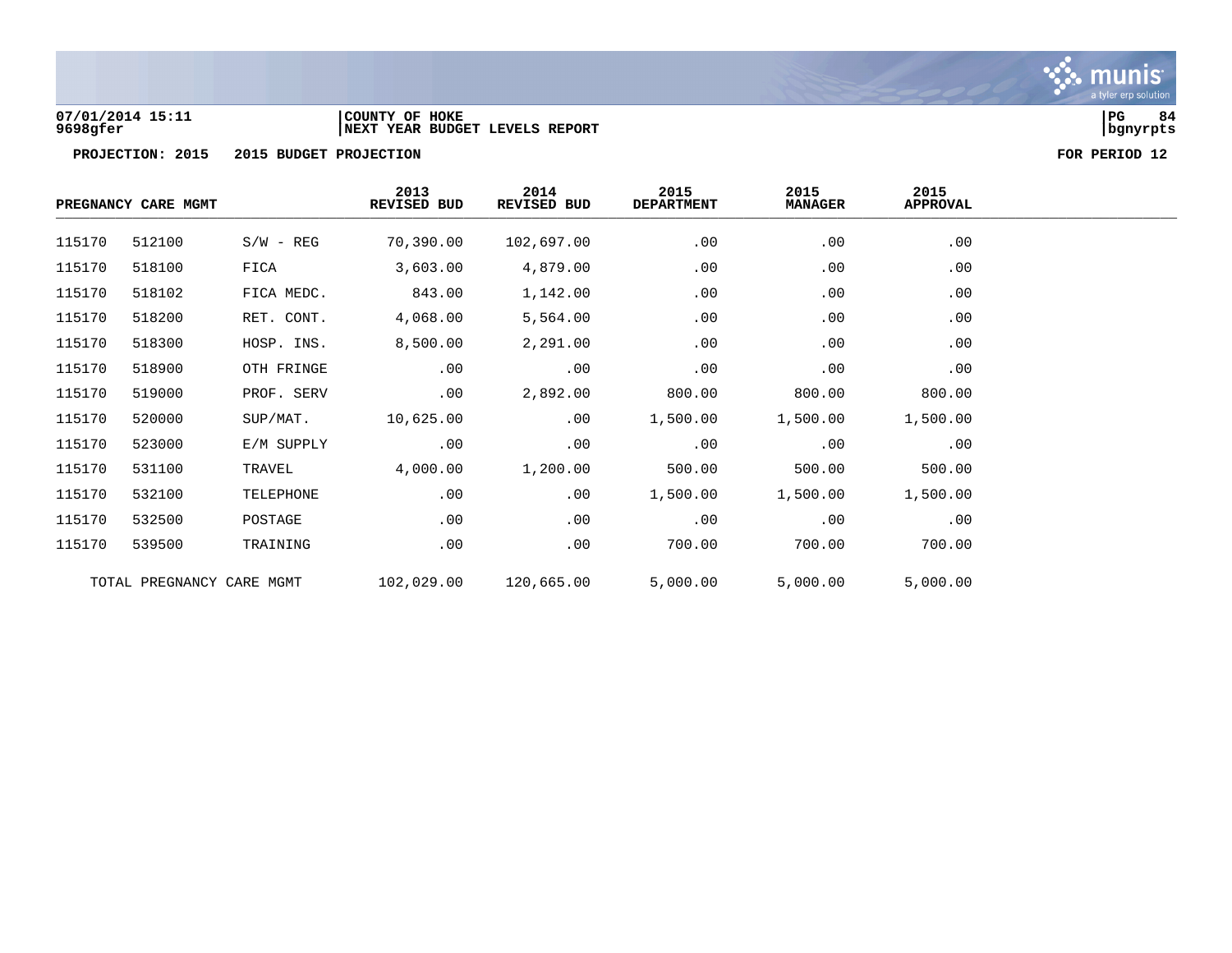

### **07/01/2014 15:11 |COUNTY OF HOKE |PG 85 9698gfer |NEXT YEAR BUDGET LEVELS REPORT |bgnyrpts**

|        | ENVIRONMENTAL HEALTH |             | 2013<br>REVISED BUD | 2014<br>REVISED BUD | 2015<br><b>DEPARTMENT</b> | 2015<br><b>MANAGER</b> | 2015<br><b>APPROVAL</b> |  |
|--------|----------------------|-------------|---------------------|---------------------|---------------------------|------------------------|-------------------------|--|
| 115180 | 510000               | PERS. SVC.  | .00                 | .00                 | .00                       | .00                    | .00                     |  |
| 115180 | 512100               | $S/W - REG$ | 151,938.00          | 210,414.00          | .00                       | .00                    | .00                     |  |
| 115180 | 512200               | $S/W - OT$  | 78.00               | .00                 | .00                       | .00                    | .00                     |  |
| 115180 | 512600               | S/W T/PT    | .00                 | 11,148.00           | .00                       | .00                    | .00                     |  |
| 115180 | 512700               | S/W LONG.   | .00                 | .00                 | .00                       | .00                    | .00                     |  |
| 115180 | 513000               | SPCL. PAY.  | .00                 | .00                 | .00                       | .00                    | .00                     |  |
| 115180 | 517000               | $G/B$ EXP   | .00                 | .00                 | .00                       | .00                    | .00                     |  |
| 115180 | 518000               | FRINGE BNF  | .00                 | .00                 | .00                       | .00                    | .00                     |  |
| 115180 | 518100               | FICA        | 10,586.00           | 10,036.00           | .00                       | .00                    | .00                     |  |
| 115180 | 518102               | FICA MEDC.  | 2,475.00            | 2,348.00            | .00                       | .00                    | .00                     |  |
| 115180 | 518200               | RET. CONT.  | 11,918.00           | 10,656.00           | 12,854.00                 | 12,854.00              | 12,854.00               |  |
| 115180 | 518300               | HOSP. INS.  | 18,213.00           | 15,750.00           | .00                       | .00                    | .00                     |  |
| 115180 | 518400               | DISB. INS.  | .00                 | .00                 | .00                       | .00                    | .00                     |  |
| 115180 | 518500               | UNEMP. COM  | .00                 | .00                 | .00                       | .00                    | .00                     |  |
| 115180 | 518600               | WRKR. COMP  | .00                 | .00                 | .00                       | .00                    | .00                     |  |
| 115180 | 518900               | OTH FRINGE  | 127.00              | .00                 | .00                       | .00                    | .00                     |  |
| 115180 | 519000               | PROF. SERV  | .00                 | .00                 | .00                       | .00                    | .00                     |  |
| 115180 | 519200               | P/S LEGAL   | .00                 | .00                 | .00                       | .00                    | .00                     |  |
| 115180 | 520000               | SUP/MAT.    | 24,349.00           | 2,500.00            | 3,000.00                  | 3,000.00               | 3,000.00                |  |
| 115180 | 522000               | FOOD/PROV.  | .00                 | .00                 | .00                       | .00                    | .00                     |  |
| 115180 | 523000               | E/M SUPPLY  | .00                 | .00                 | .00                       | .00                    | .00                     |  |
| 115180 | 523100               | S/P MATERL  | .00                 | .00                 | .00                       | .00                    | .00                     |  |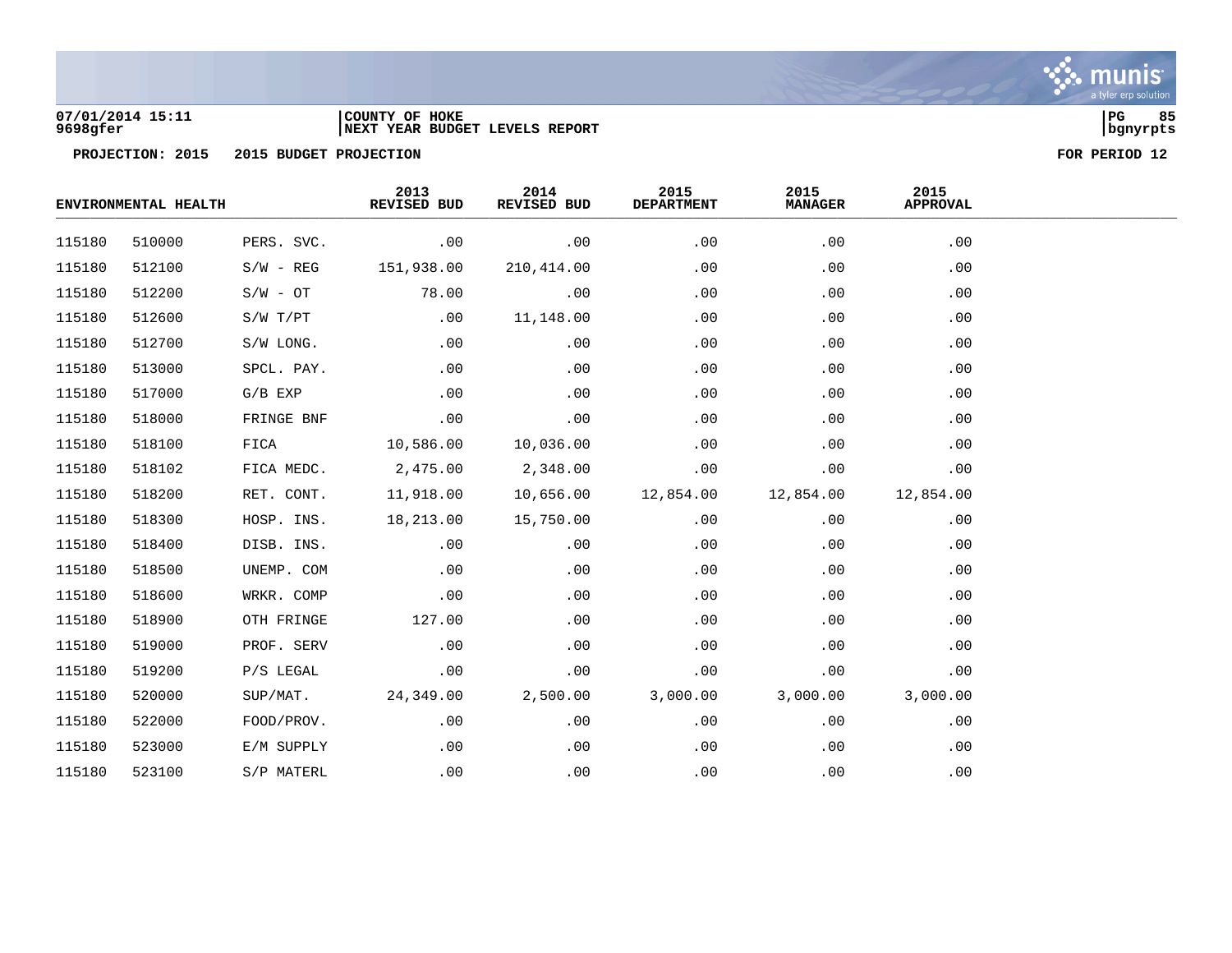

# **07/01/2014 15:11 |COUNTY OF HOKE |PG 86 9698gfer |NEXT YEAR BUDGET LEVELS REPORT |bgnyrpts**

|        | ENVIRONMENTAL HEALTH |            | 2013<br>REVISED BUD | 2014<br>REVISED BUD | 2015<br><b>DEPARTMENT</b> | 2015<br><b>MANAGER</b> | 2015<br><b>APPROVAL</b> |  |
|--------|----------------------|------------|---------------------|---------------------|---------------------------|------------------------|-------------------------|--|
| 115180 | 523102               | LEAD PREV  | .00                 | .00                 | .00                       | .00                    | .00                     |  |
| 115180 | 525000               | VCL SUP/MT | 250.00              | 1,000.00            | 1,000.00                  | 1,000.00               | 1,000.00                |  |
| 115180 | 525100               | MOTR FULS  | 4,000.00            | 4,500.00            | 4,500.00                  | 4,500.00               | 4,500.00                |  |
| 115180 | 525200               | TIRES      | 500.00              | 500.00              | 500.00                    | 500.00                 | 500.00                  |  |
| 115180 | 526000               | OFF SUPPLY | 3,105.00            | 1,000.00            | 1,000.00                  | 1,000.00               | 1,000.00                |  |
| 115180 | 531000               | TRAVEL/TRN | .00                 | .00                 | .00                       | .00                    | .00                     |  |
| 115180 | 531100               | TRAVEL     | 1,500.00            | 1,000.00            | 1,000.00                  | 1,000.00               | 1,000.00                |  |
| 115180 | 531200               | TRVL/SUBST | .00                 | .00                 | .00                       | .00                    | .00                     |  |
| 115180 | 531300               | TRANSPORT  | .00                 | .00                 | .00                       | .00                    | .00                     |  |
| 115180 | 532100               | TELEPHONE  | .00                 | 1,200.00            | 1,900.00                  | 1,900.00               | 1,900.00                |  |
| 115180 | 532500               | POSTAGE    | .00                 | .00                 | .00                       | .00                    | .00                     |  |
| 115180 | 532900               | OTH COMMUN | .00                 | .00                 | .00                       | .00                    | .00                     |  |
| 115180 | 533000               | UTILITIES  | $.00 \ \rm$         | .00                 | .00                       | .00                    | .00                     |  |
| 115180 | 533100               | ELECTRIC   | .00                 | .00                 | .00                       | .00                    | .00                     |  |
| 115180 | 533200               | FUEL OIL   | .00                 | .00                 | .00                       | .00                    | .00                     |  |
| 115180 | 533300               | NAT. GAS   | .00                 | .00                 | .00                       | .00                    | .00                     |  |
| 115180 | 533400               | WATER      | .00                 | .00                 | .00                       | .00                    | .00                     |  |
| 115180 | 533500               | SEWER      | .00                 | .00                 | .00                       | .00                    | .00                     |  |
| 115180 | 534000               | PRINTING   | .00                 | .00                 | .00                       | .00                    | .00                     |  |
| 115180 | 534100               | PRINTING   | .00                 | .00                 | .00                       | .00                    | .00                     |  |
| 115180 | 534200               | REP. COSTS | $.00 \ \rm$         | .00                 | .00                       | .00                    | .00                     |  |
| 115180 | 535000               | REP/MAINT. | .00                 | .00                 | .00                       | .00                    | .00                     |  |

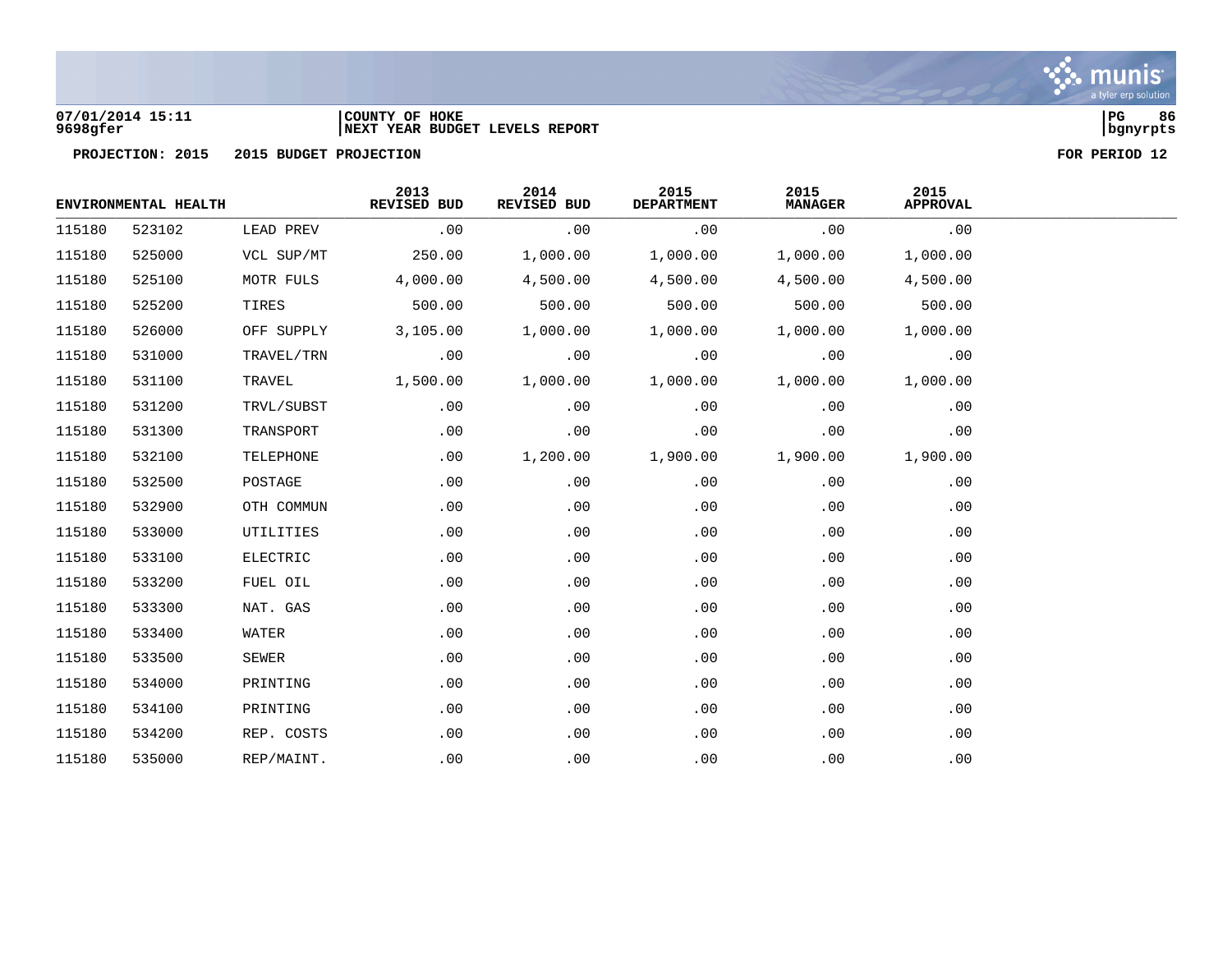

## **07/01/2014 15:11 |COUNTY OF HOKE |PG 87 9698gfer |NEXT YEAR BUDGET LEVELS REPORT |bgnyrpts**



|        | ENVIRONMENTAL HEALTH |                            | 2013<br>REVISED BUD | 2014<br>REVISED BUD | 2015<br><b>DEPARTMENT</b> | 2015<br><b>MANAGER</b> | 2015<br><b>APPROVAL</b> |  |
|--------|----------------------|----------------------------|---------------------|---------------------|---------------------------|------------------------|-------------------------|--|
| 115180 | 535300               | M/R VEHICL                 | 500.00              | 500.00              | 500.00                    | 500.00                 | 500.00                  |  |
| 115180 | 536000               | FREIGHT                    | .00                 | .00                 | .00                       | .00                    | .00                     |  |
| 115180 | 537000               | ADVERTISE                  | .00                 | .00                 | .00                       | .00                    | .00                     |  |
| 115180 | 539100               | LEGAL ADV                  | .00                 | .00                 | .00                       | .00                    | .00                     |  |
| 115180 | 539500               | TRAINING                   | .00                 | .00                 | 500.00                    | 500.00                 | 500.00                  |  |
| 115180 | 544000               | S/M CONTRT                 | .00                 | .00                 | 8,000.00                  | 8,000.00               | 8,000.00                |  |
| 115180 | 545000               | INS/BOND                   | .00                 | .00                 | .00                       | .00                    | .00                     |  |
| 115180 | 545100               | $I/B$ PR/GEN               | .00                 | .00                 | .00                       | .00                    | .00                     |  |
| 115180 | 545300               | I/B FIDELY                 | .00                 | .00                 | .00                       | .00                    | .00                     |  |
| 115180 | 545400               | I/B PROF.                  | .00                 | .00                 | .00                       | .00                    | .00                     |  |
| 115180 | 548000               | IND. COSTS                 | .00                 | .00                 | .00                       | .00                    | .00                     |  |
| 115180 | 549100               | DUES/SUBS                  | .00                 | .00                 | .00                       | .00                    | .00                     |  |
| 115180 | 550000               | CAP OUTLAY                 | .00                 | .00                 | .00                       | .00                    | .00                     |  |
| 115180 | 551000               | $C/O$ $O/F$                | .00                 | .00                 | .00                       | .00                    | .00                     |  |
| 115180 | 552000               | $C/O$ $D/P$                | .00                 | .00                 | .00                       | .00                    | .00                     |  |
| 115180 | 553000               | C/O E/M                    | .00                 | .00                 | .00                       | .00                    | .00                     |  |
| 115180 | 554000               | C/O VEHCL                  | .00                 | .00                 | .00                       | .00                    | .00                     |  |
| 115180 | 555000               | $C/O$ $O/EQ$ .             | .00                 | .00                 | .00                       | .00                    | .00                     |  |
| 115180 | 557000               | $C/O$ LAND                 | .00                 | .00                 | .00                       | .00                    | .00                     |  |
| 115180 | 558000               | C/O BUILD                  | .00                 | .00                 | .00                       | .00                    | .00                     |  |
| 115180 | 559000               | $C/O$ $O/STRC$             | .00                 | .00                 | .00                       | .00                    | .00                     |  |
|        |                      | TOTAL ENVIRONMENTAL HEALTH | 229,539.00          | 272,552.00          | 34,754.00                 | 34,754.00              | 34,754.00               |  |

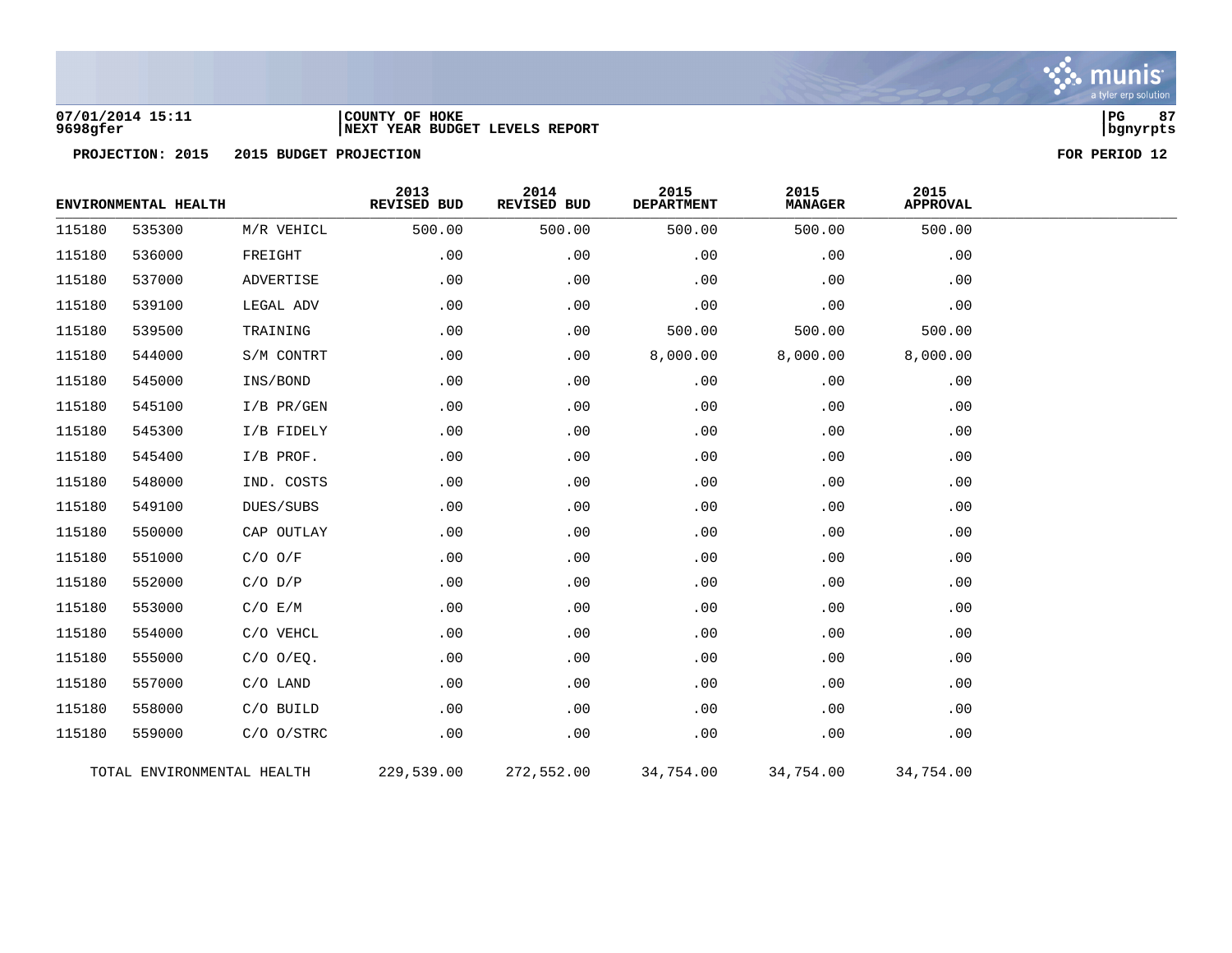

### **07/01/2014 15:11 |COUNTY OF HOKE |PG 88 9698gfer |NEXT YEAR BUDGET LEVELS REPORT |bgnyrpts**

|        | HEALTH EDUCATION |             | 2013<br>REVISED BUD | 2014<br>REVISED BUD | 2015<br><b>DEPARTMENT</b> | 2015<br><b>MANAGER</b> | 2015<br><b>APPROVAL</b> |  |
|--------|------------------|-------------|---------------------|---------------------|---------------------------|------------------------|-------------------------|--|
| 115190 | 512100           | $S/W - REG$ | 75,000.00           | 73,000.00           | .00                       | .00                    | .00                     |  |
| 115190 | 512200           | $S/W - OT$  | .00                 | .00                 | .00                       | .00                    | .00                     |  |
| 115190 | 512600           | S/W T/PT    | .00                 | .00                 | .00                       | .00                    | .00                     |  |
| 115190 | 518100           | FICA        | 4,650.00            | 4,526.00            | .00                       | .00                    | .00                     |  |
| 115190 | 518102           | FICA MEDC.  | 1,088.00            | 1,059.00            | .00                       | .00                    | .00                     |  |
| 115190 | 518200           | RET. CONT.  | 5,250.00            | 5,162.00            | .00                       | .00                    | .00                     |  |
| 115190 | 518300           | HOSP. INS.  | 12,142.00           | 8,309.00            | .00                       | .00                    | .00                     |  |
| 115190 | 518900           | OTH FRINGE  | .00                 | .00                 | .00                       | .00                    | .00                     |  |
| 115190 | 520000           | SUP/MAT.    | 1,000.00            | 1,500.00            | 1,500.00                  | 1,500.00               | 1,500.00                |  |
| 115190 | 523000           | E/M SUPPLY  | .00                 | 1,500.00            | .00                       | .00                    | .00                     |  |
| 115190 | 523101           | PROJ DIREE  | .00                 | .00                 | .00                       | .00                    | .00                     |  |
| 115190 | 525100           | MOTR FULS   | .00                 | .00                 | .00                       | .00                    | .00                     |  |
| 115190 | 531100           | TRAVEL      | 1,000.00            | 1,200.00            | 600.00                    | 600.00                 | 600.00                  |  |
| 115190 | 532100           | TELEPHONE   | .00                 | .00                 | .00                       | .00                    | .00                     |  |
| 115190 | 532500           | POSTAGE     | .00                 | .00                 | .00                       | .00                    | .00                     |  |
| 115190 | 533000           | UTILITIES   | .00                 | .00                 | .00                       | .00                    | .00                     |  |
| 115190 | 534100           | PRINTING    | .00                 | .00                 | .00                       | .00                    | .00                     |  |
| 115190 | 535000           | REP/MAINT.  | .00                 | .00                 | .00                       | .00                    | .00                     |  |
| 115190 | 539500           | TRAINING    | .00                 | .00                 | 600.00                    | 600.00                 | 600.00                  |  |
| 115190 | 544000           | S/M CONTRT  | .00                 | .00                 | .00                       | .00                    | .00                     |  |
| 115190 | 549100           | DUES/SUBS   | .00                 | .00                 | .00                       | .00                    | .00                     |  |
| 115190 | 549300           | HEALTHCOMM  | 18,685.00           | .00                 | 1,500.00                  | 1,500.00               | 1,500.00                |  |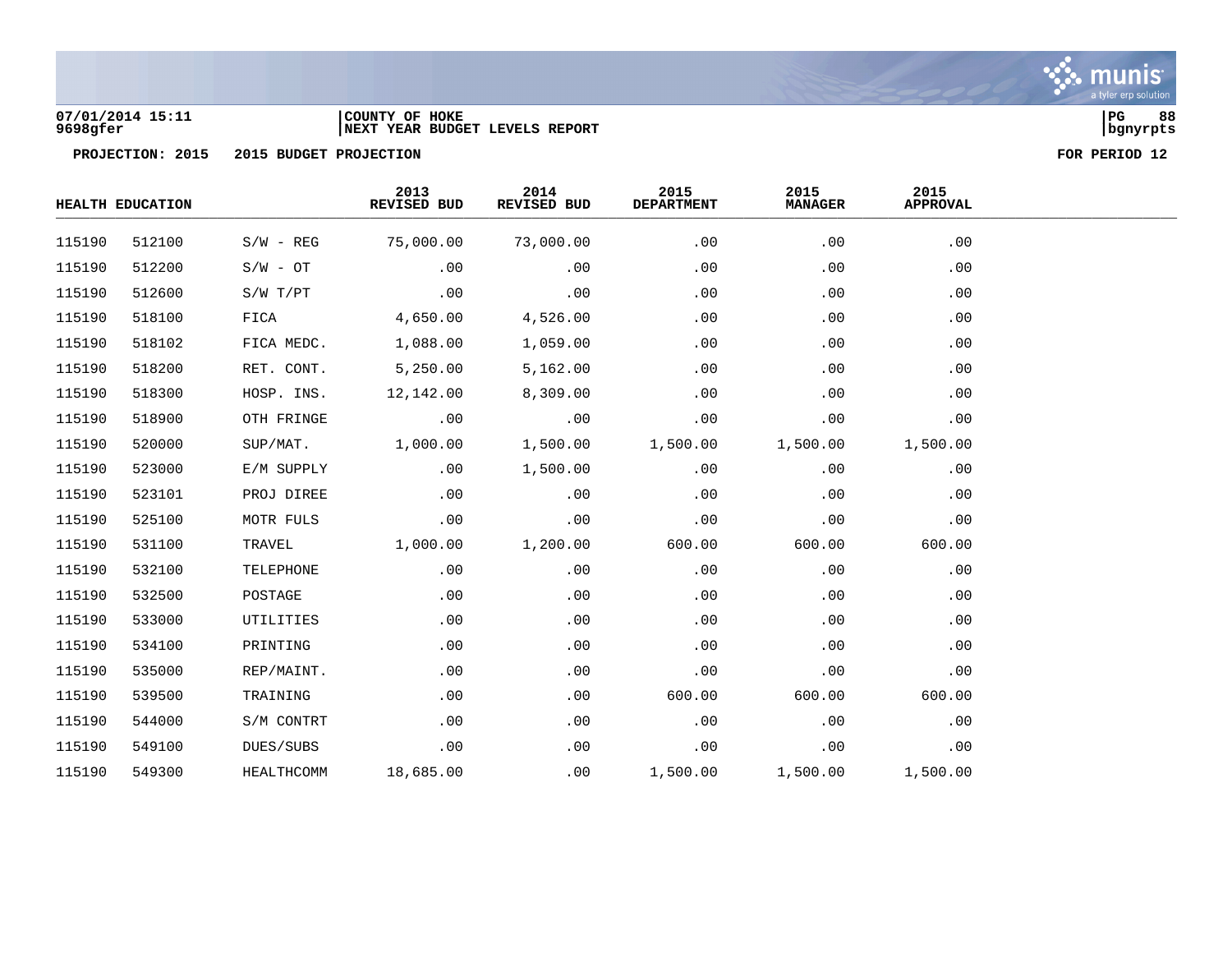

**07/01/2014 15:11 |COUNTY OF HOKE |PG 89 9698gfer |NEXT YEAR BUDGET LEVELS REPORT |bgnyrpts**

|        | <b>HEALTH EDUCATION</b> |                 | 2013<br><b>REVISED BUD</b> | 2014<br><b>REVISED BUD</b> | 2015<br><b>DEPARTMENT</b> | 2015<br><b>MANAGER</b> | 2015<br><b>APPROVAL</b> |  |
|--------|-------------------------|-----------------|----------------------------|----------------------------|---------------------------|------------------------|-------------------------|--|
| 115190 | 549301                  | <b>DIABETES</b> | 2,500.00                   | .00                        | .00                       | .00                    | .00                     |  |
| 115190 | 551000                  | $C/O$ $O/F$     | .00                        | .00                        | .00                       | .00                    | .00                     |  |
| 115190 | 552000                  | $C/O$ $D/P$     | .00                        | .00                        | .00                       | .00                    | .00                     |  |
| 115190 | 553000                  | $C/O$ $E/M$     | .00                        | .00                        | .00                       | .00                    | .00                     |  |
| 115190 | 554000                  | C/O VEHCL       | .00                        | .00                        | .00                       | .00                    | .00                     |  |
| 115190 | 555000                  | $C/O$ $O/EQ$ .  | .00                        | .00                        | .00                       | .00                    | .00                     |  |
|        | TOTAL HEALTH EDUCATION  |                 | 121,315.00                 | 96,256.00                  | 4,200.00                  | 4,200.00               | 4,200.00                |  |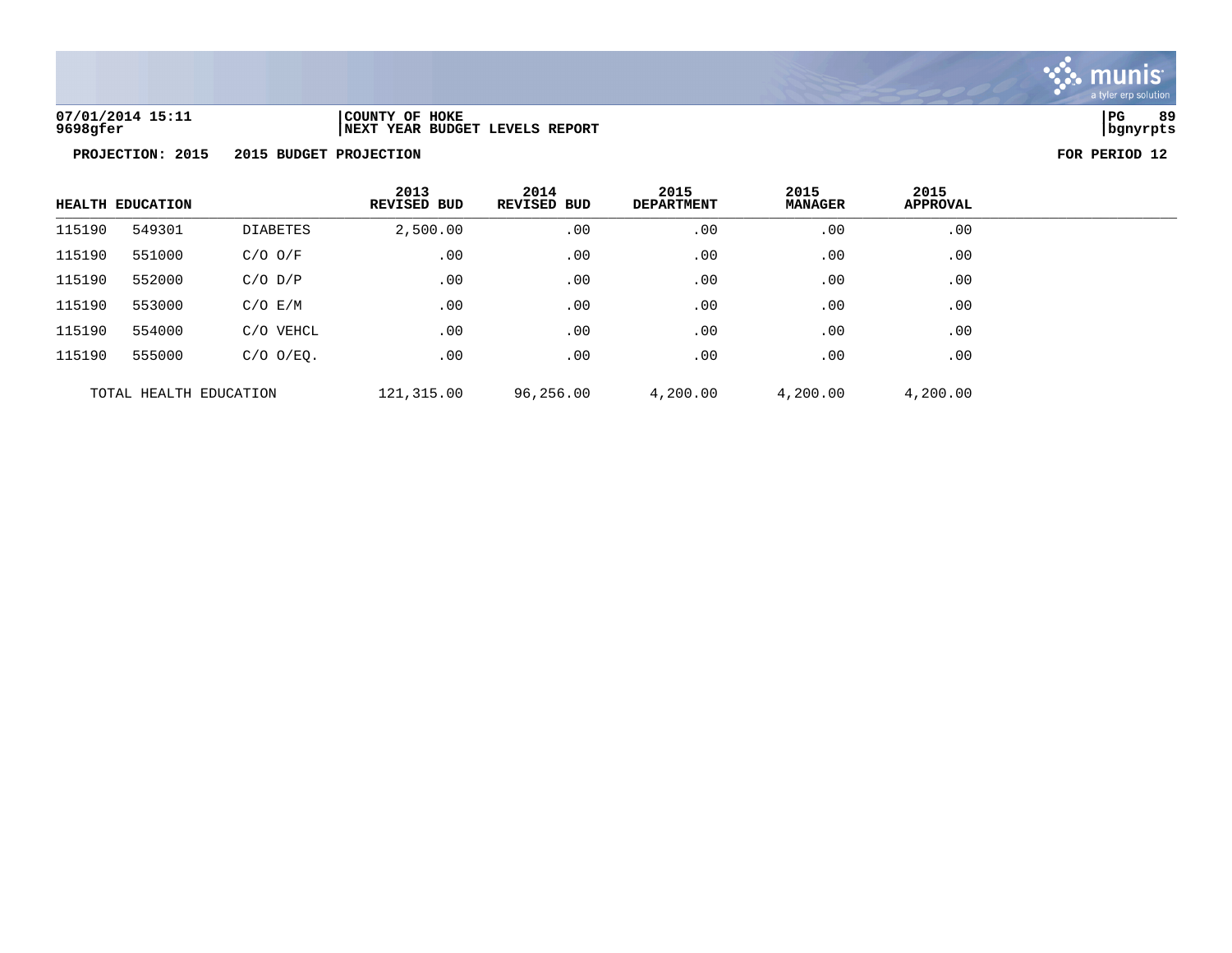

### **07/01/2014 15:11 |COUNTY OF HOKE |PG 90 9698gfer |NEXT YEAR BUDGET LEVELS REPORT |bgnyrpts**

|        | HEALTHY HOKE TASK FORCE |                              | 2013<br><b>REVISED BUD</b> | 2014<br>REVISED BUD | 2015<br><b>DEPARTMENT</b> | 2015<br><b>MANAGER</b> | 2015<br><b>APPROVAL</b> |  |
|--------|-------------------------|------------------------------|----------------------------|---------------------|---------------------------|------------------------|-------------------------|--|
| 115191 | 433247                  | HLT HOKE T                   | .00                        | .00                 | .00                       | .00                    | .00                     |  |
| 115191 | 512100                  | $S/W - REG$                  | .00                        | 4,000.00            | .00                       | .00                    | .00                     |  |
| 115191 | 518100                  | FICA                         | .00                        | .00                 | .00                       | .00                    | .00                     |  |
| 115191 | 518101                  | FICA - PAT                   | .00                        | .00                 | .00                       | .00                    | .00                     |  |
| 115191 | 518102                  | FICA MEDC.                   | .00                        | .00                 | .00                       | .00                    | .00                     |  |
| 115191 | 518200                  | RET. CONT.                   | .00                        | .00                 | .00                       | .00                    | .00                     |  |
| 115191 | 518300                  | HOSP. INS.                   | .00                        | .00                 | .00                       | .00                    | .00                     |  |
| 115191 | 520000                  | SUP/MAT.                     | .00                        | .00                 | .00                       | .00                    | .00                     |  |
| 115191 | 531100                  | TRAVEL                       | .00                        | .00                 | .00                       | .00                    | .00                     |  |
| 115191 | 549908                  | MISC OTHER                   | .00                        | .00                 | .00                       | .00                    | .00                     |  |
|        |                         | TOTAL HEALTHY HOKE TASK FORC | .00                        | 4,000.00            | .00                       | .00                    | .00                     |  |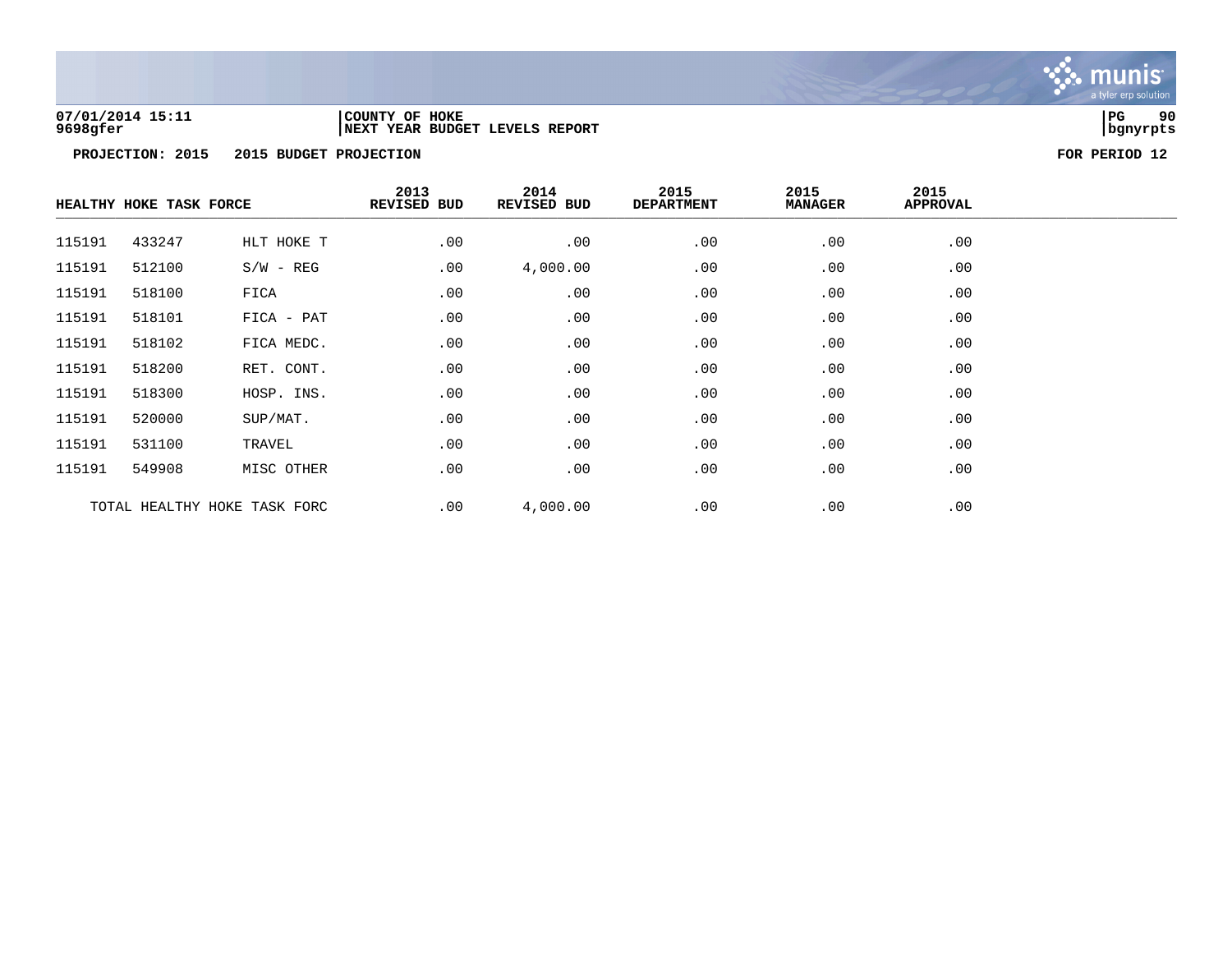

### **07/01/2014 15:11 |COUNTY OF HOKE |PG 91 9698gfer |NEXT YEAR BUDGET LEVELS REPORT |bgnyrpts**

|        | WIC - CLIENT SERVICES |             | 2013<br>REVISED BUD | 2014<br>REVISED BUD | 2015<br><b>DEPARTMENT</b> | 2015<br><b>MANAGER</b> | 2015<br><b>APPROVAL</b> |  |
|--------|-----------------------|-------------|---------------------|---------------------|---------------------------|------------------------|-------------------------|--|
| 115200 | 512100                | $S/W - REG$ | 133,200.00          | 168,263.00          | .00                       | .00                    | .00                     |  |
| 115200 | 512200                | $S/W - OT$  | .00                 | .00                 | .00                       | .00                    | .00                     |  |
| 115200 | 512600                | S/W T/PT    | .00                 | .00                 | .00                       | .00                    | .00                     |  |
| 115200 | 518100                | FICA        | 8,275.00            | 10,433.00           | .00                       | .00                    | .00                     |  |
| 115200 | 518102                | FICA MEDC.  | 1,927.00            | 2,440.00            | .00                       | .00                    | .00                     |  |
| 115200 | 518200                | RET. CONT.  | 9,224.00            | 11,896.00           | .00                       | .00                    | .00                     |  |
| 115200 | 518300                | HOSP. INS.  | 26,713.00           | 16,647.00           | .00                       | .00                    | .00                     |  |
| 115200 | 518900                | OTH FRINGE  | .00                 | .00                 | .00                       | .00                    | .00                     |  |
| 115200 | 519000                | PROF. SERV  | 17,417.00           | .00                 | 5,000.00                  | 5,000.00               | 5,000.00                |  |
| 115200 | 520000                | SUP/MAT.    | 24,809.00           | 14,500.00           | 11,074.00                 | 11,074.00              | 11,074.00               |  |
| 115200 | 523000                | E/M SUPPLY  | .00                 | .00                 | .00                       | .00                    | .00                     |  |
| 115200 | 523100                | S/P MATERL  | .00                 | .00                 | .00                       | .00                    | .00                     |  |
| 115200 | 526000                | OFF SUPPLY  | 2,000.00            | 2,200.00            | 2,200.00                  | 2,200.00               | 2,200.00                |  |
| 115200 | 531100                | TRAVEL      | 1,500.00            | 3,745.00            | 1,500.00                  | 1,500.00               | 1,500.00                |  |
| 115200 | 532100                | TELEPHONE   | 1,500.00            | 1,500.00            | 1,500.00                  | 1,500.00               | 1,500.00                |  |
| 115200 | 532500                | POSTAGE     | 4,000.00            | 2,000.00            | 2,000.00                  | 2,000.00               | 2,000.00                |  |
| 115200 | 532900                | OTH COMMUN  | .00                 | .00                 | .00                       | .00                    | .00                     |  |
| 115200 | 533000                | UTILITIES   | 4,000.00            | 4,000.00            | 4,000.00                  | 4,000.00               | 4,000.00                |  |
| 115200 | 534100                | PRINTING    | .00                 | .00                 | .00                       | .00                    | .00                     |  |
| 115200 | 535000                | REP/MAINT.  | .00                 | .00                 | .00                       | .00                    | .00                     |  |
| 115200 | 539500                | TRAINING    | .00                 | .00                 | 500.00                    | 500.00                 | 500.00                  |  |
| 115200 | 544000                | S/M CONTRT  | .00                 | .00                 | .00                       | .00                    | .00                     |  |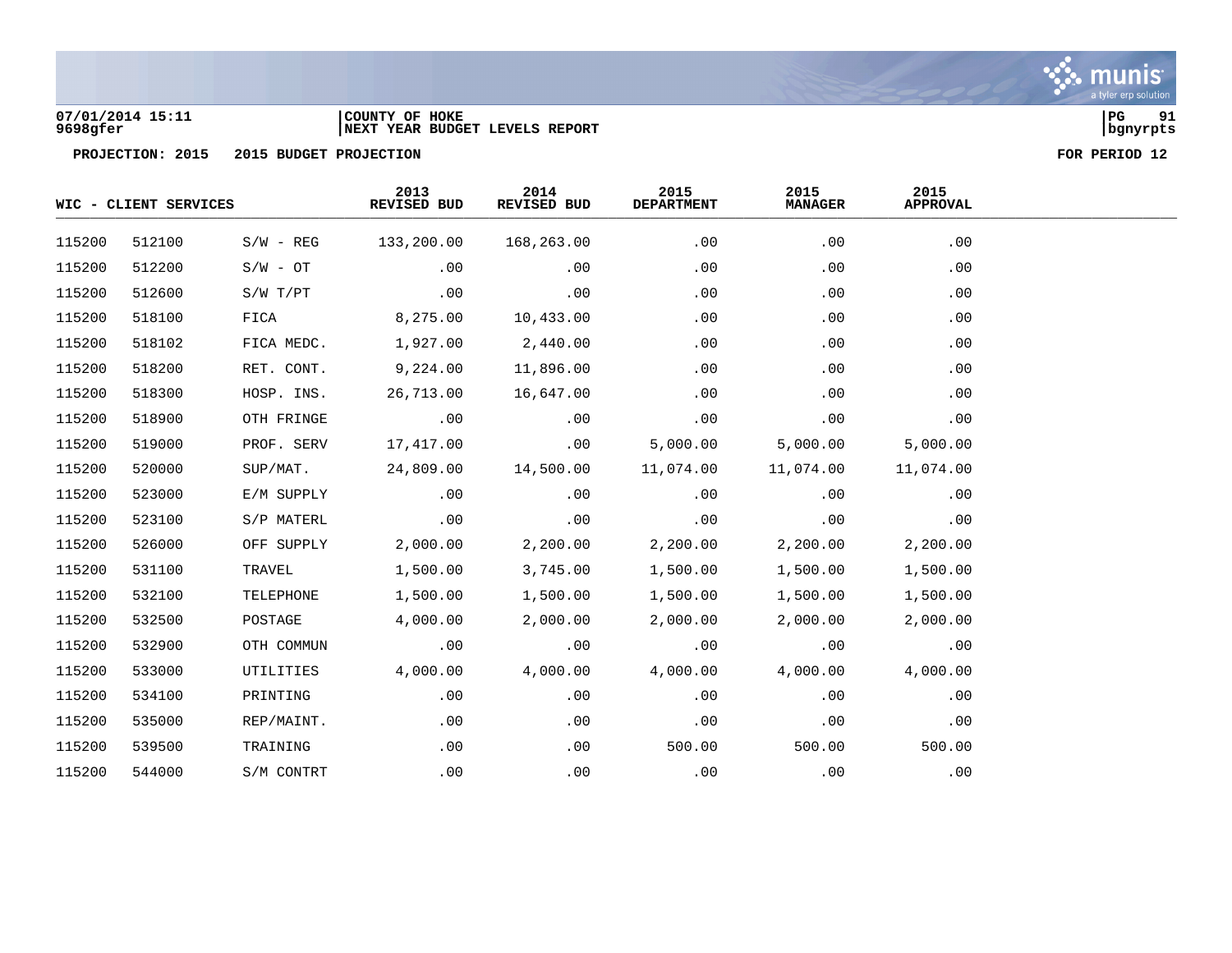

**07/01/2014 15:11 |COUNTY OF HOKE |PG 92 9698gfer |NEXT YEAR BUDGET LEVELS REPORT |bgnyrpts**

|                             | WIC - CLIENT SERVICES<br>549100<br>DUES/SUBS |                | 2013<br><b>REVISED BUD</b> | 2014<br><b>REVISED BUD</b> | 2015<br><b>DEPARTMENT</b> | 2015<br><b>MANAGER</b> | 2015<br><b>APPROVAL</b> |  |
|-----------------------------|----------------------------------------------|----------------|----------------------------|----------------------------|---------------------------|------------------------|-------------------------|--|
| 115200                      |                                              |                | .00                        | .00                        | .00                       | .00                    | .00                     |  |
| 115200                      | 551000                                       | $C/O$ $O/F$    | .00                        | .00                        | .00                       | .00                    | .00                     |  |
| 115200                      | 552000                                       | $C/O$ $D/P$    | .00                        | .00                        | .00                       | .00                    | .00                     |  |
| 115200                      | 553000                                       | $C/O$ $E/M$    | .00                        | .00                        | .00                       | .00                    | .00                     |  |
| 115200                      | 554000                                       | C/O VEHCL      | .00                        | .00                        | .00                       | .00                    | .00                     |  |
| 115200                      | 555000                                       | $C/O$ $O/EO$ . | .00                        | .00                        | .00                       | .00                    | .00                     |  |
| TOTAL WIC - CLIENT SERVICES |                                              | 234,565.00     | 237,624.00                 | 27,774.00                  | 27,774.00                 | 27,774.00              |                         |  |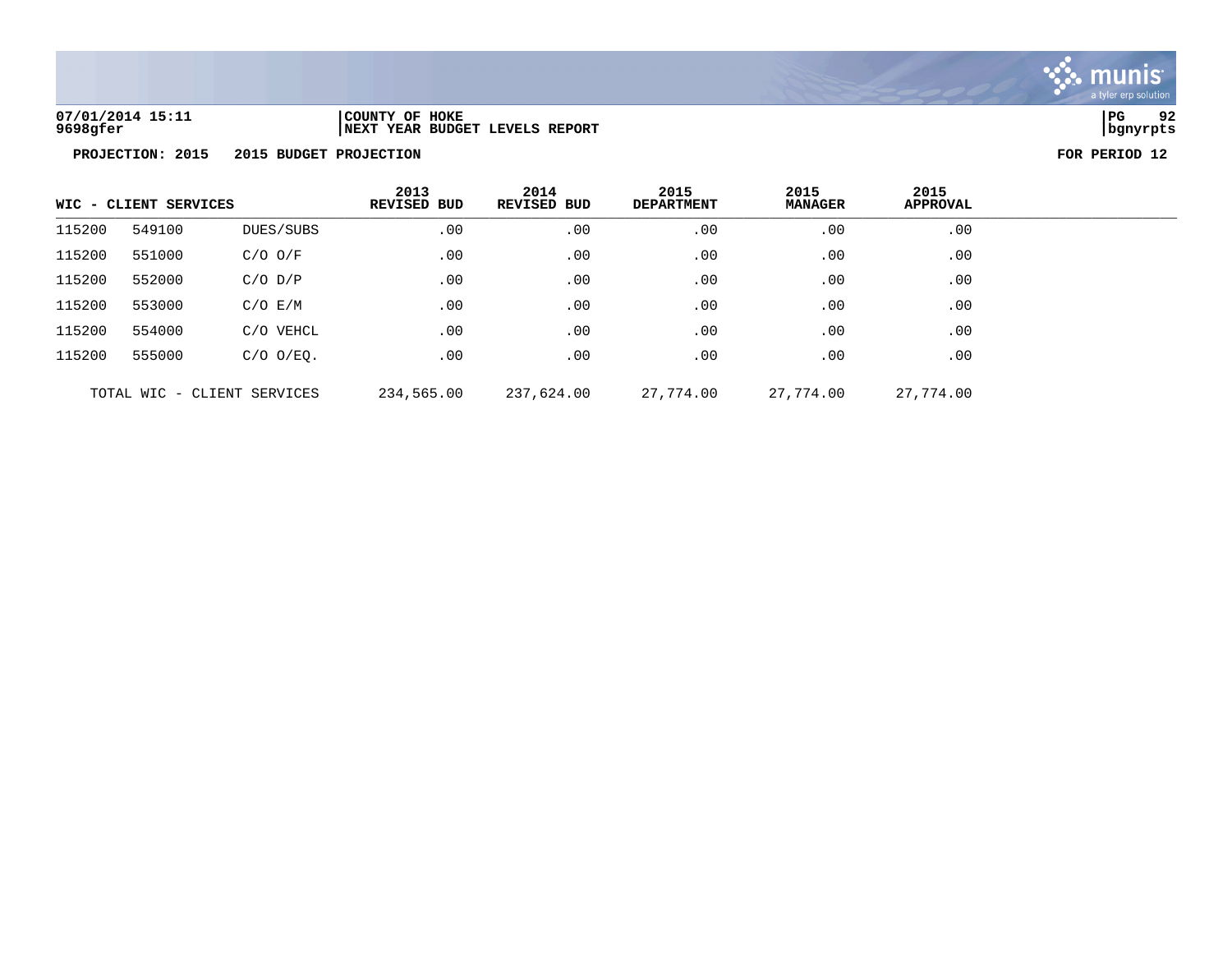

### **07/01/2014 15:11 |COUNTY OF HOKE |PG 93 9698gfer |NEXT YEAR BUDGET LEVELS REPORT |bgnyrpts**

|        | WIC - NUTRITION |             | 2013<br>REVISED BUD | 2014<br>REVISED BUD | 2015<br><b>DEPARTMENT</b> | 2015<br><b>MANAGER</b> | 2015<br><b>APPROVAL</b> |  |
|--------|-----------------|-------------|---------------------|---------------------|---------------------------|------------------------|-------------------------|--|
| 115201 | 512100          | $S/W - REG$ | 32,631.00           | 54,105.00           | .00                       | .00                    | .00                     |  |
| 115201 | 512200          | $S/W - OT$  | .00                 | .00                 | .00                       | .00                    | .00                     |  |
| 115201 | 512600          | S/W T/PT    | .00                 | .00                 | .00                       | .00                    | .00                     |  |
| 115201 | 518100          | FICA        | 2,334.00            | 1,806.00            | .00                       | .00                    | .00                     |  |
| 115201 | 518102          | FICA MEDC.  | 546.00              | 422.00              | .00                       | .00                    | .00                     |  |
| 115201 | 518200          | RET. CONT.  | 2,635.00            | 2,058.00            | .00                       | .00                    | .00                     |  |
| 115201 | 518300          | HOSP. INS.  | 7,286.00            | 7,424.00            | .00                       | .00                    | .00                     |  |
| 115201 | 518900          | OTH FRINGE  | .00                 | 120.00              | .00                       | .00                    | .00                     |  |
| 115201 | 520000          | SUP/MAT.    | 15,026.00           | 18,000.00           | 1,000.00                  | 1,000.00               | 1,000.00                |  |
| 115201 | 523000          | E/M SUPPLY  | .00                 | .00                 | .00                       | .00                    | .00                     |  |
| 115201 | 523100          | S/P MATERL  | .00                 | .00                 | .00                       | .00                    | .00                     |  |
| 115201 | 531100          | TRAVEL      | 1,500.00            | 2,000.00            | 1,000.00                  | 1,000.00               | 1,000.00                |  |
| 115201 | 532100          | TELEPHONE   | .00                 | .00                 | .00                       | .00                    | .00                     |  |
| 115201 | 532500          | POSTAGE     | .00                 | .00                 | .00                       | .00                    | .00                     |  |
| 115201 | 533000          | UTILITIES   | .00                 | .00                 | .00                       | .00                    | .00                     |  |
| 115201 | 534100          | PRINTING    | .00                 | .00                 | .00                       | .00                    | .00                     |  |
| 115201 | 535000          | REP/MAINT.  | .00                 | .00                 | .00                       | .00                    | .00                     |  |
| 115201 | 539500          | TRAINING    | .00                 | .00                 | 500.00                    | 500.00                 | 500.00                  |  |
| 115201 | 544000          | S/M CONTRT  | .00                 | .00                 | .00                       | .00                    | .00                     |  |
| 115201 | 549100          | DUES/SUBS   | .00                 | .00                 | .00                       | .00                    | .00                     |  |
| 115201 | 551000          | $C/O$ $O/F$ | .00                 | .00                 | .00                       | .00                    | .00                     |  |
| 115201 | 552000          | $C/O$ $D/P$ | .00                 | .00                 | .00                       | .00                    | .00                     |  |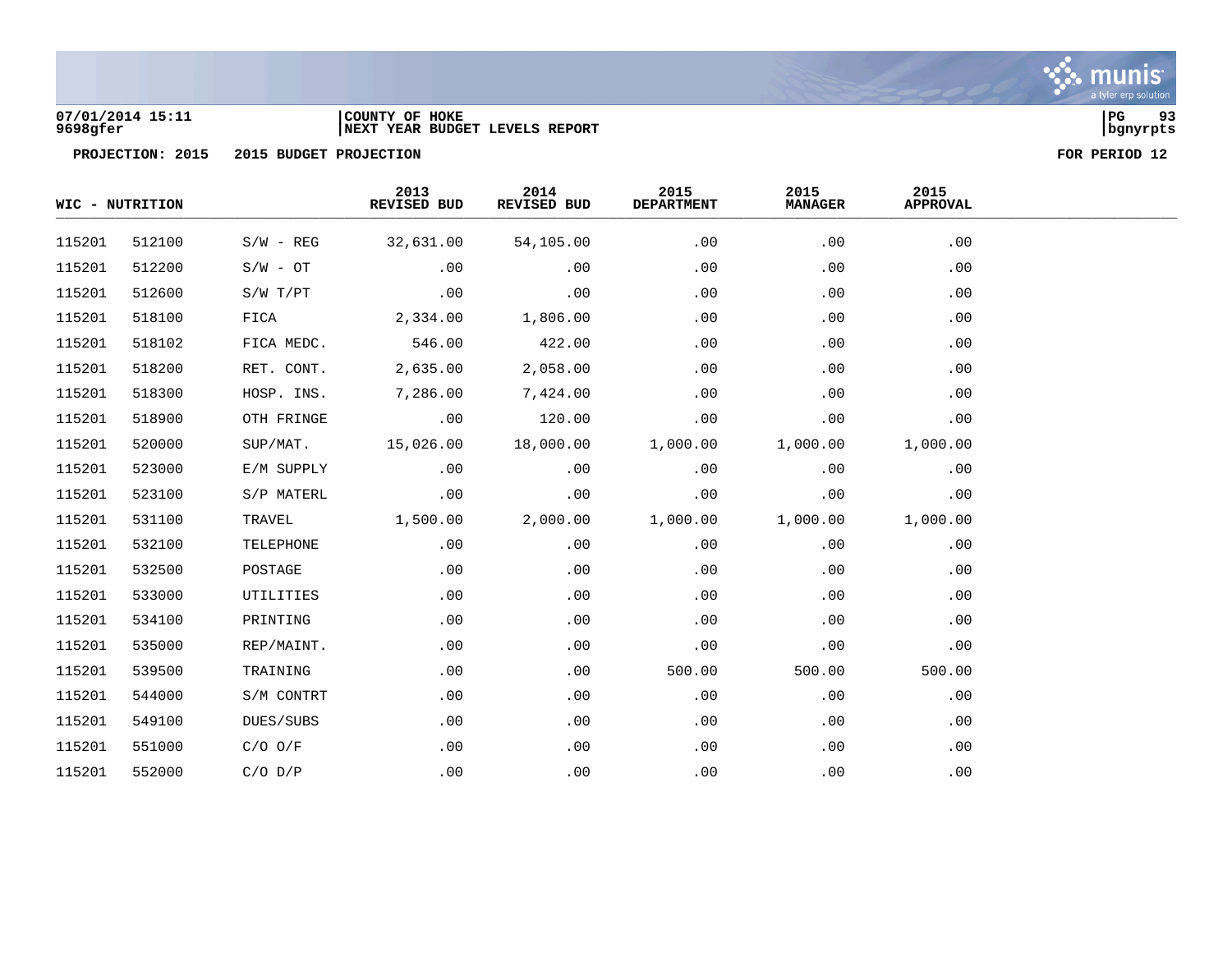

| 07/01/2014 15:11 | COUNTY OF HOKE                  | l PG     | 94 |
|------------------|---------------------------------|----------|----|
| 9698gfer         | INEXT YEAR BUDGET LEVELS REPORT | bgnyrpts |    |

|        | WIC - NUTRITION       |                | 2013<br>REVISED BUD | 2014<br>REVISED BUD | 2015<br><b>DEPARTMENT</b> | 2015<br><b>MANAGER</b> | 2015<br><b>APPROVAL</b> |
|--------|-----------------------|----------------|---------------------|---------------------|---------------------------|------------------------|-------------------------|
| 115201 | 553000                | $C/O$ $E/M$    | .00                 | $.00 \,$            | .00                       | .00                    | .00                     |
| 115201 | 554000                | C/O VEHCL      | .00                 | .00                 | .00                       | .00                    | .00                     |
| 115201 | 555000                | $C/O$ $O/EO$ . | .00                 | .00                 | .00                       | .00                    | .00                     |
|        | TOTAL WIC - NUTRITION |                | 61,958.00           | 85,935.00           | 2,500.00                  | 2,500.00               | 2,500.00                |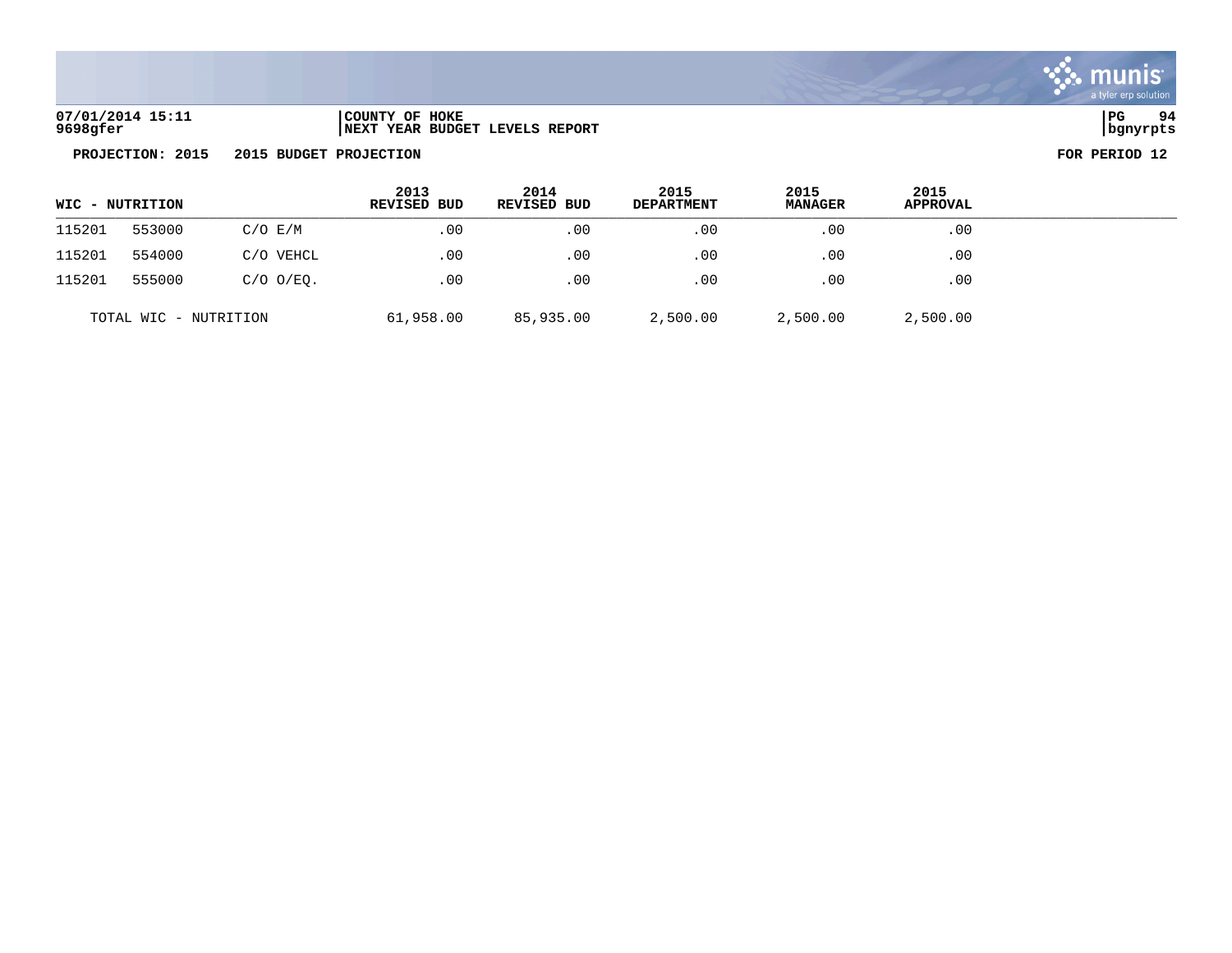

### **07/01/2014 15:11 |COUNTY OF HOKE |PG 95 9698gfer |NEXT YEAR BUDGET LEVELS REPORT |bgnyrpts**

|        | WIC - ADMINISTRATION |              | 2013<br>REVISED BUD | 2014<br>REVISED BUD | 2015<br><b>DEPARTMENT</b> | 2015<br><b>MANAGER</b> | 2015<br><b>APPROVAL</b> |  |
|--------|----------------------|--------------|---------------------|---------------------|---------------------------|------------------------|-------------------------|--|
| 115202 | 512100               | $S/W - REG$  | 22,595.00           | 4,668.00            | .00                       | .00                    | .00                     |  |
| 115202 | 512200               | $S/W - OT$   | 372.00              | .00                 | .00                       | .00                    | .00                     |  |
| 115202 | 512600               | $S/W$ $T/PT$ | .00                 | .00                 | .00                       | .00                    | .00                     |  |
| 115202 | 518100               | FICA         | 1,550.00            | 321.00              | .00                       | .00                    | .00                     |  |
| 115202 | 518102               | FICA MEDC.   | 167.00              | 75.00               | .00                       | .00                    | .00                     |  |
| 115202 | 518200               | RET. CONT.   | 1,221.00            | 330.00              | .00                       | .00                    | .00                     |  |
| 115202 | 518300               | HOSP. INS.   | 811.00              | 500.00              | .00                       | .00                    | .00                     |  |
| 115202 | 518900               | OTH FRINGE   | 109.00              | 35.00               | .00                       | .00                    | .00                     |  |
| 115202 | 520000               | SUP/MAT.     | .00                 | .00                 | 100.00                    | 100.00                 | 100.00                  |  |
| 115202 | 523000               | E/M SUPPLY   | .00                 | .00                 | .00                       | .00                    | .00                     |  |
| 115202 | 523100               | S/P MATERL   | .00                 | .00                 | .00                       | .00                    | .00                     |  |
| 115202 | 526000               | OFF SUPPLY   | .00                 | 443.00              | 100.00                    | 100.00                 | 100.00                  |  |
| 115202 | 531100               | TRAVEL       | .00                 | 500.00              | 100.00                    | 100.00                 | 100.00                  |  |
| 115202 | 532100               | TELEPHONE    | .00                 | .00                 | .00                       | .00                    | .00                     |  |
| 115202 | 532500               | POSTAGE      | .00                 | .00                 | .00                       | .00                    | .00                     |  |
| 115202 | 533000               | UTILITIES    | .00                 | .00                 | .00                       | .00                    | .00                     |  |
| 115202 | 534100               | PRINTING     | .00                 | .00                 | .00                       | .00                    | .00                     |  |
| 115202 | 535000               | REP/MAINT.   | .00                 | .00                 | .00                       | .00                    | .00                     |  |
| 115202 | 544000               | S/M CONTRT   | .00                 | .00                 | .00                       | .00                    | .00                     |  |
| 115202 | 549100               | DUES/SUBS    | .00                 | .00                 | .00                       | .00                    | .00                     |  |
| 115202 | 551000               | $C/O$ $O/F$  | .00                 | .00                 | .00                       | .00                    | .00                     |  |
| 115202 | 552000               | $C/O$ $D/P$  | .00                 | .00                 | .00                       | .00                    | .00                     |  |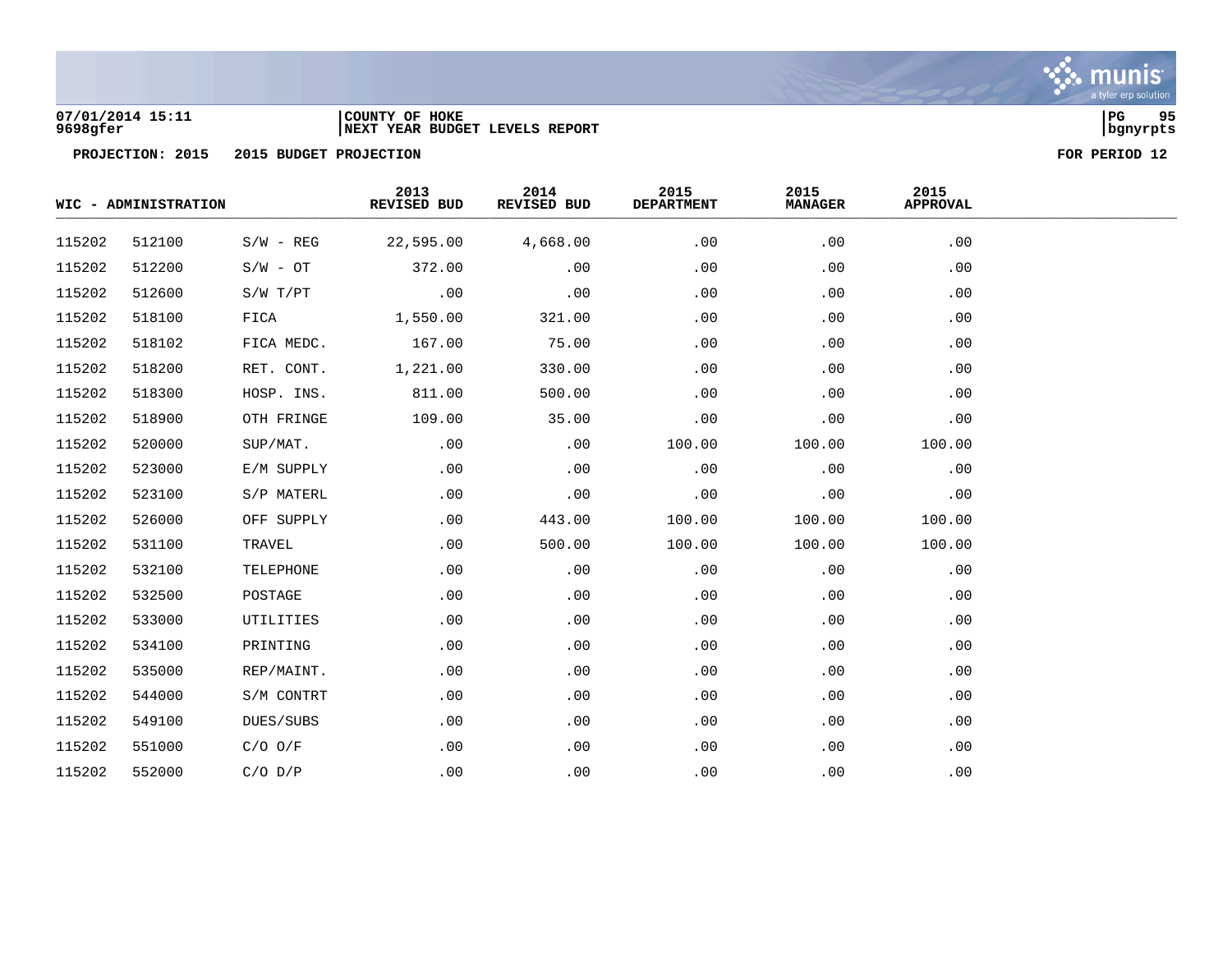

| 07/01/2014 15:11 | COUNTY OF HOKE                  | PG       | 96 |
|------------------|---------------------------------|----------|----|
| 9698gfer         | INEXT YEAR BUDGET LEVELS REPORT | bgnyrpts |    |

| WIC - ADMINISTRATION |        |                            | 2013<br>REVISED BUD | 2014<br><b>REVISED BUD</b> | 2015<br><b>DEPARTMENT</b> | 2015<br><b>MANAGER</b> | 2015<br><b>APPROVAL</b> |  |
|----------------------|--------|----------------------------|---------------------|----------------------------|---------------------------|------------------------|-------------------------|--|
| 115202               | 553000 | $C/O$ $E/M$                | .00                 | .00                        | $.00 \,$                  | .00                    | .00                     |  |
| 115202               | 554000 | C/O VEHCL                  | .00                 | .00                        | .00                       | .00                    | .00                     |  |
| 115202               | 555000 | $C/O$ $O/EO$ .             | .00                 | .00                        | .00                       | .00                    | .00                     |  |
|                      |        | TOTAL WIC - ADMINISTRATION | 26,825.00           | 6,872.00                   | 300.00                    | 300.00                 | 300.00                  |  |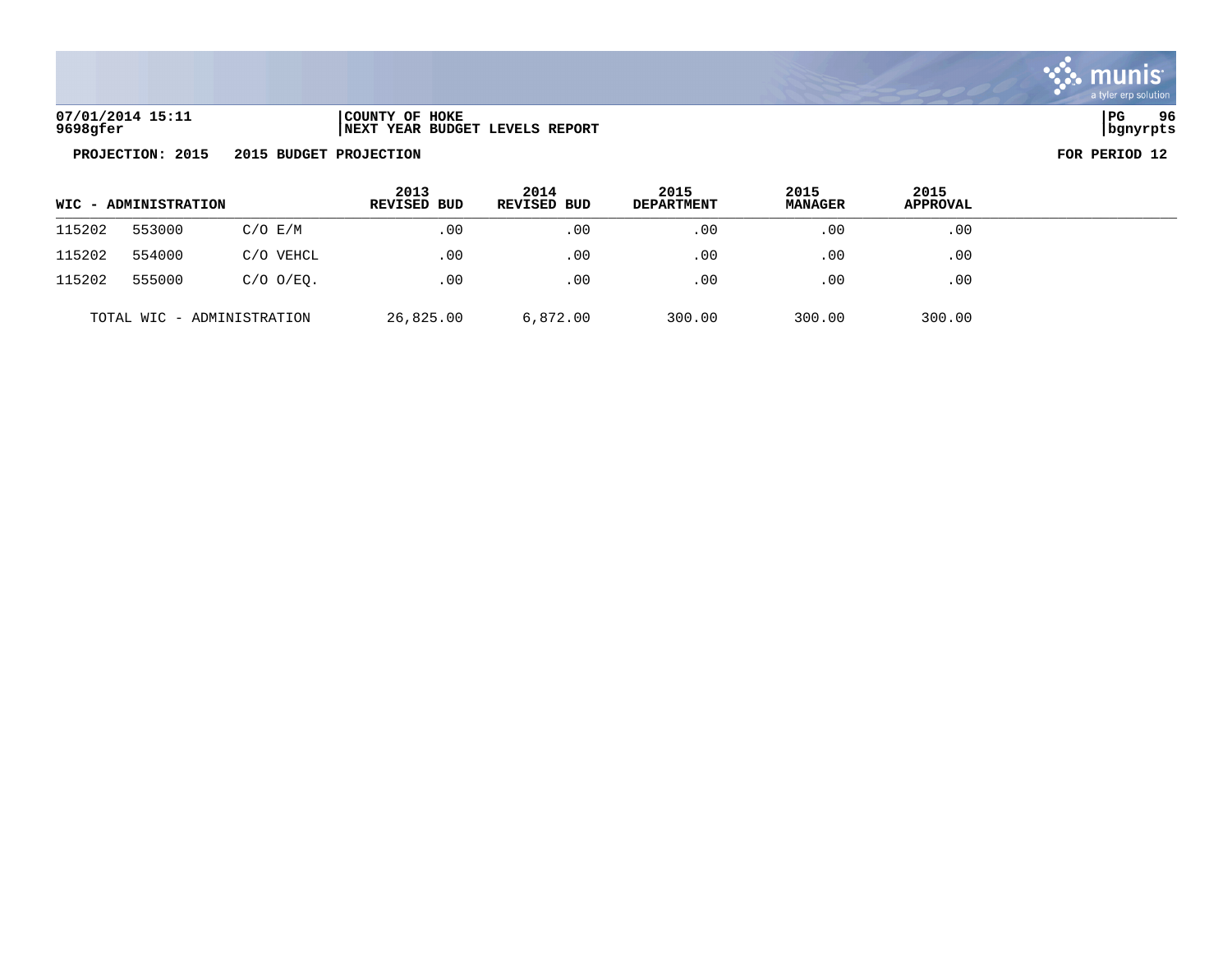

### **07/01/2014 15:11 |COUNTY OF HOKE |PG 97 9698gfer |NEXT YEAR BUDGET LEVELS REPORT |bgnyrpts**

|        | WIC - BREAST FEEDING |             | 2013<br>REVISED BUD | 2014<br>REVISED BUD | 2015<br><b>DEPARTMENT</b> | 2015<br><b>MANAGER</b> | 2015<br><b>APPROVAL</b> |  |
|--------|----------------------|-------------|---------------------|---------------------|---------------------------|------------------------|-------------------------|--|
| 115203 | 512100               | $S/W - REG$ | 10,000.00           | 24,820.00           | .00                       | .00                    | .00                     |  |
| 115203 | 512200               | $S/W - OT$  | .00                 | .00                 | .00                       | .00                    | .00                     |  |
| 115203 | 512600               | S/W T/PT    | .00                 | .00                 | .00                       | .00                    | .00                     |  |
| 115203 | 518100               | FICA        | 600.00              | 1,551.00            | .00                       | .00                    | .00                     |  |
| 115203 | 518102               | FICA MEDC.  | 150.00              | 362.00              | .00                       | .00                    | .00                     |  |
| 115203 | 518200               | RET. CONT.  | 800.00              | 1,947.00            | .00                       | .00                    | .00                     |  |
| 115203 | 518300               | HOSP. INS.  | 1,854.00            | 800.00              | .00                       | .00                    | .00                     |  |
| 115203 | 520000               | SUP/MAT.    | 2,469.00            | 3,456.00            | 2,500.00                  | 2,500.00               | 2,500.00                |  |
| 115203 | 523000               | E/M SUPPLY  | .00                 | .00                 | .00                       | .00                    | .00                     |  |
| 115203 | 523100               | S/P MATERL  | .00                 | .00                 | .00                       | .00                    | .00                     |  |
| 115203 | 531100               | TRAVEL      | 1,000.00            | 2,000.00            | 1,000.00                  | 1,000.00               | 1,000.00                |  |
| 115203 | 532100               | TELEPHONE   | 500.00              | 500.00              | 500.00                    | 500.00                 | 500.00                  |  |
| 115203 | 532500               | POSTAGE     | .00                 | .00                 | .00                       | .00                    | .00                     |  |
| 115203 | 533000               | UTILITIES   | .00                 | .00                 | .00                       | .00                    | .00                     |  |
| 115203 | 534100               | PRINTING    | .00                 | .00                 | .00                       | .00                    | .00                     |  |
| 115203 | 535000               | REP/MAINT.  | .00                 | .00                 | .00                       | .00                    | .00                     |  |
| 115203 | 539500               | TRAINING    | .00                 | .00                 | 500.00                    | 500.00                 | 500.00                  |  |
| 115203 | 544000               | S/M CONTRT  | .00                 | .00                 | .00                       | .00                    | .00                     |  |
| 115203 | 549100               | DUES/SUBS   | .00                 | .00                 | .00                       | .00                    | .00                     |  |
| 115203 | 551000               | $C/O$ $O/F$ | .00                 | .00                 | .00                       | .00                    | .00                     |  |
| 115203 | 552000               | $C/O$ $D/P$ | .00                 | .00                 | .00                       | .00                    | .00                     |  |
| 115203 | 553000               | C/O E/M     | .00                 | .00                 | .00                       | .00                    | .00                     |  |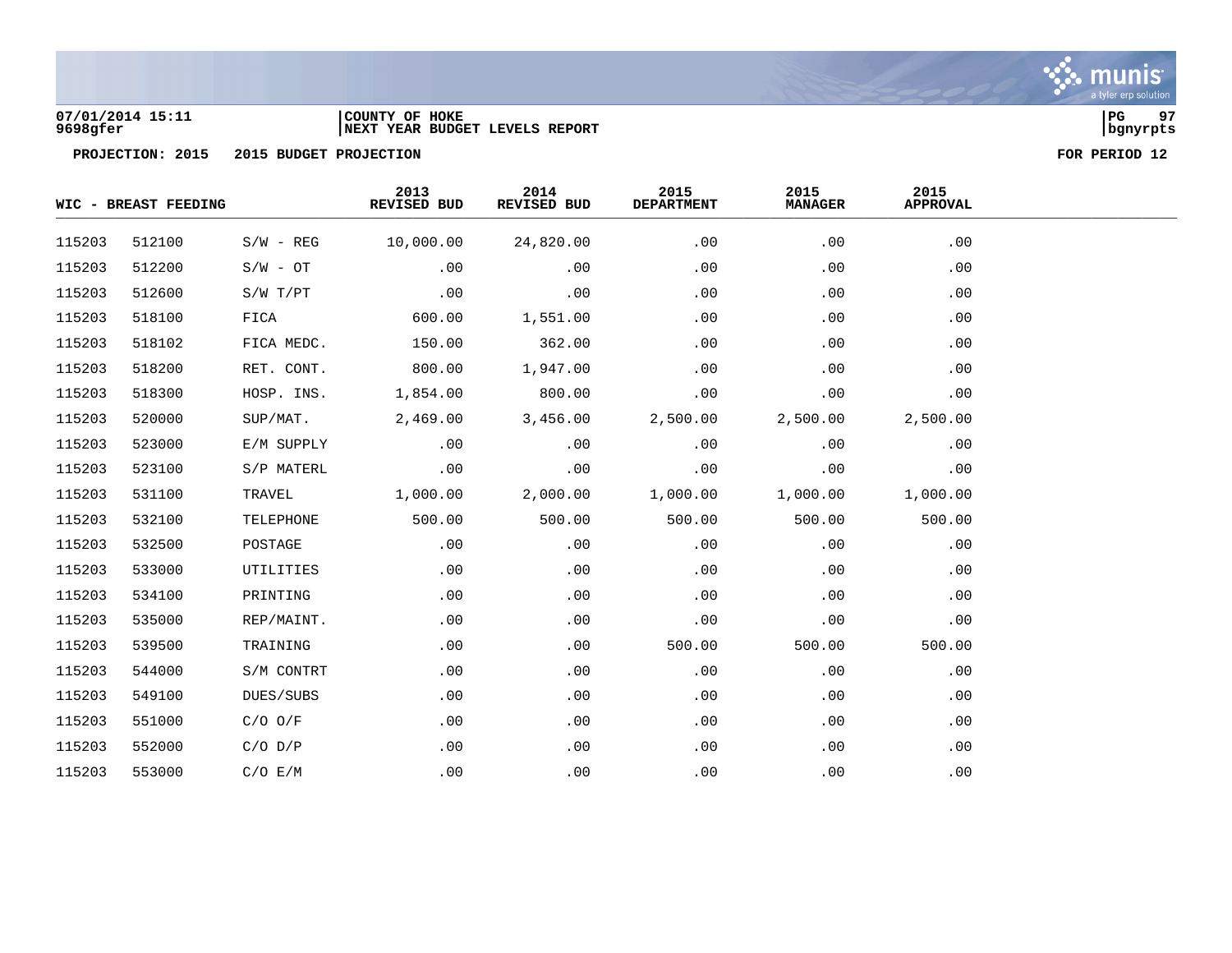| 07/01/2014 15:11 | COUNTY OF HOKE                 | l PG     | 98 |
|------------------|--------------------------------|----------|----|
| 9698gfer         | NEXT YEAR BUDGET LEVELS REPORT | bqnyrpts |    |

|        | <b>WIC - BREAST FEEDING</b> |                            | 2013<br>REVISED BUD | 2014<br>REVISED BUD | 2015<br><b>DEPARTMENT</b> | 2015<br><b>MANAGER</b> | 2015<br><b>APPROVAL</b> |  |
|--------|-----------------------------|----------------------------|---------------------|---------------------|---------------------------|------------------------|-------------------------|--|
| 115203 | 554000                      | C/O VEHCL                  | .00                 | .00                 | $.00 \,$                  | .00                    | .00                     |  |
| 115203 | 555000                      | C/O O/EO.                  | .00                 | .00                 | .00                       | .00                    | .00                     |  |
|        |                             | TOTAL WIC - BREAST FEEDING | 17,373.00           | 35,436.00           | 4,500.00                  | 4,500.00               | 4,500.00                |  |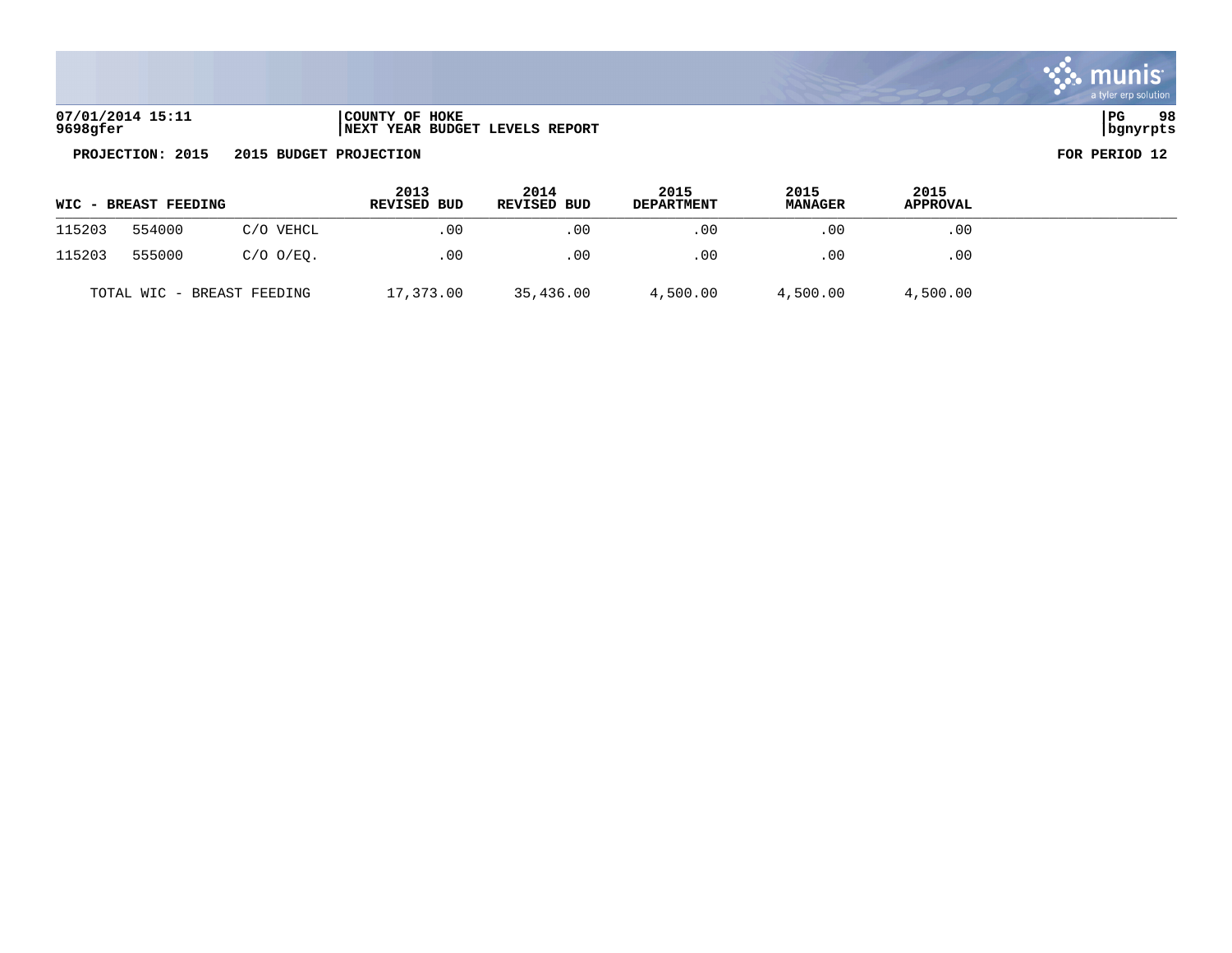

# **07/01/2014 15:11 |COUNTY OF HOKE |PG 99 9698gfer |NEXT YEAR BUDGET LEVELS REPORT |bgnyrpts**

|                              | WIC BREAST FEEDING PEER COUNSE |             |     |           | 2013<br>2014<br><b>REVISED BUD</b><br><b>REVISED BUD</b> |     | 2015<br><b>DEPARTMENT</b> | 2015<br><b>MANAGER</b> | 2015<br>APPROVAL |  |
|------------------------------|--------------------------------|-------------|-----|-----------|----------------------------------------------------------|-----|---------------------------|------------------------|------------------|--|
| 115204                       | 512100                         | $S/W - REG$ | .00 | 15,000.00 | .00                                                      | .00 | .00                       |                        |                  |  |
| 115204                       | 518100                         | FICA        | .00 | .00       | .00                                                      | .00 | .00                       |                        |                  |  |
| 115204                       | 518102                         | FICA MEDC.  | .00 | .00       | .00                                                      | .00 | .00                       |                        |                  |  |
| 115204                       | 518200                         | RET. CONT.  | .00 | .00       | .00                                                      | .00 | .00                       |                        |                  |  |
| 115204                       | 518300                         | HOSP. INS.  | .00 | .00       | .00                                                      | .00 | .00                       |                        |                  |  |
| 115204                       | 520000                         | SUP/MAT.    | .00 | .00       | .00                                                      | .00 | .00                       |                        |                  |  |
| 115204                       | 532100                         | TELEPHONE   | .00 | .00       | .00                                                      | .00 | .00                       |                        |                  |  |
| TOTAL WIC BREAST FEEDING PEE |                                |             | .00 | 15,000.00 | .00                                                      | .00 | .00                       |                        |                  |  |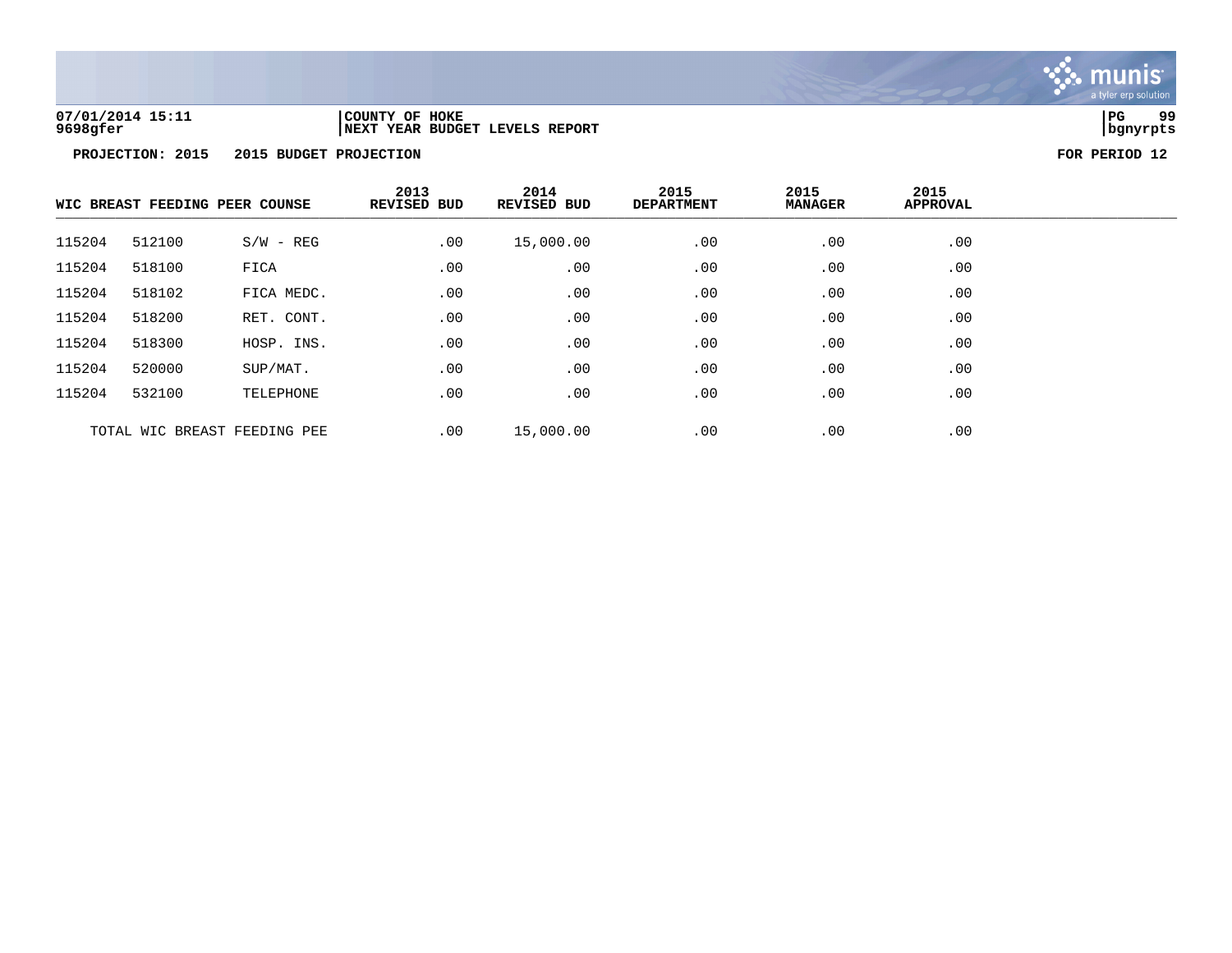

### **07/01/2014 15:11 |COUNTY OF HOKE |PG 100 9698gfer |NEXT YEAR BUDGET LEVELS REPORT |bgnyrpts**

|        | DSS - ADMINISTRATION |             |            |            | 2013<br>REVISED BUD | 2014<br>REVISED BUD | 2015<br><b>DEPARTMENT</b> | 2015<br><b>MANAGER</b> | 2015<br><b>APPROVAL</b> |  |
|--------|----------------------|-------------|------------|------------|---------------------|---------------------|---------------------------|------------------------|-------------------------|--|
| 115310 | 512100               | $S/W - REG$ | 207,841.00 | 238,446.00 | 246,974.00          | 246,974.00          | 246,974.00                |                        |                         |  |
| 115310 | 512200               | $S/W - OT$  | 47.00      | .00        | .00                 | .00                 | .00                       |                        |                         |  |
| 115310 | 512600               | S/W T/PT    | .00        | .00        | .00                 | .00                 | .00                       |                        |                         |  |
| 115310 | 512700               | S/W LONG.   | .00        | .00        | .00                 | .00                 | .00                       |                        |                         |  |
| 115310 | 517000               | $G/B$ $EXP$ | 9,500.00   | 9,500.00   | 9,500.00            | 9,500.00            | 9,500.00                  |                        |                         |  |
| 115310 | 518100               | FICA        | 12,867.00  | 14,784.00  | 18,894.00           | 18,894.00           | 18,894.00                 |                        |                         |  |
| 115310 | 518102               | FICA MEDC.  | 3,054.00   | 3,458.00   | .00                 | .00                 | .00                       |                        |                         |  |
| 115310 | 518200               | RET. CONT.  | 14,547.00  | 16,858.00  | 17,559.00           | 17,559.00           | 17,559.00                 |                        |                         |  |
| 115310 | 518300               | HOSP. INS.  | 30,355.00  | 37,800.00  | 45,000.00           | 40,500.00           | 40,500.00                 |                        |                         |  |
| 115310 | 518500               | UNEMP. COM  | 20,000.00  | 20,000.00  | 20,000.00           | 20,000.00           | 20,000.00                 |                        |                         |  |
| 115310 | 518900               | OTH FRINGE  | 207.00     | 240.00     | 240.00              | 240.00              | 240.00                    |                        |                         |  |
| 115310 | 519000               | PROF. SERV  | 103,500.00 | 25,000.00  | 10,000.00           | 10,000.00           | 10,000.00                 |                        |                         |  |
| 115310 | 519200               | P/S LEGAL   | 137,760.00 | 171,600.00 | 224,100.00          | 140,000.00          | 224,100.00                |                        |                         |  |
| 115310 | 519210               | PROFSVCCON  | .00        | .00        | .00                 | .00                 | .00                       |                        |                         |  |
| 115310 | 520000               | SUP/MAT.    | .00        | .00        | .00                 | .00                 | .00                       |                        |                         |  |
| 115310 | 526000               | OFF SUPPLY  | 28,000.00  | 28,000.00  | 28,000.00           | 20,000.00           | 20,000.00                 |                        |                         |  |
| 115310 | 526002               | $S/M-FIRE$  | .00        | .00        | .00                 | .00                 | .00                       |                        |                         |  |
| 115310 | 531000               | TRAVEL/TRN  | 3,000.00   | 10,000.00  | 10,000.00           | 2,000.00            | 2,000.00                  |                        |                         |  |
| 115310 | 531100               | TRAVEL      | 8,000.00   | 8,000.00   | 8,000.00            | 2,000.00            | 2,000.00                  |                        |                         |  |
| 115310 | 532100               | TELEPHONE   | 23,500.00  | 29,100.00  | 29,100.00           | 27,500.00           | 27,500.00                 |                        |                         |  |
| 115310 | 532500               | POSTAGE     | 30,000.00  | 34,000.00  | 38,000.00           | 30,000.00           | 30,000.00                 |                        |                         |  |
| 115310 | 533000               | UTILITIES   | .00        | .00        | .00                 | .00                 | .00                       |                        |                         |  |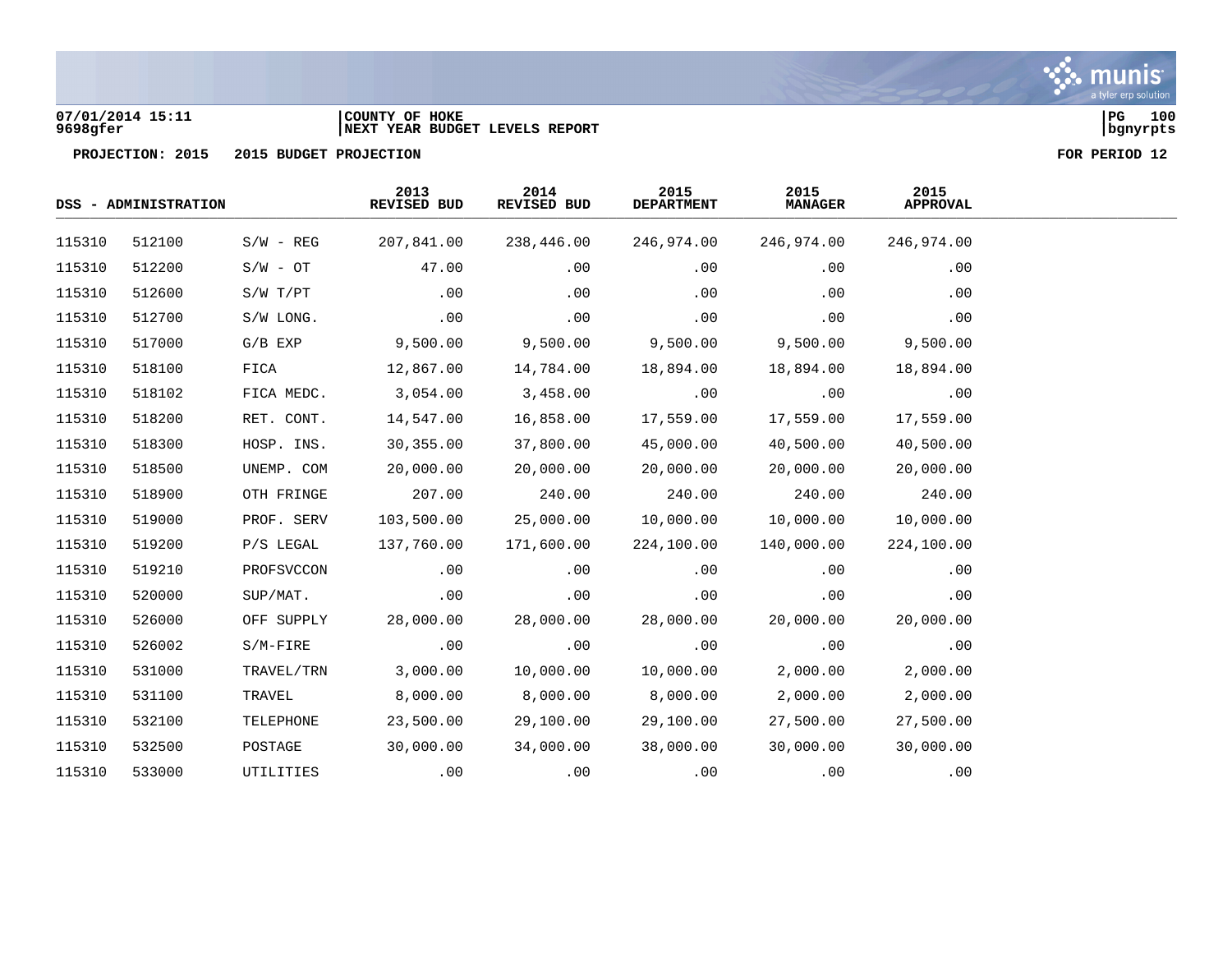

### **07/01/2014 15:11 |COUNTY OF HOKE |PG 101 9698gfer |NEXT YEAR BUDGET LEVELS REPORT |bgnyrpts**

|        | DSS - ADMINISTRATION |                            | 2013<br>REVISED BUD | 2014<br><b>REVISED BUD</b> | 2015<br><b>DEPARTMENT</b> | 2015<br><b>MANAGER</b> | 2015<br><b>APPROVAL</b> |
|--------|----------------------|----------------------------|---------------------|----------------------------|---------------------------|------------------------|-------------------------|
| 115310 | 534100               | PRINTING                   | .00                 | .00                        | .00                       | .00                    | .00                     |
| 115310 | 535000               | REP/MAINT.                 | 9,000.00            | 10,000.00                  | 24,100.00                 | 10,000.00              | 10,000.00               |
| 115310 | 535001               | R & M-FIRE                 | .00                 | .00                        | .00                       | .00                    | .00                     |
| 115310 | 544000               | ENERGY                     | .00                 | .00                        | .00                       | .00                    | .00                     |
| 115310 | 544004               | CONT/LEASE                 | .00                 | 79,680.00                  | 79,360.00                 | 79,360.00              | 79,360.00               |
| 115310 | 544005               | CONTSCAN                   | .00                 | .00                        | 100,000.00                | .00                    | .00                     |
| 115310 | 549100               | DUES/SUBS                  | 1,000.00            | 1,000.00                   | 1,000.00                  | 1,000.00               | 1,000.00                |
| 115310 | 550000               | CAP OUTLAY                 | 5,000.00            | 15,200.00                  | 12,200.00                 | 2,000.00               | 2,000.00                |
| 115310 | 551000               | $C/O$ $O/F$                | .00                 | .00                        | .00                       | .00                    | .00                     |
| 115310 | 552000               | $C/O$ $D/P$                | 26,025.00           | 86,950.00                  | 71,250.00                 | 35,625.00              | 35,625.00               |
| 115310 | 553000               | C/O E/M                    | 8,000.00            | 8,000.00                   | 8,000.00                  | 5,000.00               | 5,000.00                |
| 115310 | 554000               | C/O VEHCL                  | .00                 | .00                        | 66,000.00                 | .00                    | .00                     |
| 115310 | 555000               | $C/O$ $O/EQ$ .             | .00                 | .00                        | .00                       | .00                    | .00                     |
| 115310 | 571031               | ANNEX PRIN                 | 66,667.00           | 66,667.00                  | 66,667.00                 | 66,667.00              | 66,667.00               |
| 115310 | 572031               | ANNEX INT                  | 22,980.00           | 20,427.00                  | 17,874.00                 | 17,874.00              | 17,874.00               |
|        |                      | TOTAL DSS - ADMINISTRATION | 770,850.00          | 934,710.00                 | 1,151,818.00              | 802,693.00             | 886,793.00              |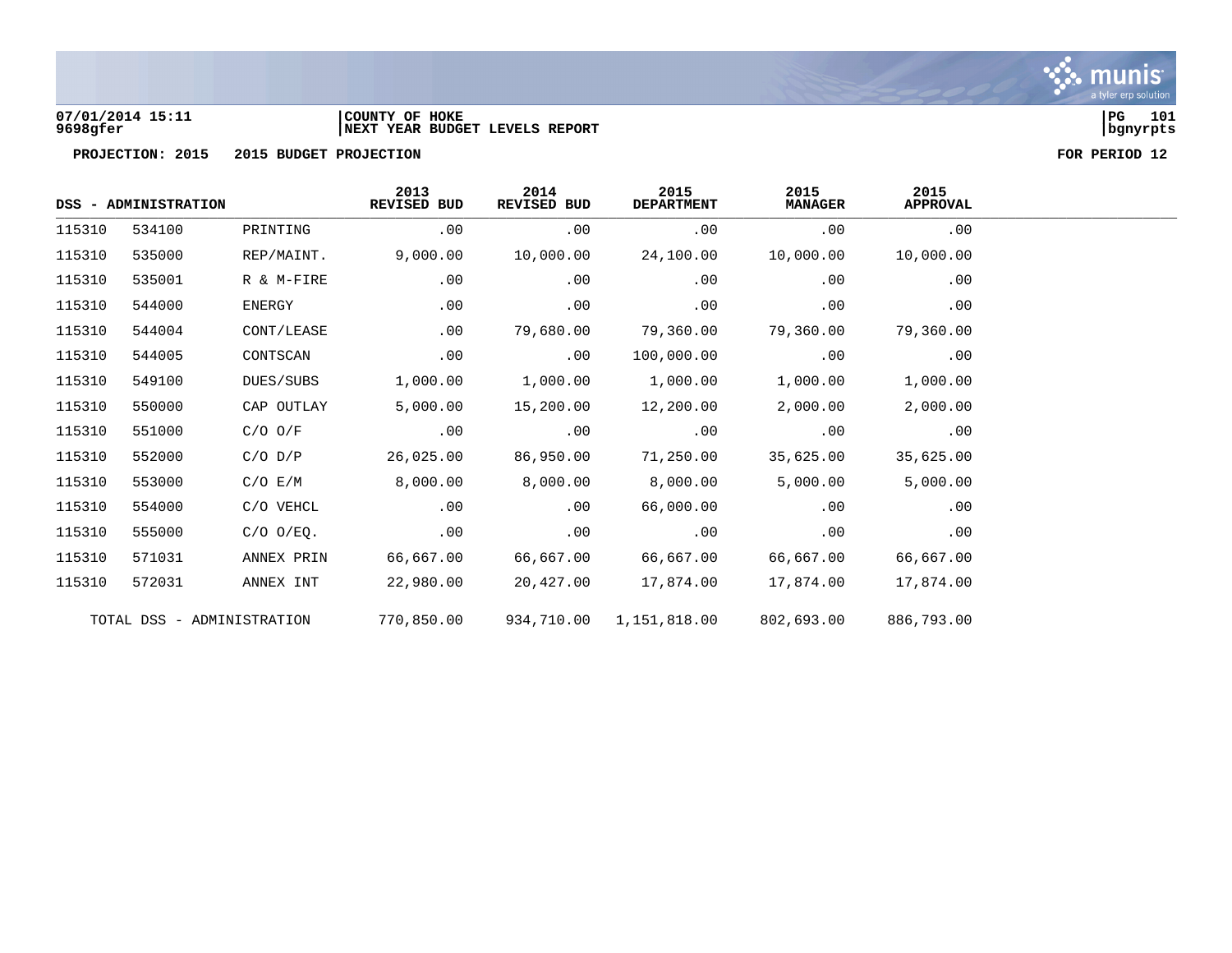

### **07/01/2014 15:11 |COUNTY OF HOKE |PG 102 9698gfer |NEXT YEAR BUDGET LEVELS REPORT |bgnyrpts**

|        | WORK FIRST BLOCK GRANT |              | 2013<br>REVISED BUD | 2014<br>REVISED BUD | 2015<br><b>DEPARTMENT</b> | 2015<br><b>MANAGER</b> | 2015<br><b>APPROVAL</b> |  |
|--------|------------------------|--------------|---------------------|---------------------|---------------------------|------------------------|-------------------------|--|
| 115320 | 512100                 | $S/W - REG$  | .00                 | .00                 | .00                       | .00                    | .00                     |  |
| 115320 | 512200                 | $S/W - OT$   | .00                 | .00                 | .00                       | .00                    | .00                     |  |
| 115320 | 512600                 | $S/W$ $T/PT$ | .00                 | .00                 | .00                       | .00                    | .00                     |  |
| 115320 | 518100                 | FICA         | .00                 | .00                 | .00                       | .00                    | .00                     |  |
| 115320 | 518102                 | FICA MEDC.   | .00                 | .00                 | .00                       | .00                    | .00                     |  |
| 115320 | 518200                 | RET. CONT.   | .00                 | .00                 | .00                       | .00                    | .00                     |  |
| 115320 | 518300                 | HOSP. INS.   | .00                 | .00                 | .00                       | .00                    | .00                     |  |
| 115320 | 518900                 | OTH FRINGE   | .00                 | .00                 | .00                       | .00                    | .00                     |  |
| 115320 | 520000                 | SUP/MAT.     | .00                 | .00                 | .00                       | .00                    | .00                     |  |
| 115320 | 525000                 | WF AUTO RE   | .00                 | .00                 | .00                       | .00                    | .00                     |  |
| 115320 | 525100                 | MOTR FULS    | 12,000.00           | 12,000.00           | 20,000.00                 | 6,500.00               | 6,500.00                |  |
| 115320 | 531000                 | TRAVEL/VEH   | .00                 | .00                 | .00                       | .00                    | .00                     |  |
| 115320 | 531100                 | TRAVEL       | 2,875.00            | 2,875.00            | 2,875.00                  | 1,500.00               | 1,500.00                |  |
| 115320 | 531400                 | STAFF OVRH   | .00                 | .00                 | .00                       | .00                    | .00                     |  |
| 115320 | 532100                 | TELEPHONE    | .00                 | .00                 | .00                       | .00                    | .00                     |  |
| 115320 | 532500                 | POSTAGE      | .00                 | .00                 | .00                       | .00                    | .00                     |  |
| 115320 | 533000                 | UTILITIES    | .00                 | .00                 | .00                       | .00                    | .00                     |  |
| 115320 | 534100                 | PRINTING     | .00                 | .00                 | .00                       | .00                    | .00                     |  |
| 115320 | 535000                 | REP/MAINT.   | .00                 | .00                 | .00                       | .00                    | .00                     |  |
| 115320 | 535300                 | M/R VEHICL   | .00                 | .00                 | .00                       | .00                    | .00                     |  |
| 115320 | 544000                 | WORK FIRST   | .00                 | .00                 | .00                       | .00                    | .00                     |  |
| 115320 | 549100                 | DUES/SUBS    | .00                 | .00                 | .00                       | .00                    | .00                     |  |

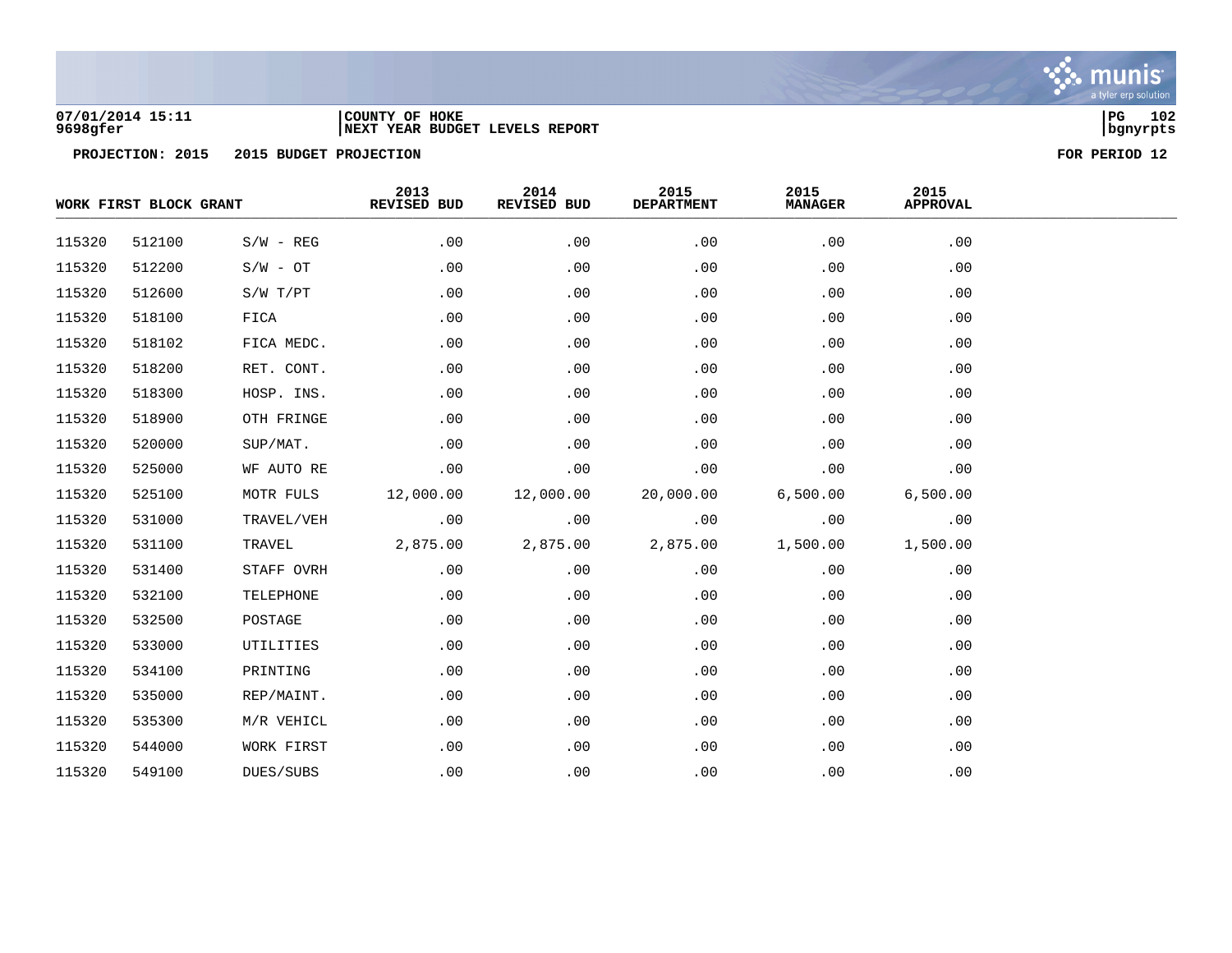

### **07/01/2014 15:11 |COUNTY OF HOKE |PG 103 9698gfer |NEXT YEAR BUDGET LEVELS REPORT |bgnyrpts**

|        | WORK FIRST BLOCK GRANT |                              | 2013<br>REVISED BUD | 2014<br>REVISED BUD | 2015<br><b>DEPARTMENT</b> | 2015<br><b>MANAGER</b> | 2015<br><b>APPROVAL</b> |  |
|--------|------------------------|------------------------------|---------------------|---------------------|---------------------------|------------------------|-------------------------|--|
| 115320 | 551000                 | $C/O$ $O/F$                  | .00                 | .00                 | .00                       | .00                    | .00                     |  |
| 115320 | 552000                 | $C/O$ $D/P$                  | .00                 | .00                 | .00                       | .00                    | .00                     |  |
| 115320 | 553000                 | C/O E/M                      | .00                 | .00                 | .00                       | .00                    | .00                     |  |
| 115320 | 554000                 | C/O VEHCL                    | .00                 | .00                 | .00                       | .00                    | .00                     |  |
| 115320 | 555000                 | $C/O$ $O/EQ$ .               | .00                 | .00                 | .00                       | .00                    | .00                     |  |
| 115320 | 563101                 | WF TRANSP.                   | 50,000.00           | 30,000.00           | 40,000.00                 | 35,000.00              | 35,000.00               |  |
| 115320 | 563102                 | WF EMERG.                    | 8,000.00            | 8,000.00            | 8,000.00                  | 5,000.00               | 5,000.00                |  |
| 115320 | 563103                 | WF EDUCATE                   | 500.00              | 500.00              | 500.00                    | 500.00                 | 500.00                  |  |
| 115320 | 563104                 | WF PART.                     | 20,000.00           | 15,000.00           | 15,000.00                 | 10,000.00              | 10,000.00               |  |
| 115320 | 563105                 | TANF DOM V                   | .00                 | .00                 | .00                       | .00                    | .00                     |  |
| 115320 | 563106                 | WF DAYCARE                   | .00                 | .00                 | .00                       | .00                    | .00                     |  |
| 115320 | 563107                 | NON CUS PR                   | .00                 | .00                 | .00                       | .00                    | .00                     |  |
| 115320 | 563133                 | FUNCASSESS                   | .00                 | .00                 | .00                       | .00                    | .00                     |  |
| 115320 | 563141                 | TRAINING                     | .00                 | .00                 | .00                       | .00                    | .00                     |  |
| 115320 | 563142                 | CAP OUTLAY                   | .00                 | .00                 | .00                       | .00                    | .00                     |  |
| 115320 | 563143                 | PROF SVCS                    | .00                 | .00                 | .00                       | .00                    | .00                     |  |
| 115320 | 563144                 | WF CAR INC                   | .00                 | .00                 | .00                       | .00                    | .00                     |  |
| 115320 | 563145                 | GIFT CARDS                   | .00                 | .00                 | .00                       | .00                    | .00                     |  |
| 115320 | 563146                 | WF BONUS                     | .00                 | .00                 | .00                       | .00                    | .00                     |  |
| 115320 | 563147                 | WORKSHOPS                    | .00                 | .00                 | .00                       | .00                    | .00                     |  |
| 115320 | 563150                 | <b>WFD 200%</b>              | 5,000.00            | 5,000.00            | 5,000.00                  | 3,000.00               | 3,000.00                |  |
|        |                        | TOTAL WORK FIRST BLOCK GRANT | 98,375.00           | 73,375.00           | 91,375.00                 | 61,500.00              | 61,500.00               |  |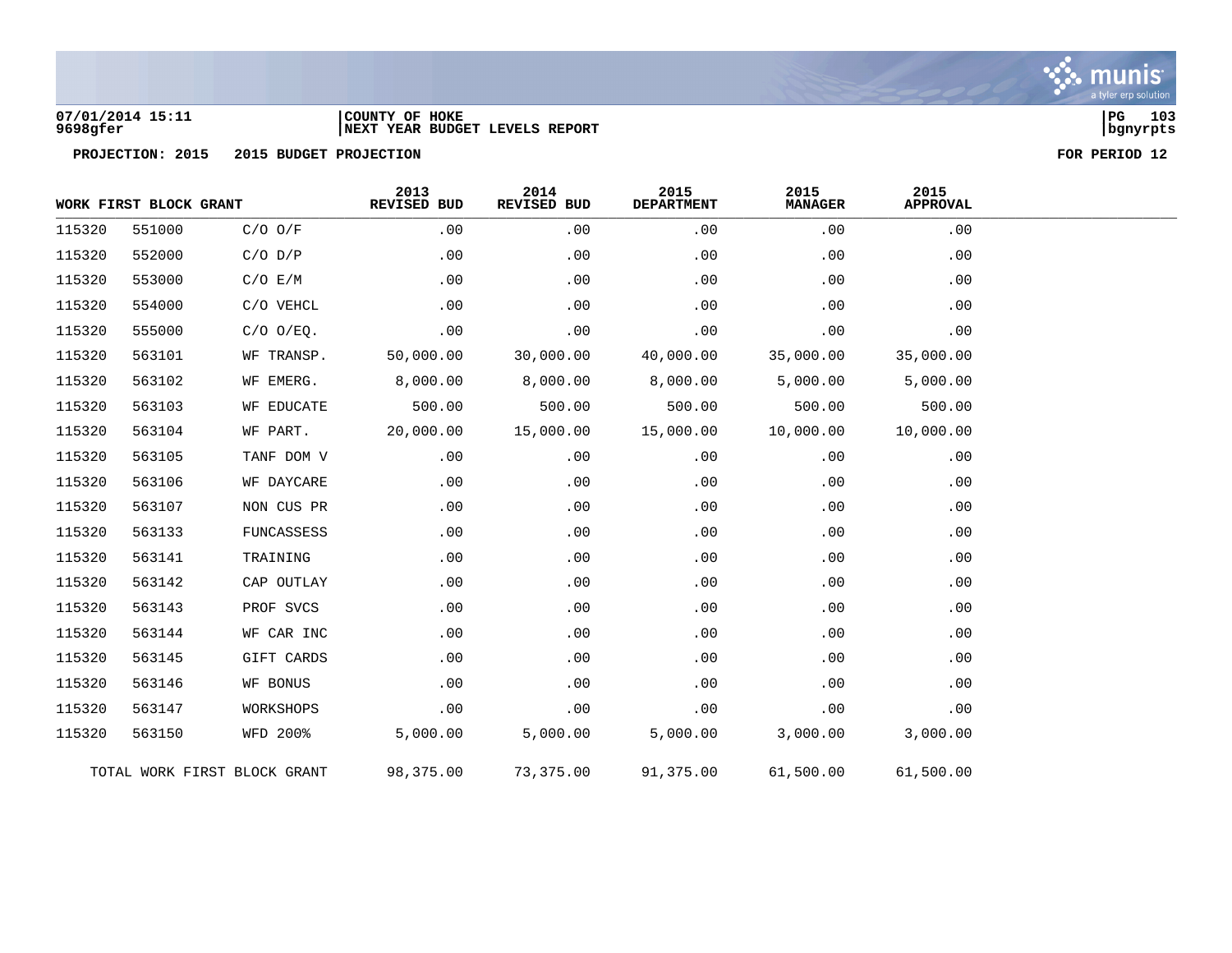

### **07/01/2014 15:11 |COUNTY OF HOKE |PG 104 9698gfer |NEXT YEAR BUDGET LEVELS REPORT |bgnyrpts**

|        | PROGRAM INTEGRITY |                | 2013<br>REVISED BUD | 2014<br>REVISED BUD | 2015<br><b>DEPARTMENT</b> | 2015<br><b>MANAGER</b> | 2015<br><b>APPROVAL</b> |  |
|--------|-------------------|----------------|---------------------|---------------------|---------------------------|------------------------|-------------------------|--|
| 115330 | 512100            | $S/W - REG$    | 13,191.00           | 37,323.00           | 38,256.00                 | 38,256.00              | 38,256.00               |  |
| 115330 | 512200            | $S/W - OT$     | .00                 | .00                 | .00                       | .00                    | .00                     |  |
| 115330 | 512600            | $S/W$ $T/PT$   | .00                 | .00                 | .00                       | .00                    | .00                     |  |
| 115330 | 518100            | FICA           | 2,230.00            | 2,314.00            | 2,927.00                  | 2,927.00               | 2,927.00                |  |
| 115330 | 518102            | FICA MEDC.     | 522.00              | 541.00              | .00                       | .00                    | .00                     |  |
| 115330 | 518200            | RET. CONT.     | 2,519.00            | 2,639.00            | 2,705.00                  | 2,705.00               | 2,705.00                |  |
| 115330 | 518300            | HOSP. INS.     | 3,071.00            | 6,300.00            | 7,500.00                  | 6,750.00               | 6,750.00                |  |
| 115330 | 518900            | OTH FRINGE     | 42.00               | 40.00               | 40.00                     | 40.00                  | 40.00                   |  |
| 115330 | 520000            | SUP/MAT.       | .00                 | .00                 | .00                       | .00                    | .00                     |  |
| 115330 | 531100            | TRAVEL         | 500.00              | 1,000.00            | 1,000.00                  | 500.00                 | 500.00                  |  |
| 115330 | 532100            | TELEPHONE      | .00                 | .00                 | .00                       | .00                    | .00                     |  |
| 115330 | 532500            | POSTAGE        | .00                 | .00                 | .00                       | .00                    | .00                     |  |
| 115330 | 533000            | UTILITIES      | .00                 | .00                 | .00                       | .00                    | .00                     |  |
| 115330 | 534100            | PRINTING       | .00                 | .00                 | .00                       | .00                    | .00                     |  |
| 115330 | 535000            | REP/MAINT.     | .00                 | .00                 | .00                       | .00                    | .00                     |  |
| 115330 | 544000            | S/M CONTRT     | .00                 | .00                 | .00                       | .00                    | .00                     |  |
| 115330 | 549100            | DUES/SUBS      | .00                 | .00                 | .00                       | .00                    | .00                     |  |
| 115330 | 551000            | $C/O$ $O/F$    | .00                 | .00                 | .00                       | .00                    | .00                     |  |
| 115330 | 552000            | $C/O$ $D/P$    | .00                 | .00                 | .00                       | .00                    | .00                     |  |
| 115330 | 553000            | C/O E/M        | .00                 | .00                 | .00                       | .00                    | .00                     |  |
| 115330 | 554000            | C/O VEHCL      | .00                 | .00                 | $.00 \,$                  | .00                    | .00                     |  |
| 115330 | 555000            | $C/O$ $O/EQ$ . | .00                 | .00                 | .00                       | .00                    | .00                     |  |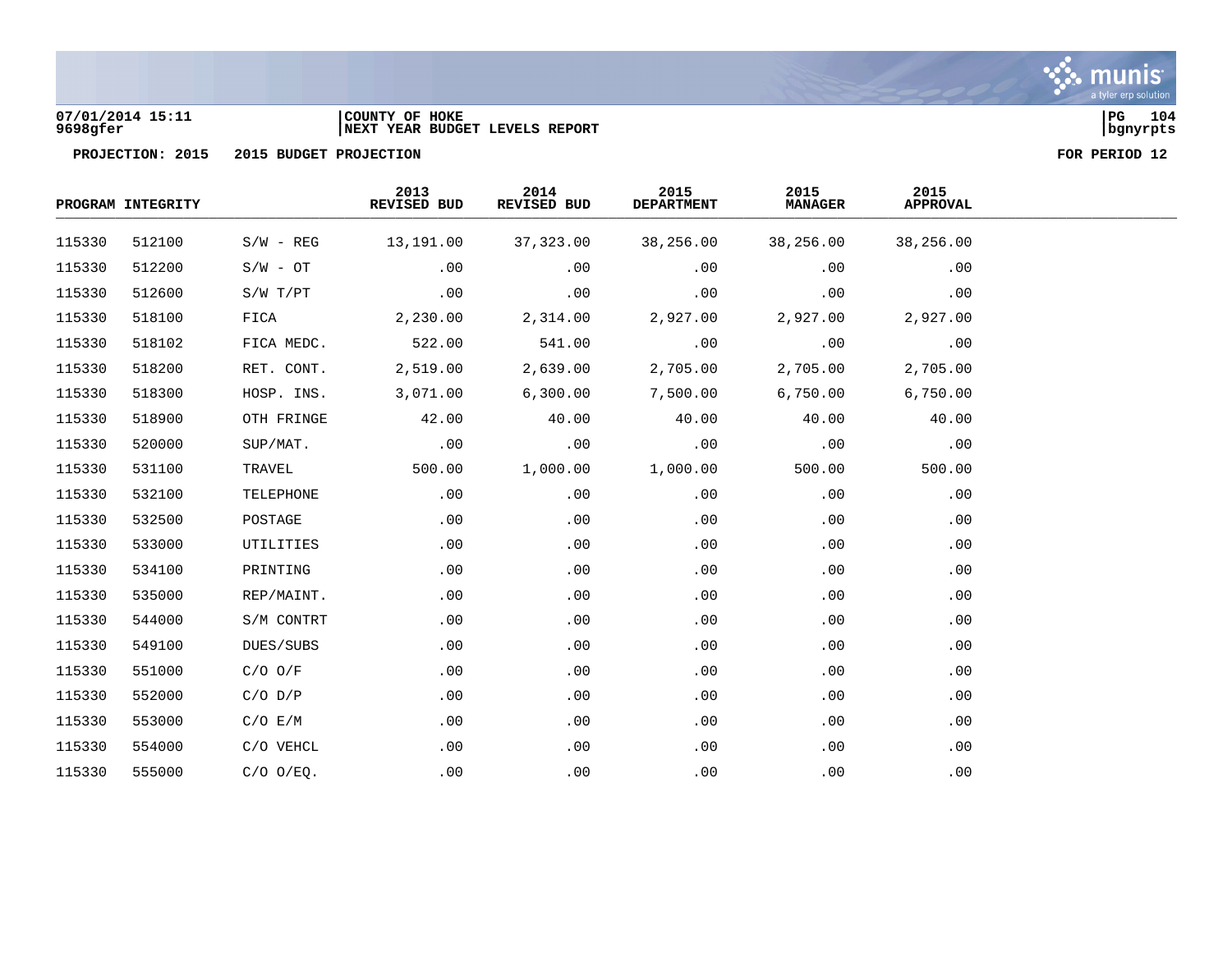|                              |                            |                           |                           |                        |                         | muni<br>a tyler erp solution |
|------------------------------|----------------------------|---------------------------|---------------------------|------------------------|-------------------------|------------------------------|
| 07/01/2014 15:11<br>9698gfer | COUNTY OF HOKE<br>  NEXT   | YEAR BUDGET LEVELS REPORT |                           |                        |                         | PG<br>105<br>  bgnyrpts      |
| PROJECTION: 2015             | 2015 BUDGET PROJECTION     |                           |                           |                        |                         | FOR PERIOD 12                |
| PROGRAM INTEGRITY            | 2013<br><b>REVISED BUD</b> | 2014<br>REVISED BUD       | 2015<br><b>DEPARTMENT</b> | 2015<br><b>MANAGER</b> | 2015<br><b>APPROVAL</b> |                              |

TOTAL PROGRAM INTEGRITY 22,075.00 50,157.00 52,428.00 51,178.00 51,178.00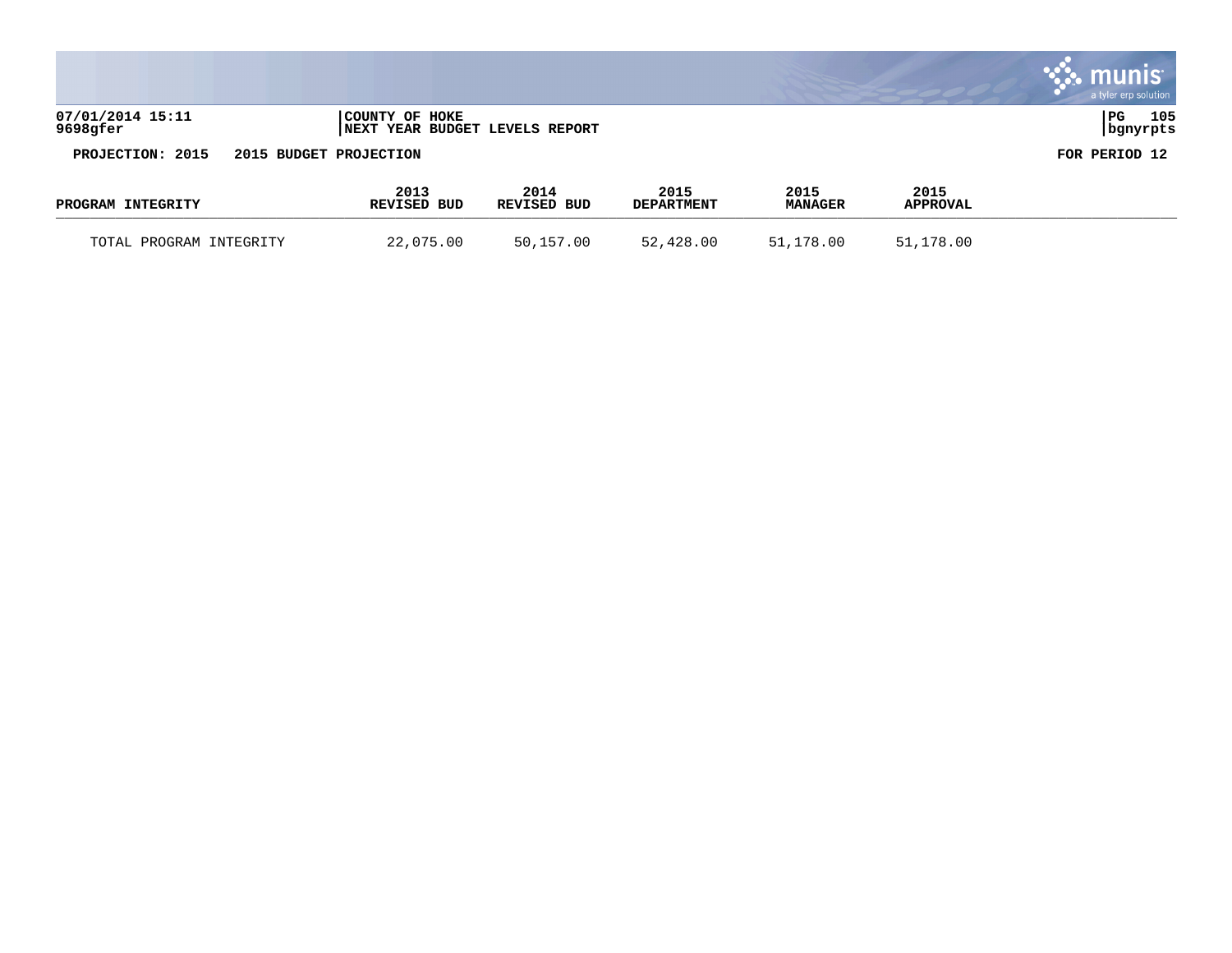

### **07/01/2014 15:11 |COUNTY OF HOKE |PG 106 9698gfer |NEXT YEAR BUDGET LEVELS REPORT |bgnyrpts**

|        | PUBLIC ASSISTANCE |             | 2013<br>REVISED BUD | 2014<br>REVISED BUD | 2015<br><b>DEPARTMENT</b> | 2015<br><b>MANAGER</b> | 2015<br><b>APPROVAL</b> |  |
|--------|-------------------|-------------|---------------------|---------------------|---------------------------|------------------------|-------------------------|--|
| 115340 | 512100            | $S/W - REG$ | .00                 | .00                 | .00                       | .00                    | .00                     |  |
| 115340 | 512200            | $S/W - OT$  | .00                 | .00                 | .00                       | .00                    | .00                     |  |
| 115340 | 512600            | S/W T/PT    | .00                 | .00                 | .00                       | .00                    | .00                     |  |
| 115340 | 518100            | FICA        | .00                 | .00                 | .00                       | .00                    | .00                     |  |
| 115340 | 518102            | FICA MEDC.  | .00                 | .00                 | .00                       | .00                    | .00                     |  |
| 115340 | 518200            | RET. CONT.  | .00                 | .00                 | .00                       | .00                    | .00                     |  |
| 115340 | 518300            | HOSP. INS.  | .00                 | .00                 | .00                       | .00                    | .00                     |  |
| 115340 | 518900            | OTH FRINGE  | .00                 | .00                 | .00                       | .00                    | .00                     |  |
| 115340 | 520000            | SUP/MAT.    | .00                 | .00                 | .00                       | .00                    | .00                     |  |
| 115340 | 531100            | TRAVEL      | .00                 | .00                 | .00                       | .00                    | .00                     |  |
| 115340 | 531200            | TRVL/SUBST  | .00                 | .00                 | .00                       | .00                    | .00                     |  |
| 115340 | 532100            | TELEPHONE   | .00                 | .00                 | .00                       | .00                    | .00                     |  |
| 115340 | 532500            | POSTAGE     | .00                 | .00                 | .00                       | .00                    | .00                     |  |
| 115340 | 533000            | UTILITIES   | .00                 | .00                 | .00                       | .00                    | .00                     |  |
| 115340 | 534100            | PRINTING    | .00                 | .00                 | .00                       | .00                    | .00                     |  |
| 115340 | 535000            | REP/MAINT.  | .00                 | .00                 | .00                       | .00                    | .00                     |  |
| 115340 | 544000            | S/M CONTRT  | .00                 | .00                 | .00                       | .00                    | .00                     |  |
| 115340 | 549100            | DUES/SUBS   | .00                 | .00                 | .00                       | .00                    | .00                     |  |
| 115340 | 551000            | $C/O$ $O/F$ | .00                 | .00                 | .00                       | .00                    | .00                     |  |
| 115340 | 552000            | $C/O$ $D/P$ | .00                 | .00                 | .00                       | .00                    | .00                     |  |
| 115340 | 553000            | C/O E/M     | .00                 | .00                 | .00                       | .00                    | .00                     |  |
| 115340 | 554000            | C/O VEHCL   | .00                 | .00                 | .00                       | .00                    | .00                     |  |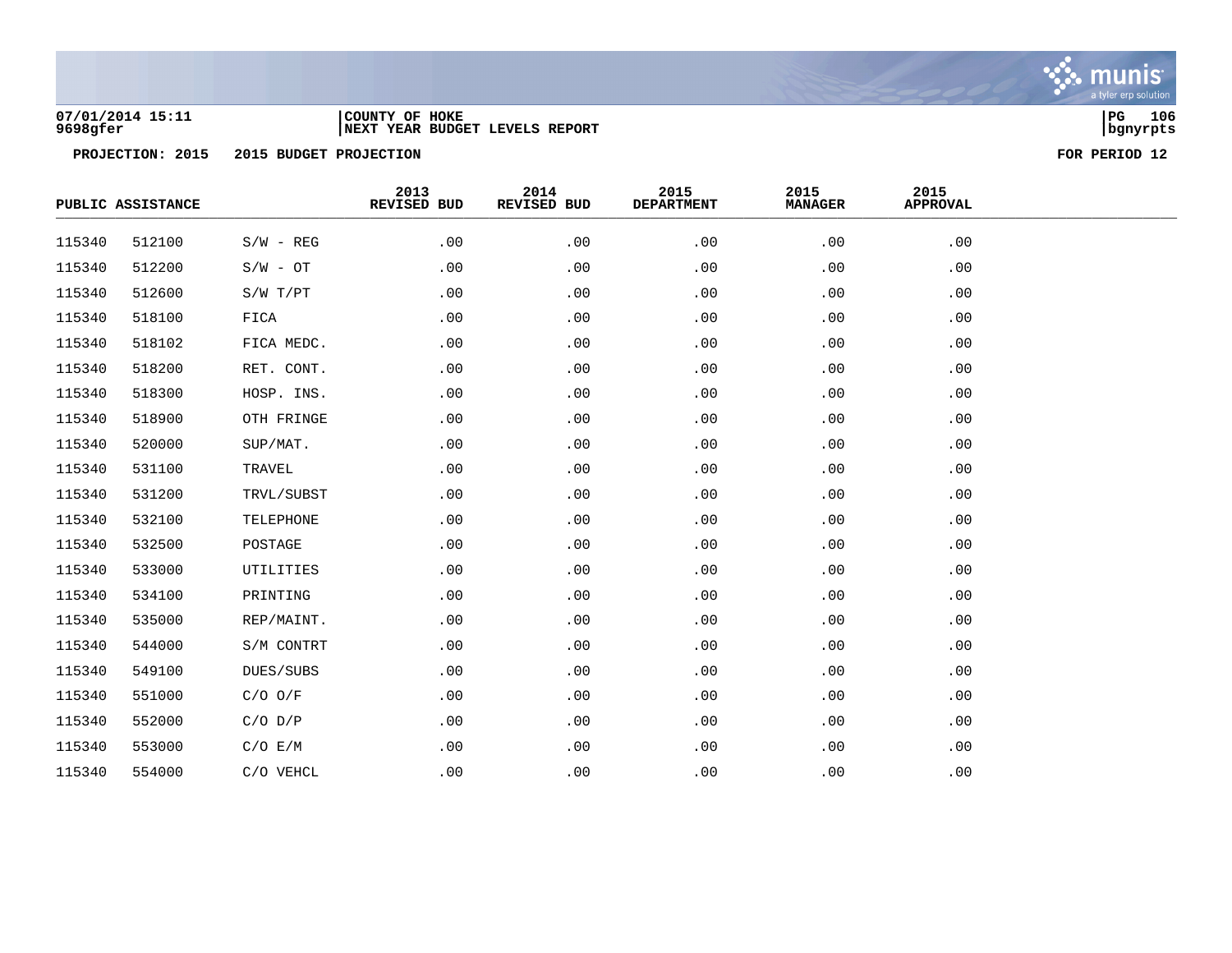

### **07/01/2014 15:11 |COUNTY OF HOKE |PG 107 9698gfer |NEXT YEAR BUDGET LEVELS REPORT |bgnyrpts**

**PROJECTION: 2015 2015 BUDGET PROJECTION FOR PERIOD 12**

|        | PUBLIC ASSISTANCE       |                  | 2013<br><b>REVISED BUD</b> | 2014<br>REVISED BUD | 2015<br><b>DEPARTMENT</b> | 2015<br><b>MANAGER</b> | 2015<br><b>APPROVAL</b> |  |
|--------|-------------------------|------------------|----------------------------|---------------------|---------------------------|------------------------|-------------------------|--|
| 115340 | 555000                  | $C/O$ $O/EQ$ .   | .00                        | .00                 | .00                       | .00                    | .00                     |  |
| 115340 | 563021                  | $IV-E$ $F/C$ $C$ | 3,000.00                   | 3,000.00            | 3,000.00                  | 3,000.00               | 3,000.00                |  |
| 115340 | 563108                  | MED. TRAN.       | 237,000.00                 | 232,000.00          | 242,000.00                | 242,000.00             | 242,000.00              |  |
| 115340 | 563109                  | TANF CO IS       | 1,000.00                   | .00                 | .00                       | .00                    | .00                     |  |
| 115340 | 563110                  | ATB 100%         | 4,432.00                   | 4,615.00            | 4,615.00                  | 3,639.00               | 3,639.00                |  |
| 115340 | 563111                  | ATA 100%         | 288,000.00                 | 324,000.00          | 324,000.00                | 324,000.00             | 324,000.00              |  |
| 115340 | 563112                  | MED ASST         | 20,000.00                  | 20,000.00           | 20,000.00                 | 15,000.00              | 15,000.00               |  |
| 115340 | 563113                  | $S/FC 50$ %      | 195,140.00                 | 125,000.00          | 88,676.00                 | 88,676.00              | 88,676.00               |  |
| 115340 | 563114                  | AFDC FC          | 53,555.00                  | 60,000.00           | 144,532.00                | 144,532.00             | 144,532.00              |  |
| 115340 | 563115                  | IV-E ADOPT       | 43,739.00                  | 43,739.00           | 42,849.00                 | 42,849.00              | 42,849.00               |  |
| 115340 | 563116                  | ADOPT ASST       | 20,000.00                  | 10,000.00           | 10,000.00                 | 10,000.00              | 10,000.00               |  |
| 115340 | 563117                  | REG GA           | 4,000.00                   | 4,000.00            | 4,000.00                  | 4,000.00               | 4,000.00                |  |
| 115340 | 563118                  | IV-B ADOPT       | 50,223.00                  | 50,223.00           | 52,614.00                 | 52,614.00              | 52,614.00               |  |
| 115340 | 563119                  | SEN CIT ME       | 5,000.00                   | 5,000.00            | 5,000.00                  | 4,000.00               | 4,000.00                |  |
| 115340 | 563120                  | STATE F/C        | 4,000.00                   | 4,000.00            | 4,000.00                  | 4,000.00               | 4,000.00                |  |
| 115340 | 563131                  | CPS DRUG         | 1,500.00                   | 1,500.00            | 1,500.00                  | 1,000.00               | 1,000.00                |  |
| 115340 | 563132                  | FC SPEC.FD       | 19,830.00                  | .00                 | 11,304.00                 | 11,304.00              | 11,304.00               |  |
| 115340 | 563134                  | LIEAP EXP        | 83,996.00                  | 309,469.00          | 281,942.00                | 281,942.00             | 281,942.00              |  |
| 115340 | 563135                  | FAM REUNIF       | .00                        | 6,960.63            | 5,811.00                  | 5,811.00               | 5,811.00                |  |
| 115340 | 563136                  | DUKEENERGY       | .00                        | 19,853.00           | 19,583.00                 | 19,583.00              | 19,583.00               |  |
|        | TOTAL PUBLIC ASSISTANCE |                  | 1,034,415.00               | 1,223,359.63        | 1,265,426.00              | 1,257,950.00           | 1,257,950.00            |  |

munis a tyler erp solution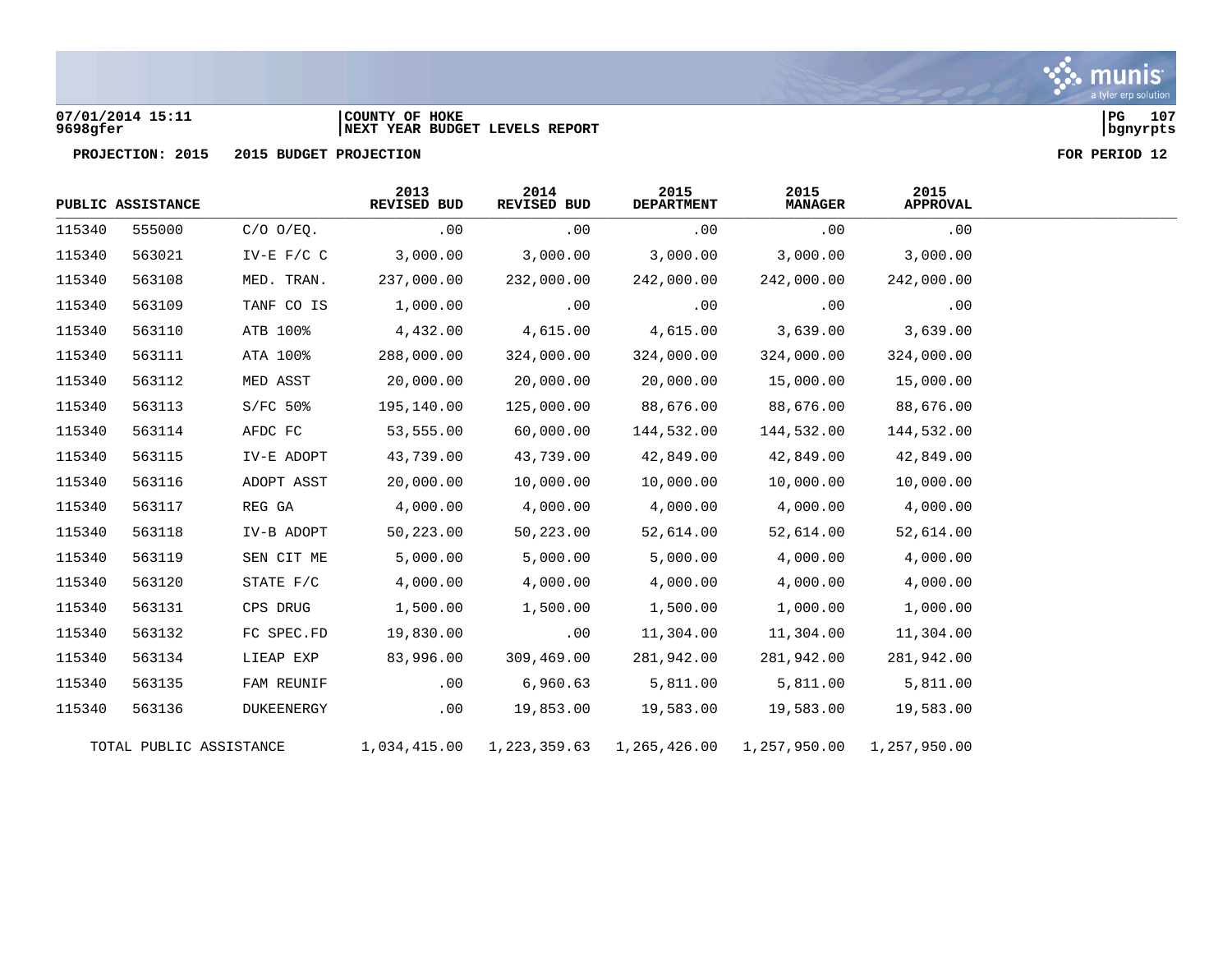

### **07/01/2014 15:11 |COUNTY OF HOKE |PG 108 9698gfer |NEXT YEAR BUDGET LEVELS REPORT |bgnyrpts**

| $DSS - IV-D$ |        |             | 2013<br>REVISED BUD | 2014<br>REVISED BUD | 2015<br><b>DEPARTMENT</b> | 2015<br><b>MANAGER</b> | 2015<br><b>APPROVAL</b> |  |
|--------------|--------|-------------|---------------------|---------------------|---------------------------|------------------------|-------------------------|--|
| 115350       | 512100 | $S/W - REG$ | 309,886.00          | 314,249.00          | 321,320.00                | 321,320.00             | 321,320.00              |  |
| 115350       | 512200 | $S/W - OT$  | .00                 | .00                 | .00                       | .00                    | .00                     |  |
| 115350       | 512600 | S/W T/PT    | .00                 | .00                 | .00                       | .00                    | .00                     |  |
| 115350       | 518100 | FICA        | 19,768.00           | 19,483.00           | 24,581.00                 | 24,581.00              | 24,581.00               |  |
| 115350       | 518102 | FICA MEDC.  | 4,623.00            | 4,557.00            | .00                       | .00                    | .00                     |  |
| 115350       | 518200 | RET. CONT.  | 21,596.00           | 22,217.00           | 22,492.00                 | 22,492.00              | 22,492.00               |  |
| 115350       | 518300 | HOSP. INS.  | 54,639.00           | 56,700.00           | 67,500.00                 | 54,000.00              | 54,000.00               |  |
| 115350       | 518900 | OTH FRINGE  | 374.00              | 360.00              | 360.00                    | 360.00                 | 360.00                  |  |
| 115350       | 519000 | PROF. SERV  | 3,000.00            | 28,000.00           | 53,000.00                 | 45,000.00              | 45,000.00               |  |
| 115350       | 519200 | P/S LEGAL   | 36,000.00           | 52,500.00           | .00                       | .00                    | .00                     |  |
| 115350       | 519330 | CHILD ENFO  | 93,242.00           | 40,664.00           | 40,602.00                 | 40,602.00              | 40,602.00               |  |
| 115350       | 520000 | SUP/MAT.    | .00                 | .00                 | .00                       | .00                    | .00                     |  |
| 115350       | 531100 | TRAVEL      | 2,000.00            | 2,000.00            | 2,000.00                  | 1,500.00               | 1,500.00                |  |
| 115350       | 532100 | TELEPHONE   | .00                 | .00                 | .00                       | .00                    | .00                     |  |
| 115350       | 532500 | POSTAGE     | .00                 | .00                 | .00                       | .00                    | .00                     |  |
| 115350       | 533000 | UTILITIES   | .00                 | .00                 | .00                       | .00                    | .00                     |  |
| 115350       | 534100 | PRINTING    | .00                 | .00                 | .00                       | .00                    | .00                     |  |
| 115350       | 535000 | REP/MAINT.  | .00                 | .00                 | .00                       | .00                    | .00                     |  |
| 115350       | 544000 | IV-D OFF.   | .00                 | .00                 | .00                       | .00                    | .00                     |  |
| 115350       | 549100 | DUES/SUBS   | .00                 | .00                 | .00                       | .00                    | .00                     |  |
| 115350       | 551000 | $C/O$ $O/F$ | .00                 | .00                 | .00                       | .00                    | .00                     |  |
| 115350       | 552000 | $C/O$ $D/P$ | .00                 | .00                 | .00                       | .00                    | .00                     |  |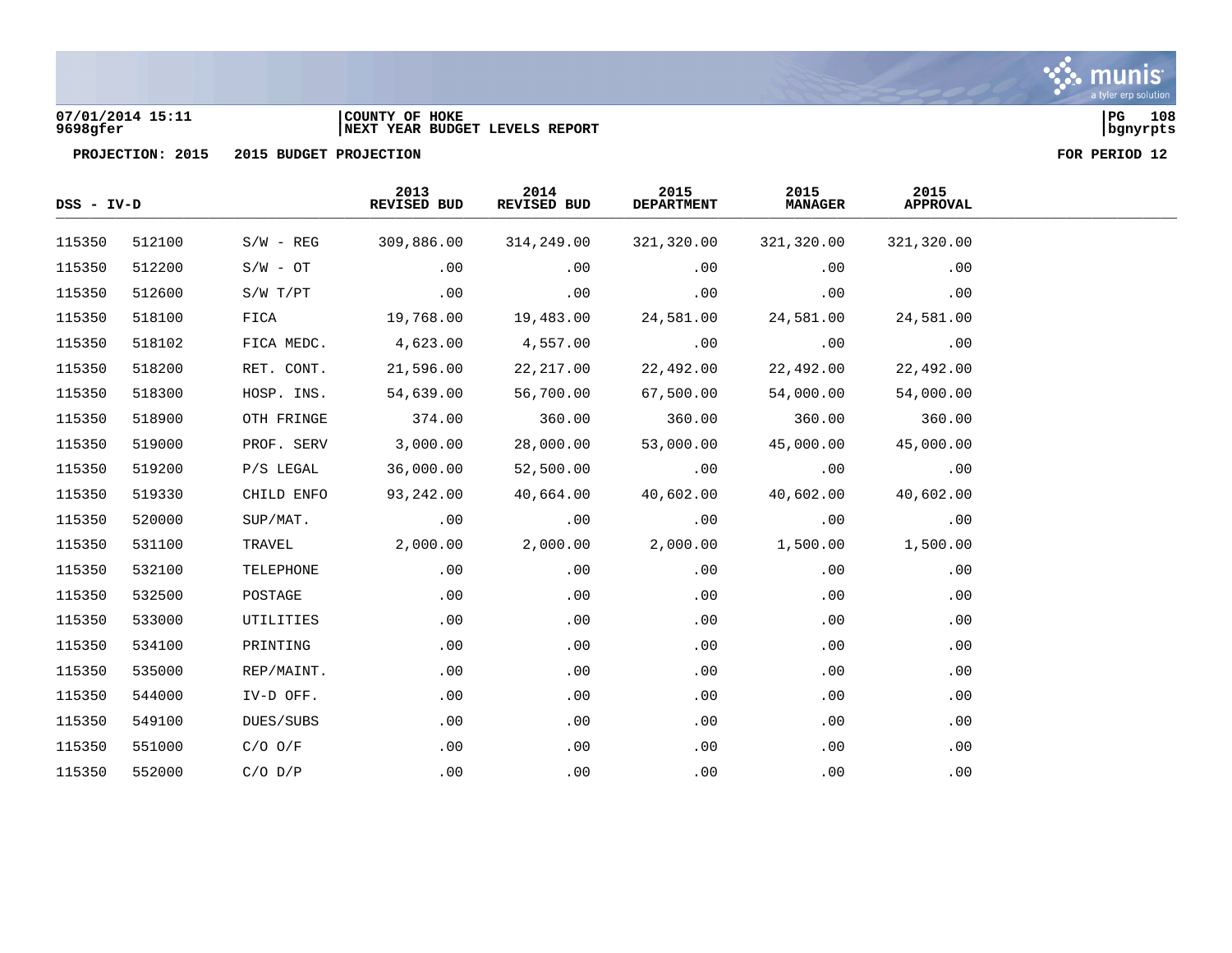

| 07/01/2014 15:11 | COUNTY OF HOKE                  | PG       | 109 |
|------------------|---------------------------------|----------|-----|
| 9698gfer         | INEXT YEAR BUDGET LEVELS REPORT | bgnyrpts |     |

| l PG     | 109 |
|----------|-----|
| bgnyrpts |     |

| DSS - IV-D       |                       | 2013<br><b>REVISED BUD</b> | 2014<br>REVISED BUD | 2015<br><b>DEPARTMENT</b> | 2015<br><b>MANAGER</b> | 2015<br><b>APPROVAL</b> |            |  |
|------------------|-----------------------|----------------------------|---------------------|---------------------------|------------------------|-------------------------|------------|--|
| 115350           | 553000<br>$C/O$ $E/M$ |                            | .00                 | .00                       | .00                    | $.00 \,$                | .00        |  |
| 115350           | 554000                | C/O VEHCL                  | .00                 | .00                       | $.00 \,$               | .00                     | .00        |  |
| 115350           | 555000                | $C/O$ $O/EO$ .             | .00                 | .00                       | .00                    | .00                     | .00        |  |
| TOTAL DSS - IV-D |                       |                            | 545,128.00          | 540,730.00                | 531,855.00             | 509,855.00              | 509,855.00 |  |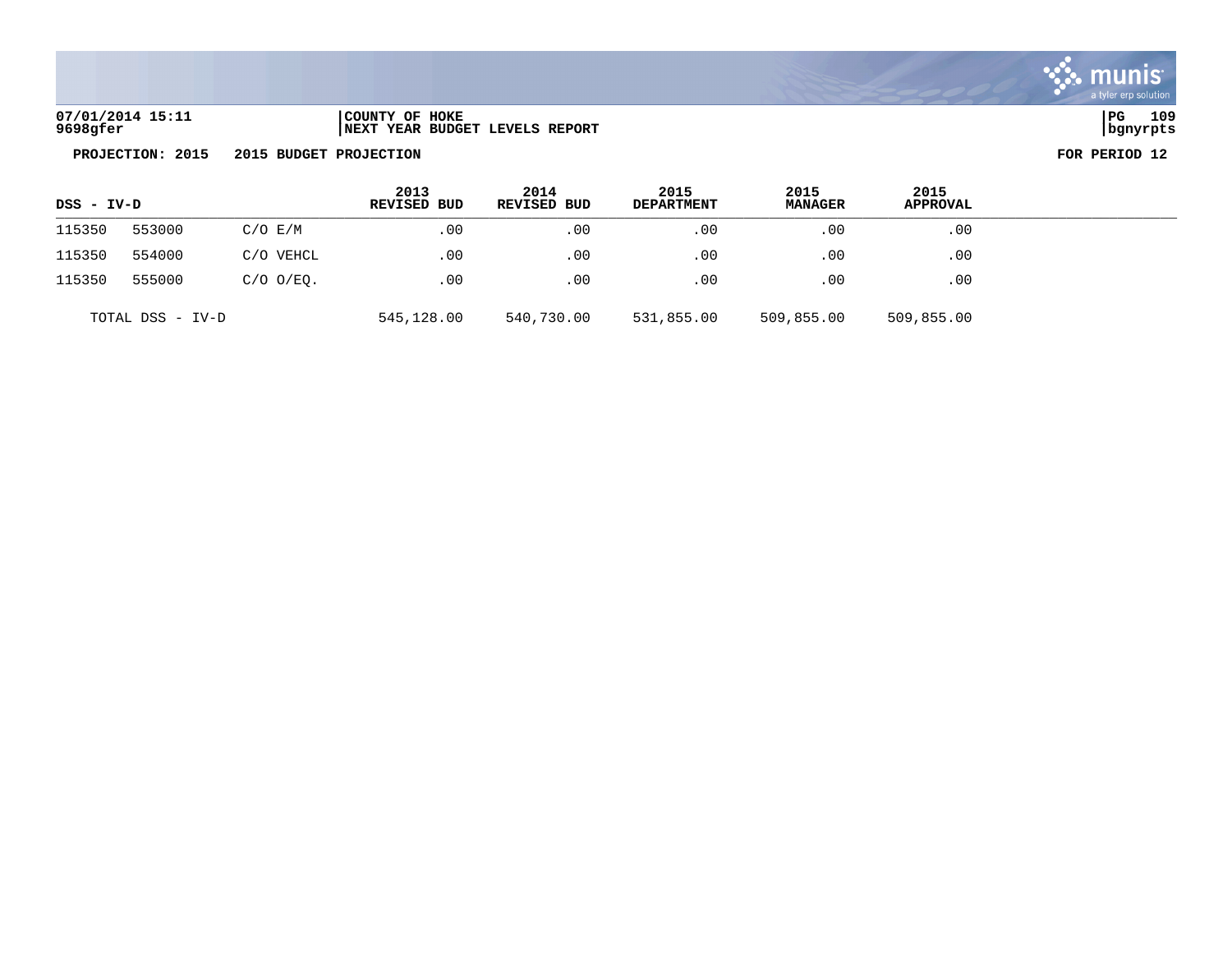

### **07/01/2014 15:11 |COUNTY OF HOKE |PG 110 9698gfer |NEXT YEAR BUDGET LEVELS REPORT |bgnyrpts**

| TITLE XX |        |              | 2013<br>REVISED BUD | 2014<br>REVISED BUD | 2015<br><b>DEPARTMENT</b> | 2015<br><b>MANAGER</b> | 2015<br><b>APPROVAL</b> |  |
|----------|--------|--------------|---------------------|---------------------|---------------------------|------------------------|-------------------------|--|
| 115360   | 512100 | $S/W - REG$  | 1,069,187.00        | 1,039,773.00        | 1,069,685.00              | 1,069,685.00           | 1,069,685.00            |  |
| 115360   | 512200 | $S/W - OT$   | .00                 | .00                 | .00                       | .00                    | .00                     |  |
| 115360   | 512600 | $S/W$ $T/PT$ | 1,188.00            | .00                 | .00                       | .00                    | .00                     |  |
| 115360   | 518100 | FICA         | 66,198.00           | 64,466.00           | 81,830.00                 | 81,830.00              | 81,830.00               |  |
| 115360   | 518102 | FICA MEDC.   | 15,482.00           | 15,077.00           | .00                       | .00                    | .00                     |  |
| 115360   | 518200 | RET. CONT.   | 74,092.00           | 73,512.00           | 75,907.00                 | 75,907.00              | 75,907.00               |  |
| 115360   | 518300 | HOSP. INS.   | 157,846.00          | 157,500.00          | 187,500.00                | 168,750.00             | 168,750.00              |  |
| 115360   | 518900 | OTH FRINGE   | 1,074.00            | 1,000.00            | 1,000.00                  | 1,000.00               | 1,000.00                |  |
| 115360   | 520000 | SUP/MAT.     | .00                 | .00                 | .00                       | .00                    | .00                     |  |
| 115360   | 531100 | TRAVEL       | 18,000.00           | 18,000.00           | 18,000.00                 | 15,000.00              | 15,000.00               |  |
| 115360   | 531204 | TRVL FC      | 18,000.00           | 18,000.00           | 18,000.00                 | 15,000.00              | 15,000.00               |  |
| 115360   | 531205 | TRVL ADLT    | 8,000.00            | 8,000.00            | 8,000.00                  | 5,000.00               | 5,000.00                |  |
| 115360   | 532100 | TELEPHONE    | .00                 | .00                 | .00                       | .00                    | .00                     |  |
| 115360   | 532500 | POSTAGE      | .00                 | .00                 | .00                       | .00                    | .00                     |  |
| 115360   | 533000 | UTILITIES    | .00                 | .00                 | .00                       | .00                    | .00                     |  |
| 115360   | 534100 | PRINTING     | .00                 | .00                 | .00                       | .00                    | .00                     |  |
| 115360   | 535000 | REP/MAINT.   | .00                 | .00                 | .00                       | .00                    | .00                     |  |
| 115360   | 544000 | CHORE        | 19,567.00           | 19,567.00           | 18,104.00                 | 18,104.00              | 18,104.00               |  |
| 115360   | 549100 | DUES/SUBS    | .00                 | .00                 | .00                       | .00                    | .00                     |  |
| 115360   | 551000 | $C/O$ $O/F$  | .00                 | .00                 | .00                       | .00                    | .00                     |  |
| 115360   | 552000 | $C/O$ $D/P$  | .00                 | .00                 | .00                       | .00                    | .00                     |  |
| 115360   | 553000 | C/O E/M      | .00                 | .00                 | .00                       | .00                    | .00                     |  |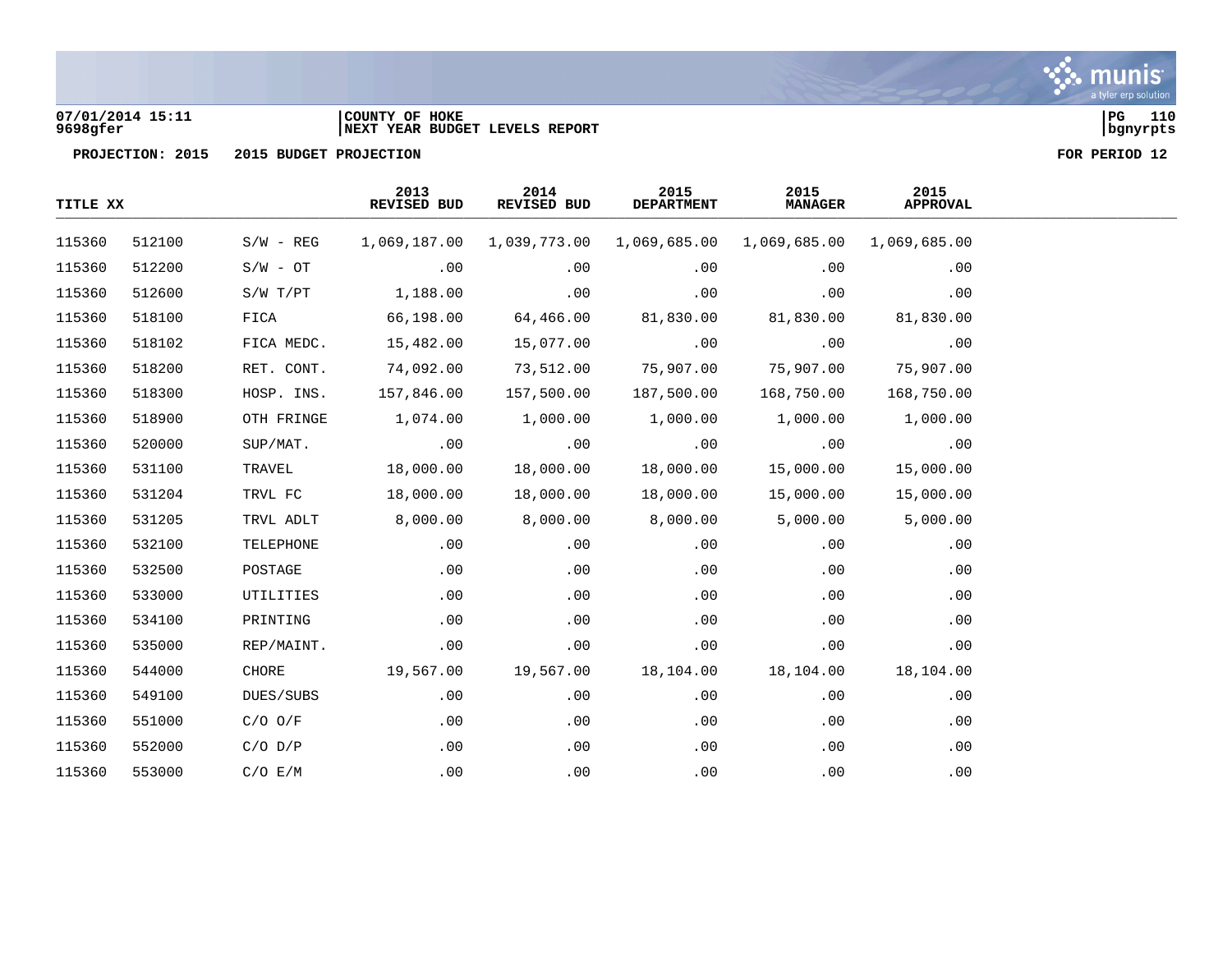

**07/01/2014 15:11 |COUNTY OF HOKE |PG 111 9698gfer |NEXT YEAR BUDGET LEVELS REPORT |bgnyrpts**

| TITLE XX |                |                | 2013<br><b>REVISED BUD</b> | 2014<br>REVISED BUD | 2015<br><b>DEPARTMENT</b> | 2015<br><b>MANAGER</b> | 2015<br>APPROVAL |
|----------|----------------|----------------|----------------------------|---------------------|---------------------------|------------------------|------------------|
| 115360   | 554000         | C/O VEHCL      | .00                        | .00                 | .00                       | .00                    | .00              |
| 115360   | 555000         | $C/O$ $O/EQ$ . | .00                        | .00                 | .00                       | .00                    | .00              |
| 115360   | 559000         | $C/O$ $O/STRC$ | .00                        | .00                 | .00                       | .00                    | .00              |
| 115360   | 563120         | CRISIS INT     | 190,159.00                 | 208,186.00          | 187,650.00                | 187,650.00             | 187,650.00       |
| 115360   | 563121         | DAY CARE       | 2,202,628.00               | 2,158,589.00        | 2,497,807.00              | 2,497,807.00           | 2,497,807.00     |
| 115360   | 563122         | SS DAYCARE     | 166,000.00                 | 166,000.00          | 166,000.00                | 166,000.00             | 166,000.00       |
| 115360   | 563123         | LINKS          | 11,470.00                  | 11,470.00           | 11,925.00                 | 11,925.00              | 11,925.00        |
| 115360   | 563124         | Energy Nei     | 6,554.00                   | 4,784.00            | 4,784.00                  | 4,784.00               | 4,784.00         |
| 115360   | 563125         | SHARE WARM     | .00                        | .00                 | .00                       | .00                    | .00              |
| 115360   | 563129         | CRIS INT A     | .00                        | .00                 | .00                       | .00                    | .00              |
| 115360   | 563130         | LREMC EXP      | .00                        | .00                 | .00                       | $.00 \,$               | .00              |
|          | TOTAL TITLE XX |                | 4,025,445.00               | 3,963,924.00        | 4,346,192.00              | 4,318,442.00           | 4,318,442.00     |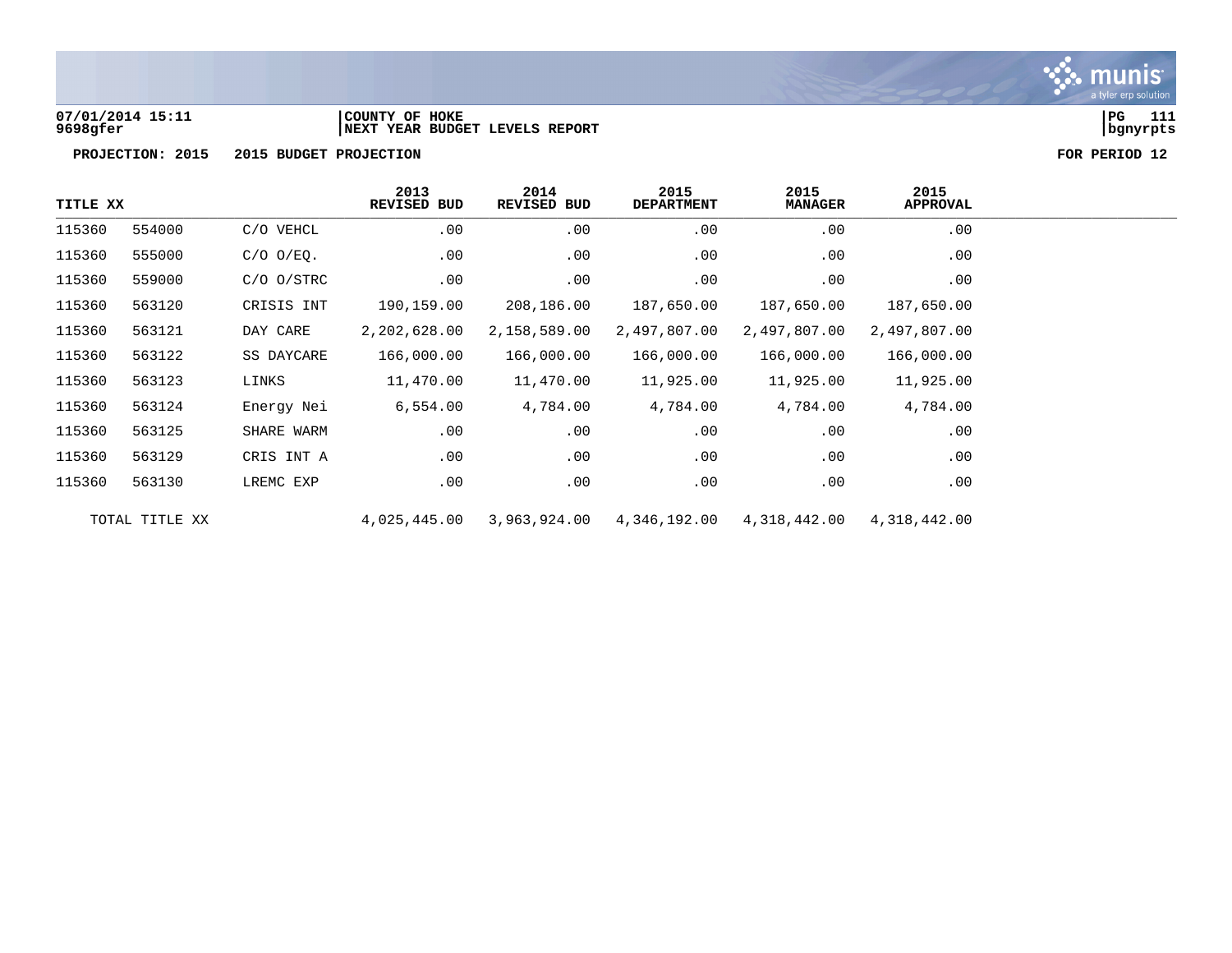

### **07/01/2014 15:11 |COUNTY OF HOKE |PG 112 9698gfer |NEXT YEAR BUDGET LEVELS REPORT |bgnyrpts**

|        | DSS - ELIGIBILITY |             |            |            |            |            | 2013<br>REVISED BUD | 2014<br>REVISED BUD | 2015<br><b>DEPARTMENT</b> | 2015<br><b>MANAGER</b> | 2015<br><b>APPROVAL</b> |  |
|--------|-------------------|-------------|------------|------------|------------|------------|---------------------|---------------------|---------------------------|------------------------|-------------------------|--|
| 115370 | 512100            | $S/W - REG$ | 635,117.00 | 655,839.00 | 669,757.00 | 669,757.00 | 669,757.00          |                     |                           |                        |                         |  |
| 115370 | 512200            | $S/W - OT$  | .00        | .00        | .00        | .00        | .00                 |                     |                           |                        |                         |  |
| 115370 | 512600            | S/W T/PT    | .00        | .00        | .00        | .00        | .00                 |                     |                           |                        |                         |  |
| 115370 | 518100            | FICA        | 41,169.00  | 40,662.00  | 51,236.00  | 51,236.00  | 51,236.00           |                     |                           |                        |                         |  |
| 115370 | 518102            | FICA MEDC.  | 9,628.00   | 9,510.00   | .00        | .00        | .00                 |                     |                           |                        |                         |  |
| 115370 | 518200            | RET. CONT.  | 38,484.00  | 46,368.00  | 47,581.00  | 47,581.00  | 47,581.00           |                     |                           |                        |                         |  |
| 115370 | 518300            | HOSP. INS.  | 113,762.00 | 132,300.00 | 157,500.00 | 141,278.00 | 141,278.00          |                     |                           |                        |                         |  |
| 115370 | 518900            | OTH FRINGE  | 911.00     | 840.00     | 840.00     | 840.00     | 840.00              |                     |                           |                        |                         |  |
| 115370 | 520000            | SUP/MAT.    | .00        | .00        | .00        | .00        | .00                 |                     |                           |                        |                         |  |
| 115370 | 531100            | TANF        | .00        | .00        | .00        | .00        | .00                 |                     |                           |                        |                         |  |
| 115370 | 531200            | F&C MED.    | 1,500.00   | 1,500.00   | 1,500.00   | 1,000.00   | 1,000.00            |                     |                           |                        |                         |  |
| 115370 | 531300            | ADT. MED.   | 1,500.00   | 1,500.00   | 1,500.00   | 1,000.00   | 1,000.00            |                     |                           |                        |                         |  |
| 115370 | 532100            | TELEPHONE   | .00        | .00        | .00        | .00        | .00                 |                     |                           |                        |                         |  |
| 115370 | 532500            | POSTAGE     | .00        | .00        | .00        | .00        | .00                 |                     |                           |                        |                         |  |
| 115370 | 533000            | UTILITIES   | .00        | .00        | .00        | .00        | .00                 |                     |                           |                        |                         |  |
| 115370 | 534100            | PRINTING    | $.00 \,$   | .00        | .00        | .00        | .00                 |                     |                           |                        |                         |  |
| 115370 | 535000            | REP/MAINT.  | .00        | .00        | .00        | .00        | .00                 |                     |                           |                        |                         |  |
| 115370 | 544000            | S/M CONTRT  | .00        | .00        | .00        | .00        | .00                 |                     |                           |                        |                         |  |
| 115370 | 549100            | DUES/SUBS   | .00        | .00        | .00        | .00        | .00                 |                     |                           |                        |                         |  |
| 115370 | 551000            | $C/O$ $O/F$ | .00        | .00        | .00        | .00        | .00                 |                     |                           |                        |                         |  |
| 115370 | 552000            | $C/O$ $D/P$ | .00        | .00        | .00        | .00        | .00                 |                     |                           |                        |                         |  |
| 115370 | 553000            | C/O E/M     | .00        | .00        | .00        | .00        | .00                 |                     |                           |                        |                         |  |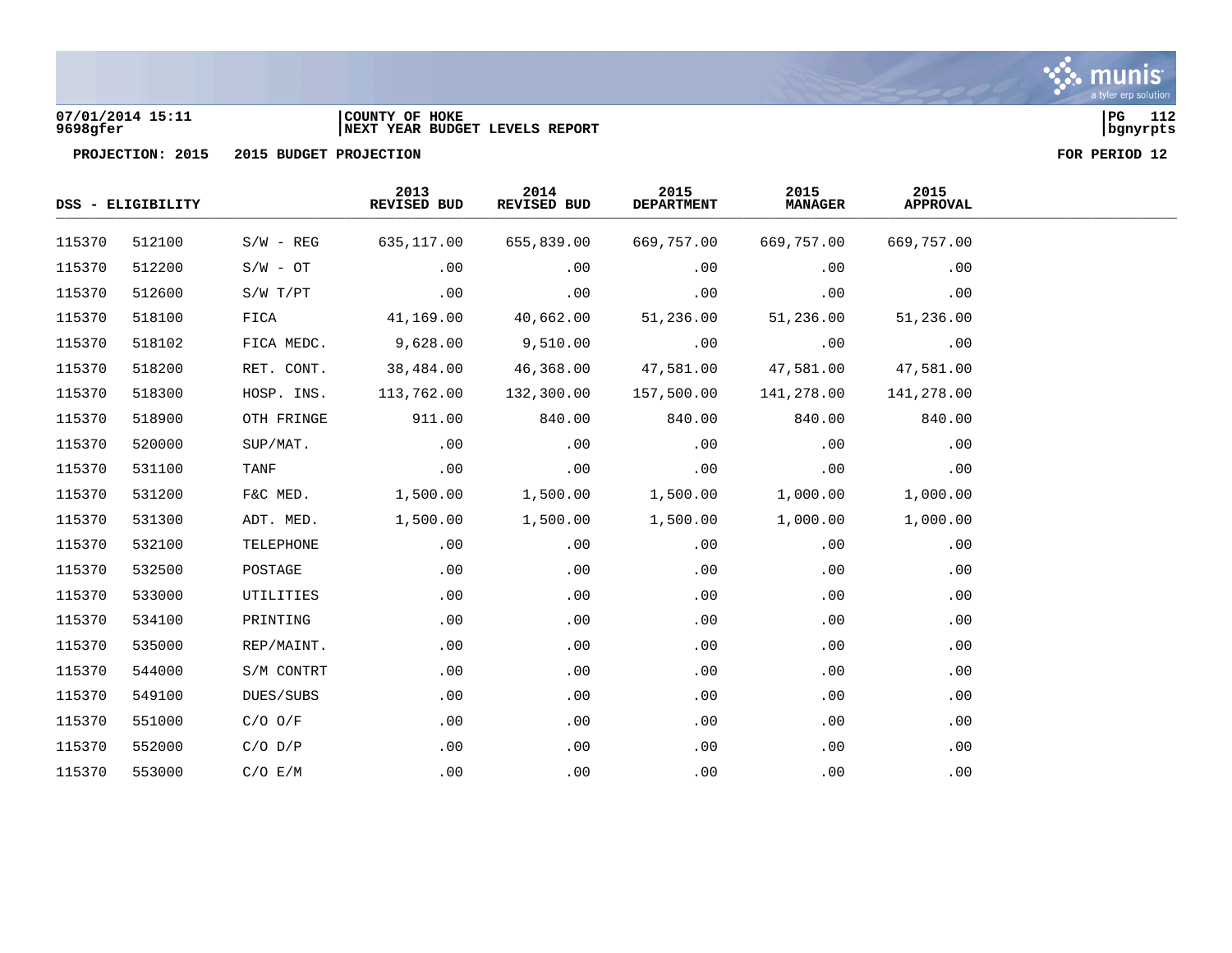| 07/01/2014 15:11 | COUNTY OF HOKE                 | l PG     | . |
|------------------|--------------------------------|----------|---|
| 9698gfer         | NEXT YEAR BUDGET LEVELS REPORT | bqnyrpts |   |

|        | DSS - ELIGIBILITY<br>554000<br>C/O VEHCL |                | 2013<br>REVISED BUD | 2014<br>REVISED BUD | 2015<br><b>DEPARTMENT</b> | 2015<br><b>MANAGER</b> | 2015<br><b>APPROVAL</b> |  |
|--------|------------------------------------------|----------------|---------------------|---------------------|---------------------------|------------------------|-------------------------|--|
| 115370 |                                          |                | .00                 | .00                 | $.00 \,$                  | .00                    | .00                     |  |
| 115370 | 555000                                   | $C/O$ $O/EO$ . | .00                 | .00                 | .00                       | .00                    | .00                     |  |
|        | TOTAL DSS - ELIGIBILITY                  |                | 842,071.00          | 888,519.00          | 929,914.00                | 912,692.00             | 912,692.00              |  |

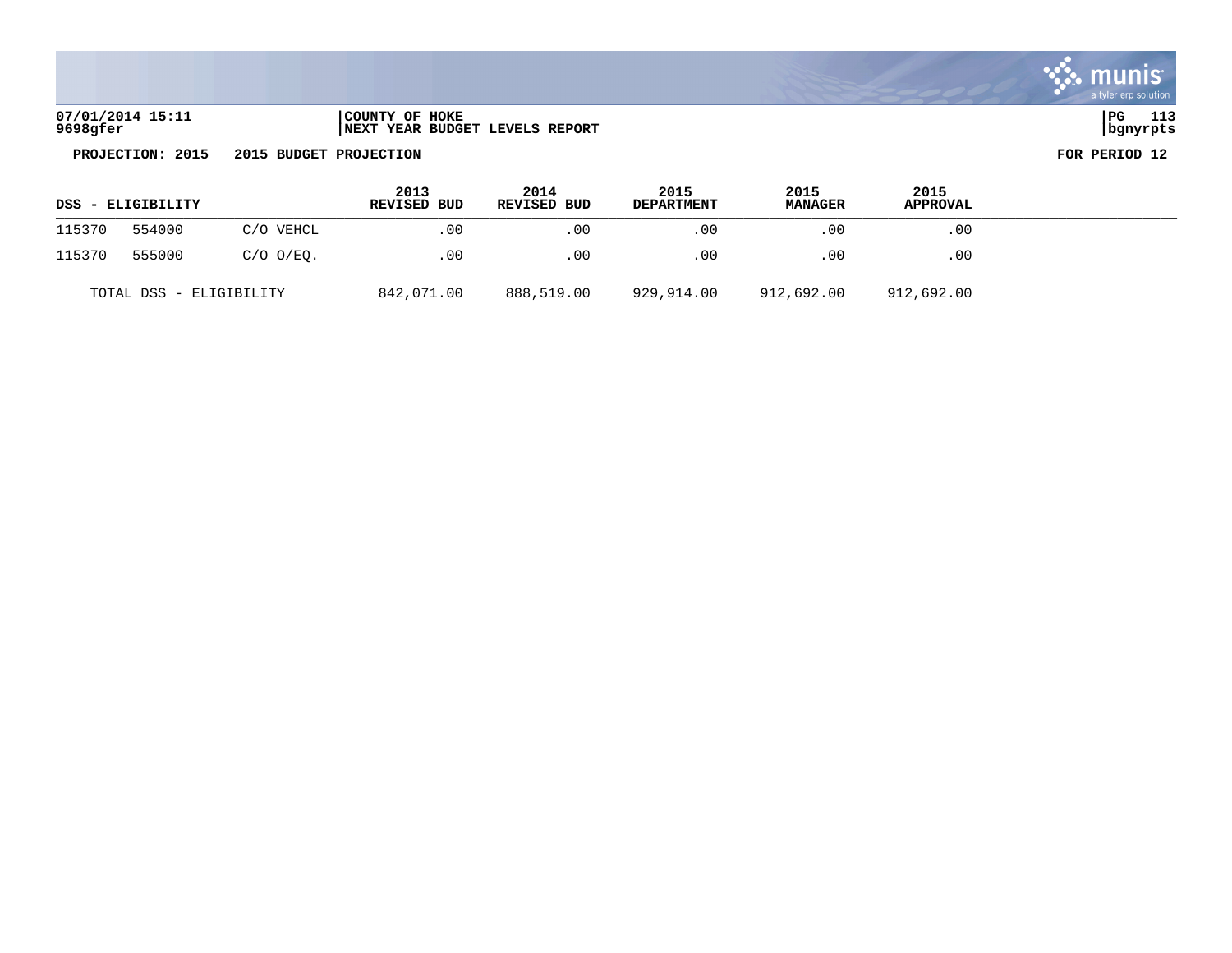

## **07/01/2014 15:11 |COUNTY OF HOKE |PG 114 9698gfer |NEXT YEAR BUDGET LEVELS REPORT |bgnyrpts**



|        | DSS - FOOD STAMPS |             |            |            | 2013<br>2014<br>REVISED BUD<br>REVISED BUD |            | 2015<br><b>DEPARTMENT</b> | 2015<br><b>MANAGER</b> | 2015<br><b>APPROVAL</b> |  |
|--------|-------------------|-------------|------------|------------|--------------------------------------------|------------|---------------------------|------------------------|-------------------------|--|
| 115380 | 510000            | PERS. SVC.  | .00        | .00        | .00                                        | .00        | .00                       |                        |                         |  |
| 115380 | 512100            | $S/W - REG$ | 451,377.00 | 451,703.00 | 455,778.00                                 | 455,778.00 | 455,778.00                |                        |                         |  |
| 115380 | 512200            | $S/W - OT$  | .00        | .00        | .00                                        | .00        | .00                       |                        |                         |  |
| 115380 | 512600            | S/W T/PT    | .00        | .00        | .00                                        | .00        | .00                       |                        |                         |  |
| 115380 | 512700            | S/W LONG.   | .00        | .00        | .00                                        | .00        | .00                       |                        |                         |  |
| 115380 | 513000            | SPCL. PAY.  | .00        | .00        | .00                                        | .00        | .00                       |                        |                         |  |
| 115380 | 517000            | $G/B$ EXP   | .00        | .00        | .00                                        | .00        | .00                       |                        |                         |  |
| 115380 | 518000            | FRINGE BNF  | .00        | .00        | .00                                        | .00        | .00                       |                        |                         |  |
| 115380 | 518100            | FICA        | 27,949.00  | 28,006.00  | 34,867.00                                  | 34,867.00  | 34,867.00                 |                        |                         |  |
| 115380 | 518102            | FICA MEDC.  | 6,536.00   | 6,550.00   | .00                                        | .00        | .00                       |                        |                         |  |
| 115380 | 518200            | RET. CONT.  | 31,262.00  | 31,935.00  | 31,904.00                                  | 31,904.00  | 31,904.00                 |                        |                         |  |
| 115380 | 518300            | HOSP. INS.  | 78,923.00  | 88,200.00  | 105,000.00                                 | 87,750.00  | 87,750.00                 |                        |                         |  |
| 115380 | 518400            | DISB. INS.  | .00        | .00        | .00                                        | .00        | .00                       |                        |                         |  |
| 115380 | 518500            | UNEMP. COM  | .00        | .00        | .00                                        | .00        | .00                       |                        |                         |  |
| 115380 | 518600            | WRKR. COMP  | .00        | .00        | .00                                        | .00        | .00                       |                        |                         |  |
| 115380 | 518900            | OTH FRINGE  | 540.00     | 560.00     | 560.00                                     | 560.00     | 560.00                    |                        |                         |  |
| 115380 | 519000            | PROF. SERV  | .00        | .00        | .00                                        | .00        | .00                       |                        |                         |  |
| 115380 | 519200            | P/S LEGAL   | .00        | .00        | .00                                        | .00        | .00                       |                        |                         |  |
| 115380 | 520000            | SUP/MAT.    | .00        | .00        | .00                                        | .00        | .00                       |                        |                         |  |
| 115380 | 522000            | FOOD/PROV.  | .00        | .00        | .00                                        | .00        | .00                       |                        |                         |  |
| 115380 | 523000            | E/M SUPPLY  | .00        | .00        | .00                                        | .00        | .00                       |                        |                         |  |
| 115380 | 523100            | S/P MATERL  | .00        | .00        | .00                                        | .00        | .00                       |                        |                         |  |

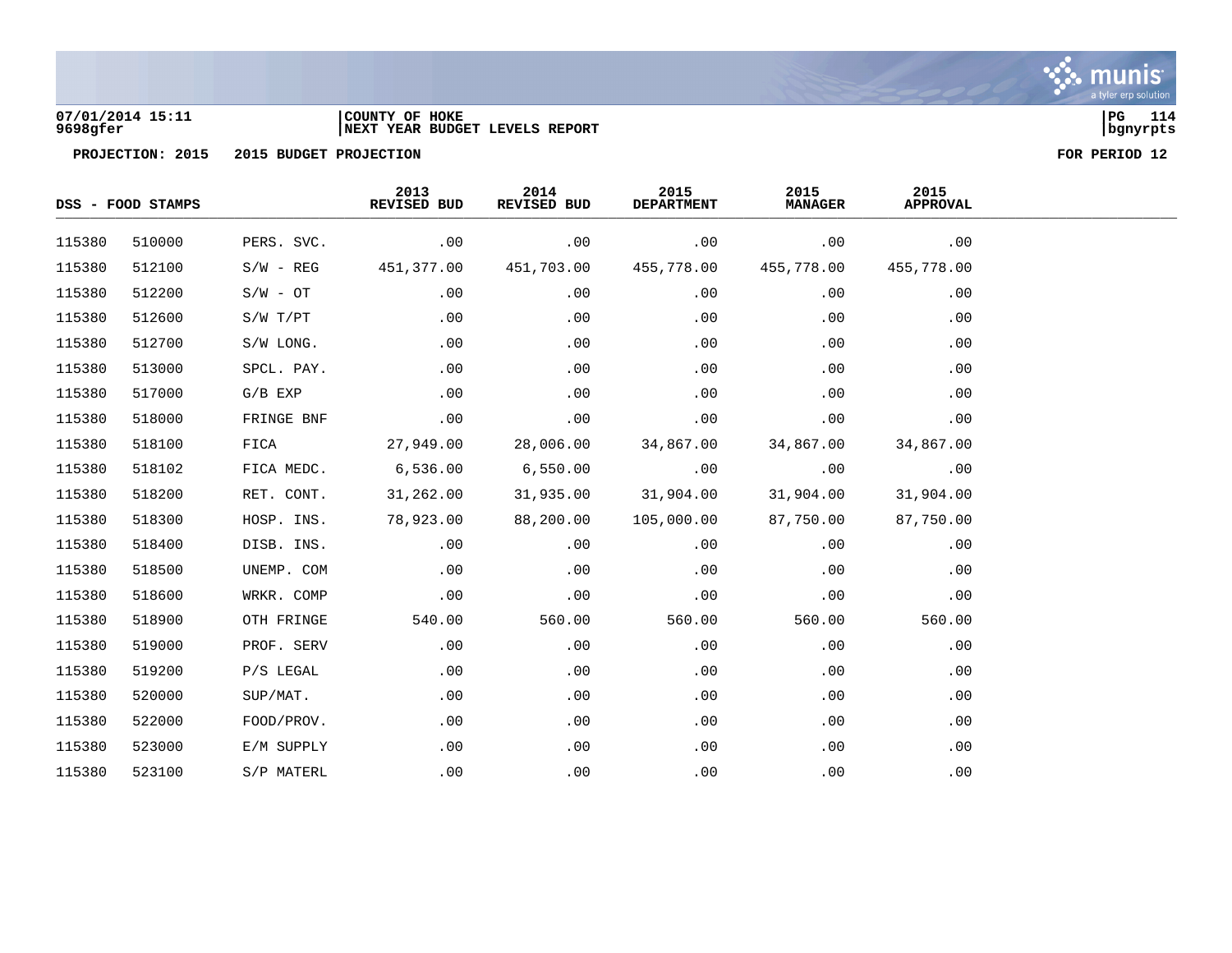

### **07/01/2014 15:11 |COUNTY OF HOKE |PG 115 9698gfer |NEXT YEAR BUDGET LEVELS REPORT |bgnyrpts**

|        | DSS - FOOD STAMPS |              | 2013<br>REVISED BUD | 2014<br>REVISED BUD | 2015<br><b>DEPARTMENT</b> | 2015<br><b>MANAGER</b> | 2015<br><b>APPROVAL</b> |  |
|--------|-------------------|--------------|---------------------|---------------------|---------------------------|------------------------|-------------------------|--|
| 115380 | 531000            | TRAVEL/TRN   | .00                 | .00                 | .00                       | .00                    | .00                     |  |
| 115380 | 531100            | TRAV. FS     | 1,500.00            | 1,500.00            | 1,500.00                  | 1,000.00               | 1,000.00                |  |
| 115380 | 531200            | TRVL/SUBST   | .00                 | .00                 | .00                       | .00                    | .00                     |  |
| 115380 | 531300            | TRANSPORT    | .00                 | .00                 | .00                       | .00                    | .00                     |  |
| 115380 | 532100            | TELEPHONE    | .00                 | .00                 | .00                       | .00                    | .00                     |  |
| 115380 | 532500            | POSTAGE      | .00                 | .00                 | .00                       | .00                    | .00                     |  |
| 115380 | 532900            | OTH COMMUN   | .00                 | .00                 | .00                       | .00                    | .00                     |  |
| 115380 | 533000            | UTILITIES    | .00                 | .00                 | .00                       | .00                    | .00                     |  |
| 115380 | 533100            | ELECTRIC     | .00                 | .00                 | .00                       | .00                    | .00                     |  |
| 115380 | 533200            | FUEL OIL     | .00                 | .00                 | .00                       | .00                    | .00                     |  |
| 115380 | 533300            | NAT. GAS     | .00                 | .00                 | .00                       | .00                    | .00                     |  |
| 115380 | 533400            | WATER        | .00                 | .00                 | .00                       | .00                    | .00                     |  |
| 115380 | 533500            | <b>SEWER</b> | .00                 | .00                 | .00                       | .00                    | .00                     |  |
| 115380 | 534000            | PRINTING     | .00                 | .00                 | .00                       | .00                    | .00                     |  |
| 115380 | 534100            | PRINTING     | .00                 | .00                 | .00                       | .00                    | .00                     |  |
| 115380 | 534200            | REP. COSTS   | .00                 | .00                 | .00                       | .00                    | .00                     |  |
| 115380 | 535000            | REP/MAINT.   | .00                 | .00                 | .00                       | .00                    | .00                     |  |
| 115380 | 536000            | FREIGHT      | .00                 | .00                 | .00                       | .00                    | .00                     |  |
| 115380 | 537000            | ADVERTISE    | .00                 | .00                 | .00                       | .00                    | .00                     |  |
| 115380 | 539100            | LEGAL ADV    | .00                 | .00                 | .00                       | .00                    | .00                     |  |
| 115380 | 539500            | TRAIN. FS    | .00                 | .00                 | .00                       | .00                    | .00                     |  |
| 115380 | 544000            | S/M CONTRT   | .00                 | .00                 | .00                       | .00                    | .00                     |  |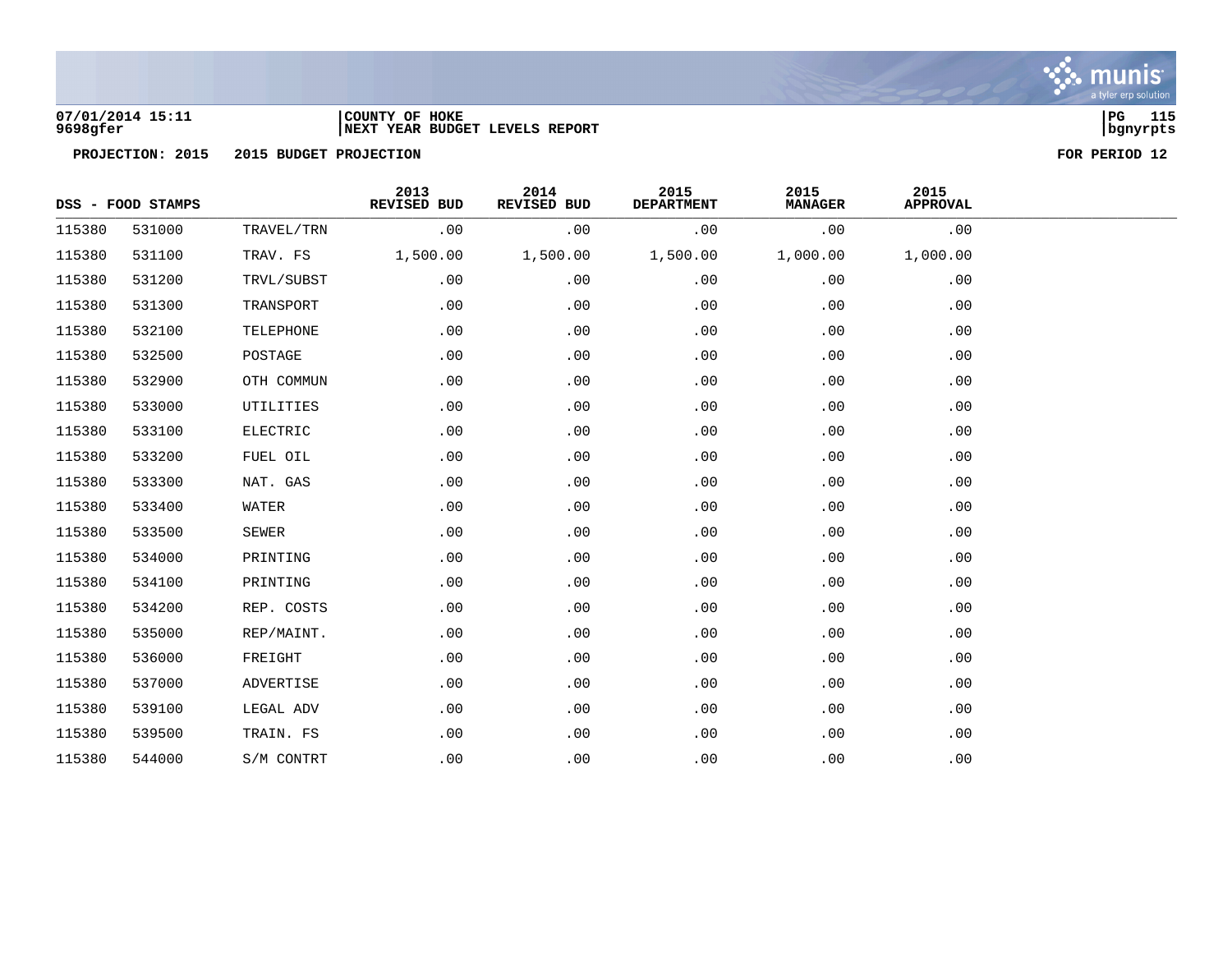

### **07/01/2014 15:11 |COUNTY OF HOKE |PG 116 9698gfer |NEXT YEAR BUDGET LEVELS REPORT |bgnyrpts**

|        | DSS - FOOD STAMPS       |                | 2013<br>REVISED BUD | 2014<br>REVISED BUD | 2015<br><b>DEPARTMENT</b> | 2015<br><b>MANAGER</b> | 2015<br><b>APPROVAL</b> |
|--------|-------------------------|----------------|---------------------|---------------------|---------------------------|------------------------|-------------------------|
| 115380 | 545000                  | INS/BOND       | .00                 | .00                 | .00                       | .00                    | .00                     |
| 115380 | 545100                  | $I/B$ PR/GEN   | .00                 | .00                 | .00                       | .00                    | .00                     |
| 115380 | 545300                  | I/B FIDELY     | .00                 | .00                 | .00                       | .00                    | .00                     |
| 115380 | 545400                  | $I/B$ PROF.    | .00                 | .00                 | .00                       | .00                    | .00                     |
| 115380 | 548000                  | IND. COSTS     | .00                 | .00                 | .00                       | .00                    | .00                     |
| 115380 | 549100                  | DUES/SUBS      | .00                 | .00                 | .00                       | .00                    | .00                     |
| 115380 | 549900                  | FS EFT         | 22,900.00           | 22,900.00           | 22,900.00                 | 17,900.00              | 17,900.00               |
| 115380 | 549901                  | ARRA EXP       | .00                 | .00                 | .00                       | .00                    | .00                     |
| 115380 | 550000                  | CAP OUTLAY     | .00                 | .00                 | .00                       | .00                    | .00                     |
| 115380 | 551000                  | $C/O$ $O/F$    | .00                 | .00                 | .00                       | .00                    | .00                     |
| 115380 | 552000                  | $C/O$ $D/P$    | .00                 | .00                 | .00                       | .00                    | .00                     |
| 115380 | 553000                  | C/O E/M        | .00                 | .00                 | .00                       | .00                    | .00                     |
| 115380 | 554000                  | C/O VEHCL      | .00                 | .00                 | .00                       | .00                    | .00                     |
| 115380 | 555000                  | $C/O$ $O/EQ$ . | .00                 | .00                 | .00                       | .00                    | .00                     |
| 115380 | 557000                  | $C/O$ LAND     | .00                 | .00                 | .00                       | .00                    | .00                     |
| 115380 | 558000                  | C/O BUILD      | .00                 | .00                 | .00                       | .00                    | .00                     |
| 115380 | 559000                  | $C/O$ $O/STRC$ | .00                 | .00                 | .00                       | .00                    | .00                     |
|        | TOTAL DSS - FOOD STAMPS |                | 620,987.00          | 631,354.00          | 652,509.00                | 629,759.00             | 629,759.00              |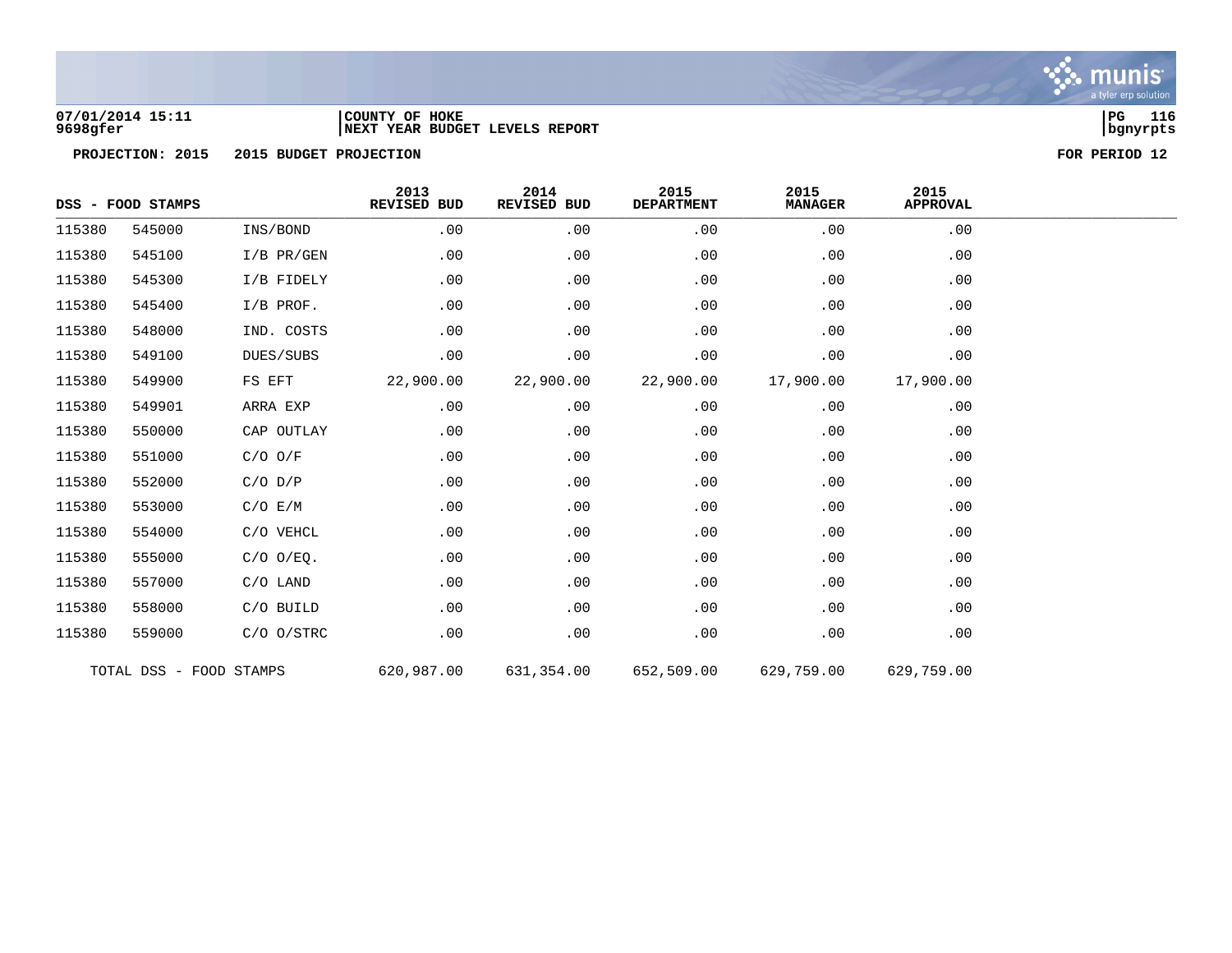

### **07/01/2014 15:11 |COUNTY OF HOKE |PG 117 9698gfer |NEXT YEAR BUDGET LEVELS REPORT |bgnyrpts**

|        | <b>VETERANS SERVICE</b> |             | 2013<br>REVISED BUD | 2014<br>REVISED BUD | 2015<br><b>DEPARTMENT</b> | 2015<br><b>MANAGER</b> | 2015<br><b>APPROVAL</b> |  |
|--------|-------------------------|-------------|---------------------|---------------------|---------------------------|------------------------|-------------------------|--|
| 115820 | 512100                  | $S/W - REG$ | 17,115.00           | 15,468.00           | 18,701.00                 | 18,701.00              | 18,701.00               |  |
| 115820 | 512200                  | $S/W - OT$  | .00                 | .00                 | .00                       | .00                    | .00                     |  |
| 115820 | 512600                  | S/W T/PT    | .00                 | .00                 | 11,960.00                 | .00                    | .00                     |  |
| 115820 | 518100                  | FICA        | 1,060.00            | 959.00              | 2,345.00                  | 2,345.00               | 2,345.00                |  |
| 115820 | 518102                  | FICA MEDC.  | 249.00              | 225.00              | .00                       | .00                    | .00                     |  |
| 115820 | 518200                  | RET. CONT.  | 1,193.00            | 1,160.00            | 2,146.00                  | 2,146.00               | 2,146.00                |  |
| 115820 | 518300                  | HOSP. INS.  | 3,036.00            | .00                 | 7,500.00                  | 6,750.00               | 6,750.00                |  |
| 115820 | 518900                  | OTH FRINGE  | 42.00               | 40.00               | 40.00                     | 40.00                  | 40.00                   |  |
| 115820 | 520000                  | SUP/MAT.    | 500.00              | .00                 | .00                       | .00                    | .00                     |  |
| 115820 | 526000                  | OFF SUPPLY  | 250.00              | 1,760.00            | 2,000.00                  | 2,000.00               | 2,000.00                |  |
| 115820 | 531100                  | TRAVEL      | 500.00              | 5,500.00            | 2,000.00                  | 1,800.00               | 1,800.00                |  |
| 115820 | 532100                  | TELEPHONE   | 500.00              | 600.00              | 600.00                    | 600.00                 | 600.00                  |  |
| 115820 | 532500                  | POSTAGE     | 175.00              | 180.00              | 380.00                    | 380.00                 | 380.00                  |  |
| 115820 | 533000                  | UTILITIES   | .00                 | .00                 | .00                       | .00                    | .00                     |  |
| 115820 | 534100                  | PRINTING    | .00                 | .00                 | .00                       | .00                    | .00                     |  |
| 115820 | 537000                  | ADVERTISE   | 150.00              | 120.00              | 150.00                    | 150.00                 | 150.00                  |  |
| 115820 | 539500                  | TRAINING    | 250.00              | .00                 | 550.00                    | 550.00                 | 550.00                  |  |
| 115820 | 544000                  | S/M CONTRT  | .00                 | .00                 | .00                       | .00                    | .00                     |  |
| 115820 | 549100                  | DUES/SUBS   | 100.00              | 100.00              | 410.00                    | 410.00                 | 410.00                  |  |
| 115820 | 549900                  | MISC.       | .00                 | .00                 | .00                       | .00                    | .00                     |  |
| 115820 | 551000                  | $C/O$ $O/F$ | .00                 | .00                 | .00                       | .00                    | .00                     |  |
| 115820 | 552000                  | $C/O$ $D/P$ | .00                 | .00                 | 5,100.00                  | 5,100.00               | 5,100.00                |  |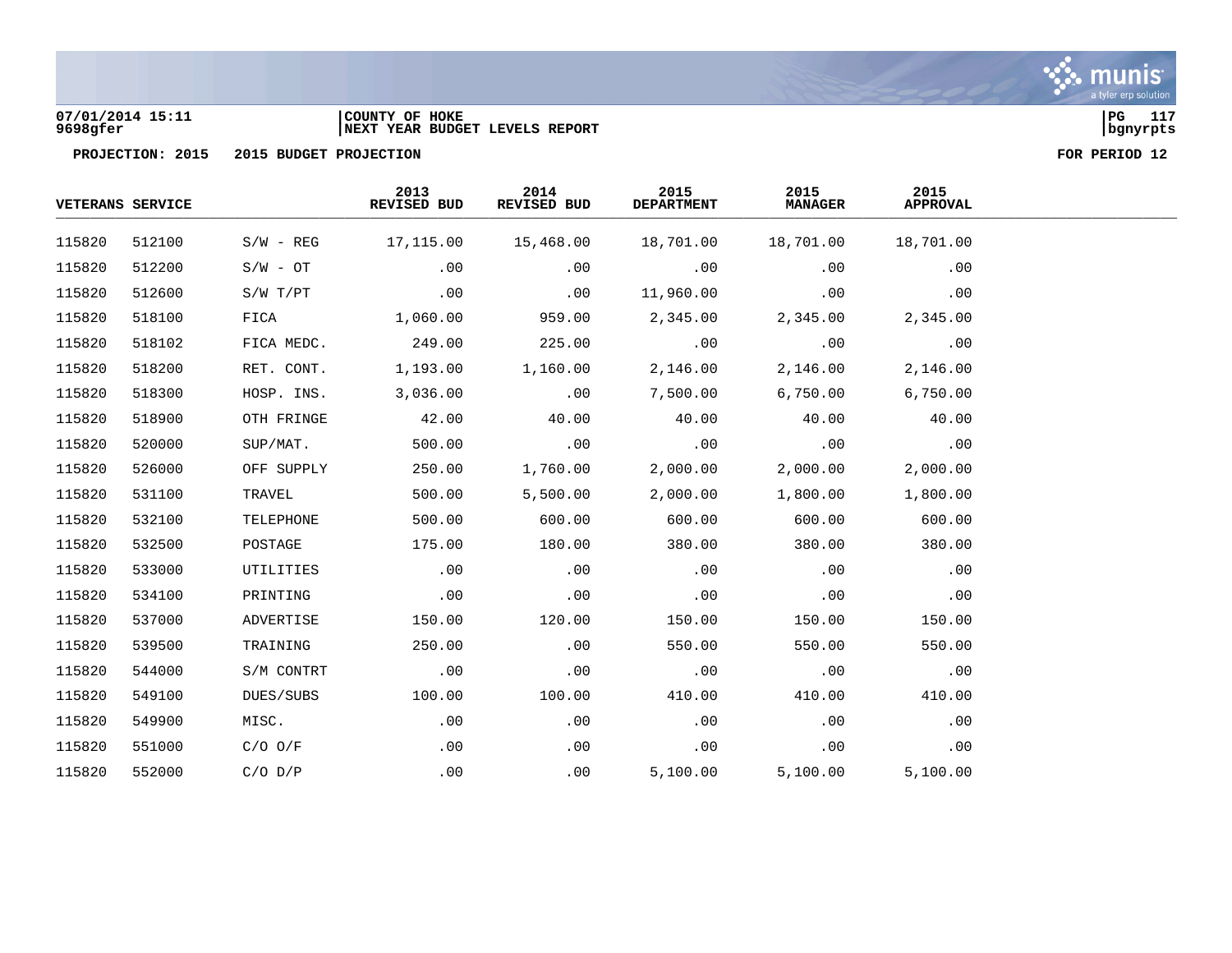|                              |                        |                     |                                        |                           |                        |                         | munis<br>a tyler erp solution |
|------------------------------|------------------------|---------------------|----------------------------------------|---------------------------|------------------------|-------------------------|-------------------------------|
| 07/01/2014 15:11<br>9698gfer |                        | COUNTY OF HOKE      | <b>INEXT YEAR BUDGET LEVELS REPORT</b> |                           |                        |                         | PG<br>118<br>  bgnyrpts       |
| PROJECTION: 2015             | 2015 BUDGET PROJECTION |                     |                                        |                           |                        |                         | FOR PERIOD 12                 |
| <b>VETERANS SERVICE</b>      |                        | 2013<br>REVISED BUD | 2014<br>REVISED BUD                    | 2015<br><b>DEPARTMENT</b> | 2015<br><b>MANAGER</b> | 2015<br><b>APPROVAL</b> |                               |
| TOTAL VETERANS SERVICE       |                        | 25,120.00           | 26,112.00                              | 53,882.00                 | 40,972.00              | 40,972.00               |                               |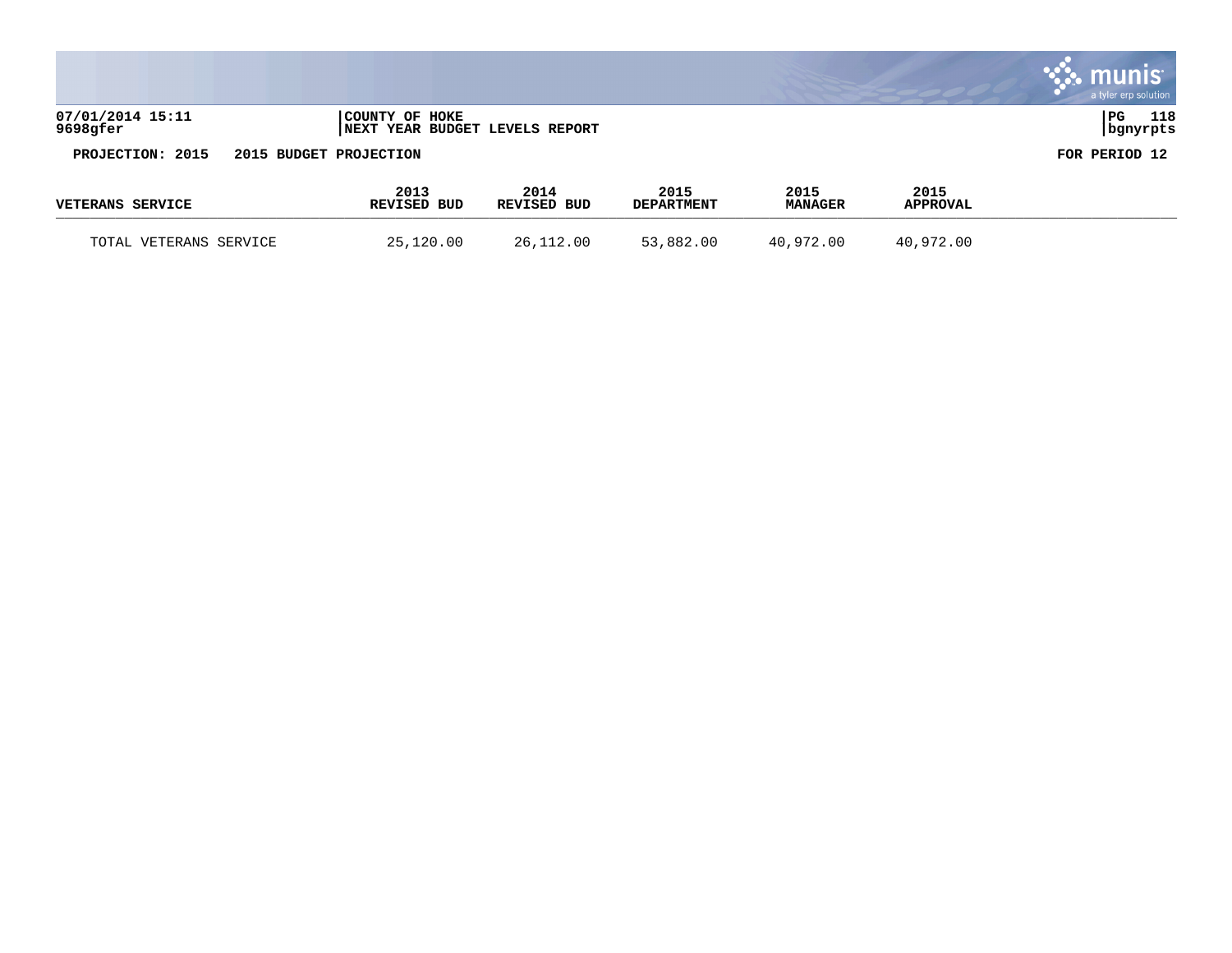

### **07/01/2014 15:11 |COUNTY OF HOKE |PG 119 9698gfer |NEXT YEAR BUDGET LEVELS REPORT |bgnyrpts**

|        | SENIOR SERVICES |              | 2013<br>REVISED BUD              | 2014<br>REVISED BUD | 2015<br><b>DEPARTMENT</b> | 2015<br><b>MANAGER</b> | 2015<br>APPROVAL |  |
|--------|-----------------|--------------|----------------------------------|---------------------|---------------------------|------------------------|------------------|--|
| 115860 | 512100          | $S/W - REG$  | 141,894.00                       | 214,893.00          | 225,033.00                | 208,000.00             | 218,697.00       |  |
| 115860 | 512200          | $S/W - OT$   | .00                              | .00                 | $\sim$ 00                 | .00                    | .00              |  |
| 115860 | 512600          | $S/W$ $T/PT$ | 82,534.00                        | 75,030.00           | 30,106.00                 | 76,000.00              | 76,000.00        |  |
| 115860 | 518100          | FICA         | 13,008.00                        | 13,324.00           | 19,555.00                 | 19,555.00              | 20,373.00        |  |
| 115860 | 518102          | FICA MEDC.   | 2,839.00                         | 3,116.00            | .00                       | .00                    | .00              |  |
| 115860 | 518200          | RET. CONT.   | 9,654.00                         | 13,515.00           | 18,073.00                 | 18,073.00              | 19,470.00        |  |
| 115860 | 518300          | HOSP. INS.   | 41,710.00                        | 31,500.00           | 37,500.00                 | 33,750.00              | 40,542.00        |  |
| 115860 | 518900          | OTH FRINGE   | 207.00                           | 200.00              | 20.00                     | 20.00                  | 60.00            |  |
| 115860 | 519500          | OTHER ADMI   | .00                              | $\sim$ 00           | $\overline{00}$           | .00                    | .00              |  |
| 115860 | 520000          | SUP/MAT.     | .00                              | .00                 | .00                       | .00                    | .00              |  |
| 115860 | 525100          | MOTR FULS    | 2,500.00                         | 2,500.00            | 3,000.00                  | 2,500.00               | 2,500.00         |  |
| 115860 | 526000          | OFF SUPPLY   | 1,800.00                         | 1,800.00            | 2,500.00                  | 2,200.00               | 2,200.00         |  |
| 115860 | 531000          | TRAVEL/TRN   | 1,500.00                         | 1,500.00            | 2,000.00                  | 1,500.00               | 1,500.00         |  |
| 115860 | 531100          | MED. TRAV.   | .00                              | .00                 | .00                       | $\overline{00}$        | .00              |  |
| 115860 | 531200          | GEN. TRAV.   | 100,250.00                       | 110,250.00          | 110,250.00                | 110,250.00             | 110,250.00       |  |
| 115860 | 531300          | IN-HOME TR   | .00                              | .00                 | $\sim$ 00                 | .00                    | .00              |  |
| 115860 | 532100          | TELEPHONE    | 1,800.00                         | 2,200.00            | 2,000.00                  | 2,000.00               | 2,000.00         |  |
| 115860 | 532500          | POSTAGE      | 300.00                           | 400.00              | 800.00                    | 650.00                 | 650.00           |  |
| 115860 | 533000          | UTILITIES    | .00                              | .00                 | .00                       | .00                    | .00              |  |
| 115860 | 534100          | PRINTING     | .00                              | .00                 | .00                       | .00                    | .00              |  |
| 115860 | 535000          | REP/MAINT.   | $1,000.00$ $1,000.00$ $1,000.00$ |                     |                           | 1,000.00               | 1,000.00         |  |
| 115860 | 535100          | HOME REPAI   | .00                              | .00                 | 102,000.00                | .00                    | .00              |  |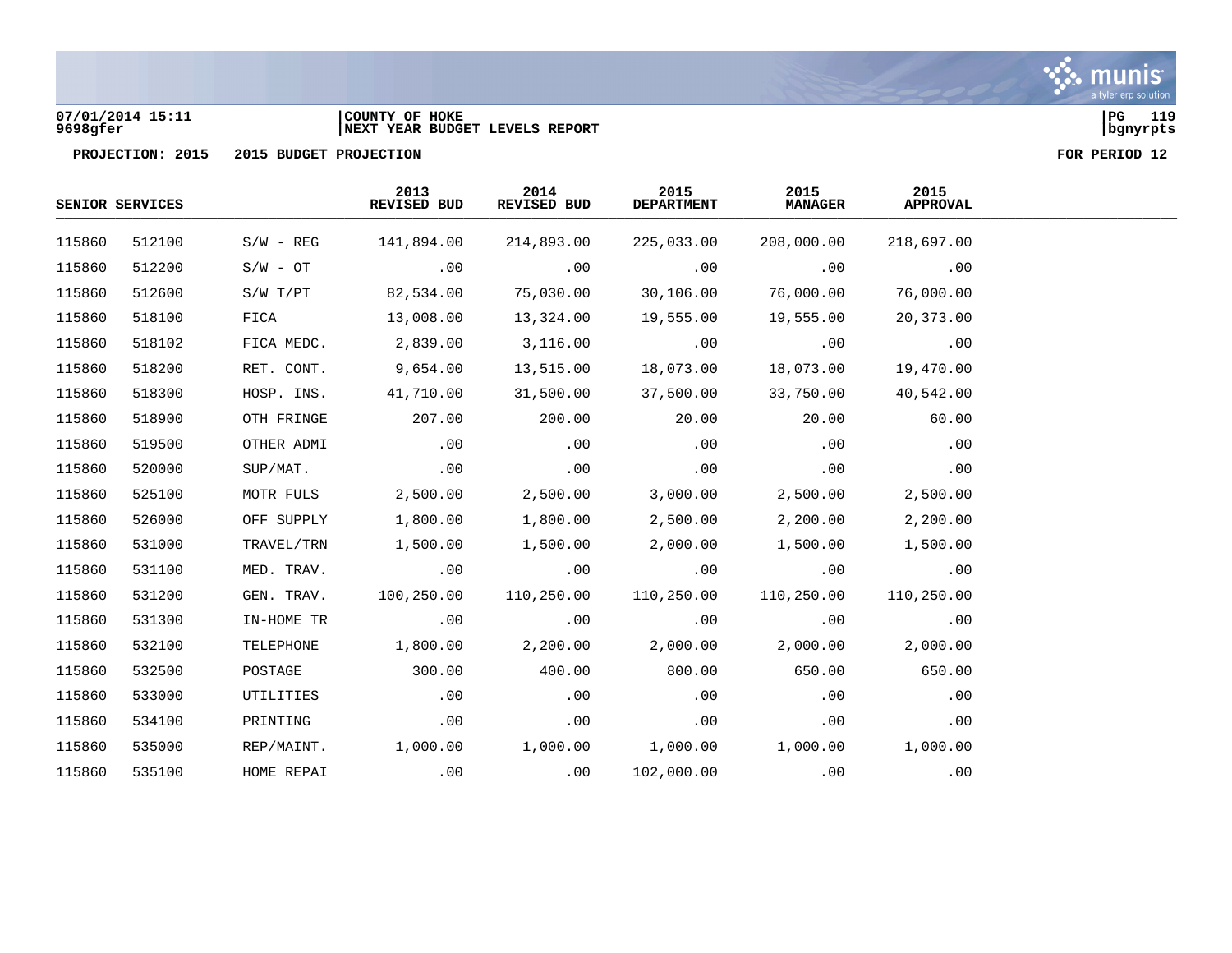

### **07/01/2014 15:11 |COUNTY OF HOKE |PG 120 9698gfer |NEXT YEAR BUDGET LEVELS REPORT |bgnyrpts**



|        | SENIOR SERVICES |             | 2013<br><b>REVISED BUD</b> | 2014<br>REVISED BUD | 2015<br><b>DEPARTMENT</b> | 2015<br><b>MANAGER</b> | 2015<br><b>APPROVAL</b> |
|--------|-----------------|-------------|----------------------------|---------------------|---------------------------|------------------------|-------------------------|
| 115860 | 535300          | M/R VEHICL  | 800.00                     | 800.00              | 1,000.00                  | 1,000.00               | 1,000.00                |
| 115860 | 537000          | ADVERTISE   | 600.00                     | 600.00              | 2,000.00                  | 750.00                 | 750.00                  |
| 115860 | 539100          | LEGAL ADV   | .00                        | .00                 | .00                       | .00                    | .00                     |
| 115860 | 544000          | IN-HOME I   | 13,000.00                  | 40,000.00           | 40,000.00                 | 40,000.00              | 40,000.00               |
| 115860 | 544001          | IN-HOME II  | 82,526.00                  | 82,526.00           | 82,526.00                 | 82,526.00              | 82,526.00               |
| 115860 | 544002          | SHIIP       | 4,698.00                   | 4,000.00            | 2,694.00                  | 2,694.00               | 2,694.00                |
| 115860 | 549100          | DUES/SUBS   | 10,000.00                  | 10,000.00           | .00                       | 1,500.00               | 1,500.00                |
| 115860 | 549900          | CONG. MEAL  | 83,540.00                  | 73,299.00           | 42,200.00                 | 65,000.00              | 65,000.00               |
| 115860 | 549901          | HM. DEL. M  | 46,597.00                  | 47,752.00           | 41,874.00                 | 47,500.00              | 47,500.00               |
| 115860 | 549902          | HLTH. PROM  | 30,600.00                  | 15,700.00           | 94,000.00                 | 68,000.00              | 68,000.00               |
| 115860 | 549903          | SEN. PROG.  | .00                        | 6,000.00            | 8,000.00                  | 6,000.00               | 6,000.00                |
| 115860 | 549904          | FCSP        | .00                        | .00                 | .00                       | .00                    | .00                     |
| 115860 | 549905          | ENSURE      | 45,000.00                  | 45,000.00           | 45,000.00                 | 45,000.00              | 45,000.00               |
| 115860 | 549906          | SP OTHER    | 6,000.00                   | .00                 | .00                       | .00                    | .00                     |
| 115860 | 549907          | SHARE       | .00                        | .00                 | .00                       | .00                    | .00                     |
| 115860 | 549910          | HEATING AS  | 240.00                     | 590.00              | 11,000.00                 | .00                    | .00                     |
| 115860 | 549913          | UNILEVER    | .00                        | .00                 | .00                       | .00                    | .00                     |
| 115860 | 549915          | ARRA EXP    | .00                        | .00                 | .00                       | .00                    | .00                     |
| 115860 | 549916          | ARRA CONGR  | .00                        | .00                 | .00                       | .00                    | .00                     |
| 115860 | 550000          | CAP OUTLAY  | .00                        | .00                 | .00                       | .00                    | .00                     |
| 115860 | 551000          | $C/O$ $O/F$ | 1,000.00                   | .00                 | .00                       | .00                    | .00                     |
| 115860 | 552000          | $C/O$ $D/P$ | .00                        | .00                 | .00                       | .00                    | .00                     |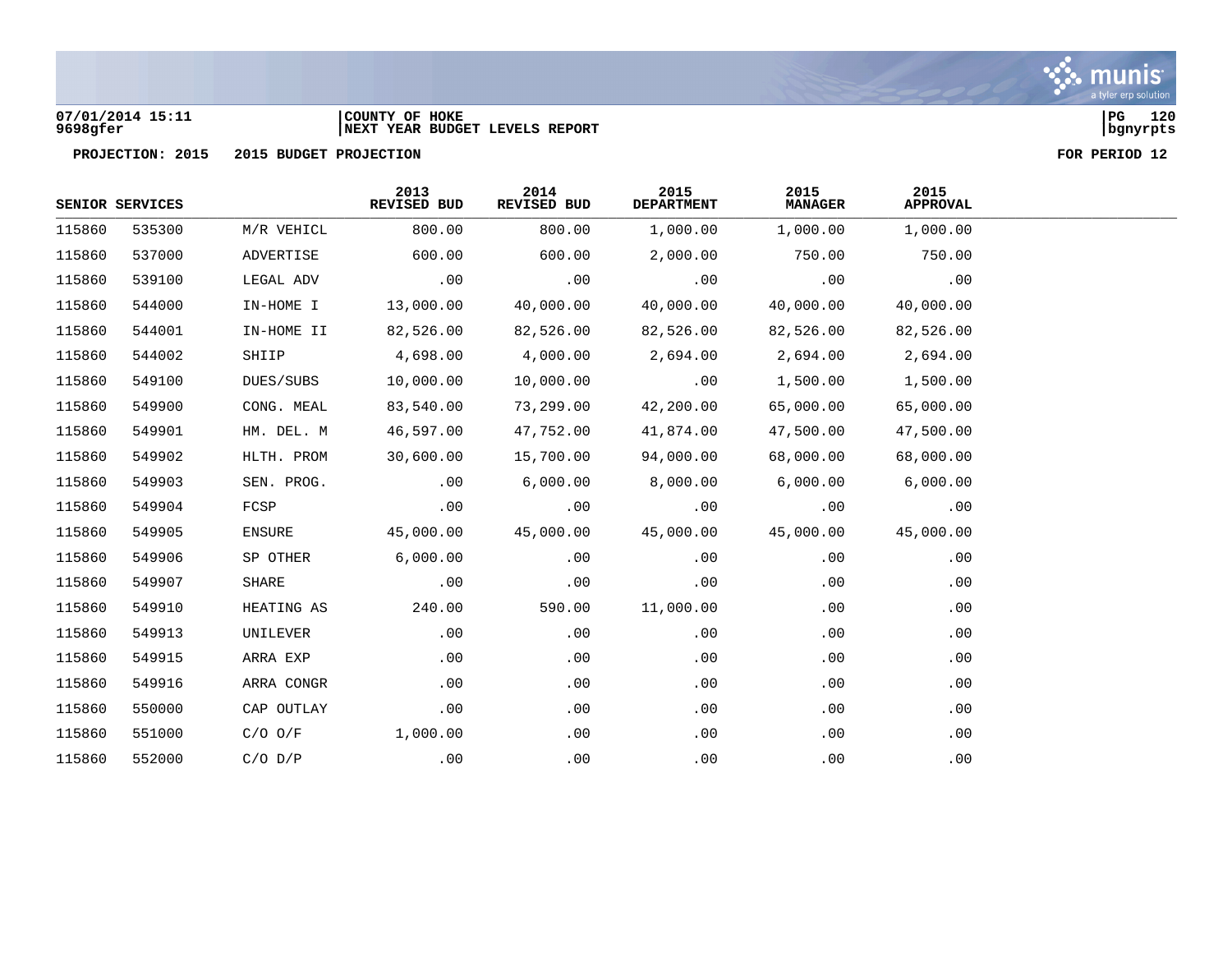

| 07/01/2014 15:11 | COUNTY OF HOKE                  | l PG     | 121 |
|------------------|---------------------------------|----------|-----|
| 9698gfer         | INEXT YEAR BUDGET LEVELS REPORT | bqnyrpts |     |

| SENIOR SERVICES       |        |            | 2013<br><b>REVISED BUD</b> | 2014<br>REVISED BUD | 2015<br><b>DEPARTMENT</b> | 2015<br><b>MANAGER</b> | 2015<br><b>APPROVAL</b> |  |
|-----------------------|--------|------------|----------------------------|---------------------|---------------------------|------------------------|-------------------------|--|
| 115860                | 554000 | C/O VEHCL  | .00                        | .00                 | .00                       | .00                    | .00                     |  |
| 115860                | 560001 | EF&S PROG  | 8,800.00                   | .00                 | .00                       | .00                    | .00                     |  |
| 115860                | 560012 | MAP GR EXP | .00                        | .00                 | 28,408.00                 | .00                    | .00                     |  |
| 115860                | 560013 | LOW INC SU | .00                        | 1,739.00            | 1,739.00                  | .00                    | .00                     |  |
| TOTAL SENIOR SERVICES |        |            | 734,397.00                 | 799,234.00          | 954,278.00                | 835,468.00             | 855,212.00              |  |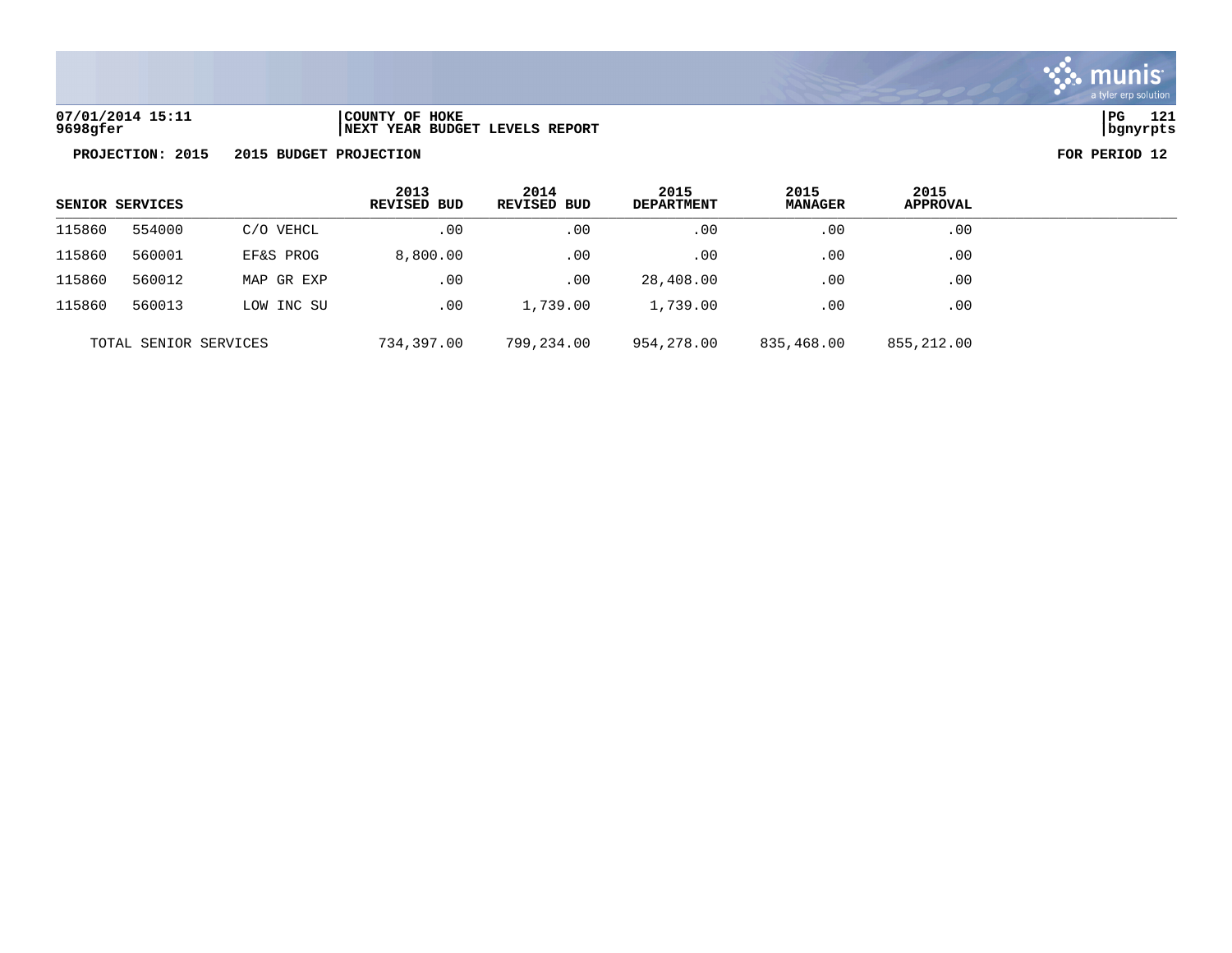

### **07/01/2014 15:11 |COUNTY OF HOKE |PG 122 9698gfer |NEXT YEAR BUDGET LEVELS REPORT |bgnyrpts**

| PUBLIC SCHOOLS |                      |            | 2013<br>REVISED BUD | 2014<br>REVISED BUD | 2015<br><b>DEPARTMENT</b>  | 2015<br><b>MANAGER</b> | 2015<br><b>APPROVAL</b> |
|----------------|----------------------|------------|---------------------|---------------------|----------------------------|------------------------|-------------------------|
| 115910         | 563001               | SCH. CURR. | 4,346,264.00        | 4,469,874.00        | 5,142,230.00               | 4,470,416.00           | 4,470,416.00            |
| 115910         | 563002               | SCH. CAP.  | 783,700.00          | 440,789.00          | 1,236,700.00               | 440,000.00             | 910,700.00              |
| 115910         | 563003               | SCH. MAINT | .00                 | .00                 | .00                        | .00                    | $.00 \,$                |
| 115910         | 563190               | JDGMNT BOE | .00                 | .00                 | .00                        | .00                    | .00                     |
| 115910         | 571001               | SCHPRINC   | .00                 | 1,086,167.00        | 1,562,037.00               | 1,562,037.00           | .00                     |
| 115910         | 571080               | 2007PRIN   | .00                 | .00                 | .00                        | .00                    | 700,000.00              |
| 115910         | 571081               | SLCBPRIN   | .00                 | .00                 | .00                        | .00                    | 119,499.00              |
| 115910         | 571082               | SCH80PRIN  | .00                 | .00                 | .00                        | .00                    | 266,667.00              |
| 115910         | 571091               | SGMSINK    | $.00 \ \rm$         | 237,936.00          | .00                        | .00                    | 475,871.00              |
| 115910         | 572001               | SCHINT     | $.00 \ \rm$         | 843,567.00          | 2,365,458.00               | 2,365,458.00           | .00                     |
| 115910         | 572080               | 2007INT    | .00                 | .00                 | .00                        | .00                    | 418,000.00              |
| 115910         | 572081               | SLCBINT    | .00                 | .00                 | .00                        | .00                    | 38,156.00               |
| 115910         | 572082               | SCH80INT   | .00                 | .00                 | .00                        | .00                    | 71,493.00               |
| 115910         | 572091               | SGMINT     | $.00 \,$            | 309,309.00          | .00                        | .00                    | 919,409.00              |
| 115910         | 598015               | XFER TO SC | 268,512.00          | 500,000.00          | .00                        | .00                    | .00                     |
|                | TOTAL PUBLIC SCHOOLS |            | 5,398,476.00        |                     | 7,887,642.00 10,306,425.00 | 8,837,911.00           | 8,390,211.00            |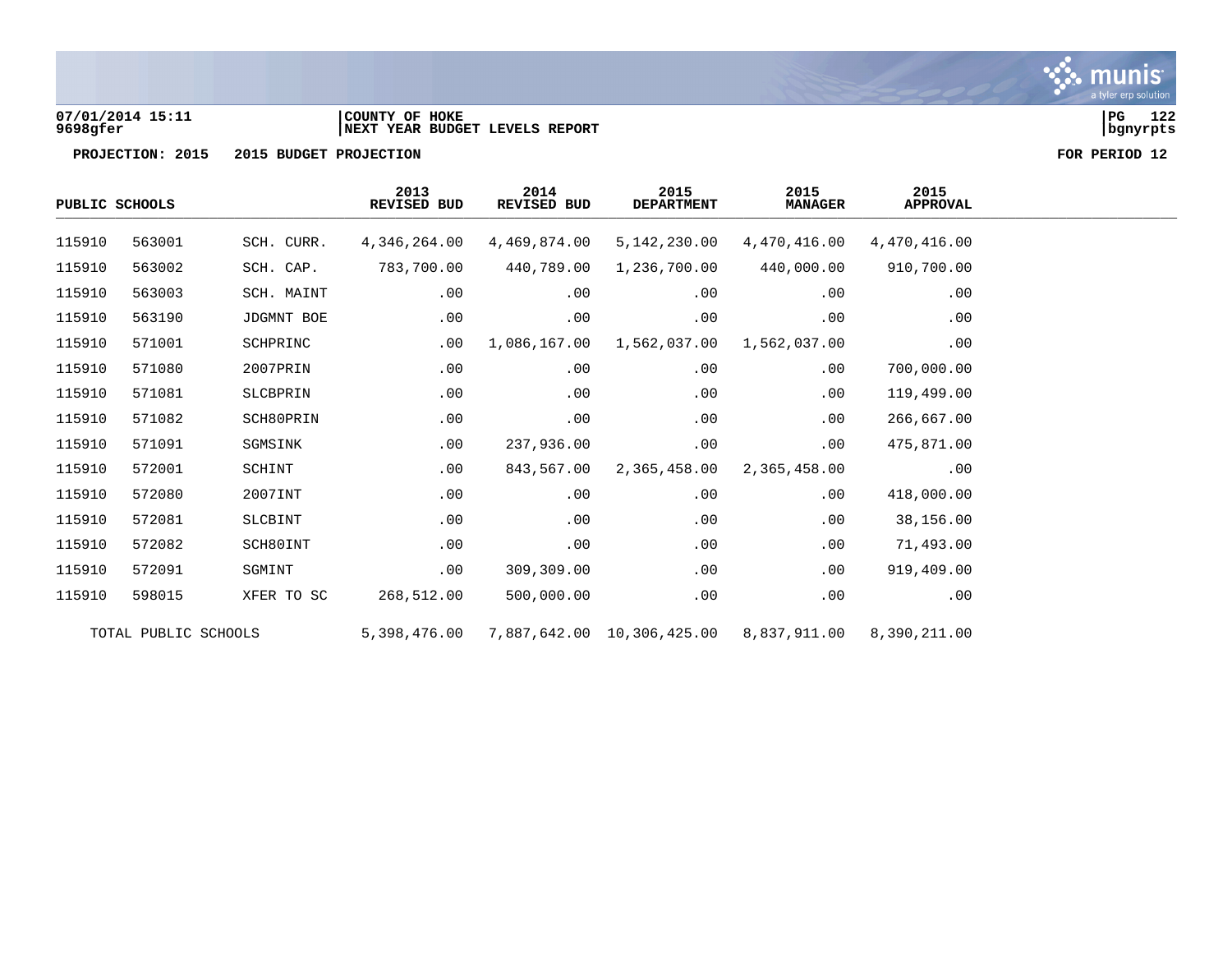

# **07/01/2014 15:11 |COUNTY OF HOKE |PG 123 9698gfer |NEXT YEAR BUDGET LEVELS REPORT |bgnyrpts**

| COMMUNITY COLLEGES |                          |            | 2013<br><b>REVISED BUD</b> | 2014<br>REVISED BUD | 2015<br><b>DEPARTMENT</b> | 2015<br><b>MANAGER</b> | 2015<br><b>APPROVAL</b> |
|--------------------|--------------------------|------------|----------------------------|---------------------|---------------------------|------------------------|-------------------------|
| 115920             | 518102                   | FICA MEDC. | .00                        | .00                 | .00                       | .00                    | $.00 \,$                |
| 115920             | 563001                   | <b>SCC</b> | 432,762.00                 | 482,762.00          | 502,762.00                | 472,762.00             | 472,762.00              |
| 115920             | 571001                   | SCHPRINC   | .00                        | 48,167.00           | 48,167.00                 | 48,167.00              | 48,167.00               |
| 115920             | 572001                   | SCHINT     | .00                        | 5,390.00            | 3,594.00                  | 3,594.00               | 3,594.00                |
|                    | TOTAL COMMUNITY COLLEGES |            | 432,762.00                 | 536,319.00          | 554,523.00                | 524,523.00             | 524,523.00              |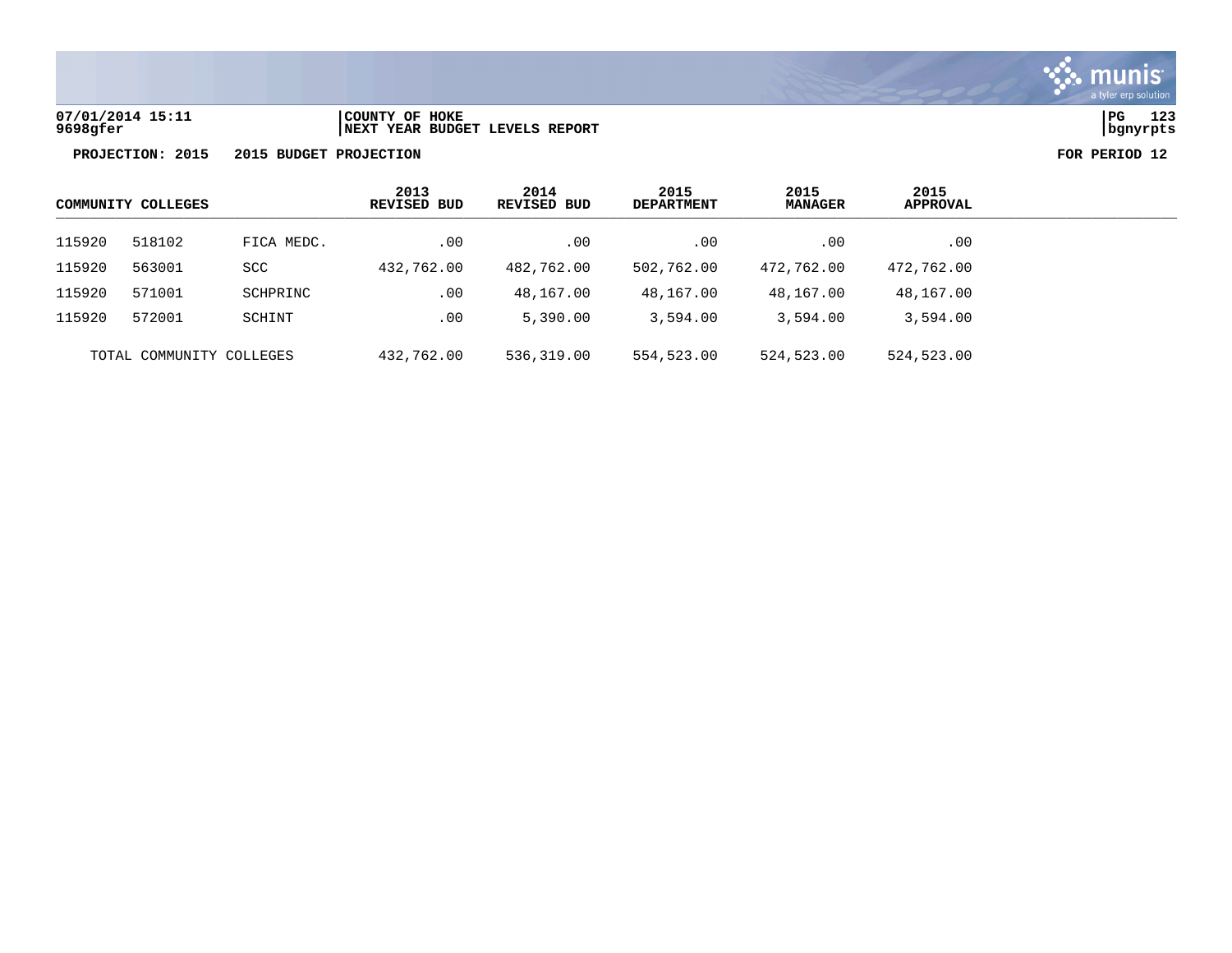

### **07/01/2014 15:11 |COUNTY OF HOKE |PG 124 9698gfer |NEXT YEAR BUDGET LEVELS REPORT |bgnyrpts**

| <b>LIBRARY</b> |        |              | 2013<br>REVISED BUD | 2014<br>REVISED BUD | 2015<br><b>DEPARTMENT</b> | 2015<br><b>MANAGER</b> | 2015<br><b>APPROVAL</b>      |  |
|----------------|--------|--------------|---------------------|---------------------|---------------------------|------------------------|------------------------------|--|
| 116110         | 512100 | $S/W - REG$  | 163,902.00          | 166,891.00          | 201,521.00                | 172,537.00             | 172,537.00                   |  |
| 116110         | 512200 | $S/W - OT$   | .00                 | .00                 | .00                       | .00                    | .00                          |  |
| 116110         | 512600 | S/W T/PT     | 28,763.00           | 28,082.00           | .00                       | 28,985.00              | 28,985.00                    |  |
| 116110         | 518100 | FICA         | 11,784.00           | 12,089.00           | 15,416.00                 | 15,416.00              | 15,416.00                    |  |
| 116110         | 518102 | FICA MEDC.   | 2,756.00            | 2,828.00            | .00                       | .00                    | $\overline{\phantom{0}}$ .00 |  |
| 116110         | 518200 | RET. CONT.   | 10,403.00           | 13,649.00           | 14,248.00                 | 14,106.00              | 14,106.00                    |  |
| 116110         | 518300 | HOSP. INS.   | 30,124.00           | 37,800.00           | 45,000.00                 | 40,500.00              | 40,500.00                    |  |
| 116110         | 518900 | OTH FRINGE   | 249.00              | 240.00              | 240.00                    | 161.00                 | 161.00                       |  |
| 116110         | 520000 | SUP/MAT.     | 3,500.00            | 3,500.00            | 3,500.00                  | 3,500.00               | 3,500.00                     |  |
| 116110         | 523300 | <b>BOOKS</b> | 10,000.00           | 10,000.00           | 12,000.00                 | 12,000.00              | 12,000.00                    |  |
| 116110         | 526000 | OFF SUPPLY   | 3,300.00            | 3,500.00            | 3,800.00                  | 3,800.00               | 3,800.00                     |  |
| 116110         | 529900 | NC-EOPT      | .00                 | .00                 | .00                       | .00                    | .00                          |  |
| 116110         | 531100 | TRAVEL       | 400.00              | 400.00              | 800.00                    | 600.00                 | 600.00                       |  |
| 116110         | 532100 | TELEPHONE    | 1,800.00            | 1,800.00            | 1,800.00                  | 1,800.00               | 1,800.00                     |  |
| 116110         | 532500 | POSTAGE      | 1,000.00            | 1,200.00            | 1,500.00                  | 1,320.00               | 1,320.00                     |  |
| 116110         | 533000 | UTILITIES    | .00                 | .00                 | .00                       | .00                    | .00                          |  |
| 116110         | 533100 | ELECTRIC     | 13,000.00           | 13,000.00           | 15,000.00                 | 13,000.00              | 13,000.00                    |  |
| 116110         | 533200 | FUEL OIL     | 4,000.00            | 4,000.00            | 4,000.00                  | 4,500.00               | 4,500.00                     |  |
| 116110         | 533400 | WATER        | 240.00              | 240.00              | 280.00                    | 280.00                 | 280.00                       |  |
| 116110         | 533500 | SEWER        | 260.00              | 240.00              | 280.00                    | 280.00                 | 280.00                       |  |
| 116110         | 533900 | OTH UTILIY   | 440.00              | 420.00              | 480.00                    | 480.00                 | 480.00                       |  |
| 116110         | 534100 | PRINTING     | .00                 | .00                 | .00                       | .00                    | .00                          |  |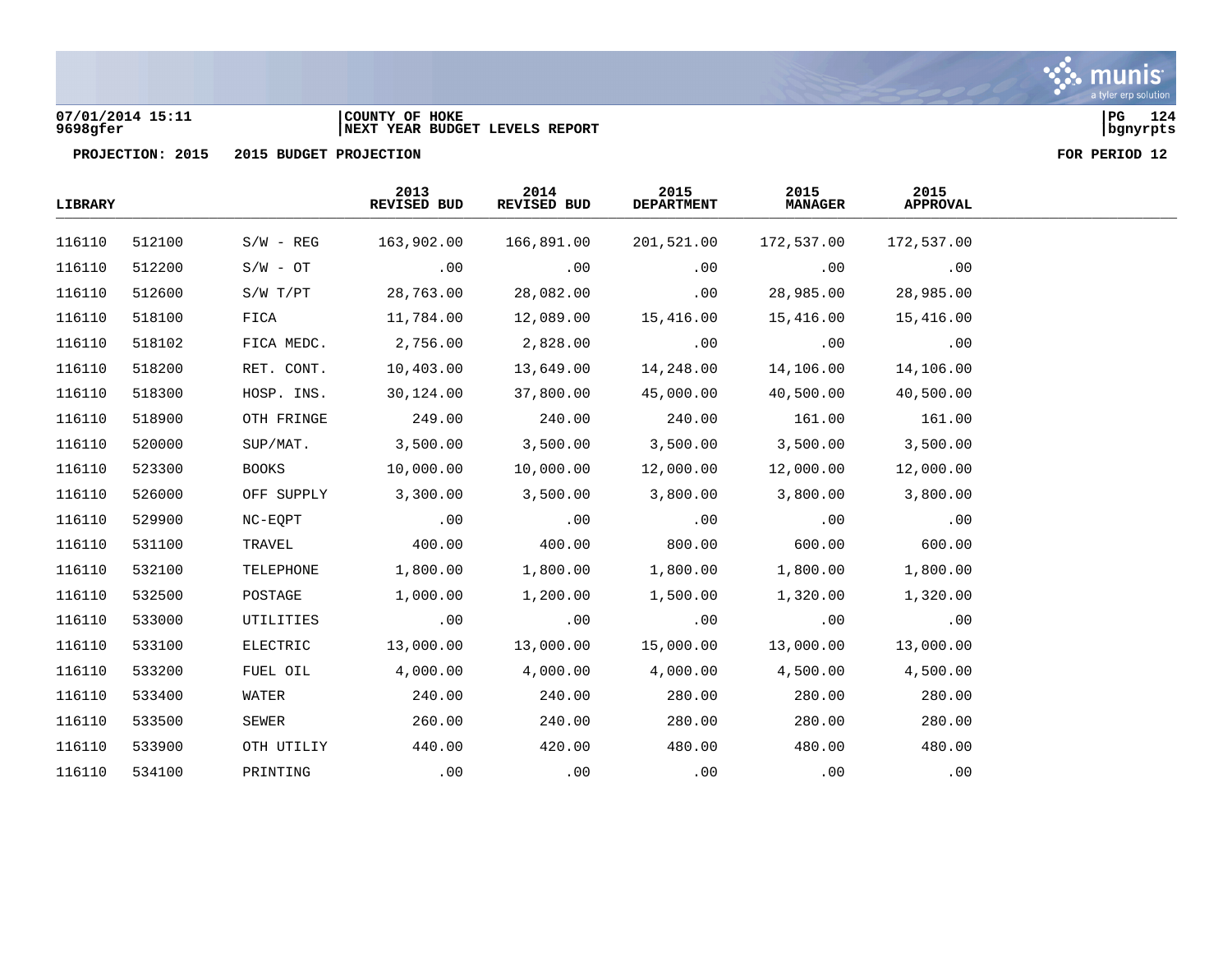

### **07/01/2014 15:11 |COUNTY OF HOKE |PG 125 9698gfer |NEXT YEAR BUDGET LEVELS REPORT |bgnyrpts**

| <b>LIBRARY</b> |               |             | 2013<br>REVISED BUD | 2014<br><b>REVISED BUD</b> | 2015<br><b>DEPARTMENT</b> | 2015<br><b>MANAGER</b> | 2015<br><b>APPROVAL</b> |
|----------------|---------------|-------------|---------------------|----------------------------|---------------------------|------------------------|-------------------------|
| 116110         | 535000        | REP/MAINT.  | 3,000.00            | 8,300.00                   | 8,000.00                  | 8,000.00               | 8,000.00                |
| 116110         | 537000        | ADVERTISE   | .00                 | .00                        | .00                       | .00                    | .00                     |
| 116110         | 539500        | TRAINING    | .00                 | .00                        | .00                       | .00                    | .00                     |
| 116110         | 544000        | S/M CONTRT  | 8,200.00            | 8,200.00                   | 8,200.00                  | 8,200.00               | 8,200.00                |
| 116110         | 549100        | DUES/SUBS   | 200.00              | 200.00                     | 200.00                    | 200.00                 | 200.00                  |
| 116110         | 551000        | $C/O$ $O/F$ | .00                 | .00                        | .00                       | .00                    | .00                     |
| 116110         | 552000        | $C/O$ $D/P$ | .00                 | .00                        | .00                       | .00                    | .00                     |
| 116110         | 554000        | C/O VEHCL   | .00                 | .00                        | .00                       | .00                    | .00                     |
|                | TOTAL LIBRARY |             | 297,321.00          | 316,579.00                 | 336,265.00                | 329,665.00             | 329,665.00              |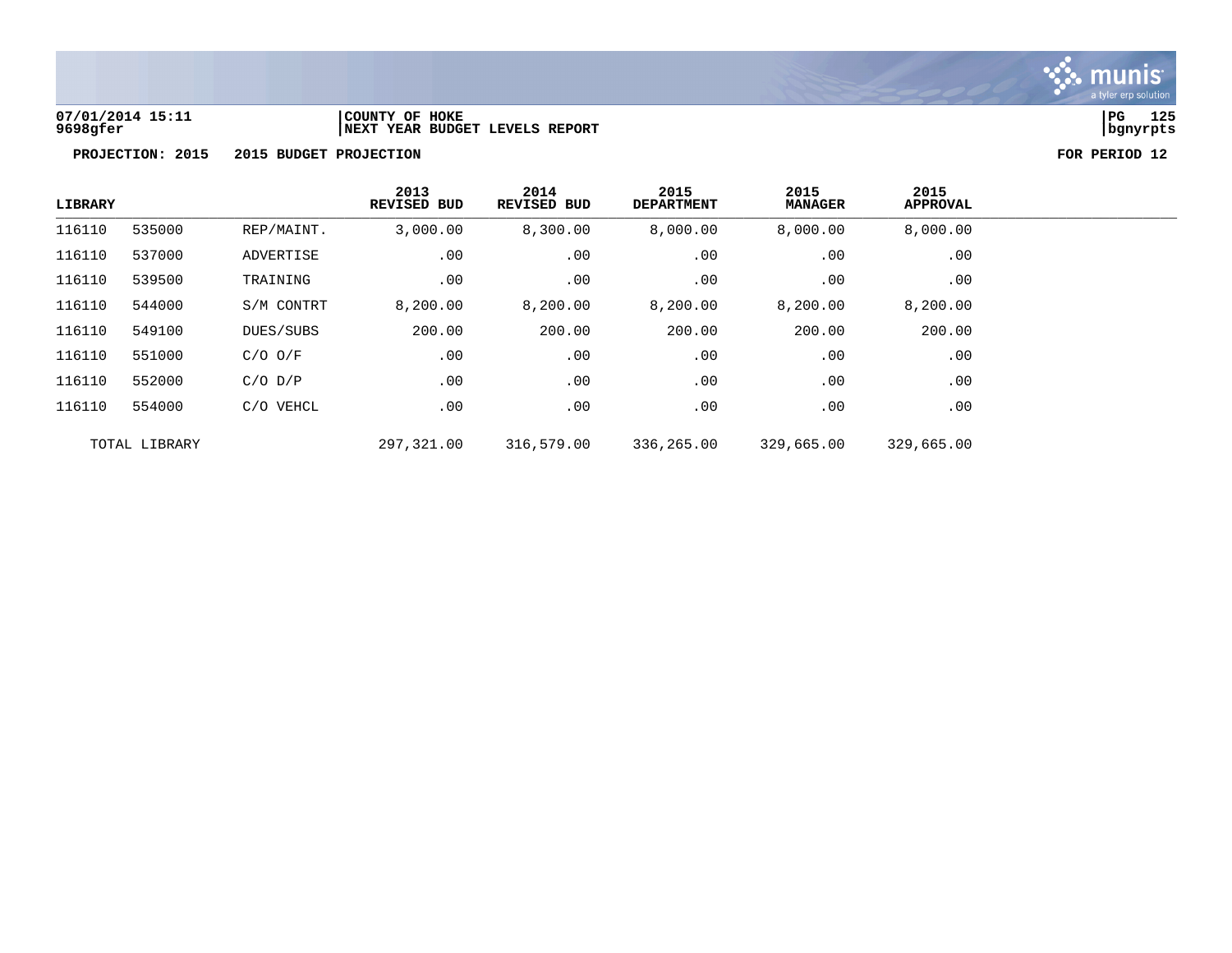

### **07/01/2014 15:11 |COUNTY OF HOKE |PG 126 9698gfer |NEXT YEAR BUDGET LEVELS REPORT |bgnyrpts**

|        | LITERACY COUNCIL |             | 2013<br>REVISED BUD | 2014<br>REVISED BUD | 2015<br><b>DEPARTMENT</b> | 2015<br><b>MANAGER</b> | 2015<br><b>APPROVAL</b> |  |
|--------|------------------|-------------|---------------------|---------------------|---------------------------|------------------------|-------------------------|--|
| 116111 | 512100           | $S/W - REG$ | 33,793.00           | 37,637.00           | 36,391.00                 | 36,391.00              | 36,391.00               |  |
| 116111 | 512200           | $S/W - OT$  | .00                 | .00                 | .00                       | .00                    | .00                     |  |
| 116111 | 512600           | S/W T/PT    | 7,798.00            | 9,125.00            | 7,878.00                  | 7,878.00               | 7,878.00                |  |
| 116111 | 518100           | FICA        | 2,658.00            | 2,713.00            | 3,387.00                  | 3,387.00               | 3,387.00                |  |
| 116111 | 518102           | FICA MEDC.  | 621.00              | 635.00              | .00                       | .00                    | .00                     |  |
| 116111 | 518200           | RET. CONT.  | 2,982.00            | 2,963.00            | 3,130.00                  | 3,130.00               | 3,130.00                |  |
| 116111 | 518300           | HOSP. INS.  | 6,071.00            | 6,300.00            | 7,500.00                  | 6,750.00               | 6,750.00                |  |
| 116111 | 518900           | OTH FRINGE  | 42.00               | 40.00               | 40.00                     | 40.00                  | 40.00                   |  |
| 116111 | 519000           | PROF. SERV  | .00                 | .00                 | 1,440.00                  | 1,440.00               | 1,440.00                |  |
| 116111 | 520000           | SUP/MAT.    | 350.00              | 890.00              | .00                       | .00                    | .00                     |  |
| 116111 | 531100           | TRAVEL      | .00                 | .00                 | .00                       | .00                    | .00                     |  |
| 116111 | 532100           | TELEPHONE   | .00                 | .00                 | .00                       | .00                    | .00                     |  |
| 116111 | 532500           | POSTAGE     | .00                 | .00                 | .00                       | .00                    | .00                     |  |
| 116111 | 532900           | OTH COMMUN  | .00                 | .00                 | .00                       | .00                    | .00                     |  |
| 116111 | 533000           | UTILITIES   | .00                 | .00                 | .00                       | .00                    | .00                     |  |
| 116111 | 534100           | PRINTING    | .00                 | .00                 | .00                       | .00                    | .00                     |  |
| 116111 | 544000           | S/M CONTRT  | 1,250.00            | .00                 | .00                       | .00                    | .00                     |  |
| 116111 | 549100           | DUES/SUBS   | .00                 | .00                 | .00                       | .00                    | .00                     |  |
| 116111 | 551000           | $C/O$ $O/F$ | .00                 | .00                 | .00                       | .00                    | .00                     |  |
| 116111 | 552000           | $C/O$ $D/P$ | .00                 | 4,000.00            | 1,800.00                  | 1,800.00               | 1,800.00                |  |
| 116111 | 553000           | C/O E/M     | .00                 | .00                 | .00                       | .00                    | .00                     |  |
| 116111 | 554000           | C/O VEHCL   | .00                 | .00                 | .00                       | .00                    | .00                     |  |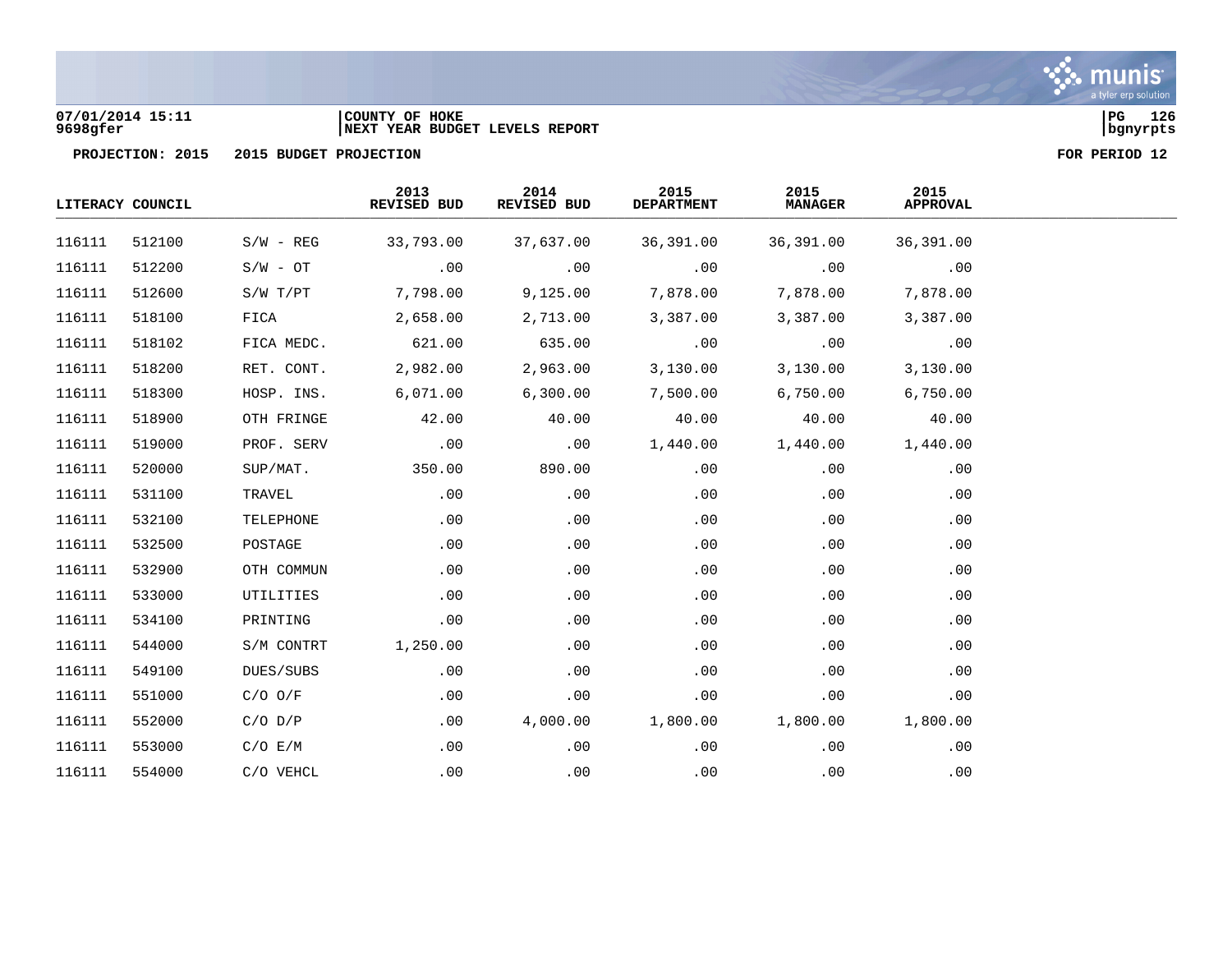|                              |                                                  | a tyler erp solution            |
|------------------------------|--------------------------------------------------|---------------------------------|
| 07/01/2014 15:11<br>9698gfer | COUNTY OF HOKE<br>NEXT YEAR BUDGET LEVELS REPORT | 127<br>l PG<br>∸∸<br>  bgnyrpts |

**College** 

and the company of the company of the company of the company of the company of the company of the company of the company of the company of the company of the company of the company of the company of the company of the comp

| <b>LITERACY COUNCIL</b> |           |           | 2013<br>REVISED BUD | 2014<br><b>REVISED BUD</b> | 2015<br><b>DEPARTMENT</b> | 2015<br><b>MANAGER</b> | 2015<br><b>APPROVAL</b> |  |
|-------------------------|-----------|-----------|---------------------|----------------------------|---------------------------|------------------------|-------------------------|--|
| 555000<br>116111        | C/O O/EO. | . 00      | . 00                | .00                        | .00                       | .00                    |                         |  |
| TOTAL LITERACY COUNCIL  |           | 55,565.00 | 64,303.00           | 61,566.00                  | 60,816.00                 | 60,816.00              |                         |  |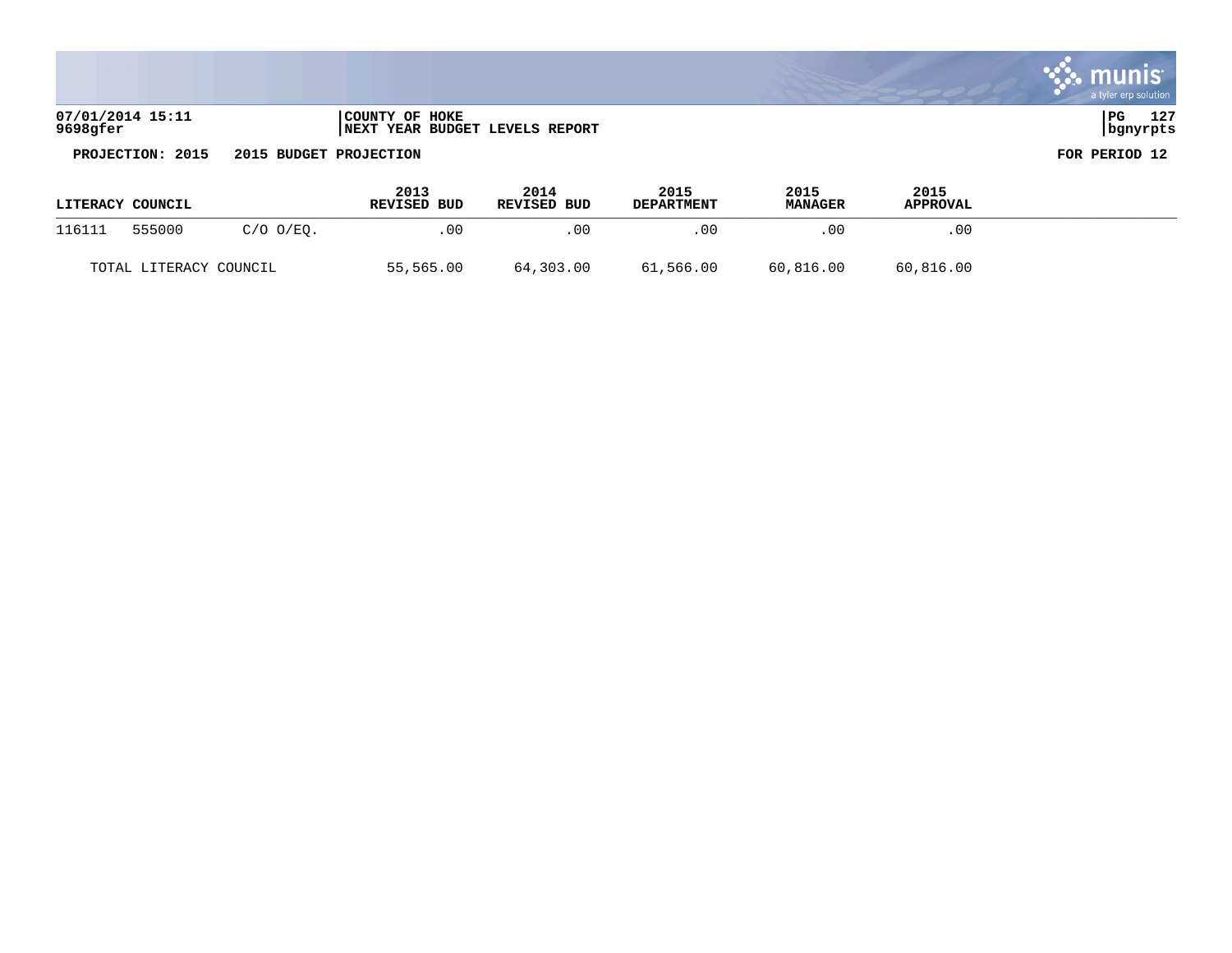

### **07/01/2014 15:11 |COUNTY OF HOKE |PG 128 9698gfer |NEXT YEAR BUDGET LEVELS REPORT |bgnyrpts**

| <b>RECREATION</b> |        |             | 2013<br>REVISED BUD | 2014<br>REVISED BUD | 2015<br><b>DEPARTMENT</b> | 2015<br><b>MANAGER</b> | 2015<br><b>APPROVAL</b> |  |
|-------------------|--------|-------------|---------------------|---------------------|---------------------------|------------------------|-------------------------|--|
| 116120            | 480000 | CRUISES     | .00                 | .00                 | .00                       | .00                    | .00                     |  |
| 116120            | 512100 | $S/W - REG$ | 252,184.00          | 231,707.00          | 240,458.00                | 235,320.00             | 240,458.00              |  |
| 116120            | 512200 | $S/W - OT$  | 1,060.00            | 1,000.00            | 1,000.00                  | 1,000.00               | 1,000.00                |  |
| 116120            | 512600 | S/W T/PT    | 147,694.00          | 118,694.00          | 118,694.00                | 118,694.00             | 118,694.00              |  |
| 116120            | 517000 | $G/B$ $EXP$ | 2,700.00            | 4,320.00            | 4,320.00                  | 4,320.00               | 4,320.00                |  |
| 116120            | 518100 | FICA        | 25,793.00           | 21,787.00           | 27,552.00                 | 18,001.00              | 18,395.00               |  |
| 116120            | 518102 | FICA MEDC.  | 6,829.00            | 5,096.00            | .00                       | .00                    | .00                     |  |
| 116120            | 518200 | RET. CONT.  | 10,719.00           | 16,452.00           | 17,000.00                 | 16,472.00              | 16,835.00               |  |
| 116120            | 518300 | HOSP. INS.  | 53,846.00           | 44,100.00           | 52,500.00                 | 47,250.00              | 47,613.00               |  |
| 116120            | 518900 | OTH FRINGE  | 240.00              | 240.00              | 240.00                    | 240.00                 | 240.00                  |  |
| 116120            | 520000 | SUP/MAT.    | 3,000.00            | 3,000.00            | 3,000.00                  | .00                    | .00                     |  |
| 116120            | 522000 | CONCESSION  | 14,500.00           | 14,500.00           | 20,000.00                 | 20,000.00              | 20,000.00               |  |
| 116120            | 523000 | SPORTS SUP  | 50,000.00           | 44,251.00           | 70,000.00                 | 50,000.00              | 50,000.00               |  |
| 116120            | 523100 | S/P MATERL  | 5,000.00            | 15,749.00           | 15,000.00                 | 14,000.00              | 14,000.00               |  |
| 116120            | 525000 | VCL SUP/MT  | 800.00              | 800.00              | 800.00                    | .00                    | .00                     |  |
| 116120            | 525100 | MOTR FULS   | 5,200.00            | 5,200.00            | 5,200.00                  | 5,200.00               | 5,200.00                |  |
| 116120            | 526000 | OFF SUPPLY  | 2,000.00            | 2,000.00            | 2,000.00                  | .00                    | .00                     |  |
| 116120            | 526003 | FIELD SUPP  | 6,500.00            | 6,500.00            | 6,500.00                  | 6,500.00               | 6,500.00                |  |
| 116120            | 529201 | UNILEVREXP  | .00                 | .00                 | .00                       | .00                    | .00                     |  |
| 116120            | 529900 | NC-EQPT     | .00                 | 3,000.00            | .00                       | .00                    | .00                     |  |
| 116120            | 529901 | NC-OF FURN  | .00                 | .00                 | .00                       | .00                    | .00                     |  |
| 116120            | 529902 | NC-OF EQPT  | .00                 | .00                 | .00                       | .00                    | .00                     |  |

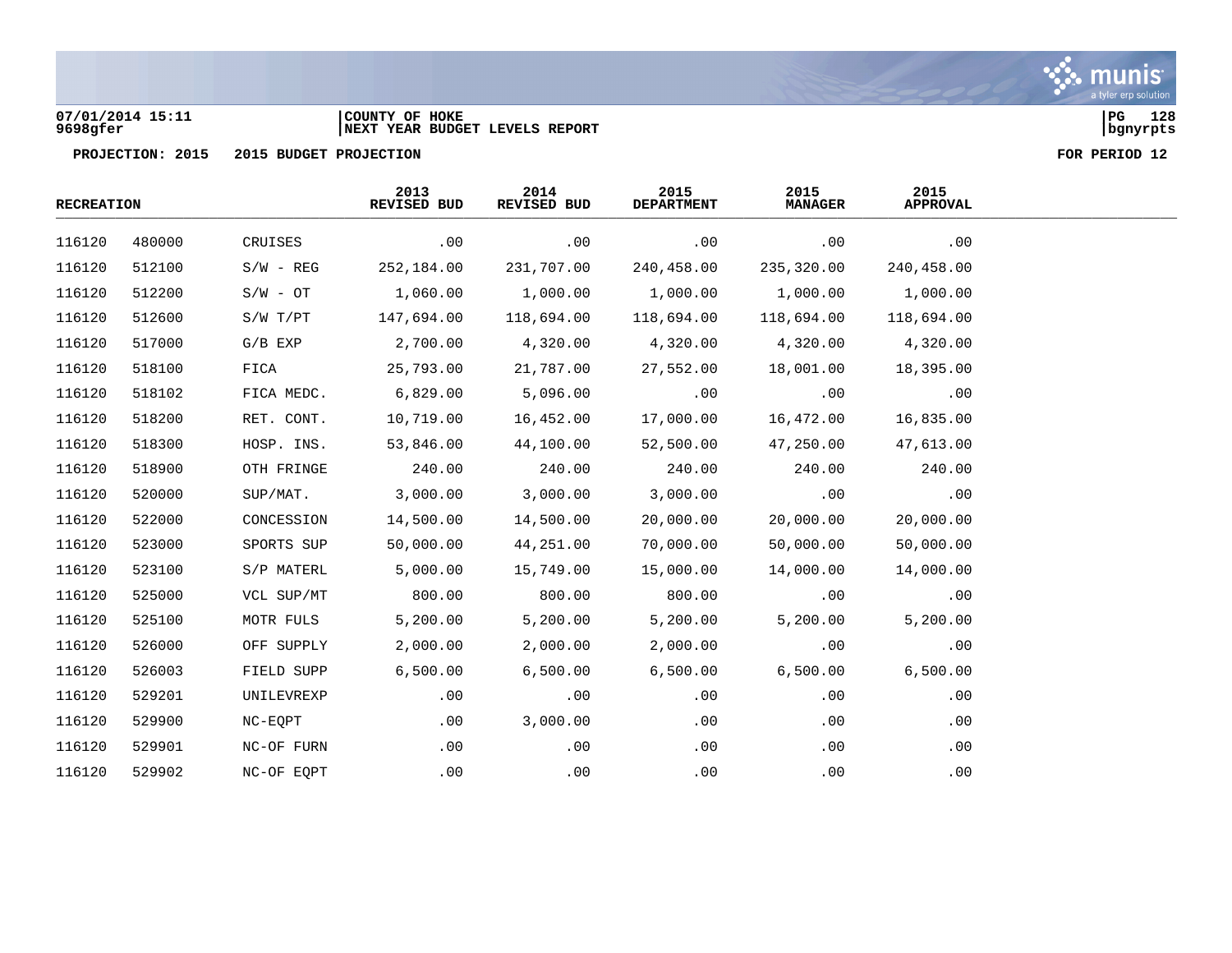

### **07/01/2014 15:11 |COUNTY OF HOKE |PG 129 9698gfer |NEXT YEAR BUDGET LEVELS REPORT |bgnyrpts**

| <b>RECREATION</b> |        |                | 2013<br>REVISED BUD | 2014<br>REVISED BUD | 2015<br><b>DEPARTMENT</b> | 2015<br><b>MANAGER</b> | 2015<br><b>APPROVAL</b> |
|-------------------|--------|----------------|---------------------|---------------------|---------------------------|------------------------|-------------------------|
| 116120            | 529903 | NC-COMPUTE     | .00                 | .00                 | .00                       | .00                    | .00                     |
| 116120            | 531000 | TRAVEL/TRN     | 400.00              | 400.00              | 400.00                    | .00                    | .00                     |
| 116120            | 531100 | TRAVEL         | 1,200.00            | 1,200.00            | 1,200.00                  | 1,200.00               | 1,200.00                |
| 116120            | 531200 | TRVL/SUBST     | 3,500.00            | 400.00              | 1,900.00                  | .00                    | .00                     |
| 116120            | 532100 | TELEPHONE      | 3,500.00            | 5,100.00            | 5,100.00                  | 5,100.00               | 5,100.00                |
| 116120            | 532500 | POSTAGE        | 500.00              | 500.00              | 500.00                    | 500.00                 | 500.00                  |
| 116120            | 533000 | UTILITIES      | 6,000.00            | 6,000.00            | 6,000.00                  | 6,000.00               | 6,000.00                |
| 116120            | 534100 | PRINTING       | 500.00              | 500.00              | 500.00                    | 500.00                 | 500.00                  |
| 116120            | 534200 | REP. COSTS     | 1,500.00            | .00                 | 1,500.00                  | .00                    | .00                     |
| 116120            | 535000 | REP/MAINT.     | 1,500.00            | 1,500.00            | 1,500.00                  | 500.00                 | 500.00                  |
| 116120            | 535300 | M/R VEHICL     | 4,500.00            | 1,500.00            | 1,500.00                  | 1,500.00               | 1,500.00                |
| 116120            | 536000 | FREIGHT        | .00                 | .00                 | .00                       | .00                    | .00                     |
| 116120            | 537000 | ADVERTISE      | 1,800.00            | 1,800.00            | 2,300.00                  | 1,800.00               | 1,800.00                |
| 116120            | 539500 | TRAINING       | 1,000.00            | 1,000.00            | 1,000.00                  | 1,000.00               | 1,000.00                |
| 116120            | 544000 | S/M CONTRT     | 22,000.00           | 20,000.00           | 39,800.00                 | 20,000.00              | 20,000.00               |
| 116120            | 545000 | INS/BOND       | 150.00              | 150.00              | 150.00                    | 150.00                 | 150.00                  |
| 116120            | 545200 | I/B VEHICL     | .00                 | .00                 | .00                       | .00                    | .00                     |
| 116120            | 549100 | DUES/SUBS      | 500.00              | 500.00              | 500.00                    | 500.00                 | 500.00                  |
| 116120            | 549900 | SEN. CIT.      | 9,000.00            | 9,000.00            | 12,000.00                 | 10,000.00              | 10,000.00               |
| 116120            | 549901 | FUND RAISE     | .00                 | .00                 | .00                       | .00                    | .00                     |
| 116120            | 549902 | <b>REFUNDS</b> | .00                 | .00                 | .00                       | .00                    | .00                     |
| 116120            | 549903 | CRUISES        | .00                 | .00                 | .00                       | .00                    | .00                     |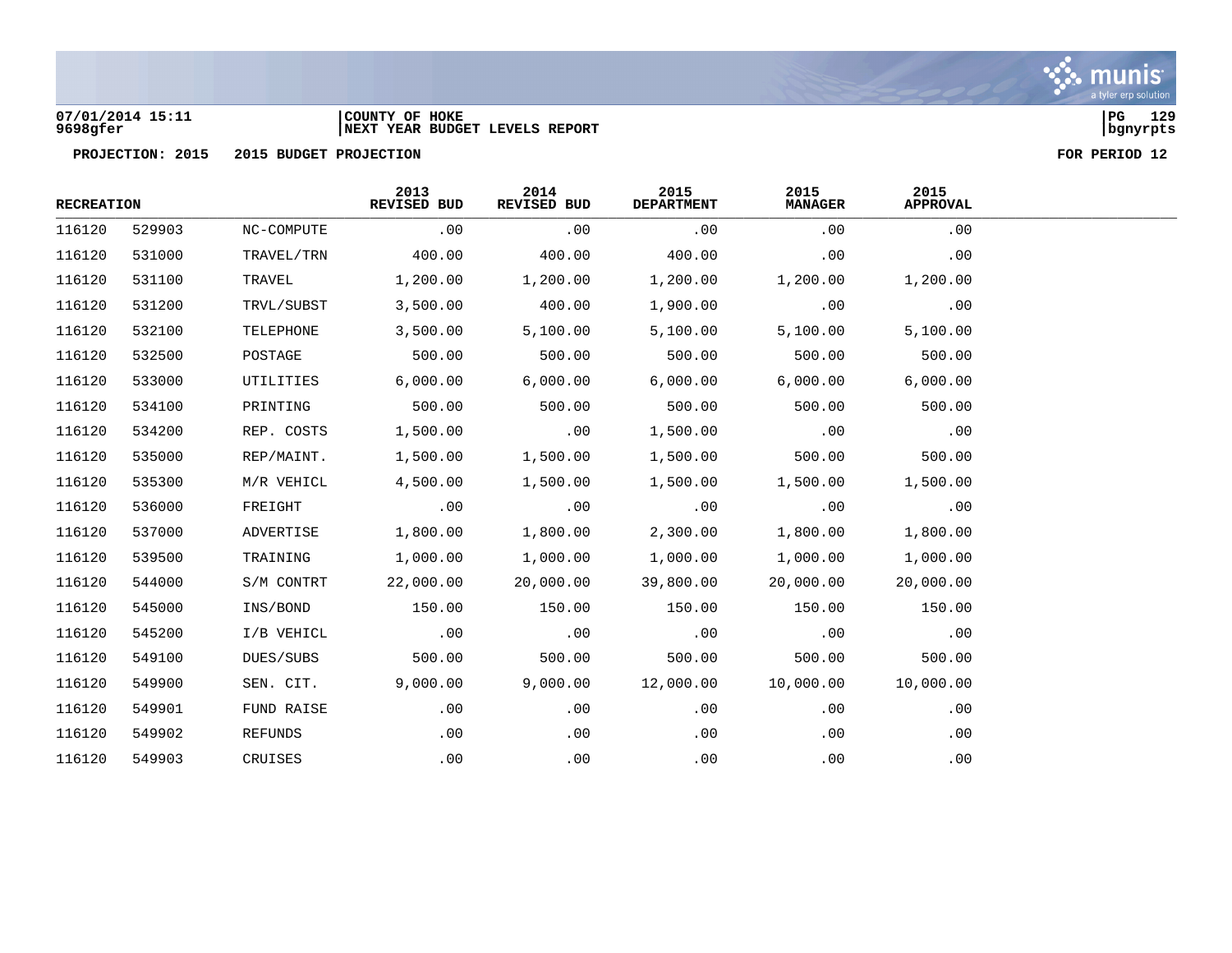

**07/01/2014 15:11 |COUNTY OF HOKE |PG 130 9698gfer |NEXT YEAR BUDGET LEVELS REPORT |bgnyrpts**

| <b>RECREATION</b> |        | 2013<br><b>REVISED BUD</b> | 2014<br><b>REVISED BUD</b> | 2015<br><b>DEPARTMENT</b> | 2015<br><b>MANAGER</b> | 2015<br>APPROVAL |          |
|-------------------|--------|----------------------------|----------------------------|---------------------------|------------------------|------------------|----------|
| 116120            | 549904 | BUS TRIPS                  | .00                        | .00                       | .00                    | .00              | .00      |
| 116120            | 549905 | REFUNDS                    | .00                        | .00                       | .00                    | .00              | $.00 \,$ |
| 116120            | 549906 | YOUTH TRIP                 | 1,900.00                   | 1,900.00                  | 1,900.00               | 1,900.00         | 1,900.00 |
| 116120            | 549912 | YOUTHTOURN                 | 500.00                     | 500.00                    | 500.00                 | 500.00           | 500.00   |
| 116120            | 550000 | CAP OUTLAY                 | 10,000.00                  | 1,000.00                  | 31,000.00              | 1,000.00         | 1,000.00 |
| 116120            | 551000 | $C/O$ $O/F$                | .00                        | .00                       | $.00 \,$               | $.00 \,$         | .00      |
| 116120            | 552000 | $C/O$ $D/P$                | 3,000.00                   | 3,000.00                  | 3,000.00               | 3,000.00         | 7,800.00 |
| TOTAL RECREATION  |        | 661,015.00                 | 594,346.00                 | 696,514.00                | 592,147.00             | 603,205.00       |          |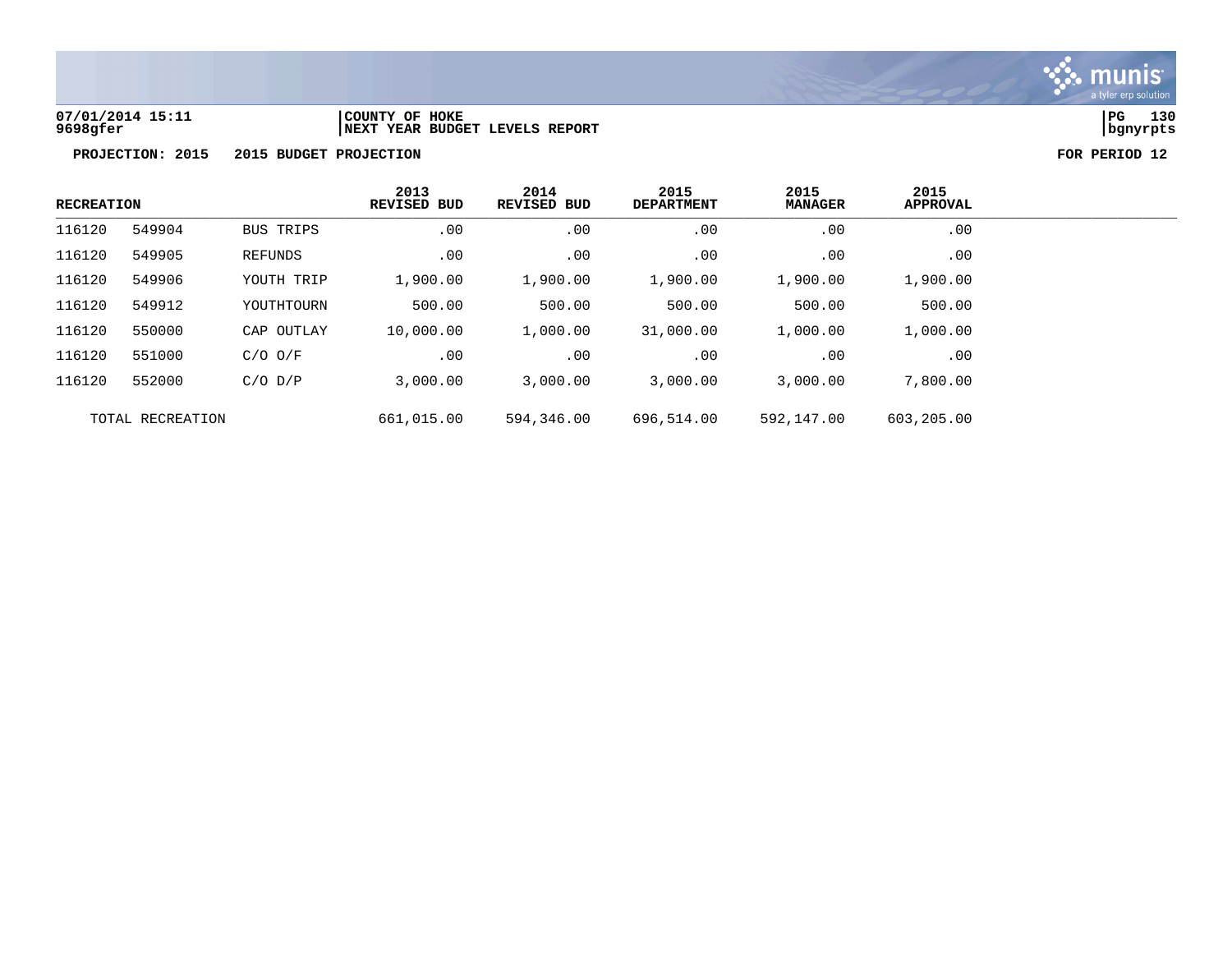

### **07/01/2014 15:11 |COUNTY OF HOKE |PG 131 9698gfer |NEXT YEAR BUDGET LEVELS REPORT |bgnyrpts**

|        | SPECIAL APPROPRIATIONS |                  | 2013<br>REVISED BUD | 2014<br>REVISED BUD | 2015<br><b>DEPARTMENT</b> | 2015<br><b>MANAGER</b> | 2015<br><b>APPROVAL</b> |  |
|--------|------------------------|------------------|---------------------|---------------------|---------------------------|------------------------|-------------------------|--|
| 119700 | 433137                 | <b>BIOTERROR</b> | .00                 | .00                 | .00                       | .00                    | .00                     |  |
| 119700 | 541300                 | RENT OFFIC       | .00                 | .00                 | .00                       | .00                    | .00                     |  |
| 119700 | 557062                 | $C/O-LAND$       | .00                 | .00                 | .00                       | .00                    | .00                     |  |
| 119700 | 560002                 | Hoke DV CT       | 20,000.00           | 20,000.00           | 25,000.00                 | 25,000.00              | 25,000.00               |  |
| 119700 | 560003                 | TIA HART         | 10,000.00           | 10,000.00           | 10,000.00                 | 10,000.00              | 10,000.00               |  |
| 119700 | 560004                 | INS CLAIM        | .00                 | .00                 | .00                       | .00                    | .00                     |  |
| 119700 | 560010                 | CDC              | 3,000.00            | 3,000.00            | 3,000.00                  | 3,000.00               | 3,000.00                |  |
| 119700 | 560011                 | ALPLA            | .00                 | .00                 | .00                       | .00                    | .00                     |  |
| 119700 | 563001                 | MUSEUM           | 10,000.00           | 15,000.00           | 15,000.00                 | 15,000.00              | 15,000.00               |  |
| 119700 | 563002                 | DOWNTOWN         | .00                 | .00                 | .00                       | .00                    | .00                     |  |
| 119700 | 563003                 | MENTAL HTH       | 58,000.00           | 58,000.00           | 58,000.00                 | 58,000.00              | 58,000.00               |  |
| 119700 | 563004                 | HUMANE SOC       | .00                 | .00                 | .00                       | .00                    | .00                     |  |
| 119700 | 563005                 | NC RADIO         | .00                 | .00                 | .00                       | .00                    | .00                     |  |
| 119700 | 563006                 | RESCUE SQ.       | 70,000.00           | 70,000.00           | 70,000.00                 | 70,000.00              | 70,000.00               |  |
| 119700 | 563007                 | FIRST HEAL       | .00                 | .00                 | .00                       | .00                    | .00                     |  |
| 119700 | 563008                 | CHILD DEV.       | 21,000.00           | 21,000.00           | 21,000.00                 | 21,000.00              | 21,000.00               |  |
| 119700 | 563009                 | DIV. YTH.        | 15,000.00           | 30,106.00           | 30,000.00                 | 30,000.00              | 30,000.00               |  |
| 119700 | 563010                 | WILDLIFE         | 4,000.00            | 4,000.00            | 4,000.00                  | 4,000.00               | 4,000.00                |  |
| 119700 | 563011                 | FORESTRY         | 83,961.00           | 96,896.00           | 96,896.00                 | 96,896.00              | 96,896.00               |  |
| 119700 | 563012                 | TURK FEST        | 600.00              | 600.00              | 600.00                    | 600.00                 | 600.00                  |  |
| 119700 | 563013                 | COMM CELEB       | .00                 | .00                 | .00                       | .00                    | .00                     |  |
| 119700 | 563015                 | AMR-AMBULA       | 595,000.00          | 595,000.00          | 549,000.00                | 549,000.00             | 549,000.00              |  |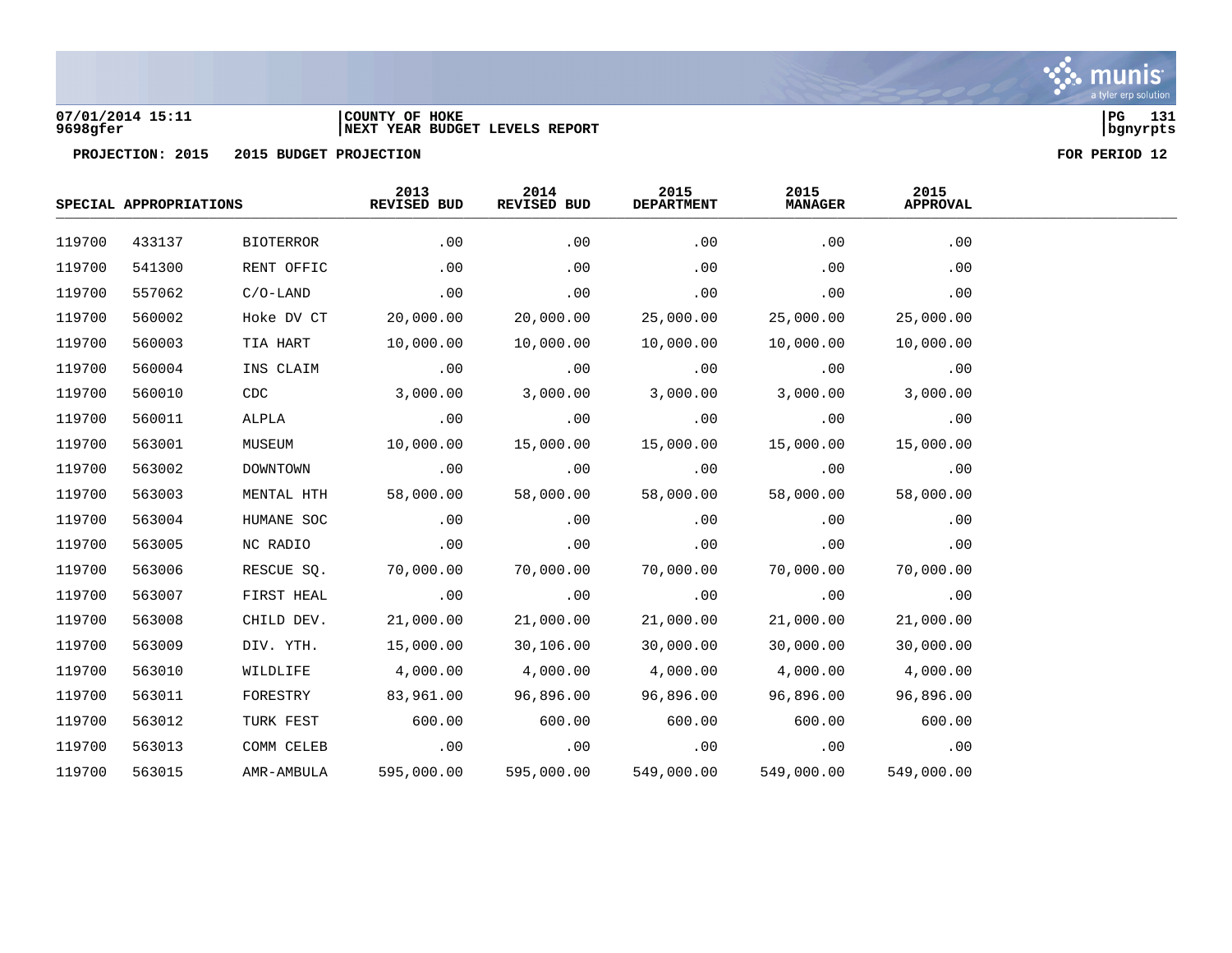

### **07/01/2014 15:11 |COUNTY OF HOKE |PG 132 9698gfer |NEXT YEAR BUDGET LEVELS REPORT |bgnyrpts**

|        | SPECIAL APPROPRIATIONS |                | 2013<br><b>REVISED BUD</b> | 2014<br>REVISED BUD | 2015<br><b>DEPARTMENT</b> | 2015<br><b>MANAGER</b> | 2015<br><b>APPROVAL</b> |  |
|--------|------------------------|----------------|----------------------------|---------------------|---------------------------|------------------------|-------------------------|--|
| 119700 | 563016                 | PSHIP HC S     | .00                        | .00                 | .00                       | .00                    | .00                     |  |
| 119700 | 563017                 | OTHER APPR     | 2,500.00                   | 2,500.00            | .00                       | 2,500.00               | 2,500.00                |  |
| 119700 | 563019                 | SEPARTNER      | .00                        | .00                 | .00                       | 20,000.00              | 20,000.00               |  |
| 119700 | 563127                 | MUS/GR PRO     | .00                        | .00                 | .00                       | .00                    | .00                     |  |
| 119700 | 563128                 | SCH/GR/PG      | .00                        | .00                 | .00                       | .00                    | .00                     |  |
| 119700 | 571001                 | <b>SCHOOLS</b> | .00                        | .00                 | .00                       | .00                    | .00                     |  |
| 119700 | 571002                 | DSS            | .00                        | .00                 | .00                       | .00                    | .00                     |  |
| 119700 | 571003                 | JAIL           | .00                        | .00                 | .00                       | .00                    | .00                     |  |
| 119700 | 571004                 | SCC PRINC      | 48,167.00                  | .00                 | .00                       | .00                    | .00                     |  |
| 119700 | 571005                 | VEHICLES       | .00                        | .00                 | .00                       | .00                    | .00                     |  |
| 119700 | 571006                 | SMART ST.      | .00                        | .00                 | .00                       | .00                    | .00                     |  |
| 119700 | 571007                 | RESCUE SQ.     | .00                        | .00                 | .00                       | .00                    | .00                     |  |
| 119700 | 571008                 | SOFTWARE       | .00                        | .00                 | .00                       | .00                    | .00                     |  |
| 119700 | 571009                 | 401 SEWER      | .00                        | .00                 | .00                       | .00                    | .00                     |  |
| 119700 | 571010                 | MUNIBLDGPR     | 35,000.00                  | 35,000.00           | 35,000.00                 | 35,000.00              | 35,000.00               |  |
| 119700 | 571012                 | USDA-PRIN      | .00                        | .00                 | .00                       | .00                    | .00                     |  |
| 119700 | 571013                 | USDA-INT       | .00                        | .00                 | .00                       | .00                    | .00                     |  |
| 119700 | 571014                 | DSS-INTERE     | .00                        | .00                 | .00                       | .00                    | .00                     |  |
| 119700 | 571015                 | DSS-PRINCI     | .00                        | .00                 | .00                       | .00                    | .00                     |  |
| 119700 | 571016                 | DSS DEBT       | .00                        | .00                 | .00                       | .00                    | .00                     |  |
| 119700 | 571017                 | HCHD DEBT      | .00                        | .00                 | .00                       | .00                    | .00                     |  |
| 119700 | 571018                 | 911 DEBT       | .00                        | .00                 | .00                       | .00                    | .00                     |  |

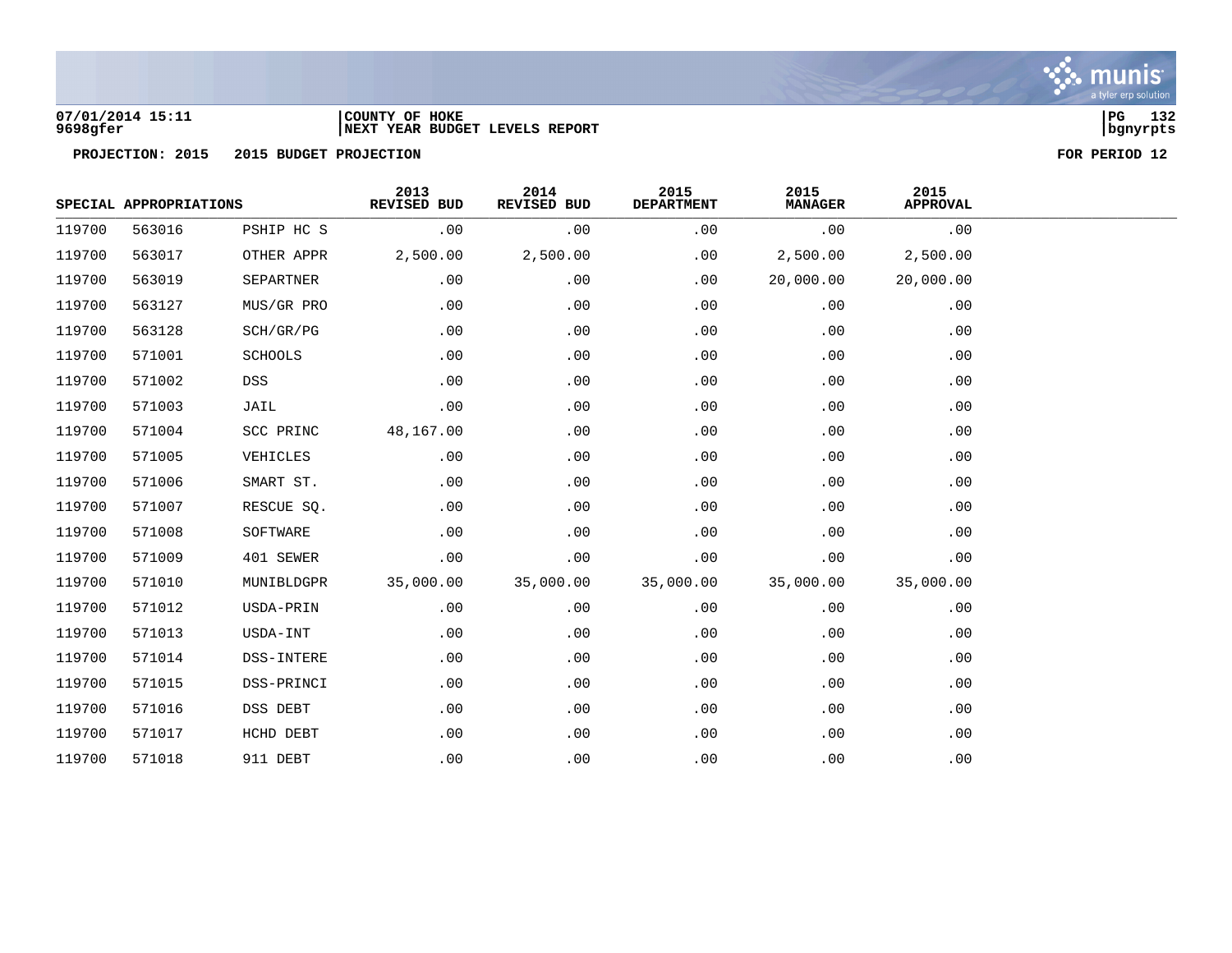

### **07/01/2014 15:11 |COUNTY OF HOKE |PG 133 9698gfer |NEXT YEAR BUDGET LEVELS REPORT |bgnyrpts**



| SPECIAL APPROPRIATIONS |        | 2013<br>REVISED BUD | 2014<br>REVISED BUD | 2015<br><b>DEPARTMENT</b> | 2015<br><b>MANAGER</b> | 2015<br><b>APPROVAL</b> |            |
|------------------------|--------|---------------------|---------------------|---------------------------|------------------------|-------------------------|------------|
| 119700                 | 571019 | PATE-PRIN           | 255,334.00          | 255,334.00                | 255,334.00             | 255,334.00              | 255,334.00 |
| 119700                 | 571020 | PATE-INT            | .00                 | .00                       | .00                    | .00                     | .00        |
| 119700                 | 571021 | JUNE08PRIN          | 257,667.00          | 257,667.00                | 257,667.00             | 257,667.00              | 257,667.00 |
| 119700                 | 571022 | 07LBPRIN            | .00                 | .00                       | 51,834.00              | 51,834.00               | 51,834.00  |
| 119700                 | 572001 | SCHOOLS             | .00                 | .00                       | .00                    | .00                     | .00        |
| 119700                 | 572002 | BB&T INT.           | .00                 | .00                       | .00                    | .00                     | .00        |
| 119700                 | 572004 | SCC INT             | 7,187.00            | .00                       | .00                    | .00                     | .00        |
| 119700                 | 572010 | MUNIBLDGIN          | 11,368.00           | 9,744.00                  | 8,120.00               | 8,120.00                | 8,120.00   |
| 119700                 | 572019 | PATEINT             | 160,075.00          | 143,657.00                | 127,239.00             | 127,239.00              | 127,239.00 |
| 119700                 | 572021 | JUNE08INT           | 104,980.00          | 95,215.00                 | 85,449.00              | 85,449.00               | 85,449.00  |
| 119700                 | 572022 | 07LBINT             | .00                 | .00                       | 16,551.00              | 16,551.00               | 16,551.00  |
| 119700                 | 580000 | EMPLOY CHS          | .00                 | .00                       | .00                    | .00                     | .00        |
| 119700                 | 580001 | EBPLOY BON          | .00                 | .00                       | .00                    | .00                     | .00        |
| 119700                 | 598000 | I/F TRANS           | .00                 | .00                       | .00                    | .00                     | .00        |
| 119700                 | 598016 | $T/F-GRANTS$        | .00                 | .00                       | .00                    | .00                     | .00        |
| 119700                 | 598019 | TRANS TO C          | .00                 | .00                       | .00                    | .00                     | .00        |
| 119700                 | 598020 | $T/F$ SCR           | 769,543.00          | 135,459.00                | .00                    | .00                     | .00        |
| 119700                 | 598022 | XFER-E911           | .00                 | .00                       | .00                    | .00                     | .00        |
| 119700                 | 598024 | $T/F$ ROD AT        | 25,000.00           | 25,000.00                 | 25,000.00              | 25,000.00               | 25,000.00  |
| 119700                 | 598025 | TRANS. REV          | 11,000.00           | 11,000.00                 | 11,000.00              | 11,000.00               | 11,000.00  |
| 119700                 | 598027 | TRANS. LEO          | 4,212.00            | 4,212.00                  | 4,212.00               | 4,212.00                | 4,212.00   |
| 119700                 | 598028 | T/F TO CDB          | .00                 | 302,094.00                | .00                    | .00                     | .00        |